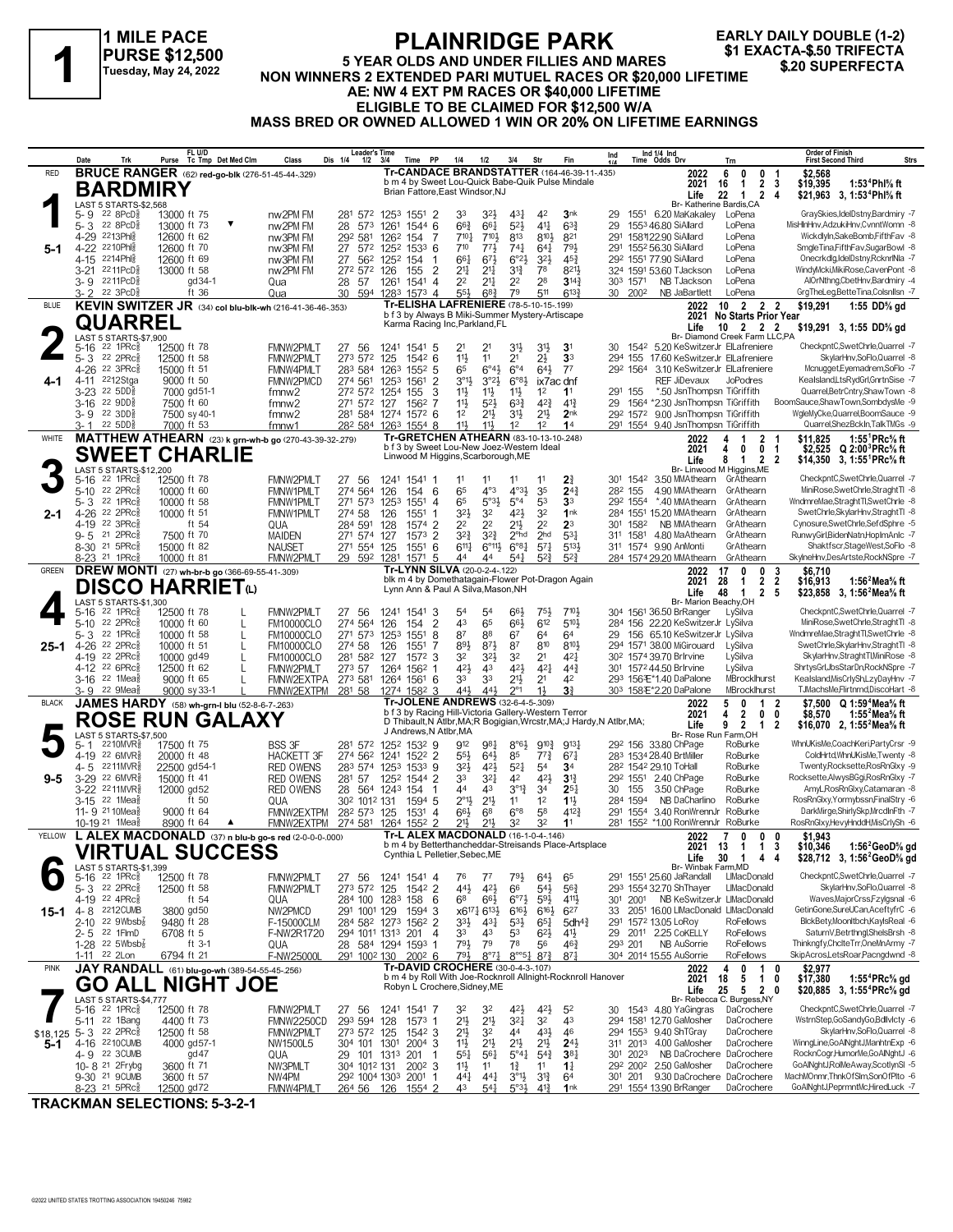**1 MILE PACE PURSE \$10,000 Tuesday, May 24, 2022**

## **PLAINRIDGE PARK 4 YEAR OLDS AND UNDER FILLIES AND MARES NON WINNERS 1 A TURNER IN USE TANK SEXACTA-\$.50 TRIFECTA**<br>
Tuesday, May 24, 2022 MON WINNERS 1 EXTENDED PARI MUTUEL RACE OR \$10,000LIFETIME<br>
A EL NIM 2 EXT PM BACES OR \$20,000 LIFETIME **AE: NW 2 EXT PM RACES OR \$20,000 LIFETIME ELIGIBLE TO BE CLAIMED FOR \$10,000 W/A MASS BRED OR OWNED ALLOWED 1 WIN OR 20% ON LIFETIME EARNINGS**

**2ND HALF EARLY DOUBLE**

|              | Date<br>Trk                                                           | FL U/D<br>Tc Tmp Det Med Clm<br>Purse                                 | <b>Leader's Time</b><br>Dis 1/4<br>Class                                            | Time PP<br>$1/2$ $3/4$                                                             | Fin<br>1/4<br>1/2<br>3/4<br>Str                                                                                                                                      | Ind 1/4 Ind<br>Time Odds Drv<br>Ind                                                       | <b>Order of Finish</b><br><b>Strs</b><br><b>First Second Third</b><br>Trn                                                                                                            |
|--------------|-----------------------------------------------------------------------|-----------------------------------------------------------------------|-------------------------------------------------------------------------------------|------------------------------------------------------------------------------------|----------------------------------------------------------------------------------------------------------------------------------------------------------------------|-------------------------------------------------------------------------------------------|--------------------------------------------------------------------------------------------------------------------------------------------------------------------------------------|
| <b>RED</b>   |                                                                       | MICHAEL STEVENSON (57) *mar-wh-blu (59-5-4-6-156)                     |                                                                                     |                                                                                    | Tr-BRUCE ESPINOSA (8-1-0-0-.125)                                                                                                                                     | 2022<br>4                                                                                 | 1:55 ${}^1$ PRc ${}^5\!$ ft<br>\$6,800<br>$\overline{1}$<br>0<br>0                                                                                                                   |
|              |                                                                       | WINDEMERE MAE                                                         |                                                                                     |                                                                                    | b f 3 by Third Straight-Windemere Maggie-Articulator<br>Bruce S & Deborah A Espinosa, Hampton, CT                                                                    | 3<br>2021<br>Life                                                                         | 0 <sub>2</sub><br>0<br>\$2.220<br>$\mathbf{7}$<br>0 <sub>2</sub><br>\$9,020 3, 1:55 <sup>1</sup> PRc% ft<br>$\mathbf{1}$                                                             |
|              | LAST 5 STARTS-\$8,000<br>$22$ 2PR $c_{8}^5$<br>$5 - 10$               | 10000 ft 60                                                           | <b>FMNW1PMLT</b><br>274 564 126                                                     | 154<br>5                                                                           | $55\frac{1}{2}$<br>32<br>5 <sup>4</sup><br>49<br>48}                                                                                                                 | Br- Morrisville Col Fdn Inc,NY<br>284 1554 3.60 MiStevenson BrEspinosa                    | MiniRose,SwetChrle,StraghtTl -8                                                                                                                                                      |
|              | 5-3 22 1PRc                                                           | 10000 ft 58                                                           | 271 573<br><b>FMNW1PMLT</b>                                                         | 3<br>1551<br>1253                                                                  | 2 <sup>1</sup><br>2 <sup>1</sup><br>2 <sup>1</sup><br>2 <sup>1</sup><br>11<br>781                                                                                    | 292 1551 10.30 MiStevenson BrEspinosa                                                     | WndmreMae,StraghtTl,SwetChrle -8<br>SwetChrle, SkylarHnv, Straght TI -8                                                                                                              |
| 9-5          | 4-26 <sup>22</sup> 2PRc <sup>5</sup><br>4-19 22 2PRcs                 | 10000 ft 51<br>10000 gd 49                                            | <b>FMNW1PMLT</b><br>274 58<br><b>FMNW1PMLT</b><br>281 582 127                       | 126<br>1551<br>6<br>1572 7                                                         | 761<br>$65\frac{1}{2}$<br>57<br>54<br>573<br>54<br>$55\frac{1}{2}$<br>66<br>56                                                                                       | 156 50.20 MiStevenson BrEspinosa<br>29<br>303 1584 53.40 MiStevenson BrEspinosa           | SkylarHnv, Straght Tl, MiniRose -8                                                                                                                                                   |
|              | 4-7 22 5PRc<br>11-21 <sup>21</sup> 1PRc                               | ft 51                                                                 | 281<br>591<br>QUA                                                                   | 129<br>1581<br>-1<br>1272<br>1574 5                                                | 55<br>$4^{\circ}3\frac{1}{2}$<br>45<br>$44\frac{1}{2}$<br>5 <sup>4</sup><br>$43\frac{3}{7}$<br>$4^{03}\frac{3}{4}$<br>$5^{3}$<br>$54\frac{1}{4}$<br>3 <sup>2</sup>   | 292 159<br>NB WaRWatson BrEspinosa<br>1581 2.90 MiStevenson BrEspinosa<br>30              | Fathfldwn,SfdSwthrt,RocknElie -6<br>RreJmstne,HalysItIc,WndmreMae -7                                                                                                                 |
|              | 11-15 21 1PRcs                                                        | 10000 ft 50<br>8500 ft 47                                             | 274 581<br><b>FMNW1PMLT</b><br>282 574 127<br>MAIDEN                                | 1563 2                                                                             | 33}<br>493<br>$3^{13}$<br>32}<br>461                                                                                                                                 | 1591 39.80 MiStevenson BrEspinosa<br>31                                                   | Adaynthby, JimRocks, WndmreMae -6                                                                                                                                                    |
| <b>BLUE</b>  |                                                                       | DREW MONTI (27) wh-br-b go (366-69-55-41-.309)                        |                                                                                     |                                                                                    | Tr-JEFF LIEBERMAN (27-5-4-1-280)<br>b f 3 by Huntsville-Want Answers-Western Terror                                                                                  | 2022                                                                                      | 70<br>0 <sub>1</sub><br>\$3,150<br>2021 No Starts Prior Year                                                                                                                         |
|              |                                                                       | HUNTING FOR ANSWRSധ                                                   |                                                                                     |                                                                                    | Michael Goldberg Racingllc, Scituate, MA                                                                                                                             | Life                                                                                      | 7001<br>\$3,150                                                                                                                                                                      |
|              | LAST 5 STARTS-\$2,600<br>$22$ 2PR $c_{8}^5$<br>$5 - 10$               | 10000 ft 60                                                           | 274 564 126<br><b>FMNW1PMLT</b>                                                     | 154<br>4                                                                           | 3°2<br>510<br>717.1<br>54<br>33                                                                                                                                      | 304 1572 16.70 AnMonti                                                                    | Br- Concord Stud Farm LLC,NJ<br>MiniRose,SwetChrle,StraghtTl -8<br>JeLieberman                                                                                                       |
|              | 22 1PR $c_{8}^{5}$<br>$5 - 3$<br>4-12 <sup>22</sup> 6PRc <sup>5</sup> | L<br>10000 ft 58<br>12500 ft 62<br>L                                  | 271 573<br><b>FMNW1PMLT</b><br>FMNW2PMLT<br>273 57                                  | $\overline{2}$<br>1551<br>125 <sup>3</sup><br>1264<br>1562<br>2                    | 32<br>421<br>43<br>3 <sup>2</sup><br>53}<br>$6^{10}$<br>53}<br>54<br>533<br>661                                                                                      | 294 156 10.10 LuHanners<br>1582 16.10 LuHanners<br>31                                     | WndmreMae,StraghtTl,SwetChrle -8<br>JeLieberman<br>JeLieberman<br>ShrtysGrl,JbsStarDn,RockNSpre -7                                                                                   |
| 7-2          | 2213Phlg<br>$4 - 3$                                                   | 10800 gd55-1<br>$\mathsf{L}$                                          | nw1PM FM<br>28 57                                                                   | 1253<br>156<br>3                                                                   | 69<br>69<br>$66\frac{3}{4}$<br>$66\frac{3}{4}$<br>$55\frac{1}{4}$                                                                                                    | 30<br>157<br>3.20 AnMccarthy AnHarris                                                     | BlzngRmna, ElzabthAn, CaliBeach -8                                                                                                                                                   |
|              | 22 1YR<br>3- 4<br>2-27 22 3PcD <sup>5</sup>                           | ft 36<br>$\mathbf{v}$<br>13000 ft 41                                  | 284 58<br>QUA T-P<br>293 1003 1284<br>nw2PM FM                                      | 128<br>1581<br>3<br>158<br>5                                                       | 1 <sup>2</sup><br>14<br>$11\frac{3}{4}$<br>$1\frac{1}{2}$<br>64<br>$1\frac{1}{2}$<br>$3^{24}$<br>$21\frac{1}{4}$<br>$3^{7}{}_{4}$<br>$46\frac{1}{4}$                 | 159<br>NB JaBartlett<br>31<br>30<br>*.50 GNapolitnoJr AnHarris<br>1592                    | Uncntribl,PHKenny,AlwysBetr -7<br>AnHarris<br>FastMchne,PantyLine,HuntngFrA -8                                                                                                       |
|              | 2-4 22 1M1                                                            | 10000 sy 29-2                                                         | FMnw2500cd<br>28 561 1251                                                           | 1544 2                                                                             | 2 <sup>1</sup><br>$5^{3}$<br>31}<br>$3^{012}$<br>661<br>Tr-JOSEPH NELSON (46-6-6-6-246)                                                                              | 30 <sup>2</sup> 156<br>6.80 ScZeron                                                       | Classica,BythwyHnv,BtchaBaby -8<br>AnHarris                                                                                                                                          |
| WHITE        |                                                                       | W. DREW CAMPBELL (55) *or-blk-wh (193-22-24-25-.226)<br>WORKINGONATAN |                                                                                     |                                                                                    | b f 3 by Sweet Lou-Red Carpet Queen-Western Hanover                                                                                                                  | 2022<br>2021                                                                              | 4 0<br>$0\quad 0$<br>\$0<br>No Starts Prior Year                                                                                                                                     |
|              | LAST 5 STARTS-\$0                                                     |                                                                       |                                                                                     |                                                                                    | Burke Rcg Stb LLC, Fredericktown, PA;<br>Weaver Bruscemi LLC, Canonsburg, PA; S A Dillon, Anson, ME                                                                  | Life<br>4<br>Br- Winbak Farm, MD                                                          | \$0<br>0<br>$0\quad 0$                                                                                                                                                               |
|              | 22 1PRc <sup>5</sup><br>5-3<br>4-7 22 6Wbsb $\frac{7}{8}$             | 10000 ft 58<br>13600 ft 44                                            | FMNW1PMLT<br>283 593 129<br>F-NW1R7000                                              | 271 573 1253 1551 6<br>$1564$ 4                                                    | 77<br>813<br>811<br>8174<br>76<br>$6^{10\frac{3}{4}}$<br>$6^{11}\frac{1}{4}$<br>$68\frac{3}{4}$<br>$6^{10}\frac{1}{4}$<br>6113                                       | 30 <sup>2</sup> 158 <sup>3</sup> 14.20 AnMonti<br>274 159<br>5.95 CChristoforu MVanderkmp | WndmreMae,StraghtTl,SwetChrle -8<br>Jo <sub>ONelson</sub><br>WndsnMjto,ADisruptr,MisMotvte -7                                                                                        |
|              | 4-2 <sup>22</sup> 1FlmD                                               | 5920 ft 37                                                            | F-NW1R5000<br>$00\,$<br>00                                                          | $00\,$<br>$\overline{4}$<br>00                                                     | no contest                                                                                                                                                           | MVanderkmp MVanderkmp                                                                     |                                                                                                                                                                                      |
| 15-1         | 3-26 22 1FlmD<br>3-18 <sup>22</sup> 1Wbsb <del>{</del>                | 5920 ft 35-1<br>ft 46                                                 | F-NW1R5500<br>30<br>QUA<br>293 1011 1311                                            | 101 1303 2011 [9<br>1592 4                                                         | $3^{3}\frac{3}{4}$<br>$73\frac{1}{4}$<br>$5^{3}\frac{3}{4}$<br>$5^{4}$<br>5 <sup>4</sup><br>$2^{\circ}$ hd<br>21<br>334<br>$56\frac{3}{4}$<br>351                    | 30 <sup>2</sup> 2014 9.65 MVanderkmp MVanderkmp<br>293 2004<br>NB CChristoforu MVanderkmp | WindsnMrt,TodavBlc,DadsPrncs -9<br>Arkell,BrokdlGrc,TwinkllnH -8                                                                                                                     |
| <b>GREEN</b> |                                                                       | <b>SCOTT RENZ</b> (45) gra-blk-s red (26-0-0-1-.013)                  |                                                                                     |                                                                                    | Tr-SCOTT RENZ (30-1-0-1-044)<br>b m 4 by Art Major-Tutti Frutti-Western Ideal                                                                                        | 2022<br>1                                                                                 | 0<br>0<br>\$O<br>0                                                                                                                                                                   |
|              |                                                                       | MARTY'S GIRL                                                          |                                                                                     | Scott J Renz, Bloomsburg, PA                                                       |                                                                                                                                                                      | 2021<br>22<br>24<br>Life                                                                  | 0<br>0 <sub>1</sub><br>\$5,740 Q 1:57 PRc% ft<br>0<br>0 <sub>1</sub><br>\$5,814 3,Q 1:57 PRc% ft                                                                                     |
|              | LAST 5 STARTS-\$925<br>5-10 22 2PRc <sup>5</sup>                      | 10000 ft 60                                                           | FMNW1PMLT<br>274 564 126                                                            | 154 8                                                                              | 8191<br>87<br>812<br>814<br>88                                                                                                                                       | Br- Ross G Bonafield, NY<br>292 1574 39.80 ScRenz                                         | MiniRose.SwetChrle.StraghtTl -8<br>ScRenz                                                                                                                                            |
|              | 22 1 $RcR_8^5$<br>4- 6<br>11-15 21 1PRc <sup>5</sup>                  | ft $60$<br>8500 ft 47                                                 | 281 573 1271<br>QUA<br>MAIDEN<br>282 574 127                                        | 1564<br>$\overline{2}$<br>1563<br>3                                                | 210<br>28<br>311<br>3111,<br>$2^{10}$<br>673<br>$6^{\circ 51}$<br>x6°1746204<br>533                                                                                  | 293 1584 NB ScRenz<br>324 2031 14.90 JaRandall                                            | ScRenz<br>FolshWsdm,MrtysGirl,RacerPacr -5<br>Adaynthby,JimRocks,WndmreMae -6<br>JoWheeler                                                                                           |
| 15-1         | $11 - 821$<br>$2$ PR $c_{8}^{5}$                                      | 10000 ft 60                                                           | 272 583 1272<br><b>FMNW1PMLT</b>                                                    | $157^2$ 2                                                                          | $5^{10}$<br>$4^{\circ}2\frac{1}{2}$<br>$3^{\circ}1$<br>$55\frac{3}{4}$<br>x67                                                                                        | 31 1583 12.70 JaRandall                                                                   | DesArtste,GreatMdws,LovlyLdyM -7<br>JoWheeler                                                                                                                                        |
|              | 11-1 <sup>21</sup> 3PRc<br>10-24 21 2PRc                              | 8500 ft 58<br>10000 ft 54                                             | 282 58<br>MAIDEN<br><b>FMNW1PMLT</b><br>274 58                                      | 1273<br>1562<br>-1<br>127<br>$1573$ 1                                              | 891<br>$8^{11}\frac{1}{4}$<br>$6^{8}$<br>$6^{71}$<br>6111<br>i563<br>$8^{19}\frac{1}{4}$<br>$8^{26}\frac{1}{2}$<br>$8^{40}\frac{3}{4}$<br>$5x^{5}$                   | 29 <sup>2</sup> 158 <sup>3</sup> 28.10 JaRandall<br>35 2054 13.00 KeSwitzerJr JoWheeler   | JoWheeler<br>CbfSqurtG,JimRocks,BestBetor -8<br>ScotlynSl,CheckpntC,GreatMdws -8                                                                                                     |
|              | 10-18 21 2PRc3                                                        | 12500 ft 59                                                           | 283 593 128<br><b>FMNW1PMLT</b>                                                     | $157^2$ 5                                                                          | $5^{\circ}2\frac{1}{2}$<br>$34\frac{1}{4}$<br>67<br>$6^{o_{32}}$<br>53                                                                                               | 294 1581 11.90 KeSwitzerJr JoWheeler                                                      | CheckpntC,ScotlynSI,MrtysGirl -6                                                                                                                                                     |
| <b>BLACK</b> |                                                                       | JAY RANDALL (61) blu-go-wh (389-54-55-45-256)                         |                                                                                     |                                                                                    | <b>Tr-NICHOLAS VAMVILIS (10-0-1-1-089)</b><br>b f 3 by American Ideal-Seafood Annie-Bettor's Delight                                                                 | 2022                                                                                      | 4 0 0 1<br>\$1,740<br>2021 No Starts Prior Year                                                                                                                                      |
|              | LAST 5 STARTS-\$1,740                                                 | <b>SEAFOOD SAPPHIRE</b>                                               |                                                                                     |                                                                                    | Seafood Delight Stable, East Windsor, CT                                                                                                                             | Life                                                                                      | 4 0 0 1<br>\$1,740<br>Br- Seafood Delight Stable,CT                                                                                                                                  |
|              | 22 1Stga<br>$5 - 16$<br>22 1Stga                                      | 8250 ft 77<br>8250 ft 65                                              | FMNW1PMCD<br>28<br>583<br>591                                                       | 128<br>1581 8                                                                      | $6^{\circ}7^{\circ}$<br>$7^{\circ}7^{\circ}$<br>$4^{\circ}2^{\frac{3}{4}}$<br>$4^{2}\frac{3}{4}$<br>$4^{13}$<br>7°81<br>781<br>812<br>$8^{\circ}11\frac{1}{4}$<br>67 | 30 1583 52.00 BrCross<br>294 200 20.90 BrCross                                            | DlysMrcle, JkDepends, MyMaserti -8<br>NiVamvilis<br>JkDepends,MrymntHnv,SinnerHnv -8<br>NiVamvilis                                                                                   |
|              | 5-9<br>5-2 2210Stga                                                   | 9000 sy 52-2                                                          | 29<br>FMNW1PMCD<br>29<br>593<br>FMNW2PMCD                                           | 1283<br>$1583$ 8<br>1284<br>158<br>-1                                              | $3^{2^{3}}$<br>$3^{3}$<br>$5^{4}$<br>$43\frac{1}{2}$<br>3 <sup>3</sup>                                                                                               | 1583 6.50 WHennessey NiVamvilis<br>291                                                    | BrdwyRole,RahRahBlc,SefdSphre -7                                                                                                                                                     |
| 5-1          | $22$ 2PR $c_{8}$<br>4-26<br>4-19 22 3PRc                              | 10000 ft 51<br>ft 54                                                  | 274 58<br><b>FMNW1PMLT</b><br>284 591<br>QUA                                        | 126<br>1551<br>4<br>128<br>3<br>1574                                               | $67\frac{1}{2}$<br>7°6<br>79<br>$6^{\circ}6$<br>$6^{73}$<br>$36\frac{1}{2}$<br>37<br>34<br>34<br>$38\frac{3}{4}$                                                     | 293 1564 35.10 ShTGray<br>30 <sup>2</sup> 1593<br>NB BrRanger                             | SwetChrle, SkylarHnv, Straght T -8<br>NiVamvilis<br>Cynosure,SwetChrle,SefdSphre -5<br>NiVamvilis                                                                                    |
|              | $9-10$ 21 2PRc $\frac{5}{8}$                                          | ft 72                                                                 | QUA<br>29 58                                                                        | 1273<br>$\overline{2}$<br>1571                                                     | 510<br>414<br>4231<br>5143<br>$5^{\circ}20$                                                                                                                          | 301 2014<br>NB ShTGray                                                                    | DancngLew,Maui,JckptJese -6<br>NiVamvilis                                                                                                                                            |
| YELLOW       | 6-29 21 6Stga                                                         | ft 90                                                                 | 312 1022 1313<br>Qua 2yr<br>NICHOLAS GRAFFAM (31) c red-b go-blk (166-16-26-28-240) | 2012 2                                                                             | $3^{3}\frac{3}{4}$<br>320<br>325<br>364<br>$3^{13}$<br><b>Tr-ARTHUR BREWER II (34-3-6-1-196)</b>                                                                     | 321 2062<br>NB JaGermain<br>2022                                                          | NyHardcre, TheHntIsO, SefdSphre -4<br>NiVamvilis<br>$2:002$ Chrtnft<br>0<br>\$780<br>1<br>0                                                                                          |
|              |                                                                       | SMOKIN MOLLY                                                          |                                                                                     |                                                                                    | b f 3 by Shanghai Phil-Racey Date-Western Hanover<br>Brittany D Watts, PE; James J Quinn, PE; Amy Katherine J Lakie, PE                                              | 2021<br>6<br>Life<br>7                                                                    | $\overline{2}$<br>$\overline{2}$<br>\$5,051<br>2:00 <sup>4</sup> Summ ft<br>-1<br>$\mathbf{2}$<br>$\overline{2}$<br>$\overline{\mathbf{2}}$<br>\$5.831 3. 2:00 <sup>2</sup> Chrtn ft |
|              | LAST 5 STARTS-\$3,474<br>5-7 22 1 Chrtn                               |                                                                       |                                                                                     |                                                                                    |                                                                                                                                                                      | Br- Leigh Gavin, PE, CA                                                                   | SmoknMoly,SaltwtrSt,TLsBetty -8                                                                                                                                                      |
|              | 4-30 2210Chrtn                                                        | 1560 ft 39<br>sy 35-4                                                 | 2-5Y-NW1RL<br>30<br>QUA<br>313 1043 1351                                            | 1003 1311 2002 2<br>2051<br>3                                                      | $2^{13}$<br>$21\frac{1}{4}$<br>2 <sup>11</sup><br>3 <sup>1</sup><br>$1\frac{11}{2}$<br>$11\frac{3}{4}$<br>11}<br>3nk<br>1 <sup>2</sup><br>$12\frac{1}{4}$            | 29 2002<br>2.00 DaDowling<br>NR DaDowling<br>30<br>2051                                   | DaDowling<br>TLsBetty,SaltwtrSt,SmoknMoly -6<br>DaDowling                                                                                                                            |
| 15-1         | 10- 2 <sup>21</sup> 2 Chrtn<br>9-18 <sup>21</sup> 5Chrtn              | 7643 ft 53<br>5175 ft 73                                              | LDYSLIPPR-<br>292 1001 1311<br><b>IB-PEI COL</b>                                    | $200^3$ 2<br>303 1011 1303 1593 6                                                  | 2 <sup>1</sup><br>$33\frac{1}{4}$<br>11}<br>$1\frac{3}{4}$<br>1 <sup>2</sup><br>$2^{3}_{4}$<br>$21\frac{1}{2}$<br>$21\frac{1}{2}$<br>$11\frac{1}{2}$<br>$2^{2}$      | 30<br>2011<br>2.70 DaDowling<br>291<br>200<br>6.20 DaDowling                              | UltimtLng,GracsGlry,SmoknMoly -6<br>DaDowling<br>OutrgsSty,SmoknMoly,CuterLose -6<br>DaDowling                                                                                       |
|              | $9 - 6$<br>21 1Summ                                                   | 6800 gd64-1                                                           | LDYSLIPPR-<br>294 100                                                               | 130<br>1592 x4                                                                     | $69\frac{1}{2}$<br>$6^{10}\frac{1}{4}$<br>$6^{18}\frac{1}{2}$<br>$6^{35}$<br>$6^{\circ}7$                                                                            | 342 2062 3.25 DaDowling                                                                   | DaDowling<br>OutrgsSty,TobnsDiva,UltimtLng -6                                                                                                                                        |
|              | 8-20 <sup>21</sup> 1 Chrtn<br>8-12 21 4Chrtn                          | 1640 ft 80<br>1640 ft 75                                              | 2-5F-W01-2<br>F0W01-2RL-                                                            | 293 593 1304 1593<br>-1<br>292 1003 1313 1593 2                                    | $1\frac{3}{4}$<br>2 <sub>hd</sub><br>11<br>$1\frac{1}{4}$<br>$2\frac{3}{4}$<br>1 <sup>2</sup><br>$12\frac{1}{4}$<br>$11\frac{1}{4}$<br>21<br>3 <sup>1</sup>          | 29 1594 4.10 DaDowling<br>281 1594 9.75 DaDowling                                         | DaDowling<br>GirllnATv,SmoknMoly,JJKinley -7<br>DaDowling<br>GirllnATv.MermdMagc.SmoknMolv -8                                                                                        |
| <b>PINK</b>  |                                                                       | LUKE HANNERS (21) d br-tn-wh (647-73-78-88-.225)                      |                                                                                     |                                                                                    | Tr-PAUL MC HUGH (16-2-1-3-.222)<br>b m 4 by Sunshine Beach-St Lads Smokin Hot-No Pan Intended                                                                        | 2022<br>4<br>23<br>2021                                                                   | 0<br>0<br>\$2,550<br>1<br>6 0<br>$\overline{1}$<br>\$23,342<br>1:55 <sup>1</sup> $PRc$ % ft                                                                                          |
|              |                                                                       | <b>HALLEYSLITTLECOMETω</b>                                            |                                                                                     |                                                                                    | David A Del Pozzo, Methuen, MA                                                                                                                                       | 36<br>Life                                                                                | $\overline{2}$<br>8 1<br>\$36,323 3, 1:55 PRc <sup>5</sup> / <sub>8</sub> ft                                                                                                         |
|              | LAST 5 STARTS-\$2,550<br>5-17 2210PRcs                                | 7000 ft 69                                                            | 283 59<br>FMTRK<72                                                                  | 128<br>$156^3$ 6                                                                   | $6^{\circ}4\frac{1}{2}$<br>$5^{21}$<br>$65\frac{1}{2}$<br>23<br>67                                                                                                   | 28 <sup>2</sup> 1571 8.60 LuHanners                                                       | Br- Holland Racing Stable, ON, CA<br>WekndGtwy,HalysItIc,PeprmntMc -8<br>PaMcHugh                                                                                                    |
| \$14,500     | 5-10 22 2PRc $\frac{5}{8}$<br>5-3 22 1PRc <sup>5</sup>                | 10000 ft 60<br>L<br>10000 ft 58<br>L                                  | <b>FM10000CLO</b><br>274 564 126<br>271 573 1253<br><b>FM10000CLO</b>               | 7<br>154<br>1551<br>-1                                                             | $7^{13}$<br>76<br>76<br>7°7<br>$6^{12}\frac{3}{4}$<br>3°2<br>3°2<br>$42\frac{1}{2}$<br>54<br>$43\frac{1}{4}$                                                         | 291 1563 29.90 PaCurtin<br>294 1554 12.10 PaCurtin                                        | MiniRose,SwetChrle,StraghtTl -8<br>PaMcHugh<br>WndmreMae,StraghtTl,SwetChrle -8<br>PaMcHugh                                                                                          |
| $2 - 1$      | 4-26 <sup>22</sup> 3PRc $\frac{5}{8}$                                 | ft $54$<br>L                                                          | 29 593 128<br>QUA                                                                   | $156^3$ 5                                                                          | $5^{\circ}5^{\frac{1}{2}}$<br>$5^{\circ}7$<br>48<br>412}<br>54                                                                                                       | 294 1591 NB PaCurtin                                                                      | BmphStckh,StelMyThn,Sugrddycn -5<br>PaMcHugh                                                                                                                                         |
|              | 4-19 22 2PRc <sup>5</sup><br>4-12 22 2PRc <sup>5</sup>                | 10000 gd 49<br>L<br>ft $62$                                           | <b>FM10000CLO</b><br>281 582 127<br>QUA<br>294 101 130                              | 1572 8<br>1593 4                                                                   | 8801<br>$x8x^{21}8$ dis<br>8 <sub>dis</sub><br>8 <sub>dis</sub><br>65<br>$6^{\circ}4^{\frac{3}{4}}$ $5^{\circ}5^{\frac{1}{4}}$<br>$56\frac{1}{2}$<br>$56\frac{1}{4}$ | 213 <sup>2</sup> 22.00 LuHanners<br>294 2004 NB AnMonti                                   | PaMcHugh<br>SkylarHnv,StraghtTl,MiniRose -8<br>PaMcHugh<br>ColbyJack,Althea,BnyIsAJet -7                                                                                             |
| GRAY         | 12-2721 3CUMB                                                         | 4000 ft 32<br>TODD O'DEA (50) r blu-wh-b go (31-1-4-3-136)            | 292 1004 129<br><b>FMNW2000L5</b>                                                   |                                                                                    | 1583 1 SCR JG - Personal<br>Tr-TODD O'DEA (25-1-3-3-147)                                                                                                             | 2022<br>3                                                                                 | RoMarston<br>KimsDay,WomnInGld,Monshnchr -5<br>0<br>- 0<br>\$0                                                                                                                       |
|              | <b>GREAT</b>                                                          | <b>MEADOWS</b>                                                        |                                                                                     |                                                                                    | b m 4 by Betting Line-Dashboard Dancer-Artiscape<br>Todd M O'Dea, Winchendon, MA                                                                                     | 2021<br>24                                                                                | $\frac{0}{2}$<br>\$12,672<br>$\mathbf{1}$<br>2<br>$2:00$ <sup>1</sup> Frybg ft                                                                                                       |
|              | LAST 5 STARTS-\$640                                                   |                                                                       |                                                                                     |                                                                                    |                                                                                                                                                                      | 27<br>Life<br>Br- Kovach Stables LLC,DE                                                   | \$12,672 3, 2:00 Frybg ft<br>$\overline{1}$<br>2 2                                                                                                                                   |
|              | 5-14 22 1CUMB<br>5-3 22 1PRc <sup>3</sup>                             | 3500 ft 89<br>10000 ft 58                                             | NW1PMCD<br><b>FMNW1PMLT</b>                                                         | 271 573 1253 1551<br>5                                                             | 291 1001 1302 2004 7 SCR JG - Personal<br>$7^{13}\frac{3}{4}$<br>43<br>64<br>78<br>76                                                                                | 304 158 44.40 ToODea                                                                      | Ranaldi, Bercrkhte, NoKidinMe -6<br>To <sub>ODea</sub><br>To <sub>ODea</sub><br>WndmreMae,StraghtTl,SwetChrle -8                                                                     |
|              | 4-26 22 2PRc <sup>5</sup>                                             | 10000 ft 51                                                           | 274 58<br>FMNW1PMLT                                                                 | 1551<br>5<br>126                                                                   | $5^{31}$<br>6 <sup>8</sup><br>$78\frac{3}{4}$<br>$45\frac{1}{2}$<br>55                                                                                               | 30 <sup>2</sup> 157 54.90 ToODea                                                          | SwetChrle, SkylarHnv, StraghtTl -8<br>To <sub>ODea</sub>                                                                                                                             |
| 15-1         | 4-19 22 2PRc <sup>5</sup><br>4-12 22 2PRc <sup>3</sup>                | 10000 gd 49<br>ft $62$                                                | <b>FMNW1PMLT</b><br>281 582 127<br>294 101 130<br>QUA                               | 5<br>1572<br>1593 5                                                                | 2 <sup>1</sup><br>2 <sup>1</sup><br>54<br>6 <sup>7</sup><br>722<br>54<br>$77\frac{1}{4}$<br>67<br>$77\frac{1}{4}$<br>$5^{41}$                                        | 34 2014 51.80 ToODea<br>NB ToODea<br>293 201                                              | SkylarHnv, Straght TI, MiniRose -8<br>To <sub>ODea</sub><br>To <sub>ODea</sub><br>ColbyJack,Althea,BnyIsAJet -7                                                                      |
|              | 12-1 21 8 CUMB<br>11-23 21 8 CUMB                                     | 3200 ft 41<br>3200 gd36-1                                             | FMTM62<br>FMTM62                                                                    | $\overline{2}$<br>29 <sup>2</sup> 100 128 <sup>3</sup> 200<br>303 1031 1321 2033 5 | 11}<br>3°2<br>36<br>48<br>$4^{12}$<br>33<br>531<br>$4^{\circ}2\frac{1}{2}$<br>41}<br>34                                                                              | 323 2022 10.30 ToODea<br>311 2034 12.40 ToODea                                            | To <sub>O</sub> Dea<br>GrceOfArt,Shadytoch,ShesMyRck -6<br>To <sub>ODea</sub><br>Welgtrmpd,Shadytoch,GreatMdws -7                                                                    |

**TRACKMAN SELECTIONS: 1-7-2-5**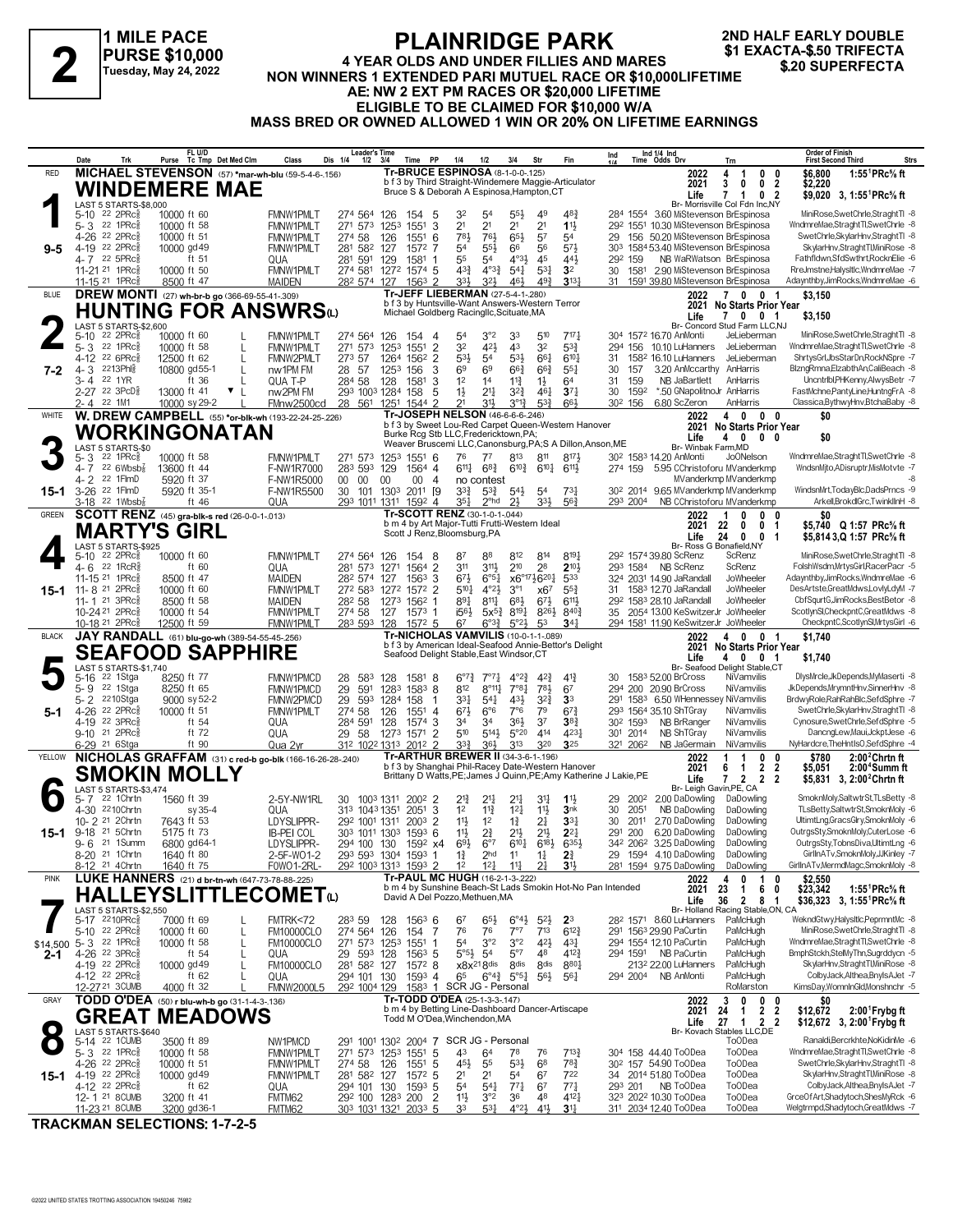# **PLAINRIDGE PARK**

\$1 PICK 3 (3-4-5)<br>\$1 EXACTA-\$.50 TRIFECTA

# **FILLIES AND MARES NON WINNERS \$2,000 (100% MA OWNED \$2,400)** LAST 5 STARTS<br>Tuesday, May 24, 2022 MON WINNERS \$2,000 (100% MA OWNED \$2,400) LAST 5 STARTS<br>OR WITH A TM BATING OF 74 OR LESS ATOR **OR WITH A TM RATING OF 74 OR LESS ATOD STARTERS HIGHER THAN NW \$3,000 OR WINNERS THIS CLASS/HIGHER L/S NE AE: CLAIMING PRICE \$7,500**

|              | Date<br>Trk                                                                   | FL U/D<br>Tc Tmp Det Med Clm<br>Purse                           | Dis 1/4<br>Class                                               | Leader's Time<br>1/2<br>3/4<br><b>PP</b><br>Time             | 1/4<br>1/2<br>3/4                                                                                        | Str                                                                                      | Ind                    | Ind 1/4 Ind<br>Time Odds Drv                                                        | Trn                                                            | <b>Order of Finish</b><br><b>First Second Third</b><br>Strs                                                |
|--------------|-------------------------------------------------------------------------------|-----------------------------------------------------------------|----------------------------------------------------------------|--------------------------------------------------------------|----------------------------------------------------------------------------------------------------------|------------------------------------------------------------------------------------------|------------------------|-------------------------------------------------------------------------------------|----------------------------------------------------------------|------------------------------------------------------------------------------------------------------------|
| <b>RED</b>   |                                                                               | JAMES HARDY (58) wh-grn-I blu (52-8-6-7-.263)                   |                                                                |                                                              | <b>Tr-DONALD GUIDETTE JR (7-1-2-0-.302)</b>                                                              |                                                                                          |                        | 2022                                                                                | $\begin{matrix} 2 & 0 \\ 6 & 9 \end{matrix}$<br>7<br>1         | 1:54 <sup>1</sup> PRc <sup>5</sup> / <sub>8</sub> ft<br>\$11.750                                           |
|              |                                                                               |                                                                 | <b>CHECKPOINT CHATTER</b>                                      |                                                              | b m 4 by Always A Virgin-Blistletoe-Artiscape<br>Upland Farm, Wilbraham, MA                              |                                                                                          |                        | 2021<br>Life                                                                        | 29<br>4<br>5<br>50<br>13 13                                    | \$48,300<br>1:56 $\degree$ PRc $\%$ ft<br>\$83,255 4, 1:54 <sup>1</sup> PRc <sup>5</sup> / <sub>8</sub> ft |
|              | LAST 5 STARTS-\$11,125                                                        |                                                                 | TM Rating: 69.07                                               |                                                              |                                                                                                          |                                                                                          |                        | Br- Alan R Troyer, IN                                                               |                                                                |                                                                                                            |
|              | $22$ 1PR $c_{\overline{8}}^5$<br>5-16<br>$22 \text{ } 3$ PRc $\frac{5}{8}$    | 12500 ft 78                                                     | 12500CL OP                                                     | 27 56<br>1241 1541 6                                         | $54\frac{1}{2}$<br>65<br>65<br>816<br>712<br>8<br>814                                                    | $5^{3}$<br>$1\frac{3}{4}$<br>510<br>$2^{11}$                                             | 291                    | 1541 27.70 JaHardy                                                                  | DoGuidetteJr<br>DoGuidetteJr                                   | CheckpntC,SwetChrle,Quarrel -7<br>RyltyAgan,CheckpntC,PchmPrncs -8                                         |
|              | $5 - 10$<br>22 2PRc3<br>5-3                                                   | 7000 ft 60<br>12500 ft 58                                       | FMTRK<72<br><b>FM12500CLO</b>                                  | 261 543<br>1233<br>153<br>273 572<br>125<br>1542 5           | $67\frac{1}{2}$<br>$7^7$<br>716                                                                          | 717<br>7194                                                                              | 30                     | 292 1552 17.20 JaHardy<br>1581 13.70 JaHardy                                        | DoGuidetteJr                                                   | SkylarHnv,SoFlo,Quarrel -8                                                                                 |
| $9 - 2$      | 4-26 22 6PRcs                                                                 | 12500 ft 51                                                     | 12500CL OP                                                     | 282 581<br>1543 7<br>1254                                    | 88<br>$7^7$<br>883                                                                                       | 8104<br>69                                                                               | 29                     | 156 <sup>2</sup> 31.70 JaHardy                                                      | DoGuidetteJr                                                   | Moneyorss, JosShootr, LordMgntc -8                                                                         |
|              | 4-19 2211PRc <sup>5</sup>                                                     | 12500 gd 49                                                     | NW2PMLT                                                        | 281 58<br>126 <sup>3</sup><br>1572 4                         | $56\frac{1}{2}$<br>$5^{\circ 4}$<br>$5^{2}$                                                              | 43<br>2 <sup>1</sup>                                                                     | 30                     | 1572 22.50 JaHardy                                                                  | DoGuidetteJr                                                   | Moneyorss,CheckpntC,TobnsEdge -6                                                                           |
|              | 4-12 22 6PRc                                                                  | 12500 ft 62<br>ft 49                                            | <b>FM12500CLO</b>                                              | 273 57<br>1264 1562 7                                        | $75\frac{1}{2}$<br>751<br>76<br>76<br>713<br>76                                                          | $5^{3}$<br>$55\frac{1}{2}$<br>714<br>7193                                                | 303 2024               | 293 1572 39.00 JaHardy                                                              | DoGuidetteJr                                                   | ShrtysGrl,JbsStarDn,RockNSpre -7                                                                           |
| <b>BLUE</b>  | 4-4 22 7PRc                                                                   |                                                                 | QUA<br>NICHOLAS GRAFFAM (31) c red-b go-blk (166-16-26-28-240) | 301 1001 1293 1584 3                                         | Tr-RANDY BICKMORE (57-12-4-5-279)                                                                        |                                                                                          |                        | 2022                                                                                | 5<br>$\overline{1}$<br>2                                       | NB WaRWatson DoGuidetteJr BoogyWogy,BombyBoby,RolnWthBk -7<br>\$7,125<br>1:53 PRc% ft                      |
|              |                                                                               | <b>ROYALTY AGAIN</b> W                                          |                                                                |                                                              | b m 6 by Royal Mattjesty-Here Again-American Ideal                                                       |                                                                                          |                        | 2021                                                                                | 2 <sub>4</sub><br>6<br>31                                      | \$33,331<br>1:54 $\text{PRc\%}$ ft                                                                         |
|              |                                                                               |                                                                 |                                                                |                                                              | Richard A Knight, Westbrook, ME                                                                          |                                                                                          |                        | Life                                                                                | 80 13<br>9<br>9                                                | \$100,720 6, 1:53 PRc <sup>5</sup> / <sub>8</sub> ft                                                       |
|              | <b>LAST 5 STARTS-\$7,125</b><br>$22 \text{ } 3$ PRc $\frac{5}{8}$<br>$5 - 10$ | 7000 ft 60                                                      | TM Rating: 70.93<br>FMTRK<72                                   | 261 543<br>1233 153<br>$\overline{\phantom{a}}$              | 11<br>11<br>14                                                                                           | $111\frac{3}{7}$<br>1 <sup>8</sup>                                                       | 292 153                | Br- Winbak Farm, MD<br>*1.00 KeSwitzerJr RaBickmore                                 |                                                                | RyltyAgan,CheckpntC,PchmPrncs -8                                                                           |
|              | 5-3 2211PRc                                                                   | 7000 ft 58                                                      | FMTRK<72                                                       | 274 573<br>1261<br>1554                                      | $2^{\circ}3$<br>$11\frac{1}{2}$<br>11<br>-1                                                              | 11<br>$2^{2}$                                                                            |                        | 301 1562 2.20 KeSwitzerJr RaBickmore                                                |                                                                | SraTncrdi,RyltyAgan,PchmPrncs -7                                                                           |
|              | 4-21 22 3PRc <sup>5</sup>                                                     | 7500 ft 58                                                      | FMNW2000CD<br>27<br>L                                          | 56<br>1242<br>155<br>-8                                      | 86}<br>$6^{\circ}5$<br>$5^{\circ}4$                                                                      | 54<br>$79\frac{1}{4}$                                                                    |                        | 313 1564 37.50 NiGraffam                                                            | RaBickmore                                                     | AbultaHnv, MistyMmry, NshrIblty -8                                                                         |
| $9 - 2$      | 4-14 22 6PRc<br>4-8 22 4 CUMB                                                 | 7500 ft 50<br>4400 gd50                                         | FMNW2000CD<br><b>FMNW2000L5</b>                                | 281 58<br>1273<br>1561<br>291 1001 1293<br>2002 7            | 88<br>$5^{\circ}3\frac{1}{2}$<br>$3^{\circ 0}11$<br>8<br>710}<br>74<br>$77\frac{1}{4}$                   | 3 <sup>2</sup><br>2 <sup>11</sup><br>$63\frac{3}{4}$<br>$63\frac{3}{4}$                  |                        | 283 1562 51.20 NiGraffam<br>304 2011 31.90 NiGraffam                                | RaBickmore<br>RaBickmore                                       | TooMchSun,RyltyAgan,Nshrlblty -9<br>Patanjali,Monshnchr=MdiaQeenN= -7                                      |
|              | 12-31 21 9CUMB                                                                | 4500 sl 34-6                                                    | NW3000L5                                                       | 30 1024 1344 2084 4                                          | $21\frac{1}{2}$<br>2 <sup>2</sup><br>$2^{13}$                                                            | 2 <sub>hd</sub><br>$1^{11}$                                                              |                        | 334 2084 *1.00 WDCampbell RaBickmore                                                |                                                                | RyltyAgan,SomeGold,RosRnSldr -5                                                                            |
|              | 12-2721 5CUMB                                                                 | 4600 ft 32                                                      | FMNW3500L5                                                     | 283 100<br>129<br>1591 4                                     | 454<br>$2^{\circ}1\frac{1}{2}$<br>$2^{\circ}11$                                                          | $21\frac{1}{2}$<br>3 <sub>5</sub>                                                        |                        | 31 2001 9.30 WDCampbell RaBickmore                                                  |                                                                | HumorMe, Patanjali, RyltyAgan -5                                                                           |
| WHITE        |                                                                               | <b>BRUCE RANGER</b> (62) red-go-blk (276-51-45-44-.329)         |                                                                |                                                              | Tr-TERRY DI CICCO (45-4-7-1-183)<br>blk m 9 by Real Desire-Deja Vous-Falcon Seelster                     |                                                                                          |                        | 2022                                                                                | $\mathbf{2}$<br>13<br>-1                                       | \$8,320<br>1:55 $^1$ PPk $\%$ ft                                                                           |
|              |                                                                               | MISTY MEMORY Nω                                                 |                                                                |                                                              | Innerstrength Equine, Vero Beach, FL                                                                     |                                                                                          |                        | 2021<br>Life 122 28                                                                 | 36 10<br>49<br>13 16                                           | \$78,756<br>1:53 Stgaft<br>\$161,639 8, 1:53 Stga ft                                                       |
|              | LAST 5 STARTS-\$7,125                                                         |                                                                 | <b>TM Rating: 70.71</b>                                        |                                                              |                                                                                                          |                                                                                          |                        | Br- G J Cooney, NZ                                                                  |                                                                |                                                                                                            |
|              | 22 3PRc <sup>5</sup><br>$5-17$<br>4-29 22 8M1                                 | 7500 ft 69<br>12500 ft 54                                       | FMNW2000CD<br>$\blacktriangle$  <br>GSY <sub>1</sub>           | 28 563<br>1244 1534 6<br>273 551<br>1242 1541                | 67<br>68<br>761,<br>$85\frac{1}{4}$<br>991<br>971<br>7                                                   | 68<br>76<br>421<br>$45\frac{3}{4}$                                                       | 30                     | 29 <sup>2</sup> 155 <sup>2</sup> 10.20 BrRanger<br>155 <sup>2</sup> 28.90 TeDiCicco | TeDiCicco<br>TeDiCicco                                         | Fathfldwn,SraTncrdi,SmilByThB -8<br>RockblyCh,Algonowha,HesGneBdr-10                                       |
|              | 4-21 22 3PRcs                                                                 | 7500 ft 58                                                      | FMNW2000CD<br>27<br>L                                          | 56<br>1242 155                                               | 2 <sup>2</sup><br>1 <sup>1</sup><br>$21\frac{1}{2}$<br>3                                                 | 2 <sup>1</sup><br>$2^{2}$                                                                |                        | 303 1552 *2.10 BrRanger                                                             | TeDiCicco                                                      | AbultaHnv, MistyMmry, NshrIblty -8                                                                         |
| 6-1          | 22 5M1<br>$4 - 15$                                                            | 12500 ft 61                                                     | GSY <sub>1</sub><br>$\triangle$ $\perp$                        | 263 564<br>1254<br>1541                                      | 2 <sup>11</sup><br>2 <sup>11</sup><br>$3^{22}$<br>$\overline{2}$                                         | $2^{3}$<br>21                                                                            | 28                     | 1542 14.10 TeDiCicco                                                                | TeDiCicco                                                      | PetrPmpknMistwlmrv.Taktthfce-10                                                                            |
|              | 22 3PPk <sup>5</sup><br>4-4<br>3-30 22 4PPk                                   | 4000 ft 78                                                      | <b>FMTMR&lt;70.2</b>                                           | 28 581<br>1271<br>1551                                       | 1 <sup>2</sup><br>$11\frac{1}{2}$<br>$11\frac{3}{4}$<br>-1<br>$64\frac{1}{2}$<br>$44\frac{3}{4}$         | 14<br>$13\frac{1}{4}$<br>$74\frac{3}{4}$                                                 | 28                     | 1551 *.05 WHennessey TeDiCicco                                                      | TeDiCicco                                                      | MistyMmry,QuenMeAgn,OhMisRyle -8<br>BbyGotBck,Hurknmysh,SkylneHnv -9                                       |
|              | 3-23 22 9PPk§                                                                 | 4000 ft 78<br>4000 ft 79                                        | FMTMR<70<br>FMTMR<71                                           | 274 571<br>126<br>$155^{1}$ 6<br>274 562<br>1242 1532 8      | $54\frac{1}{4}$<br>8101<br>$8^{\circ}10\frac{1}{4}$<br>8133                                              | $4^{13}$<br>$8^{73}$<br>791                                                              |                        | 284 1553 11.50 TeDiCicco<br>284 1551 22.50 TeDiCicco                                | TeDiCicco                                                      | Mitrnndch,GypsyMrlt,CatlnsRmn -8                                                                           |
| <b>GREEN</b> |                                                                               |                                                                 | W. DREW CAMPBELL (55) *or-blk-wh (193-22-24-25-226)            |                                                              | Tr-JOSEPH NELSON (46-6-6-6-246)                                                                          |                                                                                          |                        | 2022                                                                                | $\mathbf{0}$<br>0<br>4<br>0                                    | \$600                                                                                                      |
|              |                                                                               |                                                                 | <b>GREENHILLDEBATABLE</b>                                      |                                                              | b m 8 by Well Said-Well Read-Bettor's Delight<br>Burke Racing Stable LLC, Fredericktown, PA;             |                                                                                          |                        | 2021                                                                                | $\overline{2}$<br>6<br>22<br>- 4                               | \$31,510<br>1:54 $^2$ Nfld ft                                                                              |
|              | LAST 5 STARTS-\$1,165                                                         |                                                                 | TM Rating: 71.50                                               |                                                              | Weaver Bruscemi LLC, Canonsburg, PA                                                                      |                                                                                          |                        | Life                                                                                | 101 13 33 16<br>Br- Vieux Carre Farms LLC.PA                   | \$100.036 6.1:53 Nfld ft                                                                                   |
|              | 2211PRc<br>5-3                                                                | 7000 ft 58                                                      | FMTRK<72                                                       | 274 573<br>1261                                              | 1554 2 SCR VET - Lame                                                                                    |                                                                                          |                        |                                                                                     | Jo0Nelson                                                      | SraTncrdi,RyltyAgan,PchmPrncs -7                                                                           |
|              | 4-21 22 3PRc<br>4-14 2210PRc                                                  | 7500 ft 58<br>15000 ft 50                                       | FMNW2000CD<br>FMNW6000CD                                       | 27 56<br>1242<br>155<br>273 57<br>1534 7<br>1251             | 5<br>3 <sup>1</sup><br>3 <sup>2</sup><br>431<br>66<br>66<br>65                                           | 43<br>43<br>791<br>66}                                                                   | 291                    | 303 1553 6.20 KeSwitzerJr JoONelson<br>1553 31.20 KeSwitzerJr JoONelson             |                                                                | AbultaHnv, MistyMmry, NshrIbIty -8<br>GreystnNt, McKella, The Chrgng -8                                    |
| 6-1          | 3-27 2215PcD <sup>5</sup>                                                     | 12500 ft 27                                                     | Mnw9000L5                                                      | 272 56<br>1242 154                                           | 661<br>$67\frac{1}{2}$<br>74 <sup>3</sup><br>5                                                           | $73\frac{3}{4}$<br>$76\frac{3}{4}$                                                       | 30                     | 155 <sup>2</sup> 15.50 MaKakaley                                                    | RoBurke                                                        | Ellagator,BringMDmn,JxtaCwgrl -8                                                                           |
|              | 3-20 2213PcD <sup>5</sup>                                                     | 12500 ft 43                                                     | Mnw9700L5                                                      | 273 57<br>1254 155                                           | $77\frac{1}{2}$<br>75}<br>$\overline{4}$<br>$77\frac{1}{2}$                                              | $6^{21}$<br>$6^{21}$                                                                     |                        | 283 1552 13.10 MaKakaley                                                            | RoBurke                                                        | FilySpeks,BrnzeOver,Shecndnce -8                                                                           |
|              | 3-2 2211PcD <sup>5</sup>                                                      | ft $40$                                                         | Qua                                                            | 1254 154<br>283 581                                          | 661<br>$66\frac{1}{2}$<br>$6^{14}$<br>7                                                                  | 617 <sup>3</sup><br>618                                                                  | 29<br>1573             | NB MaKakalev                                                                        | RoBurke                                                        | GergeMrtn,Mullinax,Highrthnn -7                                                                            |
|              |                                                                               |                                                                 |                                                                |                                                              |                                                                                                          |                                                                                          |                        |                                                                                     |                                                                |                                                                                                            |
| <b>BLACK</b> | 21 7BR<br>7- 7                                                                | 11100 ft 81                                                     | FM A-OPEN                                                      | 28 58<br>1271                                                | 1552 2 SCR VET - Sick<br>Tr-ELISHA LAFRENIERE (78-5-10-15-199)                                           |                                                                                          |                        |                                                                                     | <b>JClouserJr</b><br>0<br>0                                    | ProtctBlc,GodLknWmn,LadyDudte -4                                                                           |
|              |                                                                               |                                                                 | KEVIN SWITZER JR (34) col blu-blk-wh (216-41-36-46-.353)       |                                                              | br m 5 by Panther Hanover-Artifical Sweetner-Artsplace                                                   |                                                                                          |                        | 2022<br>2021                                                                        | 9<br>2<br>6<br>$\overline{7}$<br>37<br>-3                      | \$2,490<br>1:50 $3$ ScD $\%$ ft<br>\$65,041                                                                |
|              |                                                                               | <b>SWEET SALLY SUE</b> W                                        |                                                                |                                                              | Robert J Stasio, Staten Island, NY;<br>Devita Racing Stable Inc, Middletown, NY                          |                                                                                          |                        | Life                                                                                | 66 15<br>$\overline{7}$<br>6                                   | \$103,629 4, 1:50 ${}^{3}$ ScD ${}^{5}$ s ft                                                               |
|              | LAST 5 STARTS-\$1,840<br>$22.8$ PRc $\frac{5}{8}$<br>5-17                     | 10000 ft 69                                                     | <b>TM Rating: 75.15</b><br>FMNW3000CD                          | 283 573<br>1253 1542 4                                       | 32<br>33<br>44                                                                                           | 441,<br>3dh <sup>4</sup>                                                                 |                        | 284 1551 18.60 KeSwitzerJr ElLafreniere                                             |                                                                | Br- Hoosier Standardbred Farm, IN; Fair Meadow Farm, IL<br>Hilaria, Sweet Sue, Swt Sly Sue=Par -6          |
|              | 2214PcD3<br>5-1                                                               | 7000 ft 61                                                      | L<br>Mnw2800L5                                                 | 273 564<br>1241<br>1531 4                                    | 661<br>7211<br>$66\frac{1}{4}$                                                                           | 7dis<br>733                                                                              | 312 1594               | 3.70 TyButer                                                                        | NiDevita                                                       | GrntMeThs,JrchoDiva,CrusnThrT -8                                                                           |
|              | 4-24 22 8PcD <sup>5</sup>                                                     | 7000 ft 75                                                      | Mnw3100L5<br>L                                                 | 273 564<br>1243 1534 1                                       | $5^{5}\frac{1}{2}$<br>$56\frac{1}{2}$<br>$55\frac{1}{2}$                                                 | $4x^7$<br>$x6x$ <sup>11</sup>                                                            | 30 <sup>1</sup><br>156 | 8.80 TyButer                                                                        | NiDevita<br>NiDevita                                           | Timgndncn, MorockinK, Eleofadli -8                                                                         |
|              | 4-13 22 2PcD <sup>5</sup><br>4-3 22 9PcD <sup>5</sup>                         | ft 63<br>7000 sy 41-1                                           | Qua<br>Mnw3000L5                                               | 284 58<br>1263 1541 3<br>274 58<br>1264 157                  | $55\frac{1}{4}$<br>55<br>56<br>$3^{\circ}1$<br>$2^{11}$<br>3 <sup>11</sup><br>8                          | 583<br>513<br>$3^{12}$<br>x3x31                                                          | 29<br>1564<br>303 1573 | NB TyButer<br>4.10 MaKakaley                                                        | NiDevita                                                       | Timgndncn,CvrCarmel,LaytonHnv -6<br>MarvIsKis,Eleofadli,SwtSlySue -8                                       |
|              | 3-20 22 7PcD <sup>5</sup>                                                     | 7000 ft 47                                                      | Mnw2800L5                                                      | 28 58<br>126 <sup>2</sup> 1553 5                             | $2^{11}$<br>$11\frac{1}{4}$<br>3 <sup>1</sup>                                                            | $3x^{11}$<br>x8x <sup>11}</sup>                                                          | 311 1574               | 1.90 GNapolitnoJr NiDevita                                                          |                                                                | SwetRcknG,SilvrhlMs,YesDblDwn -8                                                                           |
|              | 22 9PcD<br>3-6                                                                | ▼<br>7000 ft 67                                                 | Mnw2500L5                                                      | 281 583                                                      | 1264 1553 5 SCR JG - Failed pre-race                                                                     | test                                                                                     |                        |                                                                                     | NiDevita                                                       | NarinaHnv,SwetRcknG,TsmWestrn -6                                                                           |
| YELLOW       |                                                                               | DREW MONTI (27) wh-br-b go (366-69-55-41-.309)                  |                                                                |                                                              | <b>Tr-JIMMY NICKERSON (73-15-10-14-346)</b><br>b m 5 by Sunshine Beach-Smile By A Mile-Grinfromeartoear  |                                                                                          |                        | 2022<br>2021                                                                        | 12<br>$\mathbf{0}$<br>1<br>2<br>3<br>19<br>$\mathbf{1}$<br>- 1 | \$5,025<br>1:53 $3$ HoP $\%$ ft<br>\$20,933                                                                |
|              |                                                                               | <b>SMILE BY THE BEACH</b>                                       |                                                                |                                                              | Marc J Reynolds, Malta, NY                                                                               |                                                                                          |                        | Life                                                                                | 43<br>$\overline{\mathbf{4}}$<br>6<br>-4                       | \$50,380 4, 1:53 HoP % ft                                                                                  |
|              | <b>LAST 5 STARTS-\$3.675</b><br>22 3PRc<br>5-17                               | 7500 ft 69                                                      | <b>TM Rating: 73.41</b><br>FMNW2000CD<br>28                    | 563<br>1244 1534 5                                           | $11\frac{1}{2}$<br>11<br>11                                                                              | 11<br>3 <sub>1</sub>                                                                     | 291 154                | *.90 AnMonti                                                                        | Br- Kenneth Albrecht, ON, CA<br>JiNickerson                    | Fathfldwn,SraTncrdi,SmilByThB -8                                                                           |
|              | 5-10 22 4PRc $\frac{5}{8}$                                                    | 7500 ft 60                                                      | FMNW2000CD                                                     | 27 561<br>1243 154<br>$\overline{4}$                         | $21\frac{1}{2}$<br>$21\frac{1}{2}$<br>2 <sup>1</sup>                                                     | $2\frac{1}{2}$<br>2 <sup>3</sup>                                                         |                        | 292 1541 *1.40 AnMonti                                                              | <b>JiNickerson</b>                                             | WomnInGld,SmilByThB,Patanjali -8                                                                           |
|              | 5-3 2210PRc <sup>5</sup>                                                      | 7500 ft 58                                                      | FMNW2000CD                                                     | 281 584 1272 1561 5                                          | 3°2<br>43}<br>$4^{2}$                                                                                    | 3 <sup>4</sup><br>31,                                                                    |                        | 283 1562 *1.20 AnMonti                                                              | <b>JiNickerson</b>                                             | Patanjali, Nshrlblty, SmilByThB -8                                                                         |
| 3-1          | 22 3PRc3<br>$4 - 21$                                                          | 7500 ft 58                                                      | FMNW2000CD<br>27                                               | 56<br>1242 155                                               | $4^{\circ}3$<br>$\overline{2}$<br>$5^{3}\frac{1}{2}$<br>$86\frac{1}{2}$                                  | $8^{10}\frac{1}{2}$<br>89                                                                |                        | 312 157 2.90 AnMonti                                                                | JiNickerson                                                    | AbultaHnv, MistyMmry, NshrIblty -8<br>RosasImge,Phelgon,RoseyTime-10                                       |
|              | $3-31$ 22 $3HOP_8^7$<br>3-26 22 6HoP <sup>7</sup>                             | 6500 ft 38<br>8200 ft 31                                        | 27<br>FMnw1600L4<br>FMnw3000L4                                 | 126 <sup>2</sup> 1553 7<br>563<br>$1563$ 1<br>263 552<br>127 | $9^{14}$<br>$9°9\frac{1}{2}$<br>$9^{\circ}7\frac{1}{2}$<br>1 <sup>2</sup><br>1 <sup>2</sup>              | $9^{7}\frac{1}{2}$<br>$64\frac{1}{4}$<br>bt1ns $6^{7\frac{1}{2}}$<br>$6^{14}\frac{3}{4}$ |                        | 283 1562 13.10 JoDeLong<br>323 1593 3.40 TrTetrick                                  | JeCullipher<br>JeCullipher                                     | PootieCat,DirctngTr,EtrnIBlis -9                                                                           |
|              | 3-15 <sup>22</sup> 1MVR <sup>3</sup>                                          | 7500 ft 64                                                      | <b>FMNW1500L4</b>                                              | 272 56<br>1231 1521                                          | 11}<br>$11\frac{1}{2}$<br>$2^{2}$                                                                        | $2^{3}$<br>491                                                                           | 30 <sup>2</sup> 154    | 5.20 TrTetrick                                                                      | JeCullipher                                                    | SkywyBela, AlwaysAZT, ColrflSky -8                                                                         |
| <b>PINK</b>  |                                                                               | JAY RANDALL (61) blu-go-wh (389-54-55-45-256)                   |                                                                |                                                              | Tr-SCOTT RENZ (30-1-0-1-044)<br>b m 13 by Riverboat King-Winbak Honey-Western Hanover                    |                                                                                          |                        | 2022                                                                                | 10<br>$\overline{1}$<br>0<br>0                                 | 1:56 ${}^{3}$ PRc ${}^{5}_{8}$ ft<br>\$4,445                                                               |
|              | <b>WEEKEND</b>                                                                |                                                                 | <b>GETAWAY</b>                                                 |                                                              | Therrien Racing, Franklin, MA                                                                            |                                                                                          |                        | 2021<br>Life                                                                        | $\overline{2}$<br>5 3<br>27<br>311 47<br>29 39                 | \$27,240<br>1:54 $PRc\%$ ft<br>\$339,443 11, 1:51 <sup>1</sup> PRc <sup>5</sup> / <sub>8</sub> ft          |
|              | LAST 5 STARTS-\$4,445                                                         |                                                                 | TM Rating: 65.72                                               |                                                              |                                                                                                          |                                                                                          |                        | Br- Winbak Farm, MD                                                                 |                                                                |                                                                                                            |
|              | 5-17 2210PRcs<br>5-10 22 4PRc                                                 | 7000 ft 69                                                      | FMTRK<72                                                       | 283 59<br>128<br>1563 4                                      | 55<br>$5^{\circ}4\frac{1}{2}$<br>$4^{\circ}2\frac{1}{2}$<br>710<br>$7^7$                                 | 3 <sup>1</sup><br>1 <sup>3</sup><br>793<br>711월                                          | 301                    | 281 1563 2.90 JaRandall<br>1562 27.50 ScRenz                                        | ScRenz<br>ScRenz                                               | WekndGtwy,HalysItIc,PeprmntMc -8<br>WomnInGld,SmilByThB,Patanjali -8                                       |
|              | 4-6 22 9RcR\$                                                                 | 7500 ft 60<br>4500 ft 55                                        | FMNW2000CD<br>L<br>MPFMNW1500<br>L                             | 27 561<br>1243<br>154<br>274 57<br>126<br>156                | $78\frac{1}{2}$<br>5<br>483<br>46<br>44<br>6                                                             | $54\frac{1}{4}$<br>$44\frac{1}{2}$                                                       | 30                     | 1564 *1.90 ScRenz                                                                   | ScRenz                                                         | JnsBleLne,Madiba,AlwaysABI -9                                                                              |
| 30-1         | 3-30 22 7 RcR                                                                 | 4500 ft 54                                                      | $\mathsf{L}$<br>MPFMNW1500                                     | 273 574<br>156<br>127                                        | $\overline{2}$<br>$8^{11}\frac{1}{2}$<br>89<br>$9°5\frac{3}{4}$                                          | 89<br>$55\frac{1}{4}$                                                                    |                        | 284 157 4.50 ScRenz                                                                 | ScRenz                                                         | Limallusn, RealRich, Gorgs Road -9                                                                         |
|              | 3-23 22 8RcR}                                                                 | 4500 sy 55-1                                                    | MPFMNW1500                                                     | 272 58<br>1272 1564 8                                        | 98}<br>$9^{12}\frac{1}{4}$<br>97}                                                                        | 461<br>88                                                                                | 29                     | 158 24.40 ScRenz                                                                    | ScRenz                                                         | FlashazzN, ArtistcSp, Shsnbchby -9                                                                         |
|              | 3-16 2211RcR§                                                                 | 4500 ft 60                                                      | MPFMNW1500<br>MPFMNW1500                                       | 273 574 127<br>156                                           | $8^{10}\frac{3}{4}$<br>$99\frac{3}{4}$<br>812<br>7<br>$7^{10}$<br>791<br>$7^{\circ}4\frac{1}{6}$         | $87\frac{1}{4}$<br>810<br>5 <sup>2</sup>                                                 |                        | 282 1572 3.20 ScRenz<br>1574 4.90 ScRenz                                            | ScRenz<br>ScRenz                                               | RoseOfRss, AlexsFrtr, stnbrgHny -9<br>BetUlmRck,stnbrgHny+Whtvrylke+ -7                                    |
| GRAY         | 3-9 22 7 RcR                                                                  | 4500 gd 41-1<br>LUKE HANNERS (21) d br-tn-wh (647-73-78-88-225) |                                                                | 274 574 1271 1573 6                                          | Tr-PAUL MC HUGH (16-2-1-3-.222)                                                                          | $2p7dq^{11}$                                                                             |                        | 2022                                                                                | 3<br>7<br>-1<br>-1                                             | 1:56 <sup>1</sup> PRc <sup>5</sup> / <sub>8</sub> ft<br>\$11,035                                           |
|              |                                                                               |                                                                 |                                                                |                                                              | b m 9 by American Ideal-Enchanter Franco-Badlands Hanover                                                |                                                                                          |                        | 2021                                                                                | -9<br>98<br>39                                                 | \$51,059<br>1:54 $PRc\%$ ft                                                                                |
|              | LAST 5 STARTS-\$7,335                                                         | PATANJALI Nω                                                    | TM Rating: 72.31                                               |                                                              | David A Del Pozzo, Methuen, MA                                                                           |                                                                                          |                        | Life<br>Br- Mrs P M Renwick, NZ                                                     | 107 21 17 19                                                   | \$127,742 7, 1:54 PcD% ft                                                                                  |
|              | 5-17 22 3PRc <sup>5</sup>                                                     | 7500 ft 69                                                      | FMNW2000CD                                                     | 28 563<br>1244 1534 3                                        | 55<br>56<br>$64\frac{1}{2}$                                                                              | $5^{3}\frac{3}{4}$<br>64                                                                 | 1543<br>29             | 3.50 LuHanners PaMcHugh                                                             |                                                                | Fathfldwn,SraTncrdi,SmilByThB -8                                                                           |
|              | 5-10 22 4PRc                                                                  | 7500 ft 60                                                      | z-7500CL OP<br>27                                              | 561<br>1243 154                                              | 3°23<br>43<br>44<br>6                                                                                    | $3^{2}\frac{1}{2}$<br>3 <sub>5</sub>                                                     | 294 155                | 3.40 WDCampbell ChLefebvre                                                          |                                                                | WomnInGld,SmilByThB,Patanjali -8                                                                           |
| 8-1          | $5 - 3$ 2210PRc $\frac{5}{8}$<br>4-23 2211 CUMB                               | 7500 ft 58<br>4400 ft 57                                        | FMNW2000CD<br>L<br>$\mathsf{L}$<br>NW2000L5                    | 281 584 1272 1561<br>273 582 1273 1583<br>-1                 | 2 <sup>1</sup><br>2 <sup>11</sup><br>2 <sup>1</sup><br>4<br>3 <sup>1</sup><br>2 <sup>11</sup><br>$4^{2}$ | 2 <sup>2</sup><br>$1\frac{11}{4}$<br>$5^{21}$<br>5dh <sup>31</sup>                       | 283 1561<br>311 1591   | 2.20 WDCampbell ChLefebvre<br>3.20 WDCampbell ChLefebvre                            |                                                                | Patanjali, Nshrlblty, SmilByThB -8<br>Riproy, IraChief, Zampara - 7                                        |
|              | 4-8 22 4CUMB                                                                  | 4400 gd50                                                       | <b>FMNW2000L5</b><br>L                                         | 291 1001 1293 2002 3                                         | 1 <sup>2</sup><br>$11\frac{1}{4}$<br>11                                                                  | 11<br>$12\frac{1}{4}$                                                                    | 304 2002               | 2.60 WaRWatson ChLefebvre                                                           |                                                                | Patanjali,Monshnchr=MdiaQeenN= -7                                                                          |
|              | 4-2 2211 CUMB<br>22 8MR<br>2- 7                                               | gd40<br>5200 ft 32                                              | L<br>QUA<br>FM7500CLOP<br>29                                   | 291 1002 1303 2013 5                                         | $21\frac{1}{2}$<br>3 <sup>3</sup><br>$2^{\circ}1$<br>584 1283 1581 5 SCR JG - Ineligible                 | $3^{21}$<br>$3^{2}\frac{1}{2}$                                                           | 311 202                | NB WaRWatson ChLefebvre                                                             | ShTaggart                                                      | MdiaQeenN,GetinGone,Patanjali -6<br>PennyGirl,MeanPalne,Electrctd -6                                       |

**TRACKMAN SELECTIONS: 6-5-1-2**

**1 MILE PACE PURSE \$7,500 Tuesday, May 24, 2022**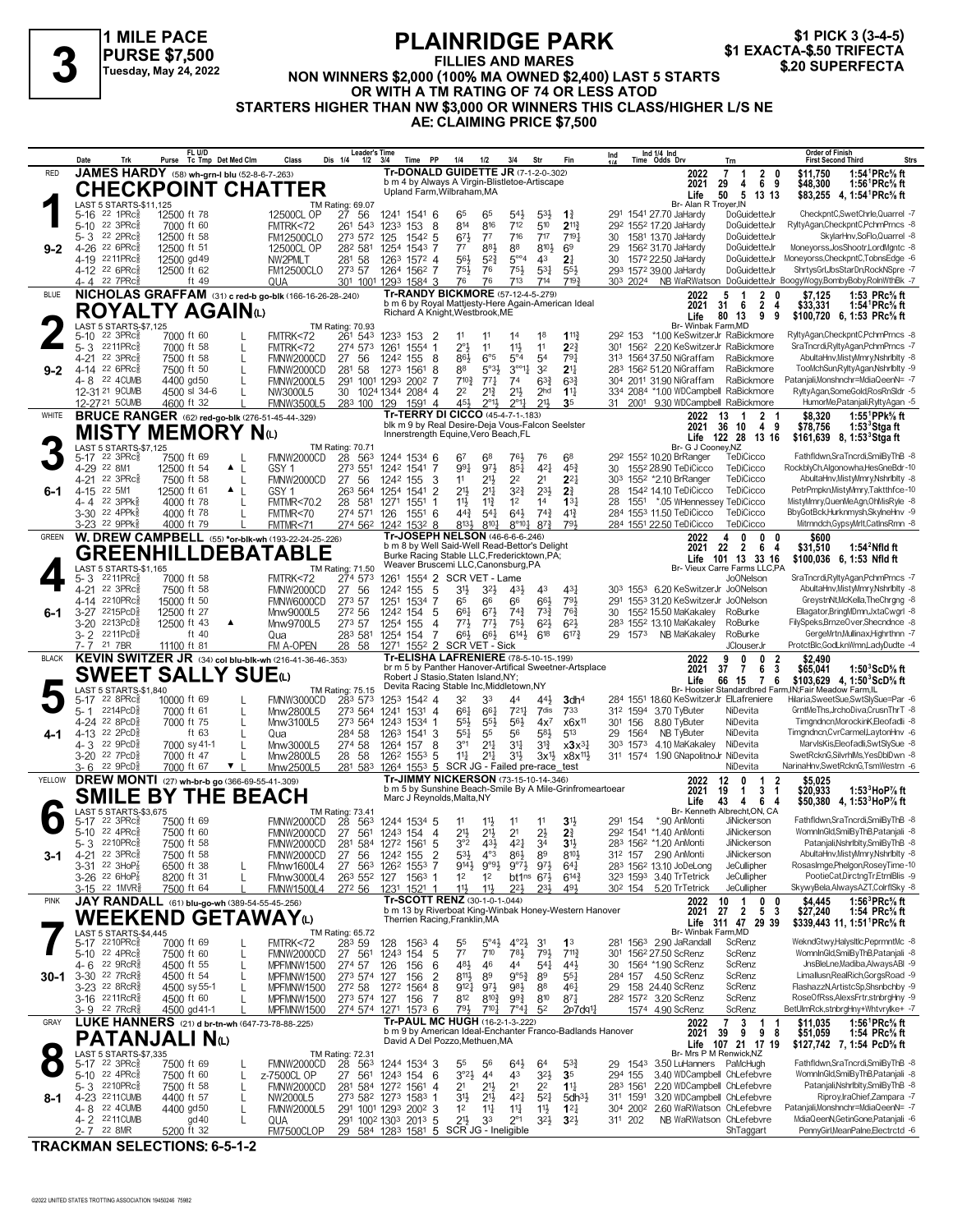

# **PLAINRIDGE PARK**

**FILLIES AND MARES**

**2ND LEG PICK 3**

**PICK 4 (4-5-6-7)**

**OR WITH A TM RATING OF 76 OR LESS AT TIME OF DRAW STARTERS HIGHER THAN NW \$4,000 OR WINNERS THIS CLASS/HIGHER L/S NE AE: CLAIMING PRICE \$10,000**

|              | Date                                                                | Trk                                               |                            | FL U/D<br>Purse Tc Tmp Det Med Clm                      | Class                                                           | Leader's Time<br>Dis 1/4<br>$1/2$ $3/4$                |                                     | Time PP<br>1/4                                                                              | 1/2                                                                    | 3/4                              | Str                                   |                                                        | Ind                                    |                                  | Ind 1/4 Ind<br>Time Odds Drv                                              | Trn                                                           | Order of Finish<br><b>First Second Third</b>                                                     | <b>Strs</b>                                                         |
|--------------|---------------------------------------------------------------------|---------------------------------------------------|----------------------------|---------------------------------------------------------|-----------------------------------------------------------------|--------------------------------------------------------|-------------------------------------|---------------------------------------------------------------------------------------------|------------------------------------------------------------------------|----------------------------------|---------------------------------------|--------------------------------------------------------|----------------------------------------|----------------------------------|---------------------------------------------------------------------------|---------------------------------------------------------------|--------------------------------------------------------------------------------------------------|---------------------------------------------------------------------|
| <b>RED</b>   |                                                                     |                                                   |                            |                                                         | NICHOLAS GRAFFAM (31) c red-b go-blk (166-16-26-28-240)         |                                                        |                                     | Tr-MICHAEL GRAFFAM (45-7-7-9-.309)                                                          |                                                                        |                                  |                                       |                                                        |                                        |                                  | 2022                                                                      | 4<br>1<br>0<br>-1                                             | \$6,725                                                                                          | 1:55 ${}^4$ PRc ${}^5\!$ ft                                         |
|              |                                                                     |                                                   |                            | <b>SARA TANCREDI</b> O                                  |                                                                 |                                                        |                                     | Michael S Graffam, Falmouth, ME                                                             |                                                                        |                                  |                                       | b m 5 by Cheyenne Hollywood-Analytical-Blissfull Hall  |                                        |                                  | 2021                                                                      | 36<br>27<br>4<br>$\overline{7}$<br>712                        | \$49,875                                                                                         | 1:54 $^{2}$ PRc $\%$ ft                                             |
|              |                                                                     | LAST 5 STARTS-\$7,350                             |                            |                                                         |                                                                 | <b>TM Rating: 74.98</b>                                |                                     |                                                                                             |                                                                        |                                  |                                       |                                                        |                                        |                                  | Life                                                                      | 54<br>Br- Michael S Graffam.ME                                | \$97,098 4, 1:54 <sup>2</sup> PRc <sup>5</sup> / <sub>8</sub> ft                                 |                                                                     |
|              | 5-17 22 3PRc <sub>8</sub>                                           |                                                   | 7500 ft 69                 |                                                         | FMNW2000CD                                                      | 28 563                                                 | 1244 1534 4                         |                                                                                             | 2 <sup>1</sup><br>$21\frac{1}{2}$                                      | 3 <sup>1</sup> }                 | 3 <sup>1</sup>                        | $2\frac{3}{4}$                                         | 29                                     | 154                              | 7.20 NiGraffam                                                            | MiGraffam                                                     |                                                                                                  | Fathfldwn,SraTncrdi,SmilByThB -8                                    |
|              | 5-10 22 4PRc                                                        |                                                   | 7500 ft 60                 | L                                                       | FMNW2000CD                                                      | 27 561                                                 | 154<br>1243                         | 3                                                                                           | 66<br>66                                                               | $5°3\frac{1}{2}$                 | 43                                    | 46                                                     | 30                                     | 1551                             | 2.60 NiGraffam                                                            | MiGraffam                                                     |                                                                                                  | WomnInGld,SmilByThB,Patanjali -8                                    |
|              | 5-3<br>$4 - 26$                                                     | 2211PRc<br>22 3PRc3                               | 7000 ft 58<br>15000 ft 51  | L                                                       | FMTRK<72<br><b>FMNW4PMLT</b>                                    | 274 573<br>283 584 1263                                | 1261                                | 1554 5<br>1552 7                                                                            | 44}<br>43<br>76<br>75                                                  | 43<br>$74\frac{1}{2}$            | 2 <sup>1</sup><br>75}                 | $1^{2}$<br>$54\frac{1}{4}$                             | 29<br>284                              |                                  | 1554 *1.20 NiGraffam<br>1561 25.10 NiGraffam                              | MiGraffam<br>MiGraffam                                        |                                                                                                  | SraTncrdi,RyltyAgan,PchmPrncs -7<br>Mcnugget,Eyemadrem,SoFlo -7     |
| 5-2          | 4-9 22 1 CUMB                                                       |                                                   |                            | gd47                                                    | QUA                                                             | 312 1021 1313                                          |                                     | 201 7                                                                                       | $11\frac{1}{2}$<br>1 <sup>2</sup>                                      | 11                               | $2^{2}\frac{1}{2}$                    | $2^{31}$                                               | 30                                     | 2013                             | NB AaHall                                                                 | MiGraffam                                                     |                                                                                                  | MisTrckst.SraTncrdi.OkLeilani -7                                    |
|              | 11-22 <sup>21</sup> 3PRc                                            |                                                   | 12500 gd52                 |                                                         | FMNW4000CD                                                      | 28 572 1252 1544 1                                     |                                     |                                                                                             | 31<br>21                                                               | 3 <sup>1</sup>                   | $3^{11}$                              | 53                                                     |                                        |                                  | 294 1552 19.00 NiGraffam                                                  | MiGraffam                                                     |                                                                                                  | SweetSue,SandyWin,Aintnhlbc -6                                      |
|              | 11-14 <sup>21</sup> 4PRc                                            |                                                   | 12500 ft 49                |                                                         | FMNW4000CD                                                      | 272 573 1252 1544 3                                    |                                     |                                                                                             | 55<br>5°3                                                              | $4^{\circ}2^{\frac{1}{4}}$       | $4^{2}$                               | 643                                                    |                                        |                                  | 294 1553 16.70 NiGraffam                                                  | MiGraffam                                                     |                                                                                                  | Hilaria, Sweet Sue, Sea Chng N-6                                    |
| <b>BLUE</b>  |                                                                     |                                                   |                            | JAMES HARDY (58) wh-grn-I blu (52-8-6-7-263)            |                                                                 |                                                        |                                     | <b>Tr-JOLENE ANDREWS</b> (32-6-4-5-.309)<br>b m 6 by Sweet Lou-Acey Deucey-Cam's Card Shark |                                                                        |                                  |                                       |                                                        |                                        |                                  | 2022                                                                      | 5<br>0<br>1<br>0                                              | \$3,250                                                                                          | 1:52 $^{2}$ PRc $^{5}$ ft                                           |
|              |                                                                     | <b>SWEET SUE</b>                                  |                            |                                                         |                                                                 |                                                        |                                     | David & Christine Thibault, North Attleboro, MA;                                            |                                                                        |                                  |                                       |                                                        |                                        |                                  | 2021<br>Life                                                              | $5\phantom{.0}$<br>$\overline{7}$<br>- 5<br>25<br>86 12 18 15 | \$74,050<br>\$163.309 5. 1:52 <sup>2</sup> PRc <sup>5</sup> / <sub>8</sub> ft                    |                                                                     |
|              |                                                                     | LAST 5 STARTS-\$3,250                             |                            |                                                         |                                                                 | TM Rating: 74.76                                       |                                     | Robert D & Julia E Withers, Attleboro, MA                                                   |                                                                        |                                  |                                       |                                                        |                                        |                                  | Br- Winbak                                                                | Farm,MD                                                       |                                                                                                  |                                                                     |
|              | 5-17                                                                | $22$ 8PR $c_{8}$<br>22 7PRc3                      | 10000 ft 69                | L                                                       | FMNW3000CD                                                      | 283 573                                                | 1253 1542 5                         |                                                                                             | 443<br>43<br>2 <sup>1</sup>                                            | 3°3<br>55                        | 3 <sup>3</sup><br>66                  | $2^{2}$<br>$67\frac{3}{4}$                             |                                        |                                  | 283 1544 5.40 JaHardy<br>4.20 JaHardy                                     | JoAndrews<br>JoAndrews                                        | Hilaria,SweetSue,SwtSlySue=Par -6                                                                | TheChrana.Hilaria.Amini -8                                          |
|              | 5-10<br>5-3                                                         | 22 8PRc3                                          | 10000 ft 60<br>12500 ft 58 | L<br>L                                                  | FMNW3000CD<br>FMNW4000CD                                        | 264 55<br>264 57                                       | 153<br>1233<br>1253<br>155          | 5<br>5                                                                                      | $1\frac{1}{2}$<br>2 <sup>1</sup><br>2 <sup>1</sup>                     | 3 <sup>1</sup>                   | 32                                    | $72\frac{1}{2}$                                        | 30                                     | 1543                             | 293 1552 7.40 JaHardy                                                     | JoAndrews                                                     |                                                                                                  | MsdleLote, MisTrckst, Tsimis -8                                     |
| 5-1          | 4-21                                                                | 22 7PRc                                           | 12500 ft 55                |                                                         | FMNW4000CD                                                      | 273 56                                                 | 1233                                | 1522 2                                                                                      | 53<br>5°3 <sup>1</sup>                                                 | 76                               | 66}                                   | 6103                                                   |                                        |                                  | 293 1542 6.90 JaHardy                                                     | JoAndrews                                                     |                                                                                                  | Turnthfrw,SlckArtst,Shecldbgd -7                                    |
|              | 4-14                                                                | 2210PRc3                                          | 15000 ft 50                |                                                         | FMNW6000CD                                                      | 273 57                                                 | 1251                                | 1534 5                                                                                      | 55<br>54                                                               | $4^{\circ}3\frac{1}{2}$          | $4^{3}\frac{1}{2}$                    | 55                                                     | 29                                     | 1544                             | 5.10 JaHardy                                                              | JoAndrews                                                     |                                                                                                  | GreystnNt, McKella, The Chrgng -8                                   |
|              | 4-7 22 4PRc<br>11-22 <sup>21</sup> 3PRc                             |                                                   | 12500 gd52                 | ft 51                                                   | QUA                                                             | 281 584                                                | 1282 1571 4                         |                                                                                             | 2 <sup>1</sup><br>2 <sup>1</sup><br>11 <sup>1</sup><br>$11\frac{1}{2}$ | 2 <sup>1</sup><br>$1\frac{3}{4}$ | 33<br>11                              | 44<br>1 <sup>1</sup>                                   | 292 158                                |                                  | NB JaHardy<br>292 1544 *1.30 JaHardy                                      | JoAndrews<br>JoAndrews                                        |                                                                                                  | GenrlWard,Bali,KatieCght -6<br>SweetSue,SandyWin,Aintnhlbc -6       |
| WHITE        |                                                                     |                                                   |                            | <b>BRUCE RANGER</b> (62) red-go-blk (276-51-45-44-.329) | FMNW4000CD                                                      | 28 572 1252 1544 2                                     |                                     | Tr-RANDY BICKMORE (57-12-4-5-279)                                                           |                                                                        |                                  |                                       |                                                        |                                        |                                  | 2022                                                                      | $\overline{2}$<br>0<br>5                                      | \$8,278                                                                                          | 1:54 PRc% ft                                                        |
|              |                                                                     |                                                   |                            |                                                         |                                                                 |                                                        |                                     | b m 6 by Art Major-Gold Elite-Bettor's Delight                                              |                                                                        |                                  |                                       |                                                        |                                        |                                  | 2021                                                                      | 46<br>41<br>- 5                                               | \$54,487                                                                                         | 1:55 Harft                                                          |
|              |                                                                     |                                                   |                            | WOMAN IN GOLD N $\scriptstyle\rm \omega$                |                                                                 |                                                        |                                     | Robert W Kopack, Virginia Beach, VA                                                         |                                                                        |                                  |                                       |                                                        |                                        |                                  | Life                                                                      | 84 11<br>8 13                                                 | \$103,015 6, 1:54 PRc% ft                                                                        |                                                                     |
|              | $5 - 17$                                                            | LAST 5 STARTS-\$8,278<br>$22.8$ PRc $\frac{5}{8}$ | 10000 ft 69                |                                                         | FMNW3000CD                                                      | TM Rating: 72.10<br>283 573                            |                                     | 1253 1542 5 SCR JG - Transportation                                                         |                                                                        |                                  |                                       |                                                        |                                        |                                  | Br- D G Moore, NZ                                                         | RaBickmore                                                    | Hilaria, Sweet Sue, Swt Sly Sue=Par -6                                                           |                                                                     |
|              | $5 - 10$                                                            | 22 4PRc3                                          | 7500 ft 60                 | L                                                       | FMNW2000CD                                                      | 27<br>561                                              | 1243 154                            |                                                                                             | 11}<br>11}                                                             | 11                               | $1\frac{1}{2}$                        | $1\frac{3}{4}$                                         |                                        |                                  | 29 <sup>2</sup> 154 9.70 BrRanger                                         | RaBickmore                                                    |                                                                                                  | WomnInGld,SmilByThB,Patanjali -8                                    |
|              | 5-3                                                                 | 2210PRc3                                          | 7500 ft 58                 | L                                                       | <b>FMNW2000CD</b>                                               | 281<br>584                                             | 1272                                | 1561 8                                                                                      | 76}<br>54                                                              | $84\frac{3}{4}$                  | 89                                    | 87                                                     | 291                                    |                                  | 1573 16.10 NiGraffam                                                      | RaBickmore                                                    |                                                                                                  | Patanjali, Nshrlblty, SmilBy ThB -8                                 |
| 5-1          | 4-21                                                                | 22 5PRc                                           | 7000 ft 55                 |                                                         | FMTRK<72                                                        | 281<br>581                                             | 126 <sup>2</sup> 156 <sup>2</sup> 5 |                                                                                             | 11<br>11}                                                              | 11                               | 11                                    | 1 <sub>ns</sub>                                        | 30                                     |                                  | 156 <sup>2</sup> *1.70 NiGraffam                                          |                                                               | RaBickmore WomnInGld,PchmPrncs,YourMomma -6                                                      |                                                                     |
|              | 4-14 22 3PRc <sup>5</sup><br>4-8 22 2CUMB                           |                                                   | 10000 ft 50<br>4400 my50-1 |                                                         | FMNW3000CD<br><b>FMNW2000L5</b>                                 | 27 553 1243 1541<br>284 1001 130                       |                                     | -3<br>$200^2$ 7                                                                             | 2 <sup>1</sup><br>42}<br>$3^{2}\frac{3}{4}$<br>$3^{21}$                | $5^{21}$<br>421                  | $63\frac{3}{4}$<br>$3^{3}\frac{1}{2}$ | $5^{3}\frac{3}{4}$<br>$3^{13}$                         | 30<br>30 <sup>2</sup> 200 <sup>4</sup> | 155                              | 12.10 BrRanger<br>5.50 AaHall                                             | RaBickmore<br>RaBickmore                                      |                                                                                                  | Shecldbgd,SwetRcknG,Aintnhlbc -8<br>CntToThre,RojasBlc,WomnInGld -7 |
|              | 12-31 21 6CUMB                                                      |                                                   |                            | 4000 sl 34-5                                            | <b>FMNW2000L5</b>                                               | 312 1042 1352 208                                      |                                     | 5                                                                                           | 11,<br>11                                                              | $1\frac{1}{2}$                   | 1 <sub>ns</sub>                       | 1nk                                                    | 323 208                                |                                  | 3.30 AaHall                                                               | RaBickmore                                                    | WomnInGld,Monshnchr,MdiaQeenN -6                                                                 |                                                                     |
| GREEN        |                                                                     |                                                   |                            |                                                         | W. DREW CAMPBELL (55) *or-blk-wh (193-22-24-25-.226)            |                                                        |                                     | Tr-BRENDA PROVOST (11-2-1-0-232)                                                            |                                                                        |                                  |                                       |                                                        |                                        |                                  | 2022                                                                      | 6<br>$\overline{2}$<br>0<br>n                                 | \$9,250                                                                                          | 1:54 <sup>4</sup> PRc <sup>5</sup> / <sub>8</sub> ft                |
|              |                                                                     |                                                   |                            | TOO MUCH SUNധ                                           |                                                                 |                                                        |                                     | Brenda L Provost, Cranston, RI                                                              |                                                                        |                                  |                                       | b m 7 by Betterthancheddar-Sunshine Sister-Real Artist |                                        |                                  | 2021                                                                      | $6\quad 6$<br>$\overline{7}$<br>37                            | \$45,348                                                                                         | 1:53 ${}^4$ PRc ${}^5\!$ sft                                        |
|              |                                                                     | LAST 5 STARTS-\$9,250                             |                            |                                                         |                                                                 | TM Rating: 74.65                                       |                                     |                                                                                             |                                                                        |                                  |                                       |                                                        |                                        |                                  | Life<br>Br- Steve H Stewart, KY                                           | 152 22 14 23                                                  | \$130,702 6, 1:53 <sup>4</sup> PRc <sup>5</sup> / <sub>8</sub> ft                                |                                                                     |
|              | 5-17                                                                | 22 8PRc                                           | 10000 ft 69                |                                                         | FMNW3000CD                                                      | 283 573                                                | 1253 1542 3                         |                                                                                             | $21\frac{1}{2}$<br>21                                                  | 2 <sup>2</sup>                   | $2^{2}\frac{1}{2}$                    | 54                                                     | 291                                    |                                  | 1551 4.20 WDCampbell BrProvost                                            |                                                               | Hilaria,SweetSue,SwtSlySue=Par -6                                                                |                                                                     |
|              | 5-10 22 7PRc                                                        |                                                   | 10000 ft 60                | L                                                       | FMNW3000CD                                                      | 264 55                                                 | 153<br>1233                         | 6                                                                                           | $5^{\circ}4$<br>421                                                    | 2°3                              | 2 <sup>2</sup>                        | 533                                                    |                                        |                                  | 292 1533 29.70 WDCampbell BrProvost                                       |                                                               |                                                                                                  | TheChrana.Hilaria.Amini -8                                          |
|              | 5-3                                                                 | 22 $4PRc85$<br>2210PRc3                           | 10000 ft 58                | L                                                       | FMNW3000CD                                                      | 56<br>27                                               | 124                                 | 1532 7                                                                                      | $7°6\frac{1}{2}$<br>$7^7$                                              | 87                               | 861                                   | $77\frac{1}{2}$                                        |                                        |                                  | 292 1544 25.00 WDCampbell BrProvost<br>293 1544 3.20 WDCampbell BrProvost |                                                               | BeachBtge, AbultaHnv, The Chrgng -8<br>TooMchSun, TheChrgng, BeachBtge -7                        |                                                                     |
| $9-2$        | 4-21<br>4-14                                                        | 22 6PRc3                                          | 9000 ft 55<br>7500 ft 50   |                                                         | FMNW3000CD<br>FMNW2000CD                                        | 281 571<br>281 58                                      | 125<br>1273<br>1561                 | 1544 5<br>5                                                                                 | $21\frac{1}{2}$<br>2 <sup>1</sup><br>11<br>2 <sup>1</sup>              | $2^{11}$<br>2 <sup>1</sup>       | 3 <sup>1</sup><br>2 <sup>1</sup>      | 1 <sub>hd</sub><br>$11\frac{1}{4}$                     |                                        | 282 1561                         | 3.10 WDCampbell BrProvost                                                 |                                                               |                                                                                                  | TooMchSun,RyltyAgan,Nshrlblty -9                                    |
|              | $4 - 6$ 2212RcR <sup>3</sup>                                        |                                                   | 6000 ft 55                 | L                                                       | MPFMNW3000                                                      | 272 563 1254 155                                       |                                     | 3                                                                                           | 661<br>$77\frac{1}{2}$                                                 | $74\frac{1}{4}$                  | $64\frac{3}{4}$                       | 773                                                    |                                        |                                  | 294 1562 69.50 ScRenz                                                     | ScRenz                                                        | CarbnSmnn,FlashazzN,FolshTerr -9                                                                 |                                                                     |
|              |                                                                     |                                                   |                            |                                                         |                                                                 |                                                        |                                     |                                                                                             |                                                                        |                                  |                                       |                                                        |                                        |                                  |                                                                           |                                                               |                                                                                                  |                                                                     |
|              | 3-30 <sup>22</sup> 1RcR <sup>3</sup>                                |                                                   |                            | ft 60                                                   | QUA T&P                                                         | 31 1023 131                                            |                                     | 1593 4                                                                                      | 1 <sup>2</sup><br>$1\frac{1}{2}$                                       | 1 <sub>ns</sub>                  | $1\frac{1}{2}$                        | 1 <sub>hd</sub>                                        |                                        | 283 1593                         | NB ScRenz                                                                 | ScRenz                                                        |                                                                                                  | TooMchSun, SkywyCbra, CharlUndr -4                                  |
| <b>BLACK</b> |                                                                     |                                                   |                            | JAY RANDALL (61) blu-go-wh (389-54-55-45-.256)          |                                                                 |                                                        |                                     | Tr-DUSTIN INGRAHAM (36-6-1-7-.247)                                                          |                                                                        |                                  |                                       |                                                        |                                        |                                  | 2022                                                                      | 10<br>$\overline{2}$<br>1<br>-1                               | \$10,750                                                                                         | 1:57 $3$ Stga sy                                                    |
|              |                                                                     |                                                   |                            | MISSPLACEDROCKധ                                         |                                                                 |                                                        |                                     | b m 7 by Pet Rock-Missplacedart-Artsplace<br>Exceed Stables LLC, Lamar, PA                  |                                                                        |                                  |                                       |                                                        |                                        |                                  | 2021                                                                      | $\overline{4}$<br>3 <sub>5</sub><br>37                        | \$22,040                                                                                         | 1:56 Stgaft                                                         |
|              |                                                                     | LAST 5 STARTS-\$4,100                             |                            |                                                         |                                                                 | TM Rating: 73.16                                       |                                     |                                                                                             |                                                                        |                                  |                                       |                                                        |                                        |                                  |                                                                           | Life 124 13 19 13<br>Br- Merlie A Schwartz, IN                | \$148,103 4, 1:54 ScD <sup>5</sup> / <sub>8</sub> ft                                             |                                                                     |
|              | 5-17                                                                | $22$ 8PR $c_{8}$                                  | 10000 ft 69                |                                                         | <b>FM10000CLO</b>                                               | 283 573                                                |                                     | 1253 1542 7 SCR VET - Sick                                                                  |                                                                        |                                  |                                       |                                                        |                                        |                                  |                                                                           | Dulngraham                                                    | Hilaria, Sweet Sue, Swt Sly Sue=Par -6                                                           |                                                                     |
|              | $5 - 2$                                                             | 22 9Stga                                          |                            | 7000 gd52-1<br>L                                        | <b>FM10000CLO</b>                                               | 273 572                                                | 155<br>1253                         |                                                                                             | 454<br>45}                                                             | 66                               | $65\frac{3}{4}$                       | 65<br>4154                                             | 291                                    |                                  | 156 27.50 JnMcDonId                                                       | AnGardner<br>AnGardner                                        |                                                                                                  | InfintSym,OnspeedN,MyRugala -7                                      |
| 12-1         | 4-25<br>$4 - 11$                                                    | 22 4Stga<br>22 2Stga                              | 7000 ft 50                 | ft 70<br>L                                              | Qua HD<br><b>FM10000CLO</b>                                     | 273 563<br>272 573                                     | 1262<br>1261 1543 7                 | 1541 1                                                                                      | 47<br>$47\frac{3}{4}$<br>$79\frac{3}{4}$<br>$78\frac{3}{4}$            | $5^{\circ}5$<br>$7°6\frac{1}{2}$ | 411<br>$77\frac{1}{4}$                | $68\frac{3}{4}$                                        | 29                                     | 294 1571                         | NB OlLemus<br>1562 54.50 ByDobson                                         | AnGardner                                                     |                                                                                                  | PcktOfTrr,SimplKndM,CachAlThW -5<br>TiprryHil,LuckBMine,BontzN -7   |
|              | 4-4 2213Stga                                                        |                                                   | 7500 ft 47                 |                                                         | <b>FM10000CLO</b>                                               | 271 564                                                | 1253 1544 5                         |                                                                                             | 6 <sup>9</sup><br>78                                                   | $7^{\circ}6_{4}^{3}$             | $75\frac{1}{4}$                       | $75\frac{1}{4}$                                        |                                        |                                  | 284 1554 12.20 ByDobson                                                   | AnGardner                                                     |                                                                                                  | PrecsAlxs,ClemieHnv,LuckBMine -7                                    |
|              | 3-21                                                                | 2210Stga                                          | 7500 ft 50                 |                                                         | <b>FM10000CLO</b>                                               | 281 59                                                 | 1281 1581                           | -7                                                                                          | 793<br>711                                                             | 5°6 <sub>1</sub>                 | 44                                    | $43\frac{3}{7}$                                        | 293 159                                |                                  | 7.80 ByDobson                                                             | AnGardner                                                     |                                                                                                  | SeaChngN, NshrIbIty, EdenPaige -8                                   |
|              | 3-14 <sup>2212</sup> Stga                                           |                                                   | 7000 ft 42                 |                                                         | <b>FM10000CLO</b>                                               | 291 594 1283 1581 3                                    |                                     |                                                                                             | 441<br>$3^{°2}$                                                        | $1^{\circ}$ $\frac{3}{4}$        |                                       | $11\frac{1}{4}$                                        |                                        |                                  | 293 1581 4.50 ByDobson                                                    | AnGardner                                                     |                                                                                                  | Msplcdrck, My Rugala, McKella -7                                    |
| YELLOW       |                                                                     |                                                   |                            | DREW MONTI (27) wh-br-b go (366-69-55-41-.309)          |                                                                 |                                                        |                                     | Tr-DANIEL TUCCILLO JR (10-0-0-0-000)                                                        |                                                                        |                                  |                                       | b m 10 by Duneside Perch-Start To Cruise-Cape Crusader |                                        |                                  | 2022<br>2021                                                              | 0<br>0<br>2<br>n<br>9<br>6<br>-5<br>42                        | \$0<br>\$50,276                                                                                  | 1:53 <sup>1</sup> PPk% ft                                           |
|              |                                                                     | STEAL                                             |                            | <b>MY THUNDER</b> <sup>(1)</sup>                        |                                                                 |                                                        |                                     | Daniel R Tuccillo Jr, Prospect, CT                                                          |                                                                        |                                  |                                       |                                                        |                                        |                                  | Life                                                                      | 194 25 21 23                                                  | \$140,810 9, 1:53 <sup>1</sup> PPk <sup>5</sup> / <sub>8</sub> ft                                |                                                                     |
|              |                                                                     | LAST 5 STARTS-\$3,125<br>22 7PRc                  |                            |                                                         |                                                                 | TM Rating: 74.82                                       |                                     |                                                                                             |                                                                        |                                  |                                       | 781                                                    |                                        |                                  | Br- Brett H Wilfong, IN<br>292 1543 22.40 AnMonti                         | DaTuccilloJr                                                  |                                                                                                  | TheChrgng,Hilaria,Amini -8                                          |
|              | 5-10<br>5-3 $22$ 4PRc $\frac{5}{8}$                                 |                                                   | 10000 ft 60<br>10000 ft 58 | L                                                       | FMNW3000CD<br>FMNW3000CD                                        | 264 55<br>27 56                                        | 1233 153<br>124 1532 8              | 3                                                                                           | $64\frac{1}{2}$<br>65<br>87<br>88                                      | $8^{\circ}8$<br>75               | 88<br>$75\frac{1}{2}$                 | 883                                                    |                                        |                                  | 301 1551 30.50 AnMonti                                                    | DaTuccilloJr                                                  | BeachBtge, AbultaHnv, The Chrgng -8                                                              |                                                                     |
|              | 4-26 22 3PRc                                                        |                                                   |                            | ft 54                                                   | QUA                                                             | 29 593 128 1563 3                                      |                                     |                                                                                             | 3 <sup>2</sup><br>$3^{2}$                                              | 33                               | 33                                    | $2^{2+}$                                               | 282 157                                |                                  | NB AnMonti                                                                | DaTuccilloJr                                                  | BmphStckh,StelMyThn,Sugrddycn -5                                                                 |                                                                     |
|              | 15-1 12-9 21 1YR                                                    |                                                   | 12500 ft 36                |                                                         | <b>FM12500CLO</b>                                               | 28 573 1261 1552 8                                     |                                     |                                                                                             | $8^{10}\frac{3}{4}$<br>$8^{10}\frac{3}{4}$                             | $86\frac{3}{4}$                  | $85\frac{1}{4}$                       | $65\frac{1}{2}$                                        |                                        |                                  | 284 1562 73.00 ScZeron                                                    | DaTuccilloJr                                                  |                                                                                                  | FirtyFrty,ACrftyLdy,Cabowbcte -8                                    |
|              | 12-2 21 1YR                                                         |                                                   | 12500 ft 55                |                                                         | <b>FM12500CLO</b>                                               | 283 584 1272 1563 6                                    |                                     |                                                                                             | $6^{7\frac{1}{2}}$<br>$6^{7}\frac{1}{2}$                               | 65                               | 861                                   | $5^{4}$                                                | 29                                     |                                  | 1572 29.25 JoStratton                                                     | DaTuccilloJr<br>DaTuccilloJr                                  |                                                                                                  | SandvWin.Chelski.Thundra -8<br>MisTrckst,StelMyThn,HiredLuck -7     |
|              | 11-22 <sup>21</sup> 2PRc <sup>3</sup><br>11-14 21 7PRc <sup>3</sup> |                                                   | 10000 gd52<br>10000 ft 49  |                                                         | <b>FMNW3000CD</b><br>FMNW3000CD                                 | 283 564 1253 1551 4<br>272 563 1244 1544 6             |                                     |                                                                                             | 21<br>$2^{11}$<br>11<br>11                                             | $2^{11}$<br>11                   | 3 <sup>1</sup><br>$1\frac{3}{4}$      | $2^{2}\frac{3}{4}$<br>3 <sup>11</sup>                  | 30<br>301 155                          |                                  | 1554 3.10 AnMonti<br>6.30 AnMonti                                         | DaTuccilloJr                                                  |                                                                                                  | EasyThree, MisTrckst, StelMyThn -8                                  |
| <b>PINK</b>  |                                                                     |                                                   |                            |                                                         | <b>KEVIN SWITZER JR</b> (34) col blu-blk-wh (216-41-36-46-.353) |                                                        |                                     | Tr-DANA WHITTEMORE (23-5-3-0-.290)                                                          |                                                                        |                                  |                                       |                                                        |                                        |                                  | 2022                                                                      | 5<br>0<br>6<br>0                                              | \$14,300                                                                                         | 1:56 $2$ Bang ft                                                    |
|              |                                                                     |                                                   |                            |                                                         |                                                                 |                                                        |                                     | b m 5 by Rollwithitharry-Hygeia Hanover-No Nukes                                            |                                                                        |                                  |                                       |                                                        |                                        |                                  | 2021                                                                      | $\overline{2}$<br>3 <sub>4</sub><br>24                        | \$28,500                                                                                         | $1:553$ YRft                                                        |
|              |                                                                     | LAST 5 STARTS-\$12,500                            |                            | OCEANVIEW ECHOധ                                         |                                                                 |                                                        |                                     | Dana S Whittemore, Norway, ME                                                               |                                                                        |                                  |                                       |                                                        |                                        |                                  | Life                                                                      | 36 10<br>44<br>Br- William N Roloson, PE, CA                  | \$49,563 4, 1:55 <sup>3</sup> YR ft                                                              |                                                                     |
|              | 5-13 22 9CUMB                                                       |                                                   | 4000 ft 80                 | L                                                       | NW1750L5                                                        | TM Rating: 71.43<br>28 <sup>2</sup> 573 1263 1572 5    |                                     |                                                                                             | 1 <sup>2</sup><br>$11\frac{1}{2}$                                      | $11\frac{1}{2}$                  | 1 <sup>2</sup>                        | 1 <sub>ns</sub>                                        |                                        | 304 1572                         | *.90 WaCaseJr                                                             | DaWhittemore                                                  |                                                                                                  | OcnvwEcho,LuckyMchl,IICalULtr -7                                    |
|              | 5-8 <sup>22</sup> 6Bang                                             |                                                   | 12000 ft 57                | L                                                       | <b>TRK&lt;72</b>                                                | 28 574 126 <sup>2</sup> 156                            |                                     | 5                                                                                           | $2^{11}$<br>2 <sup>11</sup>                                            | $4^{3}\frac{1}{2}$               | $4^{2}\frac{3}{4}$                    | $77\frac{1}{2}$                                        |                                        | 30 <sup>2</sup> 157 <sup>2</sup> | *.70 WaCaseJr                                                             | DaWhittemore                                                  |                                                                                                  | Riproy, IraChief, GottaGoBB -8                                      |
|              | 5- 1                                                                | 2210Bang                                          | 6000 ft 53                 | L                                                       | <b>TRK&lt;72</b>                                                | 273 573 127                                            |                                     | 1562 3                                                                                      | $2^{\circ}1$<br>$11\frac{1}{2}$                                        | $11\frac{1}{2}$                  | 1 <sup>2</sup>                        | 1 <sup>3</sup>                                         |                                        | 292 1562                         | *.80 WaCaseJr                                                             | DaWhittemore                                                  |                                                                                                  | OcnvwEcho,Biggie,LuckyMchl -7                                       |
| 10-1         | 4-23 22 7 CUMB                                                      |                                                   | 10000 ft 57                | L                                                       | KICKOFF <sub>2</sub>                                            | 283 583 1271 1574 3                                    |                                     |                                                                                             | 11}<br>1 <sup>3</sup>                                                  | 1 <sup>8</sup>                   | 112                                   | $1^{13}$                                               |                                        |                                  | 303 1574 *1.20 WaCaseJr                                                   |                                                               | DaWhittemore OcnvwEcho,Sandinsta,Mtmthdnce -7<br>DaWhittemore OcnvwEcho, ThreDyFrc=SilvrShtr= -6 |                                                                     |
|              | 4-16 22 5 CUMB<br>4-8 22 8 CUMB                                     |                                                   | 5000 ft 57<br>3600 gd50    | L<br>L                                                  | KICKOFF <sub>2</sub><br>FMTM64                                  | 293 1004 130<br>302 1012 131                           |                                     | 1592 5<br>2011 7                                                                            | $2^{\circ}1$<br>$11\frac{1}{2}$<br>$2^{\circ}1\frac{1}{4}$<br>$1^{11}$ | $11\frac{1}{2}$<br>11            | $11\frac{3}{4}$<br>1 <sup>3</sup>     | $15\frac{1}{4}$<br>$16\frac{3}{4}$                     |                                        |                                  | 292 1592 *.30 WaCaseJr<br>301 2011 3.00 WaCaseJr                          |                                                               | DaWhittemoreOcnvwEcho,ShadsOfGr,Welgtrmpd -7                                                     |                                                                     |
|              | 12-21 <sup>21</sup> 9Stga                                           |                                                   | 9000 ft 37                 |                                                         | M8000 OPCD                                                      | 28 57 1271 157                                         |                                     |                                                                                             | $2\frac{3}{4}$<br>$1\frac{3}{4}$                                       | 1hd                              | 2 <sup>4</sup>                        | 7151                                                   |                                        |                                  | 324 200 31.25 LuHanners                                                   | DaRybkaJr                                                     | MagclLlyB,MomsComnd,ArynaStar -7                                                                 |                                                                     |
| GRAY         |                                                                     |                                                   |                            | <b>SHAWN THAYER</b> (50) blu-wh (53-5-8-4-203)          |                                                                 |                                                        |                                     | Tr-JAMES DUNN (49-6-8-5-.247)                                                               |                                                                        |                                  |                                       |                                                        |                                        |                                  | 2022                                                                      | $\overline{2}$<br>0<br>5<br>0                                 | \$4,690                                                                                          | 1:57 Bang ft                                                        |
|              |                                                                     |                                                   |                            | WESTERN STEPPധ                                          |                                                                 |                                                        |                                     | Diane L Dunn, Rome, ME                                                                      |                                                                        |                                  |                                       | b m 9 by Western Maverick-French Stepp-French Horn     |                                        |                                  | 2021                                                                      | $\overline{1}$<br>- 6<br>36<br>- 7                            | \$38,970                                                                                         | 1:54 <sup>4</sup> Bang ft                                           |
|              |                                                                     | LAST 5 STARTS-\$4,690                             |                            |                                                         |                                                                 | TM Rating: 76.00                                       |                                     |                                                                                             |                                                                        |                                  |                                       |                                                        |                                        |                                  |                                                                           | Life 188 47 28 30<br>Br- Dirk A Duncan & Sidney T Bradley, ME | \$397.806                                                                                        | 5, 1:51 ${}^{3}$ PRc ${}^{\prime\prime}$ s ft                       |
|              | 5-15 <sup>22</sup> 8Bang                                            |                                                   | 4500 ft 64                 |                                                         | FMNW2250CD                                                      | 28 <sup>2</sup> 58 <sup>3</sup> 127 <sup>2</sup> 157 5 |                                     |                                                                                             | $11\frac{1}{2}$<br>14                                                  | 11                               | 11                                    | $12\frac{1}{4}$                                        | 293 157                                |                                  | *.30 ShThayer                                                             | JaEDunn                                                       |                                                                                                  | WstrnStep,GetinGone,PstTmeTrr -5                                    |
|              | 5-11 <sup>22</sup> 1Bang                                            |                                                   | 4400 ft 73                 | L                                                       | FMNW2250CD                                                      | 293 594                                                | 128                                 | $1573$ 2                                                                                    | 11}<br>11}                                                             | 1 <sup>2</sup>                   | 2 <sub>ns</sub>                       | $1\frac{3}{4}$                                         |                                        |                                  | 293 1573 3.60 ShThayer                                                    | JaEDunn                                                       |                                                                                                  | WstrnStep,GoSandyGo,Bdllvlcty -6                                    |
| 4-1          | 5-7 22 7 CUMB<br>4-23 22 5CUMB                                      |                                                   | 4800 ft 51<br>5200 ft 57   | L<br>L                                                  | NW3000L5<br>NW4000L5                                            | 281 58<br>28 583 1274 1573 1                           | 1273 1581 2                         |                                                                                             | 32<br>32<br>$21\frac{1}{2}$<br>2 <sup>11</sup>                         | $3^{12}$<br>$4^{2}$              | 2 <sup>2</sup><br>$75\frac{1}{4}$     | 5 <sup>4</sup><br>$7^{17}$                             | 31 159                                 |                                  | 16.60 NiGraffam<br>324 201 16.90 ShThayer                                 | JaEDunn<br>JaEDunn                                            |                                                                                                  | TerorHal,Redyfrthl,Bali -7<br>Airspindr,CoolJack,TwnFrench -7       |
|              | 4-14 2210PRc <sup>5</sup>                                           |                                                   | 15000 ft 50                | L                                                       | FMNW6000CD                                                      | 273 57                                                 | 1251 1534 8                         |                                                                                             | 87<br>88                                                               | $8^{\circ}7\frac{1}{2}$          | $8^{10}\frac{1}{2}$                   | $8^{16}\frac{1}{2}$                                    |                                        |                                  | 30 <sup>2</sup> 157 40.00 WDCampbell JaEDunn                              |                                                               |                                                                                                  | GreystnNt, McKella, The Chrgng -8                                   |
|              | 3-28 <sup>22</sup> 6Stga<br>12-21 <sup>21</sup> 7 Stga              |                                                   | 11500 ft 37                | ft 25-1<br>L                                            | Qua<br><b>FMNW8000L5</b>                                        | 284 582 127 1563 1<br>271 563 1252 1542                |                                     |                                                                                             | $45\frac{3}{4}$<br>46<br>334<br>334                                    | $5^{8}$<br>43 <sup>3</sup>       | 48<br>433                             | 610<br>$5^{4}3$                                        |                                        | 294 1583                         | NB JaRandall<br>291 1552 19.90 JaRandall                                  | JaEDunn<br>RyNelson                                           | Sombchsmf,LuckBMine,MsdleLote -7                                                                 | Mikbythss, MichlsBoy, MakAmrcGr -7                                  |

**TRACKMAN SELECTIONS: 1-8-4-2**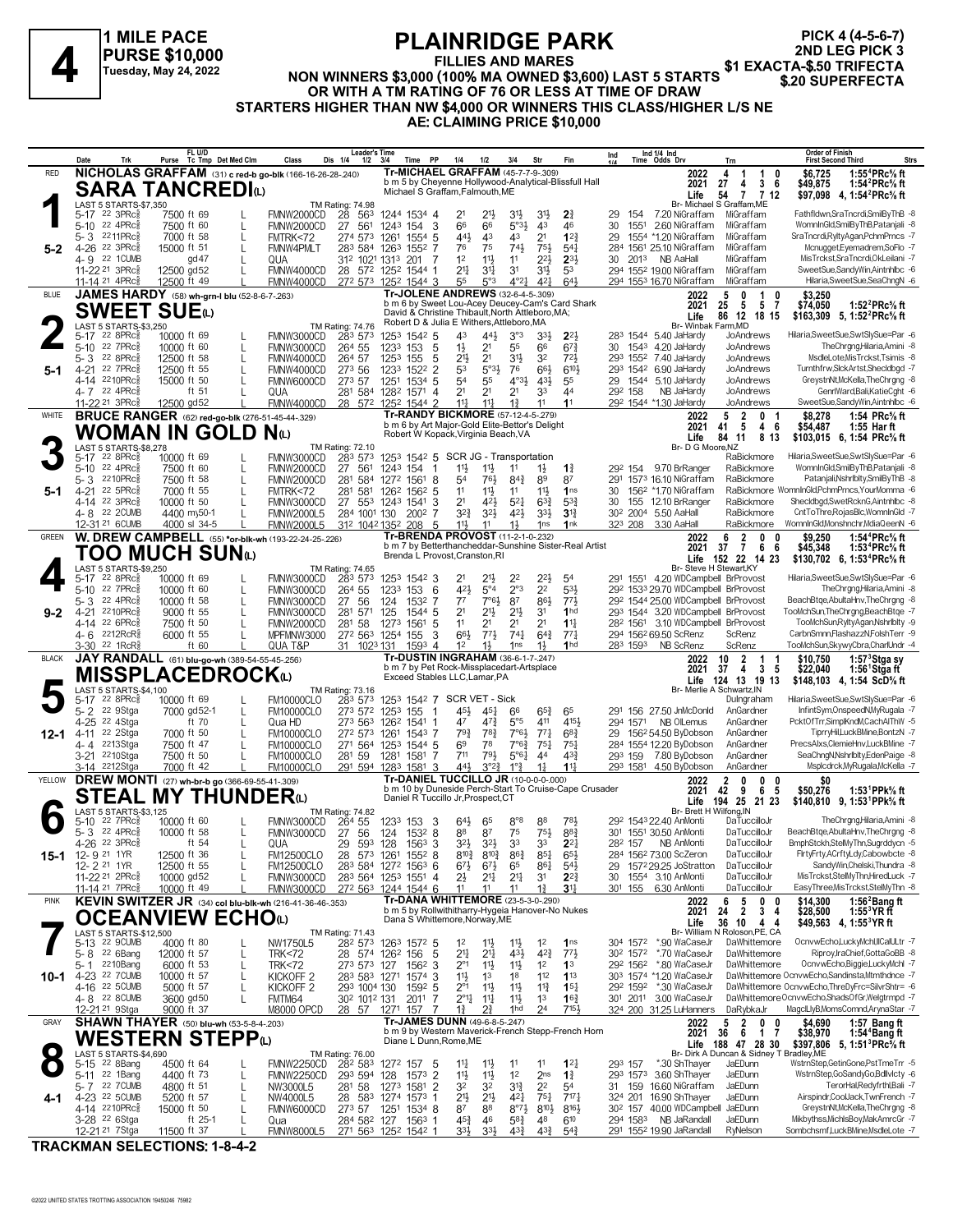

# **PLAINRIDGE PARK NON WINNERS \$6,000 LAST 5 STARTS PURSE \$15,000**<br>
Tuesday, May 24, 2022<br>
OR WITH A TM RATING OF 83 OR LESS ATOD<br>
STARTERS IN A CLASS HICHER THAN NIM \$8,000 OR \$20 SUPERFECTA **STARTERS IN A CLASS HIGHER THAN NW \$8,000 OR A CLAIMING PRICE HIGHER THAN \$25,000 LAST START NOT ELIGIBLE AE: CLAIMING PRICE \$20,000**

**LAST LEG PICK 3 2ND LEG PICK 4<br>\$1 EXACTA-\$.50 TRIFECTA** 

|              | Date             |                                                                   | Trk                                                |             | FL U/D                      | Purse Tc Tmp Det Med Clm                             | Class                                                         | <b>Leader's Time</b><br>Dis 1/4<br>1/2      | 3/4          | <b>PP</b><br>Time          | 1/4                                         | 1/2                                           | 3/4                                                      | Str                                | Fin                                                                                                                     | Ind |          | Ind 1/4 Ind<br>Time Odds Drv                                                                           | Trn                                                               | <b>Order of Finish</b><br><b>First Second Third</b>                                                                           | <b>Strs</b> |
|--------------|------------------|-------------------------------------------------------------------|----------------------------------------------------|-------------|-----------------------------|------------------------------------------------------|---------------------------------------------------------------|---------------------------------------------|--------------|----------------------------|---------------------------------------------|-----------------------------------------------|----------------------------------------------------------|------------------------------------|-------------------------------------------------------------------------------------------------------------------------|-----|----------|--------------------------------------------------------------------------------------------------------|-------------------------------------------------------------------|-------------------------------------------------------------------------------------------------------------------------------|-------------|
| <b>RED</b>   |                  |                                                                   |                                                    |             |                             |                                                      | KEVIN SWITZER JR (34) col blu-blk-wh (216-41-36-46-.353)      |                                             |              |                            | Tr-JAMIE GERARD (51-13-10-11-436)           |                                               |                                                          |                                    | b g 8 by Somebeachsomewhere-Billie Bluechip-Western Hanover                                                             |     |          | 2022                                                                                                   | 6<br>$\mathbf{1}$<br>4                                            | 1:52 ${}^4$ PRc ${}^5\!$ ft<br>\$24,810                                                                                       |             |
|              |                  |                                                                   |                                                    |             |                             |                                                      | <b>BEACHCHIP HANOVER</b> <sup>(L)</sup>                       |                                             |              |                            | Jeffrey S Epstein, Framingham, MA;          |                                               |                                                          |                                    |                                                                                                                         |     |          | 2021                                                                                                   | $\overline{2}$<br>-19<br>-3<br>Life 150 37 24 23                  | $\overline{2}$<br>\$21,610<br>1:54 PRc% ft<br>\$267.797 4.1:50 <sup>4</sup> M1 ft                                             |             |
|              |                  |                                                                   | LAST 5 STARTS-\$21,310                             |             |                             |                                                      |                                                               | <b>TM Rating: 84.54</b>                     |              |                            | Steven M Gondelman, East Walpole, MA        |                                               |                                                          |                                    |                                                                                                                         |     |          |                                                                                                        | Br- Hanover Shoe Farms Inc,PA                                     |                                                                                                                               |             |
|              | $5 - 9$          | 5-16 22 7PRc<br>22 7PRc                                           |                                                    |             | 15000 ft 78<br>12500 ft 54  | L                                                    | <b>TRK&lt;85</b><br>NW4000CD                                  | 263 56<br>261 541                           |              | 1233 1531 1<br>1231 1524 3 | 11<br>$2^{\circ}$                           | 11<br>11                                      | $1\frac{1}{2}$<br>11                                     | 11<br>$1\frac{1}{2}$               | $1\frac{1}{2}$<br>$1^{2}$                                                                                               |     | 293 1531 | 4.80 KeSwitzerJr JaGerard<br>293 1524 *2.00 KeSwitzerJr JaGerard                                       |                                                                   | BchchpHnv, Tisadream, WyattJ -6<br>BchchpHnv,LrdWlghby,CaptanHil -8                                                           |             |
| \$20,000     |                  | 5-2 2210PRcs                                                      |                                                    |             | 10000 ft 55                 |                                                      | <b>TRK&lt;80</b>                                              | 263 552                                     | 1232 153     |                            | $3^{01}\frac{1}{2}$<br>-7                   | 32                                            | $2^{\circ}1$                                             | 2 <sup>1</sup>                     | 2nk                                                                                                                     |     | 292 153  | *2.00 KeSwitzerJr JaGerard                                                                             |                                                                   | CalvinB.BchchpHnv.Finnbar -7                                                                                                  |             |
| 5-2          |                  | 4-25 22 3PRcs                                                     |                                                    |             | 13000 ft 56                 |                                                      | 15000SA                                                       | 271 561                                     | 1241         | 1524                       | $2\frac{1}{2}$                              | 2 <sup>1</sup>                                | 31                                                       | 2 <sup>2</sup>                     | 3 <sup>1</sup>                                                                                                          |     | 283 153  | 4.50 KeSwitzerJr JaGerard                                                                              |                                                                   | Tisadream, OdsLdrdle, BchchpHnv -8<br>BchchpHnv.RespctblD.ChsnaMonv -7                                                        |             |
|              |                  | 4-18 22 3PRc <sup>5</sup><br>4-11 22 9PRc                         |                                                    |             | 7000 ft 47<br>7000 ft 61    |                                                      | 7500CL OP<br>7500SA                                           | 273 58<br>264 58                            | 1262<br>1262 | 1552 7<br>$1551$ 1         | 11<br>32                                    | 11<br>32                                      | 11<br>$2^{\circ}1$                                       | 11<br>2 <sup>1</sup>               | $1\frac{3}{4}$<br>1 <sup>2</sup>                                                                                        | 29  | 283 1551 | 1552 *1.30 KeSwitzerJr JaGerard<br>4.10 KeSwitzerJr JaGerard                                           |                                                                   | BchchpHnv,DimndCwby,RcknRmbrn -8                                                                                              |             |
|              |                  | 4-2 22 4CUMB                                                      |                                                    |             | gd 40                       |                                                      | QUA                                                           | 29 <sup>2</sup> 100 129 <sup>1</sup> 1584 3 |              |                            | 451                                         | 451                                           | $4^{\circ}4^{\circ}$                                     | 451                                | 48                                                                                                                      | 301 | 2002     | NB WaCaseJr                                                                                            | JaGerard                                                          | SohoLvthn, Nagle, victy sub -6                                                                                                |             |
|              |                  | 12-4 21 2 CUMB                                                    |                                                    |             | 4600 gd29-2                 |                                                      | OPEN IV                                                       | 294 1004 1293 200                           |              |                            | 55}<br>5<br>Tr-SCOTT RENZ (30-1-0-1-044)    | $6^\circ 44$                                  | 643                                                      | $65\frac{1}{4}$                    | 55                                                                                                                      |     | 303 201  | 1.70 KeSwitzerJr JaGerard                                                                              |                                                                   | GrandGlpS,LucanHnv,TochOfChr -6                                                                                               |             |
| <b>BLUE</b>  |                  |                                                                   |                                                    |             |                             | SCOTT RENZ (45) gra-blk-s red (26-0-0-1-.013)        |                                                               |                                             |              |                            |                                             |                                               |                                                          |                                    | b g 10 by World Of Rocknroll-Airiel Ivy-Dontgetinmyway                                                                  |     |          | 2022<br>2021                                                                                           | 5<br>0<br>-1<br>- 1<br>0<br>7<br>0<br>-1                          | \$7,050<br>1:53 <sup>2</sup> PRc <sup>5</sup> / <sub>8</sub> ft<br>\$1.760                                                    |             |
|              |                  |                                                                   |                                                    |             |                             |                                                      | <b>CHEROKEE HIFLYZANE</b>                                     |                                             |              |                            | Roger M Farrar II, Wrentham, MA             |                                               |                                                          |                                    |                                                                                                                         |     |          | Life                                                                                                   | 191<br>33 30 29                                                   | \$287,274 6, 1:51 PRc% ft                                                                                                     |             |
|              | 5-16             | 22 7PRc <sup>3</sup>                                              | LAST 5 STARTS-\$7,050                              |             | 15000 ft 78                 |                                                      | <b>TRK&lt;85</b>                                              | TM Rating: 82.01<br>263 56                  |              | 1233 1531 2                | 2 <sup>1</sup>                              | 31}                                           | 3 <sup>1</sup>                                           | 42                                 | 431                                                                                                                     | 30  |          | 1534 21.80 ScRenz                                                                                      | Br- Indian Creek Farms, IN<br>ScRenz                              | BchchpHnv, Tisadream, WyattJ -6                                                                                               |             |
|              |                  | 5-9 22 4PRc <sup>5</sup>                                          |                                                    |             | 15000 ft 54                 |                                                      | NW6000CD                                                      | 271 564                                     |              | 1244 1521 8                | 87                                          | $8^{\circ}6$                                  | 85                                                       | 891                                | $79\frac{1}{4}$                                                                                                         | 281 |          | 154 24.40 AnMonti                                                                                      | ScRenz                                                            | Patrkthpr.WaimcAtck.TwinBJays -8                                                                                              |             |
| 15-1         |                  | 4-25 22 4PRc <sup>5</sup><br>4-18 2210PRc                         |                                                    |             | 15000 ft 56<br>7500 ft 47   |                                                      | NW6000CD<br>NW2000CD                                          | 263 552<br>271 572 1244 1532 4              |              | 1234 1523 7                | $7^7$<br>32                                 | 75<br>32                                      | $6^{\circ}4$<br>$11\frac{1}{2}$                          | 66<br>1 <sup>4</sup>               | $4^{3}\frac{3}{4}$<br>$16\frac{3}{4}$                                                                                   |     | 283 1532 | 284 1532 9.30 GrMerton<br>*.50 AnMonti                                                                 | JoTherrien<br>JoTherrien                                          | DubisClam, Hespsdtpn, SelsICty -7<br>CherkHfly,NExpense,SvgeSlstr -8                                                          |             |
|              |                  | 4-11 22 2PRc                                                      |                                                    |             | 7500 ft 61                  |                                                      | NW2000CD                                                      | 271 563 125                                 |              | 1544 6                     | $6^{7}\frac{1}{2}$                          | $65\frac{1}{2}$                               | $4^{\circ}3\frac{1}{2}$                                  | 43                                 | 3 <sup>2</sup>                                                                                                          |     | 293 1551 | 2.90 AnMonti                                                                                           | JoTherrien                                                        | JackRoger,DullRoar,CherkHfly -7                                                                                               |             |
|              | 4- 6             | 22 3RcR                                                           |                                                    |             | ft $60$                     |                                                      | QUA                                                           | 283 572 1252 154                            |              |                            | 5104<br>6                                   | $5^{10}$                                      | 410                                                      | 454                                | $44\frac{3}{4}$                                                                                                         |     | 273 155  | NB ScRenz                                                                                              | ScRenz                                                            | MarslaHnv, GotSrvCrw, RoyalHert -6<br>CherkHfly, Mkn MnyFst -2                                                                |             |
|              |                  | 3-30 <sup>22</sup> 2RcR <sup>3</sup><br>6-21 21 6PRc <sup>3</sup> |                                                    |             | ft $60$<br>8000 ft 79       |                                                      | QUA<br>NW3500CD                                               | 31 1011 1294 1572 2<br>26 553               |              | 1233 1523 7                | $11\frac{3}{4}$<br>$77\frac{1}{2}$          | $11\frac{3}{4}$<br>$7^{\circ}4^{\frac{3}{2}}$ | $12\frac{1}{2}$<br>$6^{\circ}3$                          | $12\frac{1}{2}$<br>$75\frac{1}{4}$ | $15\frac{1}{4}$<br>86                                                                                                   |     | 273 1572 | NB ScRenz<br>293 1534 9.10 RonCushing                                                                  | ScRenz<br>RoFarrarll                                              | RespctblD,OpusBlc,Beampscte -8                                                                                                |             |
| WHITE        |                  |                                                                   |                                                    |             |                             |                                                      | <b>MATTHEW ATHEARN</b> (23) k grn-wh-b go (270-43-39-32-.279) |                                             |              |                            | Tr-GRETCHEN ATHEARN (83-10-13-10-.248)      |                                               |                                                          |                                    |                                                                                                                         |     |          | 2022                                                                                                   | 10<br>4<br>-1                                                     | 1:53 <sup>4</sup> RcR <sup>5</sup> / <sub>8</sub> ft<br>2<br>\$25,885                                                         |             |
|              |                  |                                                                   |                                                    |             |                             | <b>R U MACHIN ME</b> ധ                               |                                                               |                                             |              |                            | Katie Flaherty, Queen Anne, MD              |                                               |                                                          |                                    | br g 10 by Mach Three-Rustle For It-Rustler Hanover                                                                     |     |          | 2021                                                                                                   | 37<br>3<br>$\mathbf{1}$<br>Life 243 33 20 32                      | \$15,846<br>1:54 RcR <sup>5</sup> / <sub>8</sub> ft<br>6<br>\$206,584 3, 1:52 <sup>2</sup> Moh <sup>7</sup> / <sub>8</sub> ft |             |
|              |                  |                                                                   | LAST 5 STARTS-\$18,165                             |             |                             |                                                      |                                                               | TM Rating: 81.36                            |              |                            |                                             |                                               |                                                          |                                    |                                                                                                                         |     |          |                                                                                                        |                                                                   | Br- Annelies Horn & Brian Jerome & Michelle Jerome,ON                                                                         |             |
|              | $5-17$           | $22.6$ PRc $\frac{5}{8}$<br>5-9 22 9PRc $\frac{5}{8}$             |                                                    |             | 12500 ft 69<br>12500 ft 54  |                                                      | 15000CL OP<br>NW4000CD                                        | 273 563<br>27 562                           |              | 1253 1543 5<br>1242 1532 4 | 11<br>2 <sup>1</sup>                        | 11<br>2 <sup>1</sup>                          | 11<br>$3^{\circ}1\frac{1}{4}$                            | $1\frac{1}{4}$<br>33               | $1^{22}$<br>2 <sup>1</sup>                                                                                              | 29  |          | 1543 *1.20 MMAthearn GrAthearn<br>284 1532 14.10 MMAthearn                                             | GrAthearn                                                         | RUMachnMe,JJsDelvry,CaptanHil -8<br>MaticlsGb.RUMachnMe.Starznhvn -8                                                          |             |
| \$20,000     |                  | 5-2 2211PRcs                                                      |                                                    |             | 12500 gd55                  |                                                      | 15000CL OP                                                    | 271 564                                     | 1242 153     |                            | 32<br>6                                     | 421                                           | 421                                                      | 32                                 | 3 <sup>3</sup>                                                                                                          |     |          | 284 1533 17.10 MMAthearn                                                                               | GrAthearn                                                         | Tisadream.SelslCtv.RUMachnMe -6                                                                                               |             |
| 4-1          |                  | 4-25 22 3PRc                                                      |                                                    |             | 13000 ft 56                 |                                                      | 15000CL OP                                                    | 271 561                                     | 1241         | 1524 7                     | 3 <sup>1</sup>                              | 43                                            | $5^{21}$                                                 | 45                                 | $44\frac{3}{4}$                                                                                                         |     |          | 291 1534 19.40 MMAthearn                                                                               | GrAthearn                                                         | Tisadream, OdsLdrdle, BchchpHnv -8                                                                                            |             |
|              |                  | 4-18 22 7PRc<br>4-11 22 6PRc                                      |                                                    | 12500 ft 61 | 12500 ft 47                 | L                                                    | NW4000CD<br>NW4000CD                                          | 26 <sup>3</sup> 56<br>27 574                | 1241 154     | 1244 1531 8                | 32<br>32                                    | 32<br>433                                     | 421<br>55}                                               | 3 <sup>2</sup><br>46               | $1\frac{3}{4}$<br>471                                                                                                   |     |          | 292 154 16.30 MMAthearn<br>284 1543 9.60 MMAthearn                                                     | GrAthearn<br>GrAthearn                                            | RUMachnMe,SeIsICty,TechtrHnv -8<br>UnwrtnRle, Mighty MrS, TechtrHnv -8                                                        |             |
|              |                  | 4-3 22 8RcR <sup>5</sup>                                          |                                                    |             | 7500 ft 49                  |                                                      | MPNW4500L4                                                    | 26 <sup>2</sup> 56                          |              | 1233 1534 5                | 33                                          | $3^{°2}\frac{3}{4}$                           | $2o$ hd                                                  | 2 <sup>1</sup>                     | $12\frac{1}{4}$                                                                                                         |     |          | 301 1534 1.60 MMAthearn                                                                                | KaFlaherty                                                        | RUMachnMe, Owzitgoin, AJMorelli -8                                                                                            |             |
| <b>GREEN</b> |                  | 3-27 22 4RcR\$                                                    |                                                    |             | 6000 ft 36                  |                                                      | MPNW3000L4                                                    | 261 552 1223 1531 6                         |              |                            | 683<br>Tr-JOSEPH NELSON (46-6-6-6-246)      | $6^{\circ}7$                                  | $4^{99}$ <sup>1</sup>                                    | 3 <sup>5</sup>                     | $3^{2}3$                                                                                                                |     |          | 292 1534 13.40 MMAthearn                                                                               | KaFlaherty                                                        | VlvBalBch.OdeToGrav.RUMachnMe -9                                                                                              |             |
|              |                  |                                                                   |                                                    |             |                             | <b>DREW MONTI</b> (27) wh-br-b go (366-69-55-41-309) |                                                               |                                             |              |                            |                                             |                                               |                                                          |                                    | b g 10 by Bettor's Delight-Armbro Amoretto-Artsplace                                                                    |     |          | 2022<br>2021                                                                                           | $\overline{2}$<br>$\overline{2}$<br>14<br>$4\quad 2\quad 4$<br>30 | \$16.757<br>1:54 <sup>1</sup> YR ft<br>\$40,465<br>1:51 PRc% ft                                                               |             |
|              |                  |                                                                   | BET YOUω<br>LAST 5 STARTS-\$8,000                  |             |                             |                                                      |                                                               |                                             |              |                            | Scott A Dillon.Anson.ME                     |                                               |                                                          |                                    |                                                                                                                         |     |          |                                                                                                        | Life 215 43 36 26<br>Br- Hanover Shoe Farms Inc,PA                | \$626,729 8, 1:50 PRc <sup>5</sup> / <sub>8</sub> ft                                                                          |             |
|              | $5-15$           | 22 9Bang                                                          |                                                    |             | 6000 ft 64                  |                                                      | NW5500CD                                                      | TM Rating: 80.87<br>281 58                  | 126          | 1552 6                     | 673                                         | $65\frac{3}{4}$                               | 64                                                       | 57                                 | 58                                                                                                                      | 301 |          | 157 12.30 GaMosher                                                                                     | Jo0Nelson                                                         | GrandGlpS,Rocksptrt,LndsInHvn -6                                                                                              |             |
|              | $5 - 8$          | 22 7Bang                                                          |                                                    |             | 6500 ft 57                  |                                                      | WO10000LT                                                     | 282 571                                     | 1252 153     |                            | 21}<br>-1                                   | 533                                           | 643                                                      |                                    | x7x <sup>71</sup> x7461                                                                                                 | 36  |          | 2021 18.00 GaMosher                                                                                    | Jo0Nelson<br><b>JoONelson</b>                                     | CaptnNash,GrandGlpS,Rocksptrt -7<br>CaptnNash,GrandGlpS,WodysCshC -5                                                          |             |
| $9 - 1$      | $5 - 1$<br>4-23  |                                                                   | 22 3Bang<br>22 8CUMB                               |             | 6500 ft 53<br>6500 ft 57    | L                                                    | WO10000LT<br>OPEN I-II                                        | 282 581<br>271 564                          | 1261<br>1252 | 1542 3<br>156              | 331<br>$55\frac{3}{4}$<br>3                 | $3^{03}\frac{1}{2}$<br>$5^{\circ}4_{4}^{3}$   | $4^{\circ}2^3$<br>$5^{\circ}2_{7}^{3}$                   | 43<br>$4\frac{3}{4}$               | $5^{3}$<br>$2^{13}$                                                                                                     |     |          | 282 1551 2.70 GaMosher<br>30 <sup>2</sup> 156 <sup>2</sup> 11.90 GaMosher                              | <b>JoONelson</b>                                                  | RockDmnds,BetYou,SarhsLily -6                                                                                                 |             |
|              | $4 - 13$         | 22 1YR                                                            |                                                    |             | 11500 ft 70                 |                                                      | NW5051L5                                                      | 271 563                                     | 125          | 1541                       | 11<br>-1                                    | $11\frac{1}{4}$                               | $11\frac{1}{4}$                                          | 1hd                                | $1\frac{3}{4}$                                                                                                          |     |          | 291 1541 3.95 JaBartlett                                                                               | ScBlackler                                                        | BetYou,ShinyBlck,Secrecy -8                                                                                                   |             |
|              |                  | 4-6 22 1YR<br>3-28 22 1YR                                         |                                                    |             | 11500 ft 53<br>13000 ft 29  |                                                      | NW5000L5<br>NW7500L5                                          | 281 573<br>274 584 1272 1554 4              | 126          | 154                        | $79\frac{1}{4}$<br>-7<br>56                 | 783<br>56                                     | $75\frac{1}{4}$<br>5°3                                   | $64\frac{1}{2}$                    | $45\frac{3}{4}$<br>$x4x^2\frac{1}{2}x8x^{43}$                                                                           |     |          | 281 1551 88.50 JaBartlett<br>36 <sup>2</sup> 204 <sup>2</sup> 10.80 JaBartlett                         | ScBlackler<br>ScBlackler                                          | RockinM,UrbanRnwl,Cantstply -8<br>Glacis, Baron Mchl, Provetvpr -8                                                            |             |
|              |                  | 3-15 2212YR                                                       |                                                    |             | 11500 ft 58                 |                                                      | NW5000L5                                                      | 264 56 1234 1532 1                          |              |                            | 35                                          | 331                                           | 3°43                                                     | 3 <sup>3</sup>                     | 2 <sup>1</sup>                                                                                                          |     |          | 29 153 <sup>3</sup> *1.75 JaBartlett                                                                   | ScBlackler                                                        | Provctvpr,BetYou,ClytnsBtr -8                                                                                                 |             |
| <b>BLACK</b> |                  |                                                                   |                                                    |             |                             | JAY RANDALL (61) blu-go-wh (389-54-55-45-.256)       |                                                               |                                             |              |                            | Tr-ROB HARMON (321-41-54-53-.276)           |                                               |                                                          |                                    | b g 9 by Mach Three-Another Sheila-Man Around Town                                                                      |     |          | 2022<br>2021                                                                                           | 3<br>16<br>4<br>5<br>3 12<br>40                                   | 1:52 $4$ M1 ft<br>\$29,730<br>-1<br>\$53,679<br>1:52 $2$ TgDn% ft                                                             |             |
|              |                  |                                                                   |                                                    |             |                             | WAIMAC ATTACK N                                      |                                                               |                                             |              |                            |                                             |                                               |                                                          |                                    | Harmon Rcg Stb, Mlfrd, PA; Lightning 5 Rcg Stb, Plnvw, NY;                                                              |     |          | Life                                                                                                   | 134 23 23 24                                                      | \$206,071 8, 1:52 <sup>2</sup> TgDn% ft                                                                                       |             |
|              | 5-17             | 22 7PRc3                                                          | LAST 5 STARTS-\$17,750                             |             | 15000 ft 69                 |                                                      | NW6000CD                                                      | TM Rating: 83.00<br>26<br>-534              |              | 1221 1512 8                | Winners Circle Rcg, Plsntvl, NY<br>46       | 45                                            | 55                                                       | 5 <sup>4</sup>                     | $55\frac{1}{4}$                                                                                                         |     |          | 291 1522 8.10 JaRandall                                                                                | RoHarmon                                                          | Br- G Bailey & Mrs C Bailey & Mrs S Wilson, NZ; etc.<br>Starznhvn, TwinBJays, WstrnBhby -8                                    |             |
|              |                  | 5-9 22 4PRc $\frac{5}{8}$                                         |                                                    |             | 15000 ft 54                 |                                                      | NW6000CD                                                      | 271 564                                     |              | 1244 1521 4                | 11                                          | 11                                            | 11                                                       | $2\frac{1}{2}$                     | 2 <sup>2</sup>                                                                                                          |     | 274 1523 | 6.80 JaRandall                                                                                         | RoHarmon                                                          | Patrkthpr, WaimcAtck, TwinBJays -8                                                                                            |             |
|              |                  | 4-29 2211M1                                                       |                                                    |             | 9000 ft 54                  |                                                      | TM<77.5Cd                                                     | 271 551                                     |              | 1234 1524 6                | 53                                          | $4^{\circ}2\frac{1}{2}$                       | $4^{\circ}2\frac{1}{2}$                                  | $3\frac{1}{4}$                     | 1nk                                                                                                                     |     |          | 283 1524 *1.20 DaMiller                                                                                | RoHarmon                                                          | WaimcAtck.DoYaThink.AtomcBlst-10                                                                                              |             |
| $9 - 5$      | $4 - 18$<br>4-11 | 22 2PRc <sup>5</sup><br>$22 \text{ } 3$ PRc $\frac{5}{8}$         |                                                    |             | 10000 ft 47<br>7500 ft 61   |                                                      | <b>TRK&lt;80</b><br><b>TRK&lt;76</b>                          | 272 58<br>271 572                           | 1254         | 1252 1543 4<br>1544 2      | 2 <sup>1</sup><br>$2^{\circ}3$              | 11<br>11                                      | 1 <sup>2</sup><br>11                                     | 1 <sup>2</sup><br>1 <sup>2</sup>   | 161<br>1 <sup>3</sup>                                                                                                   | 29  | 291 1543 | *.80 JaRandall<br>1544 *.20 JaRandall                                                                  | RoHarmon<br>RoHarmon                                              | WaimcAtck,MicWoodrw,RolnWthBk -8<br>WaimcAtck,UncleJoeT,RolnWthBk -7                                                          |             |
|              | $4 - 2$          | 2213M1                                                            |                                                    |             | 15000 ft 48                 |                                                      | nw7500L5cd                                                    | 274 57                                      | 125          | 1512 3                     | $5^{4}$                                     | 3°2 <sup>1</sup>                              | $3^{o_2}\frac{1}{2}$                                     | 773                                | 981                                                                                                                     |     |          | 273 153 78.40 DaMiller                                                                                 | RoHarmon                                                          | GoodRocknMetThCrpr,BargnShpr-10                                                                                               |             |
|              |                  | 3-25 22 9M1<br>3-18 <sup>22</sup> 1M1                             |                                                    |             | 14000 ft 52<br>12500 ft 60  |                                                      | GSY <sub>2</sub><br>GSY                                       | 273 551<br>271 562 1254 1533 7              | 1231         | 1522 7                     | $4^{\circ}1$<br>$1^{\circ}1$                | 531<br>$21\frac{1}{4}$                        | $64\frac{1}{2}$<br>31                                    | $87\frac{1}{4}$<br>2∛              | 881<br>1nk                                                                                                              | 30  |          | 154 14.10 MaZuccarello RoHarmon<br>273 1533 3.00 MaZuccarello RoHarmon                                 |                                                                   | SoTakeTht,Monteflco,Notabdgme-10<br>WaimcAtck,DrmOutLod,SMckee -9                                                             |             |
| YELLOW       |                  |                                                                   |                                                    |             |                             |                                                      | <b>BRUCE RANGER</b> (62) red-go-blk (276-51-45-44-.329)       |                                             |              |                            | Tr-JIMMY NICKERSON (73-15-10-14-.346)       |                                               |                                                          |                                    |                                                                                                                         |     |          | 2022 13 2                                                                                              | 0                                                                 | \$11,425<br>1:54 PRc% ft<br>-1                                                                                                |             |
|              |                  |                                                                   | PARTY WHIPധ                                        |             |                             |                                                      |                                                               |                                             |              |                            |                                             |                                               |                                                          |                                    | b g 5 by Somebeachsomewhere-Hedgie Blue Chip-Art Major<br>Fox Racing Inc, New York, NY; Darius P Oshidar, Oceanport, NJ |     |          | ZUZT                                                                                                   | 5 10 5<br>- 34                                                    | 140.SO<br>т:эт∘меа% π                                                                                                         |             |
|              |                  |                                                                   | LAST 5 STARTS-\$9,125                              |             |                             |                                                      |                                                               | TM Rating: 81.46                            |              |                            |                                             |                                               |                                                          |                                    |                                                                                                                         |     |          | Life                                                                                                   | 64 9 17 9<br>Br- Vieux Carre Farms LLC,PA                         | \$110,434 4, 1:51 <sup>3</sup> Mea <sup>5</sup> / <sub>8</sub> ft                                                             |             |
|              |                  | 5-17 22 7PRc <sup>5</sup><br>5-9 22 9PRc                          |                                                    |             | 15000 ft 69                 |                                                      | NW6000CD                                                      | 26 534 1221 1512 1                          |              |                            | 34<br>44                                    | 34<br>43                                      | 33                                                       | 32<br>$43\frac{1}{2}$              | $66\frac{1}{4}$<br>$5^{2}$                                                                                              |     |          | 294 1523 4.00 AnMonti<br>29 1534 *2.70 AnMonti                                                         | JiNickerson<br>JiNickerson                                        | Starznhvn, TwinBJays, WstrnBhby -8<br>MaticlsGb,RUMachnMe,Starznhvn -8                                                        |             |
|              |                  | $5 - 2$ $22$ $5PRc\frac{5}{8}$                                    |                                                    |             | 12500 ft 54<br>10000 ft 55  | L<br>L                                               | NW4000CD<br><b>TRK&lt;80</b>                                  | 27 562 1242 1532 2<br>272 564 1244 154      |              |                            | $8^{71}$<br>-7                              | $6^{o_3}\frac{3}{4}$                          | 421<br>3 <sup>2</sup>                                    | 3 <sup>2</sup>                     | 1 <sup>1</sup>                                                                                                          |     | 284 154  | 7.60 AnMonti                                                                                           | JiNickerson                                                       | PartyWhip,GenrlWard,WalkItTlk -8                                                                                              |             |
| 4-1          |                  | 4-8 22 6YR                                                        |                                                    |             | 13000 ft 57                 | L                                                    | NW7500L5                                                      | 274 564 1234 152                            |              |                            | 2<br>461                                    | 66                                            | $6^{7}\frac{1}{2}$                                       | 611                                | 710                                                                                                                     |     |          | 284 154 29.25 AuSiegelman NiDevita                                                                     |                                                                   | RolngWthS,BetterUp,TurboHill -8                                                                                               |             |
|              |                  | 3-26 22 6PcD <sup>5</sup><br>3-22 2212YR                          |                                                    |             | 7000 ft 44<br>11500 ft 54   | ▼<br>L                                               | nw2500L5<br>NW5000L5                                          | 272 57<br>281 581 126 1543 7                | 1253 1541    |                            | -7<br>421<br>79                             | $43\frac{3}{4}$<br>$77\frac{1}{2}$            | $3^{o_2}\frac{1}{2}$<br>$8^{13}\frac{1}{4}$              | $3^{13}$<br>$712\frac{1}{2}$       | $1^{2}$<br>8103                                                                                                         | 28  |          | 281 1541 *.40 MaKakaley NiDevita<br>1563 56.00 AuSiegelman NiDevita                                    |                                                                   | PartyWhip,BltnlyBst,RckKngDeo -7<br>Shnencrzy,EddardHnv,JBMauneyN -8                                                          |             |
|              |                  | 3-8 <sup>22</sup> 5YR                                             |                                                    |             | 11500 ft 44                 |                                                      | NW5000L5                                                      | 28 573 1253 1544 2                          |              |                            | 21}                                         | 31}                                           | 31}                                                      | $4^{13}$                           | $4^{2}\frac{1}{2}$                                                                                                      |     | 292 1551 | *.95 AuSiegelman NiDevita                                                                              |                                                                   | BaronMchl,Awesomens,Mcerlean -8                                                                                               |             |
|              |                  | 3-1 <sup>22</sup> 1YR                                             |                                                    |             | 11500 ft 44                 |                                                      | NW5000L5                                                      | 281 58                                      |              | 1271 1551 4                | $11\frac{1}{2}$                             | $11\frac{1}{2}$                               | 13                                                       | 21                                 | $3^{24}$                                                                                                                |     |          | 283 1554 *.40 AuSiegelman NiDevita                                                                     |                                                                   | ApexSistr,HertOnMyS,PartyWhip -8                                                                                              |             |
| <b>PINK</b>  |                  |                                                                   |                                                    |             |                             |                                                      | NICHOLAS GRAFFAM (31) c red-b go-blk (166-16-26-28-240)       |                                             |              |                            | Tr-ROBERT SUMNER (0-0-0-0-000)              |                                               |                                                          |                                    | b h 8 by Rock N Roll Heaven-Kandy's Delight-Bettor's Delight                                                            |     |          | 2022<br>2021                                                                                           | $\mathbf 0$<br>12<br>3<br>- 8<br>3 <sub>4</sub><br>- 41           | \$14,338<br>1:53 <sup>4</sup> TgDn% ft<br>\$78,857<br>1:53 M1 ft                                                              |             |
|              |                  |                                                                   |                                                    |             |                             | <b>ROCK ON LINE(LB)</b>                              |                                                               |                                             |              |                            | Annies 458 LTD, Dix Hills, NY               |                                               |                                                          |                                    |                                                                                                                         |     |          |                                                                                                        | Life 178 32 18 18                                                 | \$285,549 4, 1:50 ScD % ft                                                                                                    |             |
|              |                  |                                                                   | LAST 5 STARTS-\$9,418<br>5-15 <sup>22</sup> 2TgDng |             | 10000 ft 80                 |                                                      | NW 7801 L5                                                    | TM Rating: 79.06<br>282 563                 |              |                            | 124 152 7 SCR JG - Transportation           |                                               |                                                          |                                    |                                                                                                                         |     |          | Br- Shelby Novick,FL                                                                                   | <b>JDeSimoneJr</b>                                                | HrdRckHlk, Villiam, MntnaChif -7                                                                                              |             |
|              |                  |                                                                   | 5-8 22 5TgDng                                      |             | 9000 ft 60                  | L                                                    | NW 5501 L5                                                    | 28 <sup>2</sup> 57                          |              | 125 1534 4                 | $4^{2}\frac{1}{2}$                          | $4^{3}\frac{3}{4}$                            | $2^{\circ}$ <sub>2</sub>                                 | $2\frac{1}{2}$                     | 1 <sup>nk</sup>                                                                                                         |     |          | 284 1534 9.00 MiSimons                                                                                 | JDeSimoneJr                                                       | RockOnLne,ColnlByma,KotreYael -8<br>HestnsLck,LitlePowr,MdwbrkRdr -8                                                          |             |
| 20-1         |                  | 4-26 22 7MR<br>4-19 22 4MR                                        |                                                    |             | 7600 gd54-1<br>7300 sy 36-2 | L<br>L                                               | OPEN<br><b>NW800PSL5</b>                                      | 28 <sup>2</sup> 59<br>293 1001 1284 159     |              | 1274 1562 2                | $44\frac{3}{4}$<br>$3^{3}\frac{1}{2}$<br>-2 | $55\frac{1}{4}$<br>55                         | $6^{\circ}6^{\frac{3}{4}}$ 47 <sup>3</sup><br>56         | 47                                 | 44<br>3 <sup>1</sup>                                                                                                    | 28  |          | 1571 42.00 JDeSimoneJr JDeSimoneJr                                                                     |                                                                   | 291 1591 14.00 JDeSimoneJr JDeSimoneJr Hypntcdrm, YankOnThM, RockOnLne -8                                                     |             |
|              |                  | 4-12 22 7MR                                                       |                                                    |             | 7300 gd60-1                 |                                                      | <b>NW800PSL5</b>                                              | 281 582 1262 1561 2                         |              |                            | 21}                                         | 3 <sup>3</sup>                                | 31}                                                      | $56\frac{1}{4}$                    | $44\frac{1}{2}$                                                                                                         |     |          |                                                                                                        |                                                                   | 302 157 21.00 JDeSimoneJr JDeSimoneJr MdwbrkRdr,RosRnWdrw,KnockngAr -8                                                        |             |
|              |                  | 3-30 22 4MR<br>3-22 <sup>22</sup> 4MR                             |                                                    |             | 5700 ft 40<br>6600 ft 46    |                                                      | NW400PSL5<br>NW800PSL5                                        | 28 574 1263 1563 3<br>272 574 1263 1564 2   |              |                            | $55\frac{1}{4}$<br>46                       | $6^{\circ 51}$<br>$4^{\circ}3\frac{1}{2}$     | $\bar{5}^{\circ 6}4$<br>$4^{\circ}2 \quad 65\frac{1}{2}$ | 3 <sup>4</sup>                     | $11\frac{1}{4}$<br>63                                                                                                   |     |          | 291 1563 *.40 JDeSimoneJr JDeSimoneJr<br>30 <sup>2</sup> 157 <sup>2</sup> 9.00 JDeSimoneJr JDeSimoneJr |                                                                   | RockOnLne,Statement,MyLastChn -8<br>YankOnThM,ProphtBlc,JessBchBy -7                                                          |             |
|              |                  | 3-15 22 6MR                                                       |                                                    |             | 6900 ft 52                  |                                                      | <b>OPEN</b>                                                   | 281 584 1273 1553 2                         |              |                            | $55\frac{1}{4}$                             | 6°5 <sub>1</sub>                              | $6^{\circ}4\frac{1}{2}$                                  | $66\frac{1}{4}$                    | $6^{2}\frac{3}{4}$                                                                                                      |     |          | 274 1561 65.00 JDeSimoneJr JDeSimoneJr                                                                 |                                                                   | TrevorOne,HestnsLck,NuiBaDenN -7                                                                                              |             |

**TRACKMAN SELECTIONS: 5-1-3-6**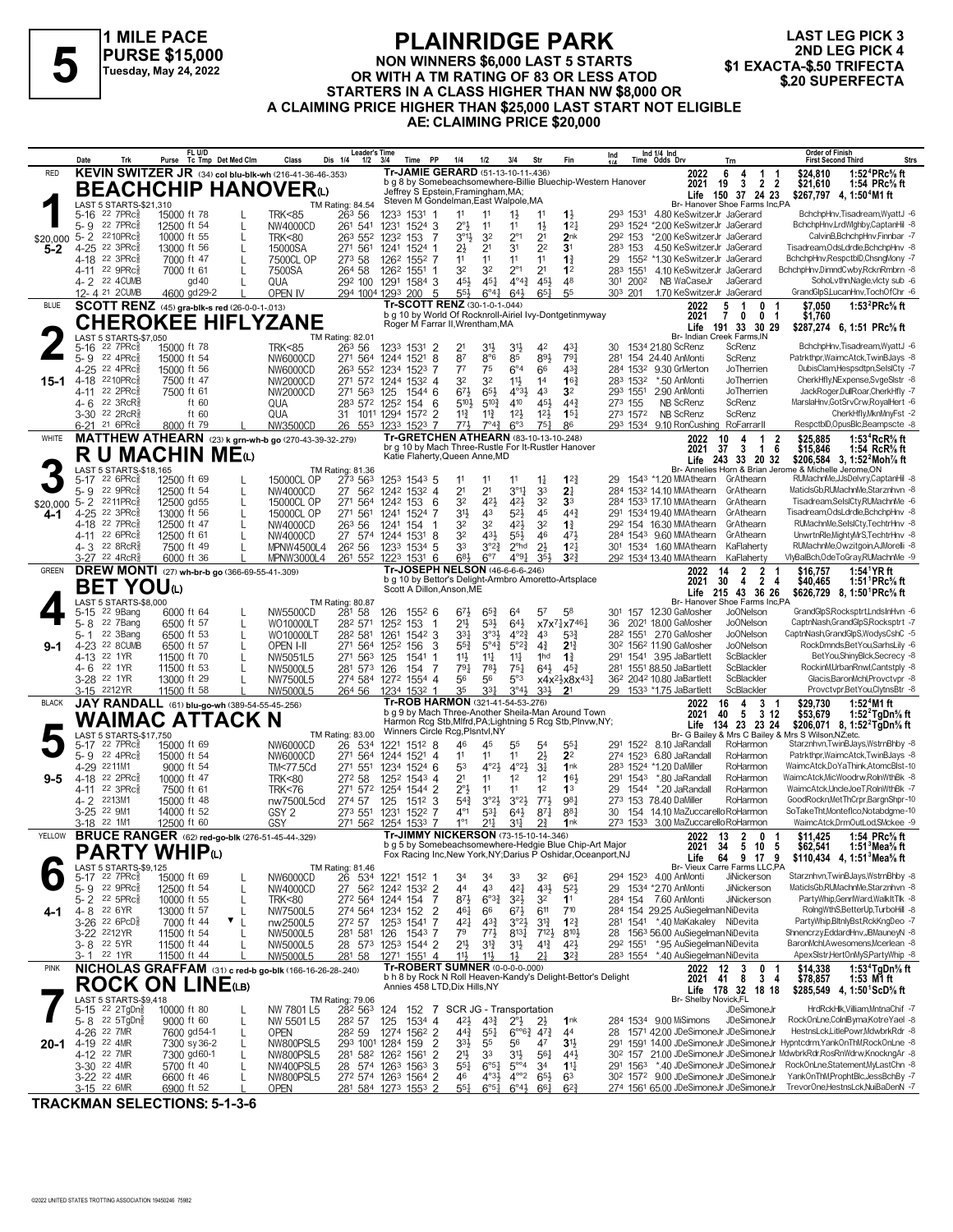**1 MILE PACE PURSE \$17,500 Tuesday, May 24, 2022**

#### **PLAINRIDGE PARK FILLIES AND MARES WINDERS 6 BUT NOT MORE THAN 9 EXTENDED**<br>FILLIES AND MARES 3RD LEG PICK 4<br>WINNERS 6 BUT NOT MORE THAN 9 EXTENDED PARI MUTUEL RACES 3RD LEG PICK 4<br>OR LEGAL AND MARES AND MARES PARI MUTUEL RACES EXACTA-\$.50 TRIFECTA **OR LT \$90,000 LIFETIME MASSACHUSETTS OWNED OR BRED ALLOWED 1 WIN \$.20 WICKED HI 5 PENTAFECTA \$1 PICK 3 (6-7-8)**

|              | Date<br>Trk                                                      | FL U/D<br>Purse Tc Tmp Det Med Clm                                            | Dis 1/4<br>Class                                                                  | <b>Leader's Time</b><br>$1/2$ $3/4$<br>Time<br>PP       | 1/4<br>1/2<br>3/4                                                                                             | Fin<br>Str                                                                                           | Ind 1/4 Ind<br>Time Odds Drv<br>Ind                                                  | <b>Order of Finish</b><br>Strs<br><b>First Second Third</b><br>Trn                                                                                                                      |
|--------------|------------------------------------------------------------------|-------------------------------------------------------------------------------|-----------------------------------------------------------------------------------|---------------------------------------------------------|---------------------------------------------------------------------------------------------------------------|------------------------------------------------------------------------------------------------------|--------------------------------------------------------------------------------------|-----------------------------------------------------------------------------------------------------------------------------------------------------------------------------------------|
| <b>RED</b>   |                                                                  | KEVIN SWITZER JR (34) col blu-blk-wh (216-41-36-46-.353)                      |                                                                                   |                                                         | <b>Tr-DANIEL TUCCILLO JR (10-0-0-0-000)</b><br>b m 7 by So Surreal-Red Zinfandel-Allamerican Native           |                                                                                                      | 2022                                                                                 | 2<br>0<br>$0\quad 0$<br>\$1,250                                                                                                                                                         |
|              |                                                                  | <b>SURREAL SYRAH</b> a                                                        |                                                                                   |                                                         | Daniel R Tuccillo Jr, Prospect, CT                                                                            |                                                                                                      | 2021<br>Life                                                                         | 27<br>5 <sub>2</sub><br>\$66,100<br>1:51 ${}^{3}$ PRc ${}^{5}_{8}$ gd<br>4<br>86<br>8<br>9 11<br>\$100,318 6, 1:51 <sup>3</sup> PRc <sup>5</sup> / <sub>8</sub> gd                      |
|              | LAST 5 STARTS-\$6,875<br>$5 - 10$<br>$22$ 9PR $c_{8}$            | 12500 ft 60                                                                   | 26 <sup>3</sup> 56<br>FMNW4000CD                                                  | 1234<br>1521<br>-5                                      | 55<br>$5^{\circ}4$<br>$3^{\circ}2$                                                                            | $5x^6$<br>7113                                                                                       | 30 <sup>2</sup> 154 <sup>3</sup> 7.30 KeSwitzerJr DaTuccilloJr                       | Br- William D Neumeister, CA<br>AbultaHnv,MsdleLote,PrecsAlxs -7                                                                                                                        |
|              | 22 7PRc3<br>5-3<br>4-19 22 2PRc                                  | 25000 ft 58<br>ft 54                                                          | 284 57<br><b>FMWO10000L</b>                                                       | 1523<br>1241<br>-1                                      | 65}<br>$64\frac{1}{2}$<br>543                                                                                 | 55<br>$55\frac{1}{4}$<br>512                                                                         | 283 1533 51.40 KeSwitzerJr DaTuccilloJr<br>NB AnMonti                                | Turnthfrw,SlckArtst,AdashsHnv -8<br>DaTuccilloJr<br>PasprtArt,Finnbar,SurelSyrh -6                                                                                                      |
|              | 15-1 11-22 21 8PRcs                                              | 22500 gd52<br>L                                                               | QUA<br><b>FMWO10000L</b>                                                          | 284 582 1273<br>$1563$ 2<br>272 562 1243<br>1532<br>-5  | 431<br>45<br>783<br>$6^{\circ}6^{\circ}4$                                                                     | $56\frac{1}{2}$<br>$3^{11}$<br>$4^{\circ}3\frac{1}{2}$<br>$5^{41}$<br>$66\frac{3}{4}$                | 30 <sup>1</sup><br>159<br>293 1544 8.60 KeSwitzerJr DaTuccilloJr                     | PwrdBvMch.ThatsIncr.PammyJo -8                                                                                                                                                          |
|              | 11-15 21 10PRc3<br>11-8 21 10 PR c 3                             | 22500 ft 47<br>25000 ft 60                                                    | <b>FMWO10000L</b><br>264 56<br><b>FMWO10000L</b>                                  | 274 563 1242 1531<br>$\overline{2}$<br>1242 1533 4      | $3^{2}$<br>42<br>$3^{2}$<br>$3^{2}\frac{1}{2}$                                                                | 421<br>33<br>$2^{3}$<br>$5^{2}$<br>$5^{2}$<br>$72\frac{1}{4}$                                        | 1534 36.40 MMAthearn DaTuccilloJr<br>29<br>291<br>154 10.50 KeSwitzerJr DaTuccilloJr | PwrdByMch,SurelSyrh,ThatsIncr -8<br>Firstup, Team KiwiN, La Alwys Am - 7                                                                                                                |
|              | 10-24 <sup>21</sup> 9PRc <sup>5</sup>                            | 17500 ft 54                                                                   | FMNW6000CD<br>26 <sup>3</sup> 56                                                  | 1244 154 4                                              | 661<br>$6^{\circ}4^{\frac{3}{4}}$<br>$3^{\circ}1$                                                             | 2 <sub>hd</sub><br>1 <sup>2</sup>                                                                    | 29<br>154                                                                            | 4.70 KeSwitzerJr DaTuccilloJr<br>SurelSyrh,LaAlwysAm,MitnyNcle -9                                                                                                                       |
| <b>BLUE</b>  |                                                                  | <b>BRUCE RANGER</b> (62) red-go-blk (276-51-45-44-.329)                       |                                                                                   |                                                         | Tr-ELISHA LAFRENIERE (78-5-10-15-199)<br>br m 4 by Sportswriter-St Lads Hailaroo-Presidential Ball            |                                                                                                      | 2022<br>2021                                                                         | $\mathbf{2}$<br>1:57 <sup>4</sup> Stgaft<br>13<br>\$14,614<br>-2<br>$\overline{2}$<br>22<br>1:52 <sup>4</sup> Wbsb $%$ ft<br>5<br>\$40,757<br>3                                         |
|              | AMINIധ                                                           |                                                                               |                                                                                   |                                                         | Karma Racing Inc, Parkland, FL                                                                                |                                                                                                      | Life                                                                                 | 47<br>8 10<br>5<br>\$97,486 3, 1:52 <sup>4</sup> Wbsb <sup>7</sup> / <sub>8</sub> ft                                                                                                    |
|              | LAST 5 STARTS-\$4,000<br>5-17 22 4PRc <sup>3</sup>               | 15000 ft 69                                                                   | FMNW6000CD<br>28<br>562                                                           | 125<br>1541 2                                           | 43<br>$3^{\circ}3$<br>$1^\circ \frac{1}{2}$                                                                   | $1\frac{1}{2}$<br>$3\frac{1}{2}$                                                                     | 291<br>1541 14.80 BrRanger                                                           | Br- St Lads Farm, ON, CA<br>TheChrgng,AbultaHnv,Amini -8<br>ElLafreniere                                                                                                                |
|              | 22 $7PRc8$<br>$5 - 10$<br>22 4PRc3<br>5-3                        | 10000 ft 60<br>L<br>10000 ft 58                                               | 264 55<br>FMNW3000CD<br>27 56<br>FMNW3000CD                                       | 153<br>7<br>1233<br>124<br>1532                         | 88<br>86}<br>$6^{\circ}6$<br>$3^{3}\frac{1}{2}$<br>32                                                         | 44<br>3 <sup>2</sup><br>3°2<br>3 <sup>1</sup><br>64                                                  | 283 1532 10.80 BrRanger<br>294 1541 4.30 BrRanger                                    | TheChrgng,Hilaria,Amini -8<br>ElLafreniere<br>ElLafreniere<br>BeachBtge, AbultaHnv, The Chrgng -8                                                                                       |
| 8-1          | 4-21 22 7PRc3                                                    | 12500 ft 55<br>L                                                              | 273 56<br>FMNW4000CD                                                              | 1233<br>$152^2$ 3                                       | 64<br>64                                                                                                      | $5^{4}$<br>$7^7$<br>47                                                                               | 292 1534 16.60 BrRanger                                                              | ElLafreniere<br>Turnthfrw.SlckArtst.Shecldbad -7                                                                                                                                        |
|              | 22 6Stga<br>$4 - 11$<br>3-28 <sup>22</sup> 7Stga                 | 11500 ft 50<br>12300 ft 25-1                                                  | 273 57<br><b>FMNW7500L4</b><br><b>FMNW7501L5</b><br>271 573                       | 1253<br>154<br>8<br>1261<br>1553<br>3                   | $79\frac{3}{4}$<br>$7^{\circ}8$<br>$46\frac{3}{4}$<br>443<br>$55\frac{1}{4}$                                  | $76\frac{1}{4}$<br>77<br>7°6 <sub>4</sub><br>47<br>$46\frac{3}{4}$                                   | 283 1552 53.25 ChLong<br>294 157 74.00 LeBailey                                      | <b>JoPodres</b><br>Shallow, Almargt AF, SoDiva -8<br>Dashntthb,MyRugala,MisIrshRs -8<br><b>JoPodres</b>                                                                                 |
|              | 22 4Stga<br>3-21                                                 | 11500 ft 50                                                                   | <b>FMNW7500L5</b><br>274 584                                                      | 1271<br>1573                                            | $11\frac{3}{4}$<br>11}<br>1hd<br><b>Tr-JOSEPH NELSON (46-6-6-6-246)</b>                                       | 411<br>2 <sup>1</sup>                                                                                | 303 1574 12.80 LeBailey                                                              | Shallow, McKella, ClemieHnv -8<br><b>JoPodres</b>                                                                                                                                       |
| WHITE        |                                                                  | W. DREW CAMPBELL (55) *or-blk-wh (193-22-24-25-.226)<br><b>SIRI BLUE CHIP</b> |                                                                                   |                                                         | b m 4 by He's Watching-Southwind Swallow-No Pan Intended                                                      |                                                                                                      | 2022<br>2021                                                                         | 13<br>$\mathbf{2}$<br>1:53 <sup>3</sup> M1 ft<br>5<br>2<br>\$50,508<br>$\overline{\mathbf{3}}$<br>$\mathbf{1}$<br>1:55 <sup>2</sup> PcD% ft<br>1<br>0<br>\$7,290                        |
|              | LAST 5 STARTS-\$18,475                                           |                                                                               |                                                                                   |                                                         | Burke Rcg Stb LLC, Fredericktown, PA;<br>Weaver Bruscemi LLC, Canonsburg, PA; S A Dillon, Anson, ME           |                                                                                                      | Life                                                                                 | 28<br>6<br>4<br>-5<br>\$72,622 4, 1:53 M1 ft<br>Br- Blue Chip Bloodstock Inc,NY                                                                                                         |
|              | 5-17 22 4PRc <sup>5</sup><br>5-10 22 8PRc $\frac{5}{8}$          | 15000 ft 69<br>15000 ft 60                                                    | FMNW6000CD<br>28<br>FMW2-5PMLT<br>264 562                                         | 562 125<br>1541<br>-7<br>1243 1542<br>-1                | 41}<br>2 <sup>1</sup><br>$21\frac{1}{2}$<br>11<br>11<br>11                                                    | 64<br>561<br>$1\frac{1}{2}$<br>$1\frac{3}{4}$                                                        | 301 1552 16.80 WDCampbell JoONelson<br>294 1542 2.10 WDCampbell JoONelson            | TheChrgng,AbultaHnv,Amini -8<br>SiriBlc.JbsStarDn.ShrtysGrl -7                                                                                                                          |
|              | 4-26 <sup>22</sup> 5PRc <sup>5</sup>                             | 17500 ft 51                                                                   | FMNW6PMLT<br>27 564                                                               | 1243<br>1531 2                                          | 2 <sup>2</sup><br>3 <sup>2</sup><br>43                                                                        | 43}<br>$34\frac{3}{4}$                                                                               | 29<br>1541                                                                           | AdashsHnvLineEmUp,SiriBlc -7<br>3.30 WDCampbell JoONelson                                                                                                                               |
| $9-1$        | 4-19 22 8PRc3<br>4-12 22 4PRc <sup>3</sup>                       | 17500 gd 49<br>15000 ft 62                                                    | FMNW6PMLT<br><b>FMNW4PMLT</b>                                                     | 273 574 1254<br>1552<br>-5<br>274 572 1264<br>1551<br>6 | 11<br>11<br>$1\frac{1}{2}$<br>$1^{\circ}1$<br>11<br>11                                                        | $1\frac{1}{2}$<br>$2\frac{1}{2}$<br>11<br>21,                                                        | 293 1552<br>283 1552 4.30 KeSwitzerJr JoONelson                                      | 2.20 KeSwitzerJr JoONelson<br>LineEmUp,SiriBlc,AdashsHnv -8<br>LineEmUp,SiriBlc,SylviTrnc -6                                                                                            |
|              | 3-25 22 8M1                                                      | 11875 ft 52                                                                   | FMnw4500cd                                                                        | 273 562 1251<br>$153^3$ 6                               | $1^{\circ}$ $\frac{3}{4}$<br>$1^{11}$<br>$11\frac{1}{4}$                                                      | $1^{2}\frac{3}{4}$<br>$11\frac{1}{2}$<br>53}<br>$6^{2}3$                                             | *.70 YaGingras<br>28 <sup>2</sup> 1533                                               | SiriBlc, WestrnShw, TngoDncrN-10<br>RoBurke<br>GodNahtMn.AdashsHnv.EmvLouHvs -7                                                                                                         |
| <b>GREEN</b> | 22 $6Wbsb\frac{7}{8}$<br>3-11                                    | 17940 ft 26                                                                   | F-NW6R8000<br>283 573<br>NICHOLAS GRAFFAM (31) c red-b go-blk (166-16-26-28-.240) | 1263 1551<br>3                                          | $33\frac{1}{4}$<br>34<br>Tr-NANCY LONGOBARDI (19-1-2-4-181)                                                   | $54\frac{1}{4}$                                                                                      | 28 <sup>2</sup> 1554 15.85 DoMcnair<br>2022                                          | GMcNair<br>3<br>0<br>\$6,250<br>1                                                                                                                                                       |
|              | <b>SO AMAZING</b>                                                |                                                                               |                                                                                   |                                                         | b m 4 by So Surreal-Teddy Ballgirl-Kassa Branca<br>Nancy J Longobardi, Norfolk, MA;                           |                                                                                                      | 2021<br>Life                                                                         | 5<br>\$130,750<br>1:52 ${}^{3}$ PRc ${}^{5}_{8}$ ft<br>16<br>- 7<br>1<br>30 11<br>$\overline{2}$<br>\$200,620 3, 1:52 <sup>3</sup> PRc <sup>5</sup> / <sub>8</sub> ft<br>$\overline{7}$ |
|              | LAST 5 STARTS-\$46,250<br>5-17 22 1PRc <sup>5</sup>              | 20000 ft 69                                                                   | <b>FMWO10000L</b>                                                                 | 1241<br>1524<br>3                                       | Domenic N Longobardi, Franklin, MA<br>55<br>55                                                                | 53}<br>$65\frac{1}{4}$                                                                               | 284 1534 34.20 JaRandall                                                             | Br- Nancy J Longobardi & Domenic N Longobardi, MA<br>BtrbChvrn,Turnthfrw,AdashsHnv -6<br>NaLongobardi                                                                                   |
|              | 5-3 22 7PRc                                                      | 25000 ft 58                                                                   | 274 571<br>284 57<br><b>FMWO10000L</b>                                            | 1523 2<br>1241                                          | $31\frac{1}{2}$<br>$53\frac{1}{2}$                                                                            | $5^{4}$<br>$4^{o}2\frac{1}{2}$<br>44<br>661                                                          | 1534 4.80 FrAffrunti<br>291                                                          | GeDucharme<br>Turnthfrw.SlckArtst.AdashsHnv -8                                                                                                                                          |
| $5 - 2$      | 4-26 22 7PRcs<br>4-13 2210SGR1                                   | 25000 ft 51<br>ft 80                                                          | 26<br><b>FMWO10000L</b><br>541<br>QUA                                             | 1522 2<br>1224<br>294 1003 1294<br>1563 4               | 45<br>43<br>$11\frac{1}{4}$<br>$11\frac{1}{4}$<br>11                                                          | 43}<br>44<br>2 <sup>1</sup><br>$1\frac{1}{2}$<br>3 <sup>1</sup>                                      | 291<br>1523 11.70 FrAffrunti<br>27<br>1564<br>NB JeGregory                           | GeDucharme<br>Chasthcld,SoAmazing,Probert -7<br>Chatelrol, Therwsths, SoAmazing -4<br>GeDucharme                                                                                        |
|              | 10-25 21 9PRc <sup>3</sup>                                       | 100000 sy 55-2                                                                | <b>MASS STK</b>                                                                   | 263 554 1234 1531                                       | 2 <sup>11</sup><br>$21\frac{1}{4}$<br>34                                                                      | 213<br>2 <sup>1</sup>                                                                                | 292 1532 4.90 BrRanger                                                               | Purameri,SoAmazing,SfdSwthrt -9<br>GeDucharme                                                                                                                                           |
|              | 10-18 <sup>21</sup> 9PRc <sup>3</sup><br>10-3 <sup>21</sup> 7PRc | 60000 ft 59<br>30000 ft 68                                                    | <b>MASS STK</b><br>264 56<br><b>MASS STK</b><br>271 563                           | 1242 1522 1<br>1243 153<br>3                            | $21\frac{1}{4}$<br>31<br>$3\frac{3}{4}$<br>$11\frac{1}{4}$<br>11 <sup>11</sup><br>$11\frac{1}{4}$             | 2 <sup>2</sup><br>2 <sup>5</sup><br>$5^{14}$<br>$3^{13}$                                             | 284 1532 4.20 BrRanger<br>311 1554 *.40 BrRanger                                     | SuzieBlc,SoAmazing,RightflyM -9<br>GeDucharme<br>Purameri,SfdSwthrt,SuzieBlc -5<br>GeDucharme                                                                                           |
| <b>BLACK</b> |                                                                  |                                                                               | MATTHEW ATHEARN (23) k grn-wh-b go (270-43-39-32-279)                             |                                                         | <b>Tr-CANDACE BRANDSTATTER (164-46-39-11-435)</b><br>b m 5 by Somebeachsomewhere-Dashboard Dancer-Artiscape   |                                                                                                      | 2022<br>2021                                                                         | 1:53 $^{2}$ PRc $\%$ ft<br>9<br>$\overline{2}$<br>0<br>2<br>\$13,505<br>29<br>3<br>4<br>5<br>\$35,492<br>1:53 HoP $\%$ ft                                                               |
|              |                                                                  | <b>BEACH BOUTIQUE</b> t                                                       |                                                                                   |                                                         | Katie Flaherty, Queen Anne, MD                                                                                |                                                                                                      | Life                                                                                 | 60<br>9<br>78<br>\$72,393 4, 1:53 HoP % ft                                                                                                                                              |
|              | LAST 5 STARTS-\$6,530<br>22 4PRc3<br>5-17                        | 15000 ft 69                                                                   | FMNW6000CD<br>28<br>562                                                           | 125<br>1541 4                                           | 63<br>32                                                                                                      | 86<br>710                                                                                            | 303 1561<br>6.90 MMAthearn                                                           | Br- Kovach Stables LLC,DE<br>TheChrgng,AbultaHnv,Amini -8<br>CBrndstatter                                                                                                               |
|              | $22 \, 4$ PR $c_{8}^{5}$<br>5-3<br>4-21 2210PRc                  | 10000 ft 58<br>9000 ft 55                                                     | 27<br>56<br>FMNW3000CD<br>281<br>571<br>FMNW3000CD                                | 124<br>1532 3<br>125<br>1544 2                          | $21\frac{1}{2}$<br>2 <sup>1</sup><br>2 <sup>1</sup><br>11<br>11}<br>$11\frac{1}{2}$                           | 2 <sup>1</sup><br>1 <sub>hd</sub><br>$1\frac{1}{2}$<br>$3^{13}$                                      | 7.10 MMAthearn<br>291<br>1532<br>1551<br>4.10 MMAthearn<br>30 <sup>1</sup>           | BeachBtge, AbultaHnv, TheChrgng -8<br>CBrndstatter<br>TooMchSun, TheChrgng, BeachBtge -7<br>CBrndstatter                                                                                |
| $9 - 1$      | 2213RcR<br>4- 6                                                  | 7500 ft 55<br>L                                                               | 26<br>MPFMNW4500<br>54                                                            | 123<br>1523<br>4                                        | $2\frac{1}{2}$<br>31                                                                                          | 42}<br>$9^{11}\frac{1}{4}$<br><b>918</b>                                                             | 9.60 RiStill<br>324 1561                                                             | TruthNLbr,UBedaRock,Ahoy -9<br>KaFlaherty                                                                                                                                               |
|              | 2211RcR៖<br>$3 - 30$<br>3-23 <sup>22</sup> 2RcR <sup>5</sup>     | 9000 ft 54<br>L<br>ft 54                                                      | 27<br>MPFMNW6000<br>QUA<br>28<br>563                                              | 552 1232<br>1523<br>8<br>1251<br>1541<br>3              | $21\frac{1}{2}$<br>34 <sub>1</sub><br>1 <sup>2</sup><br>$12\frac{1}{2}$<br>1 <sup>2</sup>                     | $2^{\circ}1\frac{1}{2}$<br>$2^{5}\frac{1}{2}$<br>$55\frac{1}{4}$<br>1 <sup>2</sup><br>1 <sup>2</sup> | 1533 14.80 MMAthearn<br>30<br>29<br>1541<br>NB MMAthearn                             | KaFlaherty<br>JcksExprs.HalfAVrgn.AshtonsAr -9<br>BeachBtge,FinlEscpe,SpringtmS -3<br>KaFlaherty                                                                                        |
| YELLOW       | $2211$ Rc $R_8^5$<br>2- 2                                        | 11000 ft 41                                                                   | MPFMOPENHC<br>264 571                                                             | 1243 1524 6x                                            | 8134<br>$7^{\circ}4$<br>Tr-ROB HARMON (321-41-54-53-.276)                                                     | $7^{\circ}41$<br>$86\frac{3}{4}$<br>89 <sub>7</sub>                                                  | 291 1543 15.90 ErDavis                                                               | AlvsnmeAs.BetorTrix.Auntmlvsm -8<br>KaFlaherty<br>1:52 $^{2}$ PcD $\%$ ft                                                                                                               |
|              |                                                                  | JAY RANDALL (61) blu-go-wh (389-54-55-45-256)<br>TA MADEIRA N                 |                                                                                   |                                                         | b m 5 by Alta Christiano N-Alta Michaela-Elsu<br>Michael A Spaccarelli, Mahopac Falls, NY                     |                                                                                                      | 2022<br>2021                                                                         | 15<br>4<br>\$63.020<br>4<br>-4<br>10<br>0<br>3<br>6<br>\$21,454 No Std Rec Time                                                                                                         |
|              | LAST 5 STARTS-\$21,080                                           |                                                                               |                                                                                   |                                                         |                                                                                                               |                                                                                                      | Life                                                                                 | 34<br>5<br>- 7<br>\$88,547 5, 1:52 <sup>2</sup> PcD <sup>5</sup> / <sub>8</sub> ft<br>10<br>Br- Alta Breeding Co LTD,NZ                                                                 |
|              | 2212PcD <sub>8</sub><br>5-8<br>$22$ 8PcD $\frac{5}{8}$<br>5- 1   | 17000 ft 60<br>17000 ft 61                                                    | w4-7PM FM<br>w4-7PM FM                                                            | 264 544 1224 1514 8<br>263 57 1241 1522 8               | $21\frac{1}{4}$<br>$21\frac{1}{4}$<br>$2^{\circ}$ <sub>2</sub><br>791<br>75                                   | 2 <sub>nk</sub><br>2 <sup>11</sup><br>$6^{03}\frac{3}{4}$<br>64}<br>3 <sup>11</sup>                  | 284 1514 5.80 JiMarohnJr<br>273 1523 12.70 JiMarohnJr                                | ABetrGame, AltaMadra, Skyy -8<br>RoHarmon<br>MilieuHnv.ABetrGame.AltaMadra -8<br>RoHarmon                                                                                               |
|              | 4-24 2210PcD <sup>3</sup><br>4-18 22 6PcD $\frac{5}{8}$          | 1/000 ft 69                                                                   | W4-7PM FM                                                                         | 27 564 1242 1522                                        | 3 <sub>2</sub><br>$1 +$<br>$1^1$                                                                              | 14<br>-11                                                                                            | 28 1524 4.30 JiMarohnJr<br>28 <sup>2</sup> 154 <sup>3</sup> 2.80 JiMarohnJr          | AltaMadra, MilieuHnv, Beach Crzy - 8<br>RoHarmor<br>Dresden, Beach Crzy, Alta Madra - 8<br>RoHarmon                                                                                     |
| 7-2          | 4-10 2210PcD <sup>5</sup>                                        | 17000 ft 48<br>17000 ft 40                                                    | w4-7PM FM<br>w4-7PM FM                                                            | 264 572 1254 1542 5<br>264 563 125<br>$1531$ 3          | $3^{21}$<br>$3^{2}\frac{1}{2}$<br>$3^{2}\frac{1}{2}$<br>2 <sup>11</sup><br>$21\frac{1}{4}$<br>2 <sup>11</sup> | $3^{2}\frac{1}{2}$<br>3 <sup>1</sup><br>$2^{11}$<br>2 <sup>1</sup>                                   | 281 1532 *.90 JiMarohnJr                                                             | TemprHnv,AltaMadra,ShadowOne -8<br>RoHarmon                                                                                                                                             |
|              | 4-3 2213PcD <sup>5</sup><br>3-23 22 8YR                          | 17000 sy 41-1<br>20000 ft 43                                                  | w4-7PM FM<br>FMNW6PM<br>274 574                                                   | 28 561 125<br>1534 5<br>1543 8<br>126                   | $11\frac{1}{4}$<br>$21\frac{1}{4}$<br>89<br>89                                                                | $2^{11}$<br>$2^{11}$<br>$2\frac{1}{2}$<br>$45\frac{3}{4}$<br>7°61<br>$7^7$                           | 283 1534 2.00 JiMarohnJr<br>283 1554 13.10 TyButer                                   | TemprHnv,AltaMadra,MsdleLote -8<br>RoHarmon<br>BeachMmnt,LineEmUp,OkwdCrIIr -8<br>RoHarmon                                                                                              |
| <b>PINK</b>  |                                                                  | LUKE HANNERS (21) d br-tn-wh (647-73-78-88-.225)                              |                                                                                   |                                                         | <b>Tr-ELISHA LAFRENIERE (78-5-10-15-199)</b>                                                                  |                                                                                                      | 2022                                                                                 | 1:55 PRc% ft<br>2<br>3<br>\$32,740<br>15<br>-2                                                                                                                                          |
|              |                                                                  | <b>MOSSDALE LOTTEE Nap</b>                                                    |                                                                                   |                                                         | b m 6 by Bettor's Delight-Mossdale Charlotte-McArdle<br>Eric A Prevost, Boynton Beach, FL                     |                                                                                                      | 2021<br>Life                                                                         | $\overline{2}$<br>3 <sub>2</sub><br>10<br>\$30,690<br>$1:523$ YR ft<br>41<br>9<br>6<br>4<br>\$89,397 5, 1:52 <sup>3</sup> YR ft                                                         |
|              | LAST 5 STARTS-\$10,575<br>5-17 22 4PRc <sup>3</sup>              | 15000 ft 69                                                                   | <b>FMNW6000CD</b>                                                                 | 28 56 <sup>2</sup> 125<br>15418                         | 811<br>$7^{\circ}4$<br>87                                                                                     | $5^{3}\frac{1}{2}$<br>$4^{2}\frac{3}{4}$                                                             | Br- A G Affleck, NZ<br>29 1544 6.10 LuHanners ElLafreniere                           | TheChrgng,AbultaHnv,Amini -8                                                                                                                                                            |
|              | 5-10 22 9PRc <sup>3</sup><br>$5 - 3$ 22 8PRc $\frac{5}{8}$       | 12500 ft 60<br>L                                                              | 263 56<br>FMNW4000CD                                                              | 1234<br>1521<br>6                                       | 66<br>$6^{\circ}6$<br>793<br>76                                                                               | $5°3\frac{1}{2}$<br>45<br>$2^{3}\frac{3}{4}$<br>$7^\circ 43$                                         | 283 153 6.20 LuHanners ElLafreniere                                                  | AbultaHnv,MsdleLote,PrecsAlxs -7<br>MsdleLote, MisTrckst, Tsimis -8                                                                                                                     |
|              | 15-1 4-24 22 6Ph                                                 | 12500 ft 58<br>15300 ft 72<br>L                                               | FMNW4000CD<br>264 57<br>5<7PM FM                                                  | 1253<br>155<br>$150^2$ 6<br>264 552 123                 | $6^{8}$ <sub>4</sub><br>$65\frac{1}{2}$<br>$6^{7}\frac{3}{4}$                                                 | $5^{31}$<br>$1\frac{3}{4}$<br>$78\frac{1}{2}$<br>$7^{17}\frac{1}{4}$                                 | 283 155 22.90 KeSwitzerJr ElLafreniere<br>294 1534 47.10 JoBongiorno DJTanyeyhill    | TemprHnv,Skyy,ItzpapItl -7                                                                                                                                                              |
|              | 4-18 22 6PcD <sup>5</sup><br>4-10 2210PcD <sup>3</sup>           | 17000 ft 48<br>17000 ft 40                                                    | w4-7PM FM<br>w4-7PM FM                                                            | 264 572 1254 1542 8<br>264 563 125<br>$153^1$ 5         | 883<br>7°61<br>$64\frac{1}{4}$<br>$5^{71}$<br>55<br>64                                                        | 75<br>76<br>$5^{3}\frac{3}{4}$<br>$4^{3}\frac{3}{4}$                                                 | 29 1553 20.80 ANapolitano DJTanyeyhill<br>281 154 4.70 ANapolitano DJTanyeyhill      | Dresden, BeachCrzy, AltaMadra -8<br>TemprHnv,AltaMadra,ShadowOne -8                                                                                                                     |
|              | 4-3 2213PcD <sup>3</sup>                                         | 17000 sy 41-1                                                                 | w4-7PM FM<br>28 561                                                               | 125<br>1534 6                                           | $3^{012}$<br>$3^{2}\frac{1}{2}$                                                                               | 33<br>3 <sup>2</sup><br>421                                                                          | 284 1541 14.00 ANapolitano DJTanyeyhill                                              | TemprHnv,AltaMadra,MsdleLote -8                                                                                                                                                         |
| GRAY         |                                                                  | DREW MONTI (27) wh-br-b go (366-69-55-41-.309)                                |                                                                                   |                                                         | Tr-JIMMY NICKERSON (73-15-10-14-346)<br>b m 4 by Captaintreacherous-Arodasi-Western Terror                    |                                                                                                      | 2022<br>2021                                                                         | 2 <sub>4</sub><br>1:52 ${}^{3}$ PRc ${}^{5}_{8}$ ft<br>13<br>\$48,685<br>3<br>5 <sup>5</sup><br>$\overline{2}$<br>20<br>\$46,636<br>1:53 $2$ Wbsb $\%$ ft<br>4                          |
|              | LAST 5 STARTS-\$28,750                                           | <b>ADASHIOUS HANOVER</b> W                                                    |                                                                                   |                                                         | Marc J Reynolds, Malta, NY; Richard Cortese, Schenectady, NY                                                  |                                                                                                      | Life                                                                                 | 38<br>$\mathbf{7}$<br>86<br>\$109,571 4, 1:52 PRc % ft<br>Br- Hanover Shoe Farms Inc, PA                                                                                                |
|              | 5-17 22 1PRc <sup>3</sup>                                        | 20000 ft 69                                                                   | <b>FMWO10000L</b>                                                                 | 274 571 1241 1524 4                                     | $21\frac{1}{2}$<br>2 <sup>1</sup><br>3 <sup>1</sup>                                                           | $4^{11}$<br>$3^{2}$                                                                                  | 284 1531<br>3.70 AnMonti                                                             | BtrbChvrn,Turnthfrw,AdashsHnv -6<br>JiNickerson                                                                                                                                         |
|              | 5-10 $22$ 5PRc $\frac{5}{8}$<br>$5 - 3$ 22 7PRc $\frac{5}{8}$    | 25000 ft 60<br>L<br>25000 ft 58<br>L                                          | <b>FMWO10000L</b><br>284 57<br>FMWO10000L                                         | 264 562 1241 1523 2<br>1241 1523 6                      | $2\frac{1}{2}$<br>2 <sup>1</sup><br>31}<br>3°2<br>$65\frac{1}{2}$<br>$2^{\circ}1$                             | $3^{11}$<br>1 <sub>hd</sub><br>2 <sup>2</sup><br>3 <sup>3</sup>                                      | 281 1523 8.80 AnMonti<br>284 1531 10.50 JaRandall                                    | AdashsHnv, BtrbChvrn, Chasthcld -6<br>JiNickerson<br>JiNickerson<br>Turnthfrw, Slck Artst, AdashsHnv -8                                                                                 |
| $2 - 1$      | 4-26 22 5PRc <sup>5</sup><br>4-19 22 8PRc <sup>3</sup>           | 17500 ft 51<br>L<br>17500 gd 49                                               | FMNW6PMLT<br>FMNW6PMLT                                                            | 27 564 1243 1531 6<br>273 574 1254 1552 4               | $4^{\circ}4$<br>11<br>11<br>67<br>$4^{\circ}3$<br>$2^{\circ}$                                                 | 11<br>$1\frac{13}{4}$<br>$2\frac{1}{2}$<br>3 <sup>11</sup>                                           | *.90 AnMonti<br>283 1531<br>294 1553 *.90 AnMonti                                    | AdashsHnv,LineEmUp,SiriBlc -7<br>JiNickerson<br>LineEmUp,SiriBlc,AdashsHnv -8<br>JiNickerson                                                                                            |
|              | $3-25$ 22 4Wbsb <sup>2</sup>                                     | 19750 ft 37                                                                   | F-NW15000L                                                                        | 271 562 1241 1524 1                                     | $34\frac{1}{2}$<br>$4^{3}\frac{3}{4}$<br>5i <sup>4</sup>                                                      | $55\frac{1}{4}$<br>$5^{3}\frac{3}{4}$                                                                | 283 1533 7.30 JaMacdonald DaMenary                                                   | ShsNunBtr,AwesmeHil,MjstcVrgn -8                                                                                                                                                        |
|              | $3-18$ 22 5Wbsb <sup>1</sup> / <sub>8</sub>                      | 15800 ft 46                                                                   | F-NW9000L5                                                                        | 28 584 1271 154                                         | 3 <sup>31</sup><br>$3^{3}_{4}$                                                                                | $5^{3}\frac{3}{4}$<br>43}<br>$61\frac{1}{2}$                                                         | 26 <sup>2</sup> 1541 14.25 JaMacdonald DaMenary                                      | Tgngncrdt,ShsNunBtr,KckpyhlsN-10                                                                                                                                                        |

**TRACKMAN SELECTIONS: 8-4-6-2 No.2 Amini And**

**No.7 Mossdale Lottee N Uncoupled Due To Bonafide Seperate Ownership**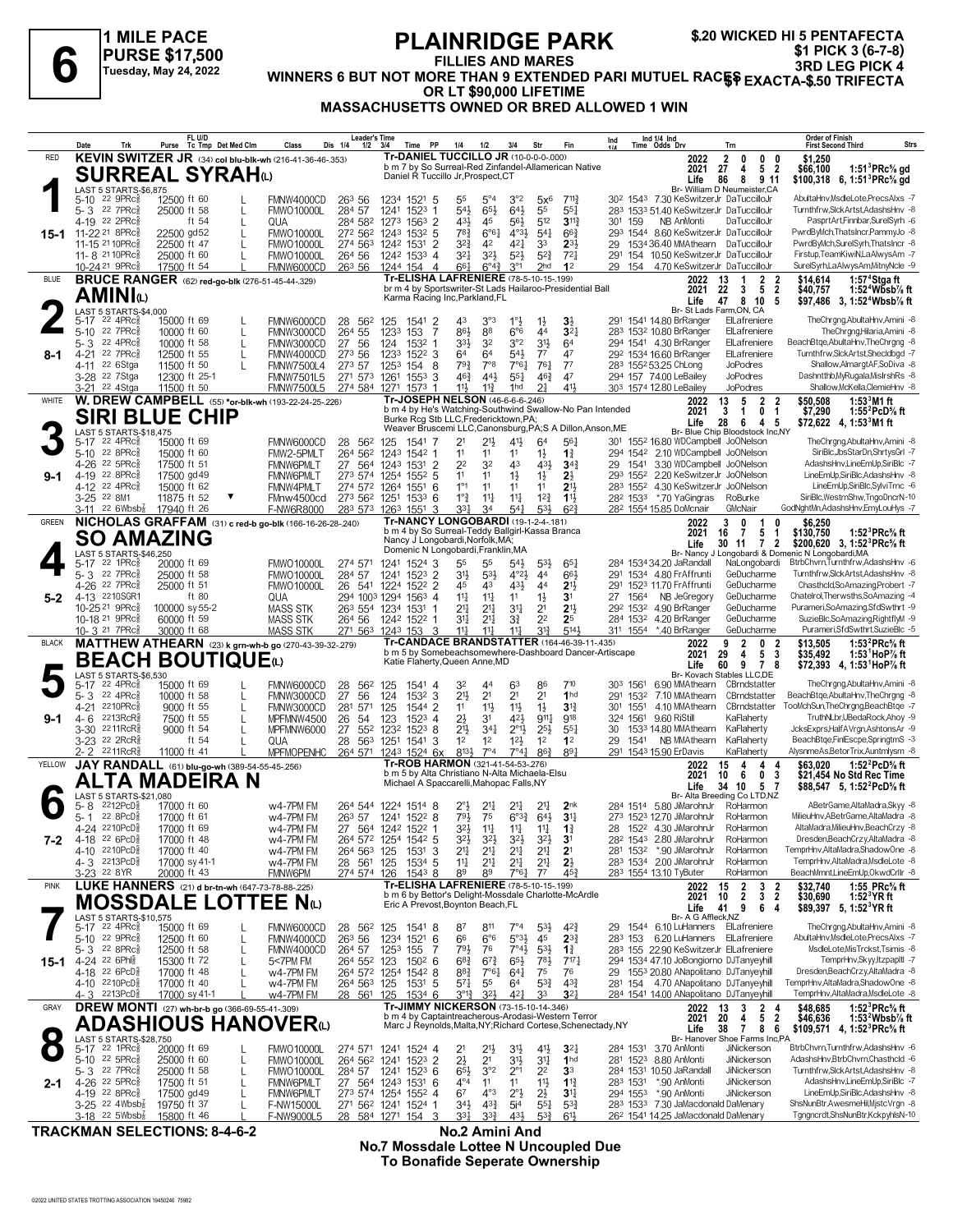

#### **PLAINRIDGE PARK NON WINNERS \$8,000 (100% MA OWNED \$9,600) LAST 5 STARTS PURSE \$17,500**<br>NON WINNERS \$8,000 (100% MA OWNED \$9,600) LAST 5 STARTS \$1 EXACTA-\$.50 TRIFECTA<br>OR WITH A TRACKMASTER RATING OF 85 OR LESS ATOD \$20 SUPERFECTA **AE: NW 9 EXTENDED PM RACES LIFETIME AE: CLAIMING PRICE \$25,000 2ND LEG PICK 3 LAST LEG PICK 4**

| <b>Tr-ARTHUR BREWER II (34-3-6-1-196)</b><br><b>MATTHEW ATHEARN</b> (23) k grn-wh-b go (270-43-39-32-.279)<br><b>RED</b><br>12<br>1:51 M1 ft<br>2022<br>2<br>$\mathbf{2}$<br>\$26,450<br>b g 10 by Art Major-Cannae Cindy-Bettor's Delight<br>42<br>6<br>8 <sub>4</sub><br>1:51 $^{2}$ PRc $\%$ ft<br>2021<br>\$86,745<br><b>QUICK SHOT</b><br>Kathleen B Brewer, Newburyport, MA<br>Life 273 44 60 38<br>\$570,279<br>4, 1:50 ${}^{3}$ PRc ${}^{5}_{8}$ ft<br>LAST 5 STARTS-\$8,625<br>Br- Robert A Tucker & Lauren B Tucker, NJ<br>TM Rating: 88.22<br>SelslCty,BagPpeMjr,SportsObs -8<br>5-16<br>$22$ 9PR $c_{8}$<br>20000 ft 78<br><b>TRK&lt;90</b><br>264 551<br>1222 1513 8<br>$74\frac{1}{2}$<br>84}<br>152 <sup>2</sup> 42.90 BrRanger<br>ArBrewerll<br>87<br>75<br>75<br>29.<br>7°6<br>$4^{\circ}3$<br>54<br>22 6PRc3<br>65<br>53<br>1531 9.90 WDCampbell ArBrewerll<br>Rolnlkthn,BagPpeMjr,AlwysAMki -8<br>5-9<br>20000 ft 54<br>NW10000CD<br>27 562<br>124<br>$152^3$ 4<br>283<br>22 6PRc3<br>643<br>$6^{o_0}3\frac{1}{2}$<br>$5 - 2$<br>264 551<br>44<br>$5^{3}$<br>$53\frac{1}{4}$<br>292 1531 15.90 WDCampbell ArBrewerll<br>JkWilPowr,SaltLife,Rolnlkthn -8<br>20000 ft 55<br>1231<br>$152^3$ 6<br>NW10000CD<br>DarkEnrgy,OurMxPhct,AlwysAMki -8<br>4-25 22 7PRc3<br>20000 ft 56<br>264 544 123<br>76<br>761<br>$75\frac{1}{2}$<br>533<br>284 1524 39.80 JaRandall<br>ArBrewerll<br>NW10000CD<br>$152^1$ 8<br>751<br>7-1<br>$22$ 8PR $c_8^5$<br>43<br>LakeChrls, QuickShot, PutToRght -7<br>22500 ft 47<br>261 544 1224 1514<br>421<br>34<br>32<br>2 <sup>11</sup><br>152 10.10 JaRandall<br>ArBrewerll<br>4-18<br>WO10000LT<br>29<br>QuickShot,JkWilPowr,SmbchBarn -6<br>4-11 22 1PRc<br>2 <sup>1</sup><br>2 <sup>1</sup><br>2 <sup>1</sup><br>8.90 KeSwitzerJr ArBrewerII<br>17500 ft 61<br>NW8000CD<br>263 553 1231<br>153<br>31<br>1nk<br>293 153<br>4<br>22 4PRc<br>22<br>21<br>211,<br>26<br>28<br>291 1562<br>NB BrRanger<br>CgrsNPort, QuickShot, Mansome -5<br>ft 49<br>QUA<br>284 583<br>126<br>1541<br>ArBrewerl<br>4- 4<br>-1<br>Tr-JIMMY NICKERSON (73-15-10-14-.346)<br><b>DREW MONTI</b> (27) wh-br-b go (366-69-55-41-.309)<br><b>BLUE</b><br>1:52 <sup>4</sup> $PRc$ <sup>5</sup> % ft<br>2022<br>2<br>\$18,375<br>5<br>1<br>b g 9 by Bettor's Delight-Dreamy Atom-Sokys Atom<br>$\overline{7}$<br>2021<br>34<br>2 5<br>1:52 PRc% ft<br>\$55,350<br>TISADREAM Nധ<br>Anthony J Gruppo, Bradenton, FL; Timothy L Bojarski, Akron, NY<br>Life<br>129<br>33 14 14<br>\$250,372 6, 1:50 PRc% ft<br>LAST 5 STARTS-\$18,375<br>Br- V L Devery & Mrs D L Devery, NZ<br>TM Rating: 84.21<br>BchchpHnv, Tisadream, WyattJ -6<br>$4^{\circ}2$<br>5-16<br>22 7PRc <sup>3</sup><br>15000 ft 78<br><b>TRK&lt;85</b><br>263 56<br>123 <sup>3</sup> 1531 4<br>431,<br>2 <sup>1</sup><br>21<br>291<br>1531<br>*.80 AnMonti<br><b>JiNickerson</b><br>43<br>22 $5PRc8^5$<br>533<br>7°5<br>$5 - 9$<br>44<br>65<br>533<br>1522<br>RocknThBl,SportsObs+SelsICty- -8<br>17500 ft 54<br>NW8000CD<br>263 553<br>1232 1514 5<br>28<br>2.30 AnMonti<br>JiNickerson<br>Tisadream,SelslCty,RUMachnMe -6<br>$5 - 2$<br>2211PRc3<br>11<br>11<br>11<br>$1\frac{1}{2}$<br>283 153<br>*.50 AnMonti<br>12500 gd55<br>NW4000CD<br>271 564<br>1242 153<br>11<br>JiNickerson<br>4<br>$1^{\circ}$<br>283 1524 *.50 AnMonti<br>Tisadream, OdsLdrdle, BchchpHnv -8<br>4-25 22 3PRc3<br>13000 ft 56<br>271 561<br>1 <sup>2</sup><br>$1\frac{3}{4}$<br>JiNickerson<br>$9 - 2$<br>15000SA<br>1241<br>1524 5<br>11<br>11<br>RUMachnMe,SeIsICty,TechtrHnv -8<br>22 7PRc3<br>12500 ft 47<br>263 56<br>873<br>$86\frac{1}{2}$<br>75<br>54<br>421<br>291 1542 12.60 AnMonti<br>JiNickerson<br>4-18<br>NW4000CD<br>1241<br>154<br>Tisadream,StarCmndr,BayRum -3<br>4-5 2211Pine1<br>ft 70<br>$12\frac{1}{2}$<br>11}<br>30<br>594<br>128<br>1551<br>11<br>1 <sup>2</sup><br>1nk<br>271 1551<br>NB AnMonti<br>JiNickerson<br>Qua<br>-3<br>27 551<br>63 <sup>1</sup><br>PatrtNatn,PutToRght,StarIsInd -9<br>11-24 <sup>21</sup> 6PRc <sup>3</sup><br>25000CL OP<br>$43\frac{3}{4}$<br>$34\frac{1}{4}$<br>$5^{3}{}_{4}^{3}$<br>292 1541 *1.00 AnMonti<br>17500 ft 39<br>124<br>$1533$ 1<br>54<br>JiNickerson<br>Tr-JOSEPH NELSON (46-6-6-6-246)<br>W. DREW CAMPBELL (55) *or-blk-wh (193-22-24-25-226)<br>WHITE<br>$\overline{2}$<br>2022<br>\$8,275<br>6<br>0<br>0<br>b g 6 by Sweet Lou-Anadarko Hanover-The Panderosa<br>$\mathbf{3}$<br>2021<br>28<br>3<br>- 5<br>\$45,357<br>1:50 $^2$ Mea $\%$ ft<br><b>ACTON HANOVER</b> W<br>Burke Rcg Stb, Frdrcktwn, PA; Weaver Bruscemi, Cnsbrg, PA;<br>Life<br>89<br>9 21 11<br>\$167,129 5, 1:50 <sup>2</sup> Mea <sup>5</sup> / <sub>8</sub> ft<br>Dr M Moschgat, Hnvr, PA<br>LAST 5 STARTS-\$7,500<br>Br- Hanover Shoe Farms Inc,PA<br>TM Rating: 86.10<br>Rolnlkthn,BagPpeMjr,AlwysAMki -8<br>5-9<br>22 6PRc <sup>3</sup><br>20000 ft 54<br>NW10000CD<br>27<br>562<br>124<br>$152^3$ 5<br>x5x <sup>4</sup> x8 <sup>26</sup><br>8 <sup>dis</sup><br>7dis<br>7561<br>2034 6.10 BrRanger<br><b>JoONelson</b><br>$2^{\circ}1$<br>32<br>733<br>$5 - 2$<br>$22.6$ PRc $\frac{5}{8}$<br>264 551<br>2 <sup>1</sup><br>JkWilPowr,SaltLife,Rolnlkthn -8<br>20000 ft 55<br>NW10000CD<br>1231<br>$1523$ 7<br>55<br>294 1531 26.20 BrRanger<br><b>JoONelson</b><br>79<br>5°3<br>891<br>993<br>22 8M1<br>273 544 1223<br>$6^{\circ}6^{\frac{1}{4}}$<br>RoBurke<br>AltaEngen, Alundsfth, IIDrinkTT-10<br>4-16<br>22500 gd59-1<br>nw7500L5cd<br>1494 6<br>28 <sup>2</sup> 151 <sup>3</sup> 20.20 YaGingras<br>$1^{\circ}1$<br>RoBurke<br>AltaEngen, ActonHnv, Im APwrply -8<br>4-9<br>22 6M1<br>15000 ft 51<br>27 <sup>1</sup> 56<br>$21\frac{1}{4}$<br>2 <sup>11</sup><br>$2^{2^{3}}$<br>$2^{3\frac{1}{2}}$<br>263 1512 17.20 YaGingras<br>$30 - 1$<br>nw7500L5cd<br>1243<br>1504 8<br>▼<br>$1^{\circ}1$<br>RoBurke<br>4- 2<br>2211M1<br>15000 ft 48<br>274 572 1253 1522 5<br>$21\frac{1}{4}$<br>34<br>21}<br>2 <sup>11</sup><br>264 1523 4.60 YaGingras<br>ImgnryLne,ActonHnv,StrghtTlk -9<br>nw7500L5cd<br>$21\frac{1}{4}$<br>ImABigDel,ImgnryLne,Palomar -9<br>3-26 <sup>22</sup> 5M1<br>$\mathbf{v}$  <br>$21\frac{1}{4}$<br>2 <sup>11</sup><br>$2^{21}$<br>55<br>RoBurke<br>15500 ft 46<br>nw10500L5<br>27 544 122<br>1493 5<br>28 <sup>2</sup> 150 <sup>3</sup> 19.00 YaGingras<br>211<br>$21\frac{1}{4}$<br>2°1<br>22 <sub>1</sub><br>$3^{2}$<br>3-18 <sup>22</sup> 8M1<br>ft 57<br>1513, 5<br>264 1521<br>NB PaRyder<br>RoBurke<br>Beterock, As Always, Actor Hnv -7<br>272 562<br>1251<br>Qua<br>Tr-LANCE HUDSON (199-31-30-30-290)<br>LUKE HANNERS (21) d br-tn-wh (647-73-78-88-.225)<br>GREEN<br>2022<br>14<br>3<br>\$24,245<br>1:54 YR ft<br>1<br>b g 10 by American Ideal-Ohoka Moon-In The Pocket<br>2021<br>32<br>\$84,985<br>$\mathbf{3}$<br>$\overline{7}$<br>-5<br>1:54 $3$ YR ft<br>DON DOMINGO Nω<br>William A Hartt, Carmel, ME<br>131 24 20 18<br>\$394,579 7, 1:51 <sup>4</sup> YR ft<br>Life<br>LAST 5 STARTS-\$13,420<br>Br- Cavalla Bloodstock LTD,NZ<br><b>TM Rating: 84.74</b><br>$5^{2}$<br>MachNChse, GlengryKn, Waterway -8<br>421<br>22 7 YR<br>21500 gd70<br>NW15000L5<br>271 571<br>1244 1531 4<br>$55\frac{1}{2}$<br>55<br>421<br>281 1533 13.80 JiMarohnJr<br>LaHudson<br>5-16<br>2210YR<br>$6^{\circ}4_{4}^{3}$<br>643<br>553<br>21500 ft 62<br>56<br>56<br>Myswtbymx, Ourhythmn, Hrckrsvlt -6<br>5-9<br>NW15000L5<br>273 57<br>1244<br>1531<br>-5<br>28 <sup>2</sup> 1541 8.50 TyButer<br>LaHudson<br>22 1YR<br>$5 - 2$<br>443<br>443<br>$4^{\circ}2^{\frac{3}{4}}$<br>43}<br>2 <sub>nk</sub><br>28 1523 11.60 TyButer<br>LaHudson<br>Myswtbymx,DonDomngo,AlHandsOn -7<br>21500 ft 54<br>27 563<br>124<br>1523 4<br>NW15000L5<br>$5^{\circ}8\frac{1}{4}$<br>LaHudson<br>PatMcgryA,DonDomngo,WhitHrRck -7<br>4-22 22 7YR<br>17500 ft 62<br>282 574<br>125<br>$56\frac{3}{4}$<br>$5^{7}$<br>$5^{7}\frac{1}{2}$<br>$2^{13}$<br>271 1534 18.00 TyButer<br>NW10511L5<br>$153^2$ 5<br>5-1<br>$6^{\circ 5}$<br>GngrsBech,RockLghts,CruzngHil -7<br>2210YR<br>17500 ft 64<br>28<br>$6^{7}$<br>$6^{8}$ <sub>1</sub><br>57<br>273 1541 35.25 MaKakaley<br>LaHudson<br>4-15<br>NW10000L5<br>572<br>1253 1524 6<br>$6^{7}\frac{1}{2}$<br>76<br>Waterway, Maxims Red, Reigng Deo -8<br>4-5 22 5YR<br>34<br>41}<br>17500 ft 52<br>NW10000L5<br>27 56<br>1243 1532 2<br>33<br>33<br>294 1543 4.60 ScZeron<br>LaHudson<br>443<br>$4^{\circ}4$<br>$4^{\circ}2$<br>22 <sub>1</sub><br>$2^{2}$<br>CanBPrfct,DonDomngo,StnfrdCrt -8<br>$3-22$<br>2210YR<br>13000 ft 54<br>NW7500L5<br>271 564<br>1241 1524 4<br>283 1531 16.10 ScZeron<br>LaHudson<br>NICHOLAS GRAFFAM (31) c red-b go-blk (166-16-26-28-240)<br>Tr-RANDY BICKMORE (57-12-4-5-279)<br><b>BLACK</b><br>1:53 ${}^1$ PRc ${}^5\!$ ft<br>2022<br>\$10,850<br>5<br>1<br>-1<br>b g 6 by Betterthancheddar-N Y Yankees-The Panderosa<br>$\overline{2}$<br>2021<br>30<br>3<br>\$38,010<br>1:53 <sup>1</sup> PRc <sup>5</sup> / <sub>8</sub> ft<br>- 6<br>TWIN B JAYSധ<br>Kevin N Gee, Clearwater, FL; Randy L Bickmore, Scarborough, ME;<br>Life<br>87<br>9 11 15<br>\$136,537 3, 1:52 <sup>4</sup> Phl <sup>5</sup> / <sub>8</sub> ft<br>Colin W Gerry, Westbrook, ME<br>LAST 5 STARTS-\$10,850<br>Br- Twinbrook Limited,ON, CA<br>TM Rating: 85.81<br>Starznhvn, TwinBJays, WstrnBhby -8<br>$4^{\circ}4$<br>22 7PRc3<br>15000 ft 69<br>20000CL OP<br>534<br>1221<br>$151^2$ 4<br>69<br>67<br>43<br>$2^{2}$<br>284 1514 4.40 NiGraffam<br>RaBickmore<br>5-17<br>26<br>2 <sup>1</sup><br>323<br>22 4PRc3<br>20000CL OP<br>271 564<br>2 <sup>1</sup><br>2 <sup>1</sup><br>3 <sup>4</sup><br>153 26.30 NiGraffam<br>Patrkthpr, WaimcAtck, TwinBJays -8<br>5-9<br>15000 ft 54<br>$1521$ 3<br>28<br>RaBickmore<br>1244<br>$5 - 2$<br>22 2PRc3<br>26 <sup>2</sup> 55 <sup>1</sup><br>11<br>11<br>11<br>1 <sub>ns</sub><br>RaBickmore<br>TwinBJays,Sofer,KiwiTintn -7<br>10000 ft 55<br>1232<br>$1\frac{1}{2}$<br>294 1531 13.80 BrRanger<br>NW3000CD<br>1531<br>-4<br>\$25,000<br>88<br>ArtistsRf, OdsLdrdle, KiwiTintn -8<br>4-18 22 4PRc<br>10000 ft 47<br>273 571<br>125<br>87<br>$87\frac{1}{4}$<br>85}<br>$75\frac{1}{2}$<br>291 1554 34.90 BrRanger<br>RaBickmore<br>7-2<br>NW3000CD<br>1544 8<br>21}<br>4-9 22 1 CUMB<br>6000 gd 47<br>2 <sub>hd</sub><br>$21\frac{1}{2}$<br>2 <sup>2</sup><br>52<br>303 1582 17.60 BrRanger<br>RaBickmore<br>Nagle,PlusOne,BetrsFire -6<br>OPN II-III<br>283 584 1272 158<br>$5^{41}$<br>Starznhvn, Daliocity, SelsICty -5<br>12-13 21 3 CUMB<br>34<br>$2^{\circ}1\frac{1}{2}$<br>$3^{01}$<br>$5^{14}$<br>312 2002 3.60 BrRanger<br>5500 gd 40<br>OPEN II<br>291 593 1284 1573 2<br>RaBickmore<br>341<br>12-4 21 1 CUMB<br>5500 gd29-2<br><b>OPEN II</b><br>12 <sup>1</sup><br>3 <sup>8</sup><br>303 1571 3.80 BrRanger<br>LndsInHvn,PlusOne,TwinBJays -5<br>273 58<br>126 <sup>2</sup> 1553 1<br>$11\frac{1}{2}$<br>$21\frac{1}{2}$<br>RaBickmore<br>Tr-JACKIE GREENE (113-28-17-15-376)<br>JAY RANDALL (61) blu-go-wh (389-54-55-45-.256)<br>YELLOW<br>\$12,515<br>1:52 PRc% ft<br>2022<br>0<br>8<br>1<br>b g 5 by American Ideal-Think Pink-Yankee Cruiser<br>\$92,185<br>2021<br>33<br>$\mathbf{3}$<br>10 5<br>1:50 <sup>4</sup> M1 ft<br>WYATT<br>Jധ<br>Kellogg Racing Stables LLC, Queensbury, NY;<br>\$224,908 4, 1:50 <sup>4</sup> M1 ft<br>Life<br>55 12 11 6<br>Jackie Greene Stables LLC, Fort Ann, NY<br>LAST 5 STARTS-\$11,475<br>Br- Lindy Farms Of Conn,CT<br><b>TM Rating: 84.20</b><br>BchchpHnv,Tisadream,WyattJ -6<br>22 7PRc <sup>3</sup><br>15000 ft 78<br><b>TRK&lt;85</b><br>263 56<br>1233 1531 5<br>54 <sup>1</sup><br>53<br>53<br>3 <sup>1</sup><br>291 1532 3.20 JaRandall<br>JaGreene<br>5-16<br>54<br>5-2 22 6PRc <sup>5</sup><br>JkWilPowr,SaltLife,Rolnlkthn -8<br>$5^{\circ}3$<br>431<br>292 1531 4.00 JaRandall<br>20000 ft 55<br>NW10000CD<br>264 551<br>1231 1523 1<br>66<br>$5^{\circ}3\frac{1}{2}$<br>64<br>JaGreene<br>JaGreene<br>4-25<br>ZZ1UPRC§<br>12500 ft 56<br>NW4000CD<br>261 551<br>1234 152<br>2<br>ხა<br>4 4<br>15<br>1 <sub>5</sub><br>283 152<br>^1./0 JaRandall<br>WyattJ,DullRoar,LrdWighby -8<br>RUMachnMe.SelsICtv.TechtrHnv -8<br>4-18 22 7PRc <sup>5</sup><br>30 1543 *.60 JaRandall<br>12500 ft 47<br>263 56<br>$65\frac{1}{2}$<br>$4^{\circ}3$<br>3°2<br>43<br>JaGreene<br>NW4000CD<br>1241 154<br>5<br>$5^{2}$<br>8-1<br>BagPpeMjr,RocknThBl,StarIsInd -8<br>4-11 22 8PRc <sup>5</sup><br>292 1531 *1.50 JaRandall<br>JaGreene<br>15000 ft 61<br>261 551 1223 153<br>44<br>431<br>$4^{\circ}6\frac{1}{2}$<br>$45\frac{1}{2}$<br>$4^{11}$<br>NW6000CD<br>$\overline{4}$<br>CruzngHil,Ourhythmn,Sumthnbti -8<br>4-5 22 6YR<br>NW7500L5<br>$2^{\circ}1\frac{1}{2}$<br>$2^{\circ}$<br>41}<br>$73\frac{1}{2}$<br>301 1541 2.20 JoBongiorno JaGreene<br>13000 ft 52<br>28 554 124 1533 4<br>1°ns<br>281 1552 9.10 JaRandall<br>SomeWarth,BloodLine,CrcktsCln -8<br>3-26 <sup>22</sup> 10Stga<br>13000 ft 47<br>WO10000Hcp<br>1261 1542 3<br>561<br>$55\frac{1}{4}$<br>JaGreene<br>281 574<br>$56\frac{1}{2}$<br>45<br>$55\frac{1}{4}$<br>Tr-ELISHA LAFRENIERE (78-5-10-15-199)<br>KEVIN SWITZER JR (34) col blu-blk-wh (216-41-36-46-353)<br><b>PINK</b><br>2022<br>5<br>0<br>$\mathbf 0$<br>\$3,600<br>0<br>b g 7 by Somebeachsomewhere-Sir Erika Z Tam-Bettor's Delight<br>$31 \overline{7}$<br>2021<br>44<br>1:50 <sup>4</sup> PRc <sup>5</sup> / <sub>8</sub> ft<br>\$103,392<br><b>MANSOME</b> (L)<br>Bruce E Weinstein, Needham, MA;<br>Life 142 19 24 17<br>\$252.548 6. 1:50 <sup>4</sup> PRc <sup>5</sup> / <sub>8</sub> ft<br>Elisha A Lafreniere, Winchendon, MA<br>LAST 5 STARTS-\$3,600<br>Br- Estate Of George F Hempt Trust, PA<br>TM Rating: 87.56<br>Patrkthpr,MachLeMre,HudsnPhil -7<br>483<br>5-17 22 9PRc <sup>3</sup><br>20000 ft 69<br>WO10000LT<br>274 56<br>1231 1502 3<br>43<br>431<br>4°5}<br>47<br>28 1521 31.30 KeSwitzerJr ElLafreniere<br>RocknThBl,SportsObs+SelslCty- -8<br>5-9 22 5PRc<br>17500 ft 54<br>76<br>863<br>1531 29.40 PaCurtin<br>NW8000CD<br>263 553 1232 1514 6<br>66<br>75}<br>64<br>29<br>ElLafreniere<br>$\mathbf{I}$<br>DarkEnrgy,OurMxPhct,AlwysAMki -8<br>4-25 <sup>22</sup> 7PRc<br>11<br>$21\frac{1}{2}$<br>$3^{21}$<br>$4^{21}$<br>30 1532 6.90 KeSwitzerJr ElLafreniere<br>264 544 123 1521 1<br>$65\frac{3}{4}$<br>20000 ft 56<br>L<br>NW10000CD<br>153 10.80 PaCurtin<br>ElLafreniere<br>LakeChrls, QuickShot, PutToRght -7<br>4-18 22 8PRc<br>22500 ft 47<br>261 544 1224 1514 6<br>76<br>76<br>$74\frac{3}{4}$<br>76<br>$65\frac{3}{4}$<br>291<br>WO10000LT<br>9-1<br>421<br>1524 56.20 PaCurtin<br>ElLafreniere<br>NuiBaDenN, SkywyVctr, CgrsNPort -8<br>4-11 22 7PRc <sup>5</sup><br>25000 ft 61<br>WO10000LT<br>26 <sup>2</sup> 543 1223 1521 2<br>43<br>86<br>$76\frac{1}{2}$<br>43<br>29<br>CgrsNPort,QuickShot,Mansome -5<br>4-4 22 4PRc<br>$3^{2}\frac{1}{2}$<br>3 <sup>9</sup><br>311<br>$3^{13}$<br>ElLafreniere<br>ft 49<br>QUA<br>284 583 126<br>1541 3<br>33}<br>29<br>1564 NB PaCurtin<br>Mansome,CgrsNPort,ThinkbgDr -9<br>11-24 <sup>21</sup> 9PRc <sup>5</sup><br>271 544 1223 152<br>423<br>42<br>$43\frac{1}{4}$<br>284 152 10.90 KeSwitzerJr ElLafreniere<br>22500 ft 39<br>WO10000LT<br>3<br>32}<br>$1\frac{3}{4}$<br>Tr-MELISSA BECKWITH (232-52-32-33-.348)<br><b>BRUCE RANGER</b> (62) red-go-blk (276-51-45-44-.329)<br>GRAY<br>\$47,000<br>1:51 $\text{PRc}$ % ft<br>2022<br>12<br>$\mathbf{2}$<br>6<br>b h 5 by Sweet Lou-Hilarious Hayley-Rocknroll Hanover<br>15<br>5<br>\$37,856<br>2021<br>0 <sub>4</sub><br>1:51 DD% ft<br><b>ROCKIN THE BLAZE</b> (L)<br>Howard S Jacobs, West Orange, NJ<br>44 13<br>Life<br>47<br>\$131,640 4, 1:51 DD% ft<br>LAST 5 STARTS-\$32,200<br>Br- Patrick H Patterson, PA<br>TM Rating: 89.91<br>RocknThBl,SportsObs+SelslCty- -8<br>5-9 22 5PRc <sup>5</sup><br>17500 ft 54<br>25000CL OP<br>263 553<br>1232 1514 4<br>1nk<br>282 1514<br>*.90 BrRanger<br>MeBeckwith<br>11<br>11<br>11<br>11<br>4-25 <sup>22</sup> 1PRc <sup>5</sup><br>RocknThBl,JkWilPowr,SaltLife -7<br>25000CL OP<br>11<br>11<br>11<br>11<br>4.90 BrRanger<br>17500 ft 56<br>254 541<br>1212 1511 7<br>$1\frac{1}{2}$<br>294 1511<br>MeBeckwith<br>RocknThBl,DubisClam,Rolnlkthn -9<br>4-18 22 9PRc $\frac{5}{8}$<br>11<br>11<br>1 <sup>2</sup><br>1 <sup>3</sup><br>1 <sup>4</sup><br>293 1523 2.10 BrRanger<br>MeBeckwith<br>20000CL OP<br>261 552 123<br>1523 3<br>15000 ft 47<br>L<br>\$25,000<br>3.00 BrRanger<br>MeBeckwith<br>BagPpeMjr,RocknThBl,StarIsInd -8<br>$5-2$<br>4-11 22 8PRc <sup>3</sup><br>15000 ft 61<br>20000CL OP<br>261 551<br>1223 153<br>11<br>1 <sup>5</sup><br>1 <sup>4</sup><br>2 <sub>nk</sub><br>30 <sup>2</sup> 153<br>-2<br>11<br>RocknThBl,KJMichael,AGmeChngr -7<br>1 <sup>2</sup><br>*.10 BrBeckwith MeBeckwith<br>4-5 22 6MR<br>6900 ft 52<br>NW650PSL5<br>284 581 1263 1552 1<br>1 <sup>2</sup><br>1 <sup>2</sup><br>$12\frac{1}{2}$<br>284 1552<br>$1\frac{1}{2}$<br>WndsngJck,MnhtnBech,JustNAce -8<br>3-26 <sup>22</sup> 1M1<br>21<br>$3^{3}\frac{1}{2}$<br>294 1534 5.40 MaMacDnld MeBeckwith<br>18125 ft 46<br>24000CLHC<br>271 551 1232 1514 8<br>$3^{2}\frac{1}{2}$<br>$45\frac{1}{2}$<br>$79\frac{3}{4}$<br>RocknThBl,Imsporty,SeeYaWrte -9<br>3-19 22 8Stga<br>281 582 1262 155 | Date<br>Trk | FL U/D<br>Purse Tc Tmp Det Med Clm | Class      | <b>Leader's Time</b><br>Dis 1/4<br>1/2 | 3/4<br>Time | PP | 1/4 | 1/2 | 3/4             | Str | Fin            | <b>Order of Finish</b><br>Ind 1/4 Ind<br>Time Odds Drv<br>Ind<br>Strs<br><b>First Second Third</b><br>Trn |
|--------------------------------------------------------------------------------------------------------------------------------------------------------------------------------------------------------------------------------------------------------------------------------------------------------------------------------------------------------------------------------------------------------------------------------------------------------------------------------------------------------------------------------------------------------------------------------------------------------------------------------------------------------------------------------------------------------------------------------------------------------------------------------------------------------------------------------------------------------------------------------------------------------------------------------------------------------------------------------------------------------------------------------------------------------------------------------------------------------------------------------------------------------------------------------------------------------------------------------------------------------------------------------------------------------------------------------------------------------------------------------------------------------------------------------------------------------------------------------------------------------------------------------------------------------------------------------------------------------------------------------------------------------------------------------------------------------------------------------------------------------------------------------------------------------------------------------------------------------------------------------------------------------------------------------------------------------------------------------------------------------------------------------------------------------------------------------------------------------------------------------------------------------------------------------------------------------------------------------------------------------------------------------------------------------------------------------------------------------------------------------------------------------------------------------------------------------------------------------------------------------------------------------------------------------------------------------------------------------------------------------------------------------------------------------------------------------------------------------------------------------------------------------------------------------------------------------------------------------------------------------------------------------------------------------------------------------------------------------------------------------------------------------------------------------------------------------------------------------------------------------------------------------------------------------------------------------------------------------------------------------------------------------------------------------------------------------------------------------------------------------------------------------------------------------------------------------------------------------------------------------------------------------------------------------------------------------------------------------------------------------------------------------------------------------------------------------------------------------------------------------------------------------------------------------------------------------------------------------------------------------------------------------------------------------------------------------------------------------------------------------------------------------------------------------------------------------------------------------------------------------------------------------------------------------------------------------------------------------------------------------------------------------------------------------------------------------------------------------------------------------------------------------------------------------------------------------------------------------------------------------------------------------------------------------------------------------------------------------------------------------------------------------------------------------------------------------------------------------------------------------------------------------------------------------------------------------------------------------------------------------------------------------------------------------------------------------------------------------------------------------------------------------------------------------------------------------------------------------------------------------------------------------------------------------------------------------------------------------------------------------------------------------------------------------------------------------------------------------------------------------------------------------------------------------------------------------------------------------------------------------------------------------------------------------------------------------------------------------------------------------------------------------------------------------------------------------------------------------------------------------------------------------------------------------------------------------------------------------------------------------------------------------------------------------------------------------------------------------------------------------------------------------------------------------------------------------------------------------------------------------------------------------------------------------------------------------------------------------------------------------------------------------------------------------------------------------------------------------------------------------------------------------------------------------------------------------------------------------------------------------------------------------------------------------------------------------------------------------------------------------------------------------------------------------------------------------------------------------------------------------------------------------------------------------------------------------------------------------------------------------------------------------------------------------------------------------------------------------------------------------------------------------------------------------------------------------------------------------------------------------------------------------------------------------------------------------------------------------------------------------------------------------------------------------------------------------------------------------------------------------------------------------------------------------------------------------------------------------------------------------------------------------------------------------------------------------------------------------------------------------------------------------------------------------------------------------------------------------------------------------------------------------------------------------------------------------------------------------------------------------------------------------------------------------------------------------------------------------------------------------------------------------------------------------------------------------------------------------------------------------------------------------------------------------------------------------------------------------------------------------------------------------------------------------------------------------------------------------------------------------------------------------------------------------------------------------------------------------------------------------------------------------------------------------------------------------------------------------------------------------------------------------------------------------------------------------------------------------------------------------------------------------------------------------------------------------------------------------------------------------------------------------------------------------------------------------------------------------------------------------------------------------------------------------------------------------------------------------------------------------------------------------------------------------------------------------------------------------------------------------------------------------------------------------------------------------------------------------------------------------------------------------------------------------------------------------------------------------------------------------------------------------------------------------------------------------------------------------------------------------------------------------------------------------------------------------------------------------------------------------------------------------------------------------------------------------------------------------------------------------------------------------------------------------------------------------------------------------------------------------------------------------------------------------------------------------------------------------------------------------------------------------------------------------------------------------------------------------------------------------------------------------------------------------------------------------------------------------------------------------------------------------------------------------------------------------------------------------------------------------------------------------------------------------------------------------------------------------------------------------------------------------------------------------------------------------------------------------------------------------------------------------------------------------------------------------------------------------------------------------------------------------------------------------------------------------------------------------------------------------------------------------------------------------------------------------------------------------------------------------------------------------------------------------------------------------------------------------------------------------------------------------------------------------------------------------------------------------------------------------------------------------------------------------------------------------------------------------------------------------------------------------------------------------------------------------------------------------------------------------------------------------------------------------------------------------------------------------------------------------------------------------------------------------------------------------------------------------------------------------------------------------------------------------------------------------------------------------------------------------------------------------------------------------------------------------------------------------------------------------------------------------------------------------------------------------------------------------------------------------------------------------------------------------------------------------------------------------------------------------------------------------------------------------------------------------------------------------------------------------------------------------------------------------------------------------------------------------------------------------------------------------------------------------------------------------------------------------------------------------------------------------------------------------------------------------------------------------------------------------------------------------------------------------------------------------------------------------------------------------------------------------------------------------------------------------------------------------------------------------------------------------------------------------------------------------------------------------------------------------------------------------------------------------------------------------------------------------------------------------------------------------------------------------------------------------------------------------------------------------------------------------------------------------------------------------------------------------------------------------------------------------------------------------------------------------------------------------------------------------------------------------------------------------------------------------------------------------------------------------------------------------------------------------------------------------------------------------------------------------------------------------------------------------------------------------------------------------------------------------------------------------------------------------------------------------------------------------------------------------------------------------------------------------------------------------------------------------------------------------------------------------------------------------------------------------------------------------------------------------------------------------------------------------------------------------------------------------------------------------------------------------------------------------------------------------------------------------------------------------------------------------------------------------------------------------------------------------------------------------------------------------------------------------------------------------------------------------------------------------------------------------------------------------------------------------------------------------------------------------------------------------------------------------------------------------------------------------------------------------------------------------------------------------------------------------------------------------------------------------------------------------------------------------------------------------------------------------------------------------------------------------------------------------------------------------------------------------------------------------------------------------------------------------------------------------------------------------------------------------------------------------------------------------------------------------------------------------------------------------------------------------------------------------------------------------------------------------------------------------------------------------------------------------------------------------------------------------------------------------------------------------------------------------------------------------------------------------------------------------------------------------------------------------------------------------------------------------------------------------------------------------------------------------------------------------------------------------------------------------------------------------------------------------------------------------------------------------------------------------------------------------------------------------------------------------------------------------------------------------------------------------------------------------------------------------------------------------------------------------------------------------------------------------------------------------------------------------------------------------------------------------------------------------------------------------------------------------------------------------------------------------------------------------------------------------------|-------------|------------------------------------|------------|----------------------------------------|-------------|----|-----|-----|-----------------|-----|----------------|-----------------------------------------------------------------------------------------------------------|
|                                                                                                                                                                                                                                                                                                                                                                                                                                                                                                                                                                                                                                                                                                                                                                                                                                                                                                                                                                                                                                                                                                                                                                                                                                                                                                                                                                                                                                                                                                                                                                                                                                                                                                                                                                                                                                                                                                                                                                                                                                                                                                                                                                                                                                                                                                                                                                                                                                                                                                                                                                                                                                                                                                                                                                                                                                                                                                                                                                                                                                                                                                                                                                                                                                                                                                                                                                                                                                                                                                                                                                                                                                                                                                                                                                                                                                                                                                                                                                                                                                                                                                                                                                                                                                                                                                                                                                                                                                                                                                                                                                                                                                                                                                                                                                                                                                                                                                                                                                                                                                                                                                                                                                                                                                                                                                                                                                                                                                                                                                                                                                                                                                                                                                                                                                                                                                                                                                                                                                                                                                                                                                                                                                                                                                                                                                                                                                                                                                                                                                                                                                                                                                                                                                                                                                                                                                                                                                                                                                                                                                                                                                                                                                                                                                                                                                                                                                                                                                                                                                                                                                                                                                                                                                                                                                                                                                                                                                                                                                                                                                                                                                                                                                                                                                                                                                                                                                                                                                                                                                                                                                                                                                                                                                                                                                                                                                                                                                                                                                                                                                                                                                                                                                                                                                                                                                                                                                                                                                                                                                                                                                                                                                                                                                                                                                                                                                                                                                                                                                                                                                                                                                                                                                                                                                                                                                                                                                                                                                                                                                                                                                                                                                                                                                                                                                                                                                                                                                                                                                                                                                                                                                                                                                                                                                                                                                                                                                                                                                                                                                                                                                                                                                                                                                                                                                                                                                                                                                                                                                                                                                                                                                                                                                                                                                                                                                                                                                                                                                                                                                                                                                                                                                                                                                                                                                                                                                                                                                                                                                                                                                                                                                                                                                                                                                                                                                                                                                                                                                                                                                                                                                                                                                                                                                                                                                                                                                                                                                                                                                                                                                                                                                                                                                                                                                                                                                                                                                                                                                                                                                                                                                                                                                                                                                                                                                                                                                                                                                                                                                                                                                                                                                                                                                                                                                                                                                                                                                                                                                                                                                                                                                                                                                                                                                                                                                                                                                                                                                                                                                                                                                                                                                                                                                                                                                                                                                                                                                                                                                                                                                                                                                                                                                                                                                                                                                                                                                                                                                                                                                                                                                                                                                                                                                                                              |             |                                    |            |                                        |             |    |     |     |                 |     |                |                                                                                                           |
|                                                                                                                                                                                                                                                                                                                                                                                                                                                                                                                                                                                                                                                                                                                                                                                                                                                                                                                                                                                                                                                                                                                                                                                                                                                                                                                                                                                                                                                                                                                                                                                                                                                                                                                                                                                                                                                                                                                                                                                                                                                                                                                                                                                                                                                                                                                                                                                                                                                                                                                                                                                                                                                                                                                                                                                                                                                                                                                                                                                                                                                                                                                                                                                                                                                                                                                                                                                                                                                                                                                                                                                                                                                                                                                                                                                                                                                                                                                                                                                                                                                                                                                                                                                                                                                                                                                                                                                                                                                                                                                                                                                                                                                                                                                                                                                                                                                                                                                                                                                                                                                                                                                                                                                                                                                                                                                                                                                                                                                                                                                                                                                                                                                                                                                                                                                                                                                                                                                                                                                                                                                                                                                                                                                                                                                                                                                                                                                                                                                                                                                                                                                                                                                                                                                                                                                                                                                                                                                                                                                                                                                                                                                                                                                                                                                                                                                                                                                                                                                                                                                                                                                                                                                                                                                                                                                                                                                                                                                                                                                                                                                                                                                                                                                                                                                                                                                                                                                                                                                                                                                                                                                                                                                                                                                                                                                                                                                                                                                                                                                                                                                                                                                                                                                                                                                                                                                                                                                                                                                                                                                                                                                                                                                                                                                                                                                                                                                                                                                                                                                                                                                                                                                                                                                                                                                                                                                                                                                                                                                                                                                                                                                                                                                                                                                                                                                                                                                                                                                                                                                                                                                                                                                                                                                                                                                                                                                                                                                                                                                                                                                                                                                                                                                                                                                                                                                                                                                                                                                                                                                                                                                                                                                                                                                                                                                                                                                                                                                                                                                                                                                                                                                                                                                                                                                                                                                                                                                                                                                                                                                                                                                                                                                                                                                                                                                                                                                                                                                                                                                                                                                                                                                                                                                                                                                                                                                                                                                                                                                                                                                                                                                                                                                                                                                                                                                                                                                                                                                                                                                                                                                                                                                                                                                                                                                                                                                                                                                                                                                                                                                                                                                                                                                                                                                                                                                                                                                                                                                                                                                                                                                                                                                                                                                                                                                                                                                                                                                                                                                                                                                                                                                                                                                                                                                                                                                                                                                                                                                                                                                                                                                                                                                                                                                                                                                                                                                                                                                                                                                                                                                                                                                                                                                                                                                                              |             |                                    |            |                                        |             |    |     |     |                 |     |                |                                                                                                           |
|                                                                                                                                                                                                                                                                                                                                                                                                                                                                                                                                                                                                                                                                                                                                                                                                                                                                                                                                                                                                                                                                                                                                                                                                                                                                                                                                                                                                                                                                                                                                                                                                                                                                                                                                                                                                                                                                                                                                                                                                                                                                                                                                                                                                                                                                                                                                                                                                                                                                                                                                                                                                                                                                                                                                                                                                                                                                                                                                                                                                                                                                                                                                                                                                                                                                                                                                                                                                                                                                                                                                                                                                                                                                                                                                                                                                                                                                                                                                                                                                                                                                                                                                                                                                                                                                                                                                                                                                                                                                                                                                                                                                                                                                                                                                                                                                                                                                                                                                                                                                                                                                                                                                                                                                                                                                                                                                                                                                                                                                                                                                                                                                                                                                                                                                                                                                                                                                                                                                                                                                                                                                                                                                                                                                                                                                                                                                                                                                                                                                                                                                                                                                                                                                                                                                                                                                                                                                                                                                                                                                                                                                                                                                                                                                                                                                                                                                                                                                                                                                                                                                                                                                                                                                                                                                                                                                                                                                                                                                                                                                                                                                                                                                                                                                                                                                                                                                                                                                                                                                                                                                                                                                                                                                                                                                                                                                                                                                                                                                                                                                                                                                                                                                                                                                                                                                                                                                                                                                                                                                                                                                                                                                                                                                                                                                                                                                                                                                                                                                                                                                                                                                                                                                                                                                                                                                                                                                                                                                                                                                                                                                                                                                                                                                                                                                                                                                                                                                                                                                                                                                                                                                                                                                                                                                                                                                                                                                                                                                                                                                                                                                                                                                                                                                                                                                                                                                                                                                                                                                                                                                                                                                                                                                                                                                                                                                                                                                                                                                                                                                                                                                                                                                                                                                                                                                                                                                                                                                                                                                                                                                                                                                                                                                                                                                                                                                                                                                                                                                                                                                                                                                                                                                                                                                                                                                                                                                                                                                                                                                                                                                                                                                                                                                                                                                                                                                                                                                                                                                                                                                                                                                                                                                                                                                                                                                                                                                                                                                                                                                                                                                                                                                                                                                                                                                                                                                                                                                                                                                                                                                                                                                                                                                                                                                                                                                                                                                                                                                                                                                                                                                                                                                                                                                                                                                                                                                                                                                                                                                                                                                                                                                                                                                                                                                                                                                                                                                                                                                                                                                                                                                                                                                                                                                                                                                              |             |                                    |            |                                        |             |    |     |     |                 |     |                |                                                                                                           |
|                                                                                                                                                                                                                                                                                                                                                                                                                                                                                                                                                                                                                                                                                                                                                                                                                                                                                                                                                                                                                                                                                                                                                                                                                                                                                                                                                                                                                                                                                                                                                                                                                                                                                                                                                                                                                                                                                                                                                                                                                                                                                                                                                                                                                                                                                                                                                                                                                                                                                                                                                                                                                                                                                                                                                                                                                                                                                                                                                                                                                                                                                                                                                                                                                                                                                                                                                                                                                                                                                                                                                                                                                                                                                                                                                                                                                                                                                                                                                                                                                                                                                                                                                                                                                                                                                                                                                                                                                                                                                                                                                                                                                                                                                                                                                                                                                                                                                                                                                                                                                                                                                                                                                                                                                                                                                                                                                                                                                                                                                                                                                                                                                                                                                                                                                                                                                                                                                                                                                                                                                                                                                                                                                                                                                                                                                                                                                                                                                                                                                                                                                                                                                                                                                                                                                                                                                                                                                                                                                                                                                                                                                                                                                                                                                                                                                                                                                                                                                                                                                                                                                                                                                                                                                                                                                                                                                                                                                                                                                                                                                                                                                                                                                                                                                                                                                                                                                                                                                                                                                                                                                                                                                                                                                                                                                                                                                                                                                                                                                                                                                                                                                                                                                                                                                                                                                                                                                                                                                                                                                                                                                                                                                                                                                                                                                                                                                                                                                                                                                                                                                                                                                                                                                                                                                                                                                                                                                                                                                                                                                                                                                                                                                                                                                                                                                                                                                                                                                                                                                                                                                                                                                                                                                                                                                                                                                                                                                                                                                                                                                                                                                                                                                                                                                                                                                                                                                                                                                                                                                                                                                                                                                                                                                                                                                                                                                                                                                                                                                                                                                                                                                                                                                                                                                                                                                                                                                                                                                                                                                                                                                                                                                                                                                                                                                                                                                                                                                                                                                                                                                                                                                                                                                                                                                                                                                                                                                                                                                                                                                                                                                                                                                                                                                                                                                                                                                                                                                                                                                                                                                                                                                                                                                                                                                                                                                                                                                                                                                                                                                                                                                                                                                                                                                                                                                                                                                                                                                                                                                                                                                                                                                                                                                                                                                                                                                                                                                                                                                                                                                                                                                                                                                                                                                                                                                                                                                                                                                                                                                                                                                                                                                                                                                                                                                                                                                                                                                                                                                                                                                                                                                                                                                                                                                                                                              |             |                                    |            |                                        |             |    |     |     |                 |     |                |                                                                                                           |
|                                                                                                                                                                                                                                                                                                                                                                                                                                                                                                                                                                                                                                                                                                                                                                                                                                                                                                                                                                                                                                                                                                                                                                                                                                                                                                                                                                                                                                                                                                                                                                                                                                                                                                                                                                                                                                                                                                                                                                                                                                                                                                                                                                                                                                                                                                                                                                                                                                                                                                                                                                                                                                                                                                                                                                                                                                                                                                                                                                                                                                                                                                                                                                                                                                                                                                                                                                                                                                                                                                                                                                                                                                                                                                                                                                                                                                                                                                                                                                                                                                                                                                                                                                                                                                                                                                                                                                                                                                                                                                                                                                                                                                                                                                                                                                                                                                                                                                                                                                                                                                                                                                                                                                                                                                                                                                                                                                                                                                                                                                                                                                                                                                                                                                                                                                                                                                                                                                                                                                                                                                                                                                                                                                                                                                                                                                                                                                                                                                                                                                                                                                                                                                                                                                                                                                                                                                                                                                                                                                                                                                                                                                                                                                                                                                                                                                                                                                                                                                                                                                                                                                                                                                                                                                                                                                                                                                                                                                                                                                                                                                                                                                                                                                                                                                                                                                                                                                                                                                                                                                                                                                                                                                                                                                                                                                                                                                                                                                                                                                                                                                                                                                                                                                                                                                                                                                                                                                                                                                                                                                                                                                                                                                                                                                                                                                                                                                                                                                                                                                                                                                                                                                                                                                                                                                                                                                                                                                                                                                                                                                                                                                                                                                                                                                                                                                                                                                                                                                                                                                                                                                                                                                                                                                                                                                                                                                                                                                                                                                                                                                                                                                                                                                                                                                                                                                                                                                                                                                                                                                                                                                                                                                                                                                                                                                                                                                                                                                                                                                                                                                                                                                                                                                                                                                                                                                                                                                                                                                                                                                                                                                                                                                                                                                                                                                                                                                                                                                                                                                                                                                                                                                                                                                                                                                                                                                                                                                                                                                                                                                                                                                                                                                                                                                                                                                                                                                                                                                                                                                                                                                                                                                                                                                                                                                                                                                                                                                                                                                                                                                                                                                                                                                                                                                                                                                                                                                                                                                                                                                                                                                                                                                                                                                                                                                                                                                                                                                                                                                                                                                                                                                                                                                                                                                                                                                                                                                                                                                                                                                                                                                                                                                                                                                                                                                                                                                                                                                                                                                                                                                                                                                                                                                                                                                                                              |             |                                    |            |                                        |             |    |     |     |                 |     |                |                                                                                                           |
|                                                                                                                                                                                                                                                                                                                                                                                                                                                                                                                                                                                                                                                                                                                                                                                                                                                                                                                                                                                                                                                                                                                                                                                                                                                                                                                                                                                                                                                                                                                                                                                                                                                                                                                                                                                                                                                                                                                                                                                                                                                                                                                                                                                                                                                                                                                                                                                                                                                                                                                                                                                                                                                                                                                                                                                                                                                                                                                                                                                                                                                                                                                                                                                                                                                                                                                                                                                                                                                                                                                                                                                                                                                                                                                                                                                                                                                                                                                                                                                                                                                                                                                                                                                                                                                                                                                                                                                                                                                                                                                                                                                                                                                                                                                                                                                                                                                                                                                                                                                                                                                                                                                                                                                                                                                                                                                                                                                                                                                                                                                                                                                                                                                                                                                                                                                                                                                                                                                                                                                                                                                                                                                                                                                                                                                                                                                                                                                                                                                                                                                                                                                                                                                                                                                                                                                                                                                                                                                                                                                                                                                                                                                                                                                                                                                                                                                                                                                                                                                                                                                                                                                                                                                                                                                                                                                                                                                                                                                                                                                                                                                                                                                                                                                                                                                                                                                                                                                                                                                                                                                                                                                                                                                                                                                                                                                                                                                                                                                                                                                                                                                                                                                                                                                                                                                                                                                                                                                                                                                                                                                                                                                                                                                                                                                                                                                                                                                                                                                                                                                                                                                                                                                                                                                                                                                                                                                                                                                                                                                                                                                                                                                                                                                                                                                                                                                                                                                                                                                                                                                                                                                                                                                                                                                                                                                                                                                                                                                                                                                                                                                                                                                                                                                                                                                                                                                                                                                                                                                                                                                                                                                                                                                                                                                                                                                                                                                                                                                                                                                                                                                                                                                                                                                                                                                                                                                                                                                                                                                                                                                                                                                                                                                                                                                                                                                                                                                                                                                                                                                                                                                                                                                                                                                                                                                                                                                                                                                                                                                                                                                                                                                                                                                                                                                                                                                                                                                                                                                                                                                                                                                                                                                                                                                                                                                                                                                                                                                                                                                                                                                                                                                                                                                                                                                                                                                                                                                                                                                                                                                                                                                                                                                                                                                                                                                                                                                                                                                                                                                                                                                                                                                                                                                                                                                                                                                                                                                                                                                                                                                                                                                                                                                                                                                                                                                                                                                                                                                                                                                                                                                                                                                                                                                                                                                                              |             |                                    |            |                                        |             |    |     |     |                 |     |                |                                                                                                           |
|                                                                                                                                                                                                                                                                                                                                                                                                                                                                                                                                                                                                                                                                                                                                                                                                                                                                                                                                                                                                                                                                                                                                                                                                                                                                                                                                                                                                                                                                                                                                                                                                                                                                                                                                                                                                                                                                                                                                                                                                                                                                                                                                                                                                                                                                                                                                                                                                                                                                                                                                                                                                                                                                                                                                                                                                                                                                                                                                                                                                                                                                                                                                                                                                                                                                                                                                                                                                                                                                                                                                                                                                                                                                                                                                                                                                                                                                                                                                                                                                                                                                                                                                                                                                                                                                                                                                                                                                                                                                                                                                                                                                                                                                                                                                                                                                                                                                                                                                                                                                                                                                                                                                                                                                                                                                                                                                                                                                                                                                                                                                                                                                                                                                                                                                                                                                                                                                                                                                                                                                                                                                                                                                                                                                                                                                                                                                                                                                                                                                                                                                                                                                                                                                                                                                                                                                                                                                                                                                                                                                                                                                                                                                                                                                                                                                                                                                                                                                                                                                                                                                                                                                                                                                                                                                                                                                                                                                                                                                                                                                                                                                                                                                                                                                                                                                                                                                                                                                                                                                                                                                                                                                                                                                                                                                                                                                                                                                                                                                                                                                                                                                                                                                                                                                                                                                                                                                                                                                                                                                                                                                                                                                                                                                                                                                                                                                                                                                                                                                                                                                                                                                                                                                                                                                                                                                                                                                                                                                                                                                                                                                                                                                                                                                                                                                                                                                                                                                                                                                                                                                                                                                                                                                                                                                                                                                                                                                                                                                                                                                                                                                                                                                                                                                                                                                                                                                                                                                                                                                                                                                                                                                                                                                                                                                                                                                                                                                                                                                                                                                                                                                                                                                                                                                                                                                                                                                                                                                                                                                                                                                                                                                                                                                                                                                                                                                                                                                                                                                                                                                                                                                                                                                                                                                                                                                                                                                                                                                                                                                                                                                                                                                                                                                                                                                                                                                                                                                                                                                                                                                                                                                                                                                                                                                                                                                                                                                                                                                                                                                                                                                                                                                                                                                                                                                                                                                                                                                                                                                                                                                                                                                                                                                                                                                                                                                                                                                                                                                                                                                                                                                                                                                                                                                                                                                                                                                                                                                                                                                                                                                                                                                                                                                                                                                                                                                                                                                                                                                                                                                                                                                                                                                                                                                                                                                              |             |                                    |            |                                        |             |    |     |     |                 |     |                |                                                                                                           |
|                                                                                                                                                                                                                                                                                                                                                                                                                                                                                                                                                                                                                                                                                                                                                                                                                                                                                                                                                                                                                                                                                                                                                                                                                                                                                                                                                                                                                                                                                                                                                                                                                                                                                                                                                                                                                                                                                                                                                                                                                                                                                                                                                                                                                                                                                                                                                                                                                                                                                                                                                                                                                                                                                                                                                                                                                                                                                                                                                                                                                                                                                                                                                                                                                                                                                                                                                                                                                                                                                                                                                                                                                                                                                                                                                                                                                                                                                                                                                                                                                                                                                                                                                                                                                                                                                                                                                                                                                                                                                                                                                                                                                                                                                                                                                                                                                                                                                                                                                                                                                                                                                                                                                                                                                                                                                                                                                                                                                                                                                                                                                                                                                                                                                                                                                                                                                                                                                                                                                                                                                                                                                                                                                                                                                                                                                                                                                                                                                                                                                                                                                                                                                                                                                                                                                                                                                                                                                                                                                                                                                                                                                                                                                                                                                                                                                                                                                                                                                                                                                                                                                                                                                                                                                                                                                                                                                                                                                                                                                                                                                                                                                                                                                                                                                                                                                                                                                                                                                                                                                                                                                                                                                                                                                                                                                                                                                                                                                                                                                                                                                                                                                                                                                                                                                                                                                                                                                                                                                                                                                                                                                                                                                                                                                                                                                                                                                                                                                                                                                                                                                                                                                                                                                                                                                                                                                                                                                                                                                                                                                                                                                                                                                                                                                                                                                                                                                                                                                                                                                                                                                                                                                                                                                                                                                                                                                                                                                                                                                                                                                                                                                                                                                                                                                                                                                                                                                                                                                                                                                                                                                                                                                                                                                                                                                                                                                                                                                                                                                                                                                                                                                                                                                                                                                                                                                                                                                                                                                                                                                                                                                                                                                                                                                                                                                                                                                                                                                                                                                                                                                                                                                                                                                                                                                                                                                                                                                                                                                                                                                                                                                                                                                                                                                                                                                                                                                                                                                                                                                                                                                                                                                                                                                                                                                                                                                                                                                                                                                                                                                                                                                                                                                                                                                                                                                                                                                                                                                                                                                                                                                                                                                                                                                                                                                                                                                                                                                                                                                                                                                                                                                                                                                                                                                                                                                                                                                                                                                                                                                                                                                                                                                                                                                                                                                                                                                                                                                                                                                                                                                                                                                                                                                                                                                                                                              |             |                                    |            |                                        |             |    |     |     |                 |     |                |                                                                                                           |
|                                                                                                                                                                                                                                                                                                                                                                                                                                                                                                                                                                                                                                                                                                                                                                                                                                                                                                                                                                                                                                                                                                                                                                                                                                                                                                                                                                                                                                                                                                                                                                                                                                                                                                                                                                                                                                                                                                                                                                                                                                                                                                                                                                                                                                                                                                                                                                                                                                                                                                                                                                                                                                                                                                                                                                                                                                                                                                                                                                                                                                                                                                                                                                                                                                                                                                                                                                                                                                                                                                                                                                                                                                                                                                                                                                                                                                                                                                                                                                                                                                                                                                                                                                                                                                                                                                                                                                                                                                                                                                                                                                                                                                                                                                                                                                                                                                                                                                                                                                                                                                                                                                                                                                                                                                                                                                                                                                                                                                                                                                                                                                                                                                                                                                                                                                                                                                                                                                                                                                                                                                                                                                                                                                                                                                                                                                                                                                                                                                                                                                                                                                                                                                                                                                                                                                                                                                                                                                                                                                                                                                                                                                                                                                                                                                                                                                                                                                                                                                                                                                                                                                                                                                                                                                                                                                                                                                                                                                                                                                                                                                                                                                                                                                                                                                                                                                                                                                                                                                                                                                                                                                                                                                                                                                                                                                                                                                                                                                                                                                                                                                                                                                                                                                                                                                                                                                                                                                                                                                                                                                                                                                                                                                                                                                                                                                                                                                                                                                                                                                                                                                                                                                                                                                                                                                                                                                                                                                                                                                                                                                                                                                                                                                                                                                                                                                                                                                                                                                                                                                                                                                                                                                                                                                                                                                                                                                                                                                                                                                                                                                                                                                                                                                                                                                                                                                                                                                                                                                                                                                                                                                                                                                                                                                                                                                                                                                                                                                                                                                                                                                                                                                                                                                                                                                                                                                                                                                                                                                                                                                                                                                                                                                                                                                                                                                                                                                                                                                                                                                                                                                                                                                                                                                                                                                                                                                                                                                                                                                                                                                                                                                                                                                                                                                                                                                                                                                                                                                                                                                                                                                                                                                                                                                                                                                                                                                                                                                                                                                                                                                                                                                                                                                                                                                                                                                                                                                                                                                                                                                                                                                                                                                                                                                                                                                                                                                                                                                                                                                                                                                                                                                                                                                                                                                                                                                                                                                                                                                                                                                                                                                                                                                                                                                                                                                                                                                                                                                                                                                                                                                                                                                                                                                                                                                                                              |             |                                    |            |                                        |             |    |     |     |                 |     |                |                                                                                                           |
|                                                                                                                                                                                                                                                                                                                                                                                                                                                                                                                                                                                                                                                                                                                                                                                                                                                                                                                                                                                                                                                                                                                                                                                                                                                                                                                                                                                                                                                                                                                                                                                                                                                                                                                                                                                                                                                                                                                                                                                                                                                                                                                                                                                                                                                                                                                                                                                                                                                                                                                                                                                                                                                                                                                                                                                                                                                                                                                                                                                                                                                                                                                                                                                                                                                                                                                                                                                                                                                                                                                                                                                                                                                                                                                                                                                                                                                                                                                                                                                                                                                                                                                                                                                                                                                                                                                                                                                                                                                                                                                                                                                                                                                                                                                                                                                                                                                                                                                                                                                                                                                                                                                                                                                                                                                                                                                                                                                                                                                                                                                                                                                                                                                                                                                                                                                                                                                                                                                                                                                                                                                                                                                                                                                                                                                                                                                                                                                                                                                                                                                                                                                                                                                                                                                                                                                                                                                                                                                                                                                                                                                                                                                                                                                                                                                                                                                                                                                                                                                                                                                                                                                                                                                                                                                                                                                                                                                                                                                                                                                                                                                                                                                                                                                                                                                                                                                                                                                                                                                                                                                                                                                                                                                                                                                                                                                                                                                                                                                                                                                                                                                                                                                                                                                                                                                                                                                                                                                                                                                                                                                                                                                                                                                                                                                                                                                                                                                                                                                                                                                                                                                                                                                                                                                                                                                                                                                                                                                                                                                                                                                                                                                                                                                                                                                                                                                                                                                                                                                                                                                                                                                                                                                                                                                                                                                                                                                                                                                                                                                                                                                                                                                                                                                                                                                                                                                                                                                                                                                                                                                                                                                                                                                                                                                                                                                                                                                                                                                                                                                                                                                                                                                                                                                                                                                                                                                                                                                                                                                                                                                                                                                                                                                                                                                                                                                                                                                                                                                                                                                                                                                                                                                                                                                                                                                                                                                                                                                                                                                                                                                                                                                                                                                                                                                                                                                                                                                                                                                                                                                                                                                                                                                                                                                                                                                                                                                                                                                                                                                                                                                                                                                                                                                                                                                                                                                                                                                                                                                                                                                                                                                                                                                                                                                                                                                                                                                                                                                                                                                                                                                                                                                                                                                                                                                                                                                                                                                                                                                                                                                                                                                                                                                                                                                                                                                                                                                                                                                                                                                                                                                                                                                                                                                                                                                                              |             |                                    |            |                                        |             |    |     |     |                 |     |                |                                                                                                           |
|                                                                                                                                                                                                                                                                                                                                                                                                                                                                                                                                                                                                                                                                                                                                                                                                                                                                                                                                                                                                                                                                                                                                                                                                                                                                                                                                                                                                                                                                                                                                                                                                                                                                                                                                                                                                                                                                                                                                                                                                                                                                                                                                                                                                                                                                                                                                                                                                                                                                                                                                                                                                                                                                                                                                                                                                                                                                                                                                                                                                                                                                                                                                                                                                                                                                                                                                                                                                                                                                                                                                                                                                                                                                                                                                                                                                                                                                                                                                                                                                                                                                                                                                                                                                                                                                                                                                                                                                                                                                                                                                                                                                                                                                                                                                                                                                                                                                                                                                                                                                                                                                                                                                                                                                                                                                                                                                                                                                                                                                                                                                                                                                                                                                                                                                                                                                                                                                                                                                                                                                                                                                                                                                                                                                                                                                                                                                                                                                                                                                                                                                                                                                                                                                                                                                                                                                                                                                                                                                                                                                                                                                                                                                                                                                                                                                                                                                                                                                                                                                                                                                                                                                                                                                                                                                                                                                                                                                                                                                                                                                                                                                                                                                                                                                                                                                                                                                                                                                                                                                                                                                                                                                                                                                                                                                                                                                                                                                                                                                                                                                                                                                                                                                                                                                                                                                                                                                                                                                                                                                                                                                                                                                                                                                                                                                                                                                                                                                                                                                                                                                                                                                                                                                                                                                                                                                                                                                                                                                                                                                                                                                                                                                                                                                                                                                                                                                                                                                                                                                                                                                                                                                                                                                                                                                                                                                                                                                                                                                                                                                                                                                                                                                                                                                                                                                                                                                                                                                                                                                                                                                                                                                                                                                                                                                                                                                                                                                                                                                                                                                                                                                                                                                                                                                                                                                                                                                                                                                                                                                                                                                                                                                                                                                                                                                                                                                                                                                                                                                                                                                                                                                                                                                                                                                                                                                                                                                                                                                                                                                                                                                                                                                                                                                                                                                                                                                                                                                                                                                                                                                                                                                                                                                                                                                                                                                                                                                                                                                                                                                                                                                                                                                                                                                                                                                                                                                                                                                                                                                                                                                                                                                                                                                                                                                                                                                                                                                                                                                                                                                                                                                                                                                                                                                                                                                                                                                                                                                                                                                                                                                                                                                                                                                                                                                                                                                                                                                                                                                                                                                                                                                                                                                                                                                                                                                              |             |                                    |            |                                        |             |    |     |     |                 |     |                |                                                                                                           |
|                                                                                                                                                                                                                                                                                                                                                                                                                                                                                                                                                                                                                                                                                                                                                                                                                                                                                                                                                                                                                                                                                                                                                                                                                                                                                                                                                                                                                                                                                                                                                                                                                                                                                                                                                                                                                                                                                                                                                                                                                                                                                                                                                                                                                                                                                                                                                                                                                                                                                                                                                                                                                                                                                                                                                                                                                                                                                                                                                                                                                                                                                                                                                                                                                                                                                                                                                                                                                                                                                                                                                                                                                                                                                                                                                                                                                                                                                                                                                                                                                                                                                                                                                                                                                                                                                                                                                                                                                                                                                                                                                                                                                                                                                                                                                                                                                                                                                                                                                                                                                                                                                                                                                                                                                                                                                                                                                                                                                                                                                                                                                                                                                                                                                                                                                                                                                                                                                                                                                                                                                                                                                                                                                                                                                                                                                                                                                                                                                                                                                                                                                                                                                                                                                                                                                                                                                                                                                                                                                                                                                                                                                                                                                                                                                                                                                                                                                                                                                                                                                                                                                                                                                                                                                                                                                                                                                                                                                                                                                                                                                                                                                                                                                                                                                                                                                                                                                                                                                                                                                                                                                                                                                                                                                                                                                                                                                                                                                                                                                                                                                                                                                                                                                                                                                                                                                                                                                                                                                                                                                                                                                                                                                                                                                                                                                                                                                                                                                                                                                                                                                                                                                                                                                                                                                                                                                                                                                                                                                                                                                                                                                                                                                                                                                                                                                                                                                                                                                                                                                                                                                                                                                                                                                                                                                                                                                                                                                                                                                                                                                                                                                                                                                                                                                                                                                                                                                                                                                                                                                                                                                                                                                                                                                                                                                                                                                                                                                                                                                                                                                                                                                                                                                                                                                                                                                                                                                                                                                                                                                                                                                                                                                                                                                                                                                                                                                                                                                                                                                                                                                                                                                                                                                                                                                                                                                                                                                                                                                                                                                                                                                                                                                                                                                                                                                                                                                                                                                                                                                                                                                                                                                                                                                                                                                                                                                                                                                                                                                                                                                                                                                                                                                                                                                                                                                                                                                                                                                                                                                                                                                                                                                                                                                                                                                                                                                                                                                                                                                                                                                                                                                                                                                                                                                                                                                                                                                                                                                                                                                                                                                                                                                                                                                                                                                                                                                                                                                                                                                                                                                                                                                                                                                                                                                                                                              |             |                                    |            |                                        |             |    |     |     |                 |     |                |                                                                                                           |
|                                                                                                                                                                                                                                                                                                                                                                                                                                                                                                                                                                                                                                                                                                                                                                                                                                                                                                                                                                                                                                                                                                                                                                                                                                                                                                                                                                                                                                                                                                                                                                                                                                                                                                                                                                                                                                                                                                                                                                                                                                                                                                                                                                                                                                                                                                                                                                                                                                                                                                                                                                                                                                                                                                                                                                                                                                                                                                                                                                                                                                                                                                                                                                                                                                                                                                                                                                                                                                                                                                                                                                                                                                                                                                                                                                                                                                                                                                                                                                                                                                                                                                                                                                                                                                                                                                                                                                                                                                                                                                                                                                                                                                                                                                                                                                                                                                                                                                                                                                                                                                                                                                                                                                                                                                                                                                                                                                                                                                                                                                                                                                                                                                                                                                                                                                                                                                                                                                                                                                                                                                                                                                                                                                                                                                                                                                                                                                                                                                                                                                                                                                                                                                                                                                                                                                                                                                                                                                                                                                                                                                                                                                                                                                                                                                                                                                                                                                                                                                                                                                                                                                                                                                                                                                                                                                                                                                                                                                                                                                                                                                                                                                                                                                                                                                                                                                                                                                                                                                                                                                                                                                                                                                                                                                                                                                                                                                                                                                                                                                                                                                                                                                                                                                                                                                                                                                                                                                                                                                                                                                                                                                                                                                                                                                                                                                                                                                                                                                                                                                                                                                                                                                                                                                                                                                                                                                                                                                                                                                                                                                                                                                                                                                                                                                                                                                                                                                                                                                                                                                                                                                                                                                                                                                                                                                                                                                                                                                                                                                                                                                                                                                                                                                                                                                                                                                                                                                                                                                                                                                                                                                                                                                                                                                                                                                                                                                                                                                                                                                                                                                                                                                                                                                                                                                                                                                                                                                                                                                                                                                                                                                                                                                                                                                                                                                                                                                                                                                                                                                                                                                                                                                                                                                                                                                                                                                                                                                                                                                                                                                                                                                                                                                                                                                                                                                                                                                                                                                                                                                                                                                                                                                                                                                                                                                                                                                                                                                                                                                                                                                                                                                                                                                                                                                                                                                                                                                                                                                                                                                                                                                                                                                                                                                                                                                                                                                                                                                                                                                                                                                                                                                                                                                                                                                                                                                                                                                                                                                                                                                                                                                                                                                                                                                                                                                                                                                                                                                                                                                                                                                                                                                                                                                                                                                                                              |             |                                    |            |                                        |             |    |     |     |                 |     |                |                                                                                                           |
|                                                                                                                                                                                                                                                                                                                                                                                                                                                                                                                                                                                                                                                                                                                                                                                                                                                                                                                                                                                                                                                                                                                                                                                                                                                                                                                                                                                                                                                                                                                                                                                                                                                                                                                                                                                                                                                                                                                                                                                                                                                                                                                                                                                                                                                                                                                                                                                                                                                                                                                                                                                                                                                                                                                                                                                                                                                                                                                                                                                                                                                                                                                                                                                                                                                                                                                                                                                                                                                                                                                                                                                                                                                                                                                                                                                                                                                                                                                                                                                                                                                                                                                                                                                                                                                                                                                                                                                                                                                                                                                                                                                                                                                                                                                                                                                                                                                                                                                                                                                                                                                                                                                                                                                                                                                                                                                                                                                                                                                                                                                                                                                                                                                                                                                                                                                                                                                                                                                                                                                                                                                                                                                                                                                                                                                                                                                                                                                                                                                                                                                                                                                                                                                                                                                                                                                                                                                                                                                                                                                                                                                                                                                                                                                                                                                                                                                                                                                                                                                                                                                                                                                                                                                                                                                                                                                                                                                                                                                                                                                                                                                                                                                                                                                                                                                                                                                                                                                                                                                                                                                                                                                                                                                                                                                                                                                                                                                                                                                                                                                                                                                                                                                                                                                                                                                                                                                                                                                                                                                                                                                                                                                                                                                                                                                                                                                                                                                                                                                                                                                                                                                                                                                                                                                                                                                                                                                                                                                                                                                                                                                                                                                                                                                                                                                                                                                                                                                                                                                                                                                                                                                                                                                                                                                                                                                                                                                                                                                                                                                                                                                                                                                                                                                                                                                                                                                                                                                                                                                                                                                                                                                                                                                                                                                                                                                                                                                                                                                                                                                                                                                                                                                                                                                                                                                                                                                                                                                                                                                                                                                                                                                                                                                                                                                                                                                                                                                                                                                                                                                                                                                                                                                                                                                                                                                                                                                                                                                                                                                                                                                                                                                                                                                                                                                                                                                                                                                                                                                                                                                                                                                                                                                                                                                                                                                                                                                                                                                                                                                                                                                                                                                                                                                                                                                                                                                                                                                                                                                                                                                                                                                                                                                                                                                                                                                                                                                                                                                                                                                                                                                                                                                                                                                                                                                                                                                                                                                                                                                                                                                                                                                                                                                                                                                                                                                                                                                                                                                                                                                                                                                                                                                                                                                                                                                                              |             |                                    |            |                                        |             |    |     |     |                 |     |                |                                                                                                           |
|                                                                                                                                                                                                                                                                                                                                                                                                                                                                                                                                                                                                                                                                                                                                                                                                                                                                                                                                                                                                                                                                                                                                                                                                                                                                                                                                                                                                                                                                                                                                                                                                                                                                                                                                                                                                                                                                                                                                                                                                                                                                                                                                                                                                                                                                                                                                                                                                                                                                                                                                                                                                                                                                                                                                                                                                                                                                                                                                                                                                                                                                                                                                                                                                                                                                                                                                                                                                                                                                                                                                                                                                                                                                                                                                                                                                                                                                                                                                                                                                                                                                                                                                                                                                                                                                                                                                                                                                                                                                                                                                                                                                                                                                                                                                                                                                                                                                                                                                                                                                                                                                                                                                                                                                                                                                                                                                                                                                                                                                                                                                                                                                                                                                                                                                                                                                                                                                                                                                                                                                                                                                                                                                                                                                                                                                                                                                                                                                                                                                                                                                                                                                                                                                                                                                                                                                                                                                                                                                                                                                                                                                                                                                                                                                                                                                                                                                                                                                                                                                                                                                                                                                                                                                                                                                                                                                                                                                                                                                                                                                                                                                                                                                                                                                                                                                                                                                                                                                                                                                                                                                                                                                                                                                                                                                                                                                                                                                                                                                                                                                                                                                                                                                                                                                                                                                                                                                                                                                                                                                                                                                                                                                                                                                                                                                                                                                                                                                                                                                                                                                                                                                                                                                                                                                                                                                                                                                                                                                                                                                                                                                                                                                                                                                                                                                                                                                                                                                                                                                                                                                                                                                                                                                                                                                                                                                                                                                                                                                                                                                                                                                                                                                                                                                                                                                                                                                                                                                                                                                                                                                                                                                                                                                                                                                                                                                                                                                                                                                                                                                                                                                                                                                                                                                                                                                                                                                                                                                                                                                                                                                                                                                                                                                                                                                                                                                                                                                                                                                                                                                                                                                                                                                                                                                                                                                                                                                                                                                                                                                                                                                                                                                                                                                                                                                                                                                                                                                                                                                                                                                                                                                                                                                                                                                                                                                                                                                                                                                                                                                                                                                                                                                                                                                                                                                                                                                                                                                                                                                                                                                                                                                                                                                                                                                                                                                                                                                                                                                                                                                                                                                                                                                                                                                                                                                                                                                                                                                                                                                                                                                                                                                                                                                                                                                                                                                                                                                                                                                                                                                                                                                                                                                                                                                                                                                              |             |                                    |            |                                        |             |    |     |     |                 |     |                |                                                                                                           |
|                                                                                                                                                                                                                                                                                                                                                                                                                                                                                                                                                                                                                                                                                                                                                                                                                                                                                                                                                                                                                                                                                                                                                                                                                                                                                                                                                                                                                                                                                                                                                                                                                                                                                                                                                                                                                                                                                                                                                                                                                                                                                                                                                                                                                                                                                                                                                                                                                                                                                                                                                                                                                                                                                                                                                                                                                                                                                                                                                                                                                                                                                                                                                                                                                                                                                                                                                                                                                                                                                                                                                                                                                                                                                                                                                                                                                                                                                                                                                                                                                                                                                                                                                                                                                                                                                                                                                                                                                                                                                                                                                                                                                                                                                                                                                                                                                                                                                                                                                                                                                                                                                                                                                                                                                                                                                                                                                                                                                                                                                                                                                                                                                                                                                                                                                                                                                                                                                                                                                                                                                                                                                                                                                                                                                                                                                                                                                                                                                                                                                                                                                                                                                                                                                                                                                                                                                                                                                                                                                                                                                                                                                                                                                                                                                                                                                                                                                                                                                                                                                                                                                                                                                                                                                                                                                                                                                                                                                                                                                                                                                                                                                                                                                                                                                                                                                                                                                                                                                                                                                                                                                                                                                                                                                                                                                                                                                                                                                                                                                                                                                                                                                                                                                                                                                                                                                                                                                                                                                                                                                                                                                                                                                                                                                                                                                                                                                                                                                                                                                                                                                                                                                                                                                                                                                                                                                                                                                                                                                                                                                                                                                                                                                                                                                                                                                                                                                                                                                                                                                                                                                                                                                                                                                                                                                                                                                                                                                                                                                                                                                                                                                                                                                                                                                                                                                                                                                                                                                                                                                                                                                                                                                                                                                                                                                                                                                                                                                                                                                                                                                                                                                                                                                                                                                                                                                                                                                                                                                                                                                                                                                                                                                                                                                                                                                                                                                                                                                                                                                                                                                                                                                                                                                                                                                                                                                                                                                                                                                                                                                                                                                                                                                                                                                                                                                                                                                                                                                                                                                                                                                                                                                                                                                                                                                                                                                                                                                                                                                                                                                                                                                                                                                                                                                                                                                                                                                                                                                                                                                                                                                                                                                                                                                                                                                                                                                                                                                                                                                                                                                                                                                                                                                                                                                                                                                                                                                                                                                                                                                                                                                                                                                                                                                                                                                                                                                                                                                                                                                                                                                                                                                                                                                                                                                                                                              |             |                                    |            |                                        |             |    |     |     |                 |     |                |                                                                                                           |
|                                                                                                                                                                                                                                                                                                                                                                                                                                                                                                                                                                                                                                                                                                                                                                                                                                                                                                                                                                                                                                                                                                                                                                                                                                                                                                                                                                                                                                                                                                                                                                                                                                                                                                                                                                                                                                                                                                                                                                                                                                                                                                                                                                                                                                                                                                                                                                                                                                                                                                                                                                                                                                                                                                                                                                                                                                                                                                                                                                                                                                                                                                                                                                                                                                                                                                                                                                                                                                                                                                                                                                                                                                                                                                                                                                                                                                                                                                                                                                                                                                                                                                                                                                                                                                                                                                                                                                                                                                                                                                                                                                                                                                                                                                                                                                                                                                                                                                                                                                                                                                                                                                                                                                                                                                                                                                                                                                                                                                                                                                                                                                                                                                                                                                                                                                                                                                                                                                                                                                                                                                                                                                                                                                                                                                                                                                                                                                                                                                                                                                                                                                                                                                                                                                                                                                                                                                                                                                                                                                                                                                                                                                                                                                                                                                                                                                                                                                                                                                                                                                                                                                                                                                                                                                                                                                                                                                                                                                                                                                                                                                                                                                                                                                                                                                                                                                                                                                                                                                                                                                                                                                                                                                                                                                                                                                                                                                                                                                                                                                                                                                                                                                                                                                                                                                                                                                                                                                                                                                                                                                                                                                                                                                                                                                                                                                                                                                                                                                                                                                                                                                                                                                                                                                                                                                                                                                                                                                                                                                                                                                                                                                                                                                                                                                                                                                                                                                                                                                                                                                                                                                                                                                                                                                                                                                                                                                                                                                                                                                                                                                                                                                                                                                                                                                                                                                                                                                                                                                                                                                                                                                                                                                                                                                                                                                                                                                                                                                                                                                                                                                                                                                                                                                                                                                                                                                                                                                                                                                                                                                                                                                                                                                                                                                                                                                                                                                                                                                                                                                                                                                                                                                                                                                                                                                                                                                                                                                                                                                                                                                                                                                                                                                                                                                                                                                                                                                                                                                                                                                                                                                                                                                                                                                                                                                                                                                                                                                                                                                                                                                                                                                                                                                                                                                                                                                                                                                                                                                                                                                                                                                                                                                                                                                                                                                                                                                                                                                                                                                                                                                                                                                                                                                                                                                                                                                                                                                                                                                                                                                                                                                                                                                                                                                                                                                                                                                                                                                                                                                                                                                                                                                                                                                                                                                                                              |             |                                    |            |                                        |             |    |     |     |                 |     |                |                                                                                                           |
|                                                                                                                                                                                                                                                                                                                                                                                                                                                                                                                                                                                                                                                                                                                                                                                                                                                                                                                                                                                                                                                                                                                                                                                                                                                                                                                                                                                                                                                                                                                                                                                                                                                                                                                                                                                                                                                                                                                                                                                                                                                                                                                                                                                                                                                                                                                                                                                                                                                                                                                                                                                                                                                                                                                                                                                                                                                                                                                                                                                                                                                                                                                                                                                                                                                                                                                                                                                                                                                                                                                                                                                                                                                                                                                                                                                                                                                                                                                                                                                                                                                                                                                                                                                                                                                                                                                                                                                                                                                                                                                                                                                                                                                                                                                                                                                                                                                                                                                                                                                                                                                                                                                                                                                                                                                                                                                                                                                                                                                                                                                                                                                                                                                                                                                                                                                                                                                                                                                                                                                                                                                                                                                                                                                                                                                                                                                                                                                                                                                                                                                                                                                                                                                                                                                                                                                                                                                                                                                                                                                                                                                                                                                                                                                                                                                                                                                                                                                                                                                                                                                                                                                                                                                                                                                                                                                                                                                                                                                                                                                                                                                                                                                                                                                                                                                                                                                                                                                                                                                                                                                                                                                                                                                                                                                                                                                                                                                                                                                                                                                                                                                                                                                                                                                                                                                                                                                                                                                                                                                                                                                                                                                                                                                                                                                                                                                                                                                                                                                                                                                                                                                                                                                                                                                                                                                                                                                                                                                                                                                                                                                                                                                                                                                                                                                                                                                                                                                                                                                                                                                                                                                                                                                                                                                                                                                                                                                                                                                                                                                                                                                                                                                                                                                                                                                                                                                                                                                                                                                                                                                                                                                                                                                                                                                                                                                                                                                                                                                                                                                                                                                                                                                                                                                                                                                                                                                                                                                                                                                                                                                                                                                                                                                                                                                                                                                                                                                                                                                                                                                                                                                                                                                                                                                                                                                                                                                                                                                                                                                                                                                                                                                                                                                                                                                                                                                                                                                                                                                                                                                                                                                                                                                                                                                                                                                                                                                                                                                                                                                                                                                                                                                                                                                                                                                                                                                                                                                                                                                                                                                                                                                                                                                                                                                                                                                                                                                                                                                                                                                                                                                                                                                                                                                                                                                                                                                                                                                                                                                                                                                                                                                                                                                                                                                                                                                                                                                                                                                                                                                                                                                                                                                                                                                                                                                                              |             |                                    |            |                                        |             |    |     |     |                 |     |                |                                                                                                           |
|                                                                                                                                                                                                                                                                                                                                                                                                                                                                                                                                                                                                                                                                                                                                                                                                                                                                                                                                                                                                                                                                                                                                                                                                                                                                                                                                                                                                                                                                                                                                                                                                                                                                                                                                                                                                                                                                                                                                                                                                                                                                                                                                                                                                                                                                                                                                                                                                                                                                                                                                                                                                                                                                                                                                                                                                                                                                                                                                                                                                                                                                                                                                                                                                                                                                                                                                                                                                                                                                                                                                                                                                                                                                                                                                                                                                                                                                                                                                                                                                                                                                                                                                                                                                                                                                                                                                                                                                                                                                                                                                                                                                                                                                                                                                                                                                                                                                                                                                                                                                                                                                                                                                                                                                                                                                                                                                                                                                                                                                                                                                                                                                                                                                                                                                                                                                                                                                                                                                                                                                                                                                                                                                                                                                                                                                                                                                                                                                                                                                                                                                                                                                                                                                                                                                                                                                                                                                                                                                                                                                                                                                                                                                                                                                                                                                                                                                                                                                                                                                                                                                                                                                                                                                                                                                                                                                                                                                                                                                                                                                                                                                                                                                                                                                                                                                                                                                                                                                                                                                                                                                                                                                                                                                                                                                                                                                                                                                                                                                                                                                                                                                                                                                                                                                                                                                                                                                                                                                                                                                                                                                                                                                                                                                                                                                                                                                                                                                                                                                                                                                                                                                                                                                                                                                                                                                                                                                                                                                                                                                                                                                                                                                                                                                                                                                                                                                                                                                                                                                                                                                                                                                                                                                                                                                                                                                                                                                                                                                                                                                                                                                                                                                                                                                                                                                                                                                                                                                                                                                                                                                                                                                                                                                                                                                                                                                                                                                                                                                                                                                                                                                                                                                                                                                                                                                                                                                                                                                                                                                                                                                                                                                                                                                                                                                                                                                                                                                                                                                                                                                                                                                                                                                                                                                                                                                                                                                                                                                                                                                                                                                                                                                                                                                                                                                                                                                                                                                                                                                                                                                                                                                                                                                                                                                                                                                                                                                                                                                                                                                                                                                                                                                                                                                                                                                                                                                                                                                                                                                                                                                                                                                                                                                                                                                                                                                                                                                                                                                                                                                                                                                                                                                                                                                                                                                                                                                                                                                                                                                                                                                                                                                                                                                                                                                                                                                                                                                                                                                                                                                                                                                                                                                                                                                                                                                              |             |                                    |            |                                        |             |    |     |     |                 |     |                |                                                                                                           |
|                                                                                                                                                                                                                                                                                                                                                                                                                                                                                                                                                                                                                                                                                                                                                                                                                                                                                                                                                                                                                                                                                                                                                                                                                                                                                                                                                                                                                                                                                                                                                                                                                                                                                                                                                                                                                                                                                                                                                                                                                                                                                                                                                                                                                                                                                                                                                                                                                                                                                                                                                                                                                                                                                                                                                                                                                                                                                                                                                                                                                                                                                                                                                                                                                                                                                                                                                                                                                                                                                                                                                                                                                                                                                                                                                                                                                                                                                                                                                                                                                                                                                                                                                                                                                                                                                                                                                                                                                                                                                                                                                                                                                                                                                                                                                                                                                                                                                                                                                                                                                                                                                                                                                                                                                                                                                                                                                                                                                                                                                                                                                                                                                                                                                                                                                                                                                                                                                                                                                                                                                                                                                                                                                                                                                                                                                                                                                                                                                                                                                                                                                                                                                                                                                                                                                                                                                                                                                                                                                                                                                                                                                                                                                                                                                                                                                                                                                                                                                                                                                                                                                                                                                                                                                                                                                                                                                                                                                                                                                                                                                                                                                                                                                                                                                                                                                                                                                                                                                                                                                                                                                                                                                                                                                                                                                                                                                                                                                                                                                                                                                                                                                                                                                                                                                                                                                                                                                                                                                                                                                                                                                                                                                                                                                                                                                                                                                                                                                                                                                                                                                                                                                                                                                                                                                                                                                                                                                                                                                                                                                                                                                                                                                                                                                                                                                                                                                                                                                                                                                                                                                                                                                                                                                                                                                                                                                                                                                                                                                                                                                                                                                                                                                                                                                                                                                                                                                                                                                                                                                                                                                                                                                                                                                                                                                                                                                                                                                                                                                                                                                                                                                                                                                                                                                                                                                                                                                                                                                                                                                                                                                                                                                                                                                                                                                                                                                                                                                                                                                                                                                                                                                                                                                                                                                                                                                                                                                                                                                                                                                                                                                                                                                                                                                                                                                                                                                                                                                                                                                                                                                                                                                                                                                                                                                                                                                                                                                                                                                                                                                                                                                                                                                                                                                                                                                                                                                                                                                                                                                                                                                                                                                                                                                                                                                                                                                                                                                                                                                                                                                                                                                                                                                                                                                                                                                                                                                                                                                                                                                                                                                                                                                                                                                                                                                                                                                                                                                                                                                                                                                                                                                                                                                                                                                                                                              |             |                                    |            |                                        |             |    |     |     |                 |     |                |                                                                                                           |
|                                                                                                                                                                                                                                                                                                                                                                                                                                                                                                                                                                                                                                                                                                                                                                                                                                                                                                                                                                                                                                                                                                                                                                                                                                                                                                                                                                                                                                                                                                                                                                                                                                                                                                                                                                                                                                                                                                                                                                                                                                                                                                                                                                                                                                                                                                                                                                                                                                                                                                                                                                                                                                                                                                                                                                                                                                                                                                                                                                                                                                                                                                                                                                                                                                                                                                                                                                                                                                                                                                                                                                                                                                                                                                                                                                                                                                                                                                                                                                                                                                                                                                                                                                                                                                                                                                                                                                                                                                                                                                                                                                                                                                                                                                                                                                                                                                                                                                                                                                                                                                                                                                                                                                                                                                                                                                                                                                                                                                                                                                                                                                                                                                                                                                                                                                                                                                                                                                                                                                                                                                                                                                                                                                                                                                                                                                                                                                                                                                                                                                                                                                                                                                                                                                                                                                                                                                                                                                                                                                                                                                                                                                                                                                                                                                                                                                                                                                                                                                                                                                                                                                                                                                                                                                                                                                                                                                                                                                                                                                                                                                                                                                                                                                                                                                                                                                                                                                                                                                                                                                                                                                                                                                                                                                                                                                                                                                                                                                                                                                                                                                                                                                                                                                                                                                                                                                                                                                                                                                                                                                                                                                                                                                                                                                                                                                                                                                                                                                                                                                                                                                                                                                                                                                                                                                                                                                                                                                                                                                                                                                                                                                                                                                                                                                                                                                                                                                                                                                                                                                                                                                                                                                                                                                                                                                                                                                                                                                                                                                                                                                                                                                                                                                                                                                                                                                                                                                                                                                                                                                                                                                                                                                                                                                                                                                                                                                                                                                                                                                                                                                                                                                                                                                                                                                                                                                                                                                                                                                                                                                                                                                                                                                                                                                                                                                                                                                                                                                                                                                                                                                                                                                                                                                                                                                                                                                                                                                                                                                                                                                                                                                                                                                                                                                                                                                                                                                                                                                                                                                                                                                                                                                                                                                                                                                                                                                                                                                                                                                                                                                                                                                                                                                                                                                                                                                                                                                                                                                                                                                                                                                                                                                                                                                                                                                                                                                                                                                                                                                                                                                                                                                                                                                                                                                                                                                                                                                                                                                                                                                                                                                                                                                                                                                                                                                                                                                                                                                                                                                                                                                                                                                                                                                                                                                                                              |             |                                    |            |                                        |             |    |     |     |                 |     |                |                                                                                                           |
|                                                                                                                                                                                                                                                                                                                                                                                                                                                                                                                                                                                                                                                                                                                                                                                                                                                                                                                                                                                                                                                                                                                                                                                                                                                                                                                                                                                                                                                                                                                                                                                                                                                                                                                                                                                                                                                                                                                                                                                                                                                                                                                                                                                                                                                                                                                                                                                                                                                                                                                                                                                                                                                                                                                                                                                                                                                                                                                                                                                                                                                                                                                                                                                                                                                                                                                                                                                                                                                                                                                                                                                                                                                                                                                                                                                                                                                                                                                                                                                                                                                                                                                                                                                                                                                                                                                                                                                                                                                                                                                                                                                                                                                                                                                                                                                                                                                                                                                                                                                                                                                                                                                                                                                                                                                                                                                                                                                                                                                                                                                                                                                                                                                                                                                                                                                                                                                                                                                                                                                                                                                                                                                                                                                                                                                                                                                                                                                                                                                                                                                                                                                                                                                                                                                                                                                                                                                                                                                                                                                                                                                                                                                                                                                                                                                                                                                                                                                                                                                                                                                                                                                                                                                                                                                                                                                                                                                                                                                                                                                                                                                                                                                                                                                                                                                                                                                                                                                                                                                                                                                                                                                                                                                                                                                                                                                                                                                                                                                                                                                                                                                                                                                                                                                                                                                                                                                                                                                                                                                                                                                                                                                                                                                                                                                                                                                                                                                                                                                                                                                                                                                                                                                                                                                                                                                                                                                                                                                                                                                                                                                                                                                                                                                                                                                                                                                                                                                                                                                                                                                                                                                                                                                                                                                                                                                                                                                                                                                                                                                                                                                                                                                                                                                                                                                                                                                                                                                                                                                                                                                                                                                                                                                                                                                                                                                                                                                                                                                                                                                                                                                                                                                                                                                                                                                                                                                                                                                                                                                                                                                                                                                                                                                                                                                                                                                                                                                                                                                                                                                                                                                                                                                                                                                                                                                                                                                                                                                                                                                                                                                                                                                                                                                                                                                                                                                                                                                                                                                                                                                                                                                                                                                                                                                                                                                                                                                                                                                                                                                                                                                                                                                                                                                                                                                                                                                                                                                                                                                                                                                                                                                                                                                                                                                                                                                                                                                                                                                                                                                                                                                                                                                                                                                                                                                                                                                                                                                                                                                                                                                                                                                                                                                                                                                                                                                                                                                                                                                                                                                                                                                                                                                                                                                                                                                                              |             |                                    |            |                                        |             |    |     |     |                 |     |                |                                                                                                           |
|                                                                                                                                                                                                                                                                                                                                                                                                                                                                                                                                                                                                                                                                                                                                                                                                                                                                                                                                                                                                                                                                                                                                                                                                                                                                                                                                                                                                                                                                                                                                                                                                                                                                                                                                                                                                                                                                                                                                                                                                                                                                                                                                                                                                                                                                                                                                                                                                                                                                                                                                                                                                                                                                                                                                                                                                                                                                                                                                                                                                                                                                                                                                                                                                                                                                                                                                                                                                                                                                                                                                                                                                                                                                                                                                                                                                                                                                                                                                                                                                                                                                                                                                                                                                                                                                                                                                                                                                                                                                                                                                                                                                                                                                                                                                                                                                                                                                                                                                                                                                                                                                                                                                                                                                                                                                                                                                                                                                                                                                                                                                                                                                                                                                                                                                                                                                                                                                                                                                                                                                                                                                                                                                                                                                                                                                                                                                                                                                                                                                                                                                                                                                                                                                                                                                                                                                                                                                                                                                                                                                                                                                                                                                                                                                                                                                                                                                                                                                                                                                                                                                                                                                                                                                                                                                                                                                                                                                                                                                                                                                                                                                                                                                                                                                                                                                                                                                                                                                                                                                                                                                                                                                                                                                                                                                                                                                                                                                                                                                                                                                                                                                                                                                                                                                                                                                                                                                                                                                                                                                                                                                                                                                                                                                                                                                                                                                                                                                                                                                                                                                                                                                                                                                                                                                                                                                                                                                                                                                                                                                                                                                                                                                                                                                                                                                                                                                                                                                                                                                                                                                                                                                                                                                                                                                                                                                                                                                                                                                                                                                                                                                                                                                                                                                                                                                                                                                                                                                                                                                                                                                                                                                                                                                                                                                                                                                                                                                                                                                                                                                                                                                                                                                                                                                                                                                                                                                                                                                                                                                                                                                                                                                                                                                                                                                                                                                                                                                                                                                                                                                                                                                                                                                                                                                                                                                                                                                                                                                                                                                                                                                                                                                                                                                                                                                                                                                                                                                                                                                                                                                                                                                                                                                                                                                                                                                                                                                                                                                                                                                                                                                                                                                                                                                                                                                                                                                                                                                                                                                                                                                                                                                                                                                                                                                                                                                                                                                                                                                                                                                                                                                                                                                                                                                                                                                                                                                                                                                                                                                                                                                                                                                                                                                                                                                                                                                                                                                                                                                                                                                                                                                                                                                                                                                                                                                              |             |                                    |            |                                        |             |    |     |     |                 |     |                |                                                                                                           |
|                                                                                                                                                                                                                                                                                                                                                                                                                                                                                                                                                                                                                                                                                                                                                                                                                                                                                                                                                                                                                                                                                                                                                                                                                                                                                                                                                                                                                                                                                                                                                                                                                                                                                                                                                                                                                                                                                                                                                                                                                                                                                                                                                                                                                                                                                                                                                                                                                                                                                                                                                                                                                                                                                                                                                                                                                                                                                                                                                                                                                                                                                                                                                                                                                                                                                                                                                                                                                                                                                                                                                                                                                                                                                                                                                                                                                                                                                                                                                                                                                                                                                                                                                                                                                                                                                                                                                                                                                                                                                                                                                                                                                                                                                                                                                                                                                                                                                                                                                                                                                                                                                                                                                                                                                                                                                                                                                                                                                                                                                                                                                                                                                                                                                                                                                                                                                                                                                                                                                                                                                                                                                                                                                                                                                                                                                                                                                                                                                                                                                                                                                                                                                                                                                                                                                                                                                                                                                                                                                                                                                                                                                                                                                                                                                                                                                                                                                                                                                                                                                                                                                                                                                                                                                                                                                                                                                                                                                                                                                                                                                                                                                                                                                                                                                                                                                                                                                                                                                                                                                                                                                                                                                                                                                                                                                                                                                                                                                                                                                                                                                                                                                                                                                                                                                                                                                                                                                                                                                                                                                                                                                                                                                                                                                                                                                                                                                                                                                                                                                                                                                                                                                                                                                                                                                                                                                                                                                                                                                                                                                                                                                                                                                                                                                                                                                                                                                                                                                                                                                                                                                                                                                                                                                                                                                                                                                                                                                                                                                                                                                                                                                                                                                                                                                                                                                                                                                                                                                                                                                                                                                                                                                                                                                                                                                                                                                                                                                                                                                                                                                                                                                                                                                                                                                                                                                                                                                                                                                                                                                                                                                                                                                                                                                                                                                                                                                                                                                                                                                                                                                                                                                                                                                                                                                                                                                                                                                                                                                                                                                                                                                                                                                                                                                                                                                                                                                                                                                                                                                                                                                                                                                                                                                                                                                                                                                                                                                                                                                                                                                                                                                                                                                                                                                                                                                                                                                                                                                                                                                                                                                                                                                                                                                                                                                                                                                                                                                                                                                                                                                                                                                                                                                                                                                                                                                                                                                                                                                                                                                                                                                                                                                                                                                                                                                                                                                                                                                                                                                                                                                                                                                                                                                                                                                                                                              |             |                                    |            |                                        |             |    |     |     |                 |     |                |                                                                                                           |
|                                                                                                                                                                                                                                                                                                                                                                                                                                                                                                                                                                                                                                                                                                                                                                                                                                                                                                                                                                                                                                                                                                                                                                                                                                                                                                                                                                                                                                                                                                                                                                                                                                                                                                                                                                                                                                                                                                                                                                                                                                                                                                                                                                                                                                                                                                                                                                                                                                                                                                                                                                                                                                                                                                                                                                                                                                                                                                                                                                                                                                                                                                                                                                                                                                                                                                                                                                                                                                                                                                                                                                                                                                                                                                                                                                                                                                                                                                                                                                                                                                                                                                                                                                                                                                                                                                                                                                                                                                                                                                                                                                                                                                                                                                                                                                                                                                                                                                                                                                                                                                                                                                                                                                                                                                                                                                                                                                                                                                                                                                                                                                                                                                                                                                                                                                                                                                                                                                                                                                                                                                                                                                                                                                                                                                                                                                                                                                                                                                                                                                                                                                                                                                                                                                                                                                                                                                                                                                                                                                                                                                                                                                                                                                                                                                                                                                                                                                                                                                                                                                                                                                                                                                                                                                                                                                                                                                                                                                                                                                                                                                                                                                                                                                                                                                                                                                                                                                                                                                                                                                                                                                                                                                                                                                                                                                                                                                                                                                                                                                                                                                                                                                                                                                                                                                                                                                                                                                                                                                                                                                                                                                                                                                                                                                                                                                                                                                                                                                                                                                                                                                                                                                                                                                                                                                                                                                                                                                                                                                                                                                                                                                                                                                                                                                                                                                                                                                                                                                                                                                                                                                                                                                                                                                                                                                                                                                                                                                                                                                                                                                                                                                                                                                                                                                                                                                                                                                                                                                                                                                                                                                                                                                                                                                                                                                                                                                                                                                                                                                                                                                                                                                                                                                                                                                                                                                                                                                                                                                                                                                                                                                                                                                                                                                                                                                                                                                                                                                                                                                                                                                                                                                                                                                                                                                                                                                                                                                                                                                                                                                                                                                                                                                                                                                                                                                                                                                                                                                                                                                                                                                                                                                                                                                                                                                                                                                                                                                                                                                                                                                                                                                                                                                                                                                                                                                                                                                                                                                                                                                                                                                                                                                                                                                                                                                                                                                                                                                                                                                                                                                                                                                                                                                                                                                                                                                                                                                                                                                                                                                                                                                                                                                                                                                                                                                                                                                                                                                                                                                                                                                                                                                                                                                                                                                                                              |             |                                    |            |                                        |             |    |     |     |                 |     |                |                                                                                                           |
|                                                                                                                                                                                                                                                                                                                                                                                                                                                                                                                                                                                                                                                                                                                                                                                                                                                                                                                                                                                                                                                                                                                                                                                                                                                                                                                                                                                                                                                                                                                                                                                                                                                                                                                                                                                                                                                                                                                                                                                                                                                                                                                                                                                                                                                                                                                                                                                                                                                                                                                                                                                                                                                                                                                                                                                                                                                                                                                                                                                                                                                                                                                                                                                                                                                                                                                                                                                                                                                                                                                                                                                                                                                                                                                                                                                                                                                                                                                                                                                                                                                                                                                                                                                                                                                                                                                                                                                                                                                                                                                                                                                                                                                                                                                                                                                                                                                                                                                                                                                                                                                                                                                                                                                                                                                                                                                                                                                                                                                                                                                                                                                                                                                                                                                                                                                                                                                                                                                                                                                                                                                                                                                                                                                                                                                                                                                                                                                                                                                                                                                                                                                                                                                                                                                                                                                                                                                                                                                                                                                                                                                                                                                                                                                                                                                                                                                                                                                                                                                                                                                                                                                                                                                                                                                                                                                                                                                                                                                                                                                                                                                                                                                                                                                                                                                                                                                                                                                                                                                                                                                                                                                                                                                                                                                                                                                                                                                                                                                                                                                                                                                                                                                                                                                                                                                                                                                                                                                                                                                                                                                                                                                                                                                                                                                                                                                                                                                                                                                                                                                                                                                                                                                                                                                                                                                                                                                                                                                                                                                                                                                                                                                                                                                                                                                                                                                                                                                                                                                                                                                                                                                                                                                                                                                                                                                                                                                                                                                                                                                                                                                                                                                                                                                                                                                                                                                                                                                                                                                                                                                                                                                                                                                                                                                                                                                                                                                                                                                                                                                                                                                                                                                                                                                                                                                                                                                                                                                                                                                                                                                                                                                                                                                                                                                                                                                                                                                                                                                                                                                                                                                                                                                                                                                                                                                                                                                                                                                                                                                                                                                                                                                                                                                                                                                                                                                                                                                                                                                                                                                                                                                                                                                                                                                                                                                                                                                                                                                                                                                                                                                                                                                                                                                                                                                                                                                                                                                                                                                                                                                                                                                                                                                                                                                                                                                                                                                                                                                                                                                                                                                                                                                                                                                                                                                                                                                                                                                                                                                                                                                                                                                                                                                                                                                                                                                                                                                                                                                                                                                                                                                                                                                                                                                                                                                                              |             |                                    |            |                                        |             |    |     |     |                 |     |                |                                                                                                           |
|                                                                                                                                                                                                                                                                                                                                                                                                                                                                                                                                                                                                                                                                                                                                                                                                                                                                                                                                                                                                                                                                                                                                                                                                                                                                                                                                                                                                                                                                                                                                                                                                                                                                                                                                                                                                                                                                                                                                                                                                                                                                                                                                                                                                                                                                                                                                                                                                                                                                                                                                                                                                                                                                                                                                                                                                                                                                                                                                                                                                                                                                                                                                                                                                                                                                                                                                                                                                                                                                                                                                                                                                                                                                                                                                                                                                                                                                                                                                                                                                                                                                                                                                                                                                                                                                                                                                                                                                                                                                                                                                                                                                                                                                                                                                                                                                                                                                                                                                                                                                                                                                                                                                                                                                                                                                                                                                                                                                                                                                                                                                                                                                                                                                                                                                                                                                                                                                                                                                                                                                                                                                                                                                                                                                                                                                                                                                                                                                                                                                                                                                                                                                                                                                                                                                                                                                                                                                                                                                                                                                                                                                                                                                                                                                                                                                                                                                                                                                                                                                                                                                                                                                                                                                                                                                                                                                                                                                                                                                                                                                                                                                                                                                                                                                                                                                                                                                                                                                                                                                                                                                                                                                                                                                                                                                                                                                                                                                                                                                                                                                                                                                                                                                                                                                                                                                                                                                                                                                                                                                                                                                                                                                                                                                                                                                                                                                                                                                                                                                                                                                                                                                                                                                                                                                                                                                                                                                                                                                                                                                                                                                                                                                                                                                                                                                                                                                                                                                                                                                                                                                                                                                                                                                                                                                                                                                                                                                                                                                                                                                                                                                                                                                                                                                                                                                                                                                                                                                                                                                                                                                                                                                                                                                                                                                                                                                                                                                                                                                                                                                                                                                                                                                                                                                                                                                                                                                                                                                                                                                                                                                                                                                                                                                                                                                                                                                                                                                                                                                                                                                                                                                                                                                                                                                                                                                                                                                                                                                                                                                                                                                                                                                                                                                                                                                                                                                                                                                                                                                                                                                                                                                                                                                                                                                                                                                                                                                                                                                                                                                                                                                                                                                                                                                                                                                                                                                                                                                                                                                                                                                                                                                                                                                                                                                                                                                                                                                                                                                                                                                                                                                                                                                                                                                                                                                                                                                                                                                                                                                                                                                                                                                                                                                                                                                                                                                                                                                                                                                                                                                                                                                                                                                                                                                                                                                              |             |                                    |            |                                        |             |    |     |     |                 |     |                |                                                                                                           |
|                                                                                                                                                                                                                                                                                                                                                                                                                                                                                                                                                                                                                                                                                                                                                                                                                                                                                                                                                                                                                                                                                                                                                                                                                                                                                                                                                                                                                                                                                                                                                                                                                                                                                                                                                                                                                                                                                                                                                                                                                                                                                                                                                                                                                                                                                                                                                                                                                                                                                                                                                                                                                                                                                                                                                                                                                                                                                                                                                                                                                                                                                                                                                                                                                                                                                                                                                                                                                                                                                                                                                                                                                                                                                                                                                                                                                                                                                                                                                                                                                                                                                                                                                                                                                                                                                                                                                                                                                                                                                                                                                                                                                                                                                                                                                                                                                                                                                                                                                                                                                                                                                                                                                                                                                                                                                                                                                                                                                                                                                                                                                                                                                                                                                                                                                                                                                                                                                                                                                                                                                                                                                                                                                                                                                                                                                                                                                                                                                                                                                                                                                                                                                                                                                                                                                                                                                                                                                                                                                                                                                                                                                                                                                                                                                                                                                                                                                                                                                                                                                                                                                                                                                                                                                                                                                                                                                                                                                                                                                                                                                                                                                                                                                                                                                                                                                                                                                                                                                                                                                                                                                                                                                                                                                                                                                                                                                                                                                                                                                                                                                                                                                                                                                                                                                                                                                                                                                                                                                                                                                                                                                                                                                                                                                                                                                                                                                                                                                                                                                                                                                                                                                                                                                                                                                                                                                                                                                                                                                                                                                                                                                                                                                                                                                                                                                                                                                                                                                                                                                                                                                                                                                                                                                                                                                                                                                                                                                                                                                                                                                                                                                                                                                                                                                                                                                                                                                                                                                                                                                                                                                                                                                                                                                                                                                                                                                                                                                                                                                                                                                                                                                                                                                                                                                                                                                                                                                                                                                                                                                                                                                                                                                                                                                                                                                                                                                                                                                                                                                                                                                                                                                                                                                                                                                                                                                                                                                                                                                                                                                                                                                                                                                                                                                                                                                                                                                                                                                                                                                                                                                                                                                                                                                                                                                                                                                                                                                                                                                                                                                                                                                                                                                                                                                                                                                                                                                                                                                                                                                                                                                                                                                                                                                                                                                                                                                                                                                                                                                                                                                                                                                                                                                                                                                                                                                                                                                                                                                                                                                                                                                                                                                                                                                                                                                                                                                                                                                                                                                                                                                                                                                                                                                                                                                                                                              |             |                                    |            |                                        |             |    |     |     |                 |     |                |                                                                                                           |
|                                                                                                                                                                                                                                                                                                                                                                                                                                                                                                                                                                                                                                                                                                                                                                                                                                                                                                                                                                                                                                                                                                                                                                                                                                                                                                                                                                                                                                                                                                                                                                                                                                                                                                                                                                                                                                                                                                                                                                                                                                                                                                                                                                                                                                                                                                                                                                                                                                                                                                                                                                                                                                                                                                                                                                                                                                                                                                                                                                                                                                                                                                                                                                                                                                                                                                                                                                                                                                                                                                                                                                                                                                                                                                                                                                                                                                                                                                                                                                                                                                                                                                                                                                                                                                                                                                                                                                                                                                                                                                                                                                                                                                                                                                                                                                                                                                                                                                                                                                                                                                                                                                                                                                                                                                                                                                                                                                                                                                                                                                                                                                                                                                                                                                                                                                                                                                                                                                                                                                                                                                                                                                                                                                                                                                                                                                                                                                                                                                                                                                                                                                                                                                                                                                                                                                                                                                                                                                                                                                                                                                                                                                                                                                                                                                                                                                                                                                                                                                                                                                                                                                                                                                                                                                                                                                                                                                                                                                                                                                                                                                                                                                                                                                                                                                                                                                                                                                                                                                                                                                                                                                                                                                                                                                                                                                                                                                                                                                                                                                                                                                                                                                                                                                                                                                                                                                                                                                                                                                                                                                                                                                                                                                                                                                                                                                                                                                                                                                                                                                                                                                                                                                                                                                                                                                                                                                                                                                                                                                                                                                                                                                                                                                                                                                                                                                                                                                                                                                                                                                                                                                                                                                                                                                                                                                                                                                                                                                                                                                                                                                                                                                                                                                                                                                                                                                                                                                                                                                                                                                                                                                                                                                                                                                                                                                                                                                                                                                                                                                                                                                                                                                                                                                                                                                                                                                                                                                                                                                                                                                                                                                                                                                                                                                                                                                                                                                                                                                                                                                                                                                                                                                                                                                                                                                                                                                                                                                                                                                                                                                                                                                                                                                                                                                                                                                                                                                                                                                                                                                                                                                                                                                                                                                                                                                                                                                                                                                                                                                                                                                                                                                                                                                                                                                                                                                                                                                                                                                                                                                                                                                                                                                                                                                                                                                                                                                                                                                                                                                                                                                                                                                                                                                                                                                                                                                                                                                                                                                                                                                                                                                                                                                                                                                                                                                                                                                                                                                                                                                                                                                                                                                                                                                                                                                                                              |             |                                    |            |                                        |             |    |     |     |                 |     |                |                                                                                                           |
|                                                                                                                                                                                                                                                                                                                                                                                                                                                                                                                                                                                                                                                                                                                                                                                                                                                                                                                                                                                                                                                                                                                                                                                                                                                                                                                                                                                                                                                                                                                                                                                                                                                                                                                                                                                                                                                                                                                                                                                                                                                                                                                                                                                                                                                                                                                                                                                                                                                                                                                                                                                                                                                                                                                                                                                                                                                                                                                                                                                                                                                                                                                                                                                                                                                                                                                                                                                                                                                                                                                                                                                                                                                                                                                                                                                                                                                                                                                                                                                                                                                                                                                                                                                                                                                                                                                                                                                                                                                                                                                                                                                                                                                                                                                                                                                                                                                                                                                                                                                                                                                                                                                                                                                                                                                                                                                                                                                                                                                                                                                                                                                                                                                                                                                                                                                                                                                                                                                                                                                                                                                                                                                                                                                                                                                                                                                                                                                                                                                                                                                                                                                                                                                                                                                                                                                                                                                                                                                                                                                                                                                                                                                                                                                                                                                                                                                                                                                                                                                                                                                                                                                                                                                                                                                                                                                                                                                                                                                                                                                                                                                                                                                                                                                                                                                                                                                                                                                                                                                                                                                                                                                                                                                                                                                                                                                                                                                                                                                                                                                                                                                                                                                                                                                                                                                                                                                                                                                                                                                                                                                                                                                                                                                                                                                                                                                                                                                                                                                                                                                                                                                                                                                                                                                                                                                                                                                                                                                                                                                                                                                                                                                                                                                                                                                                                                                                                                                                                                                                                                                                                                                                                                                                                                                                                                                                                                                                                                                                                                                                                                                                                                                                                                                                                                                                                                                                                                                                                                                                                                                                                                                                                                                                                                                                                                                                                                                                                                                                                                                                                                                                                                                                                                                                                                                                                                                                                                                                                                                                                                                                                                                                                                                                                                                                                                                                                                                                                                                                                                                                                                                                                                                                                                                                                                                                                                                                                                                                                                                                                                                                                                                                                                                                                                                                                                                                                                                                                                                                                                                                                                                                                                                                                                                                                                                                                                                                                                                                                                                                                                                                                                                                                                                                                                                                                                                                                                                                                                                                                                                                                                                                                                                                                                                                                                                                                                                                                                                                                                                                                                                                                                                                                                                                                                                                                                                                                                                                                                                                                                                                                                                                                                                                                                                                                                                                                                                                                                                                                                                                                                                                                                                                                                                                                                                                              |             |                                    |            |                                        |             |    |     |     |                 |     |                |                                                                                                           |
|                                                                                                                                                                                                                                                                                                                                                                                                                                                                                                                                                                                                                                                                                                                                                                                                                                                                                                                                                                                                                                                                                                                                                                                                                                                                                                                                                                                                                                                                                                                                                                                                                                                                                                                                                                                                                                                                                                                                                                                                                                                                                                                                                                                                                                                                                                                                                                                                                                                                                                                                                                                                                                                                                                                                                                                                                                                                                                                                                                                                                                                                                                                                                                                                                                                                                                                                                                                                                                                                                                                                                                                                                                                                                                                                                                                                                                                                                                                                                                                                                                                                                                                                                                                                                                                                                                                                                                                                                                                                                                                                                                                                                                                                                                                                                                                                                                                                                                                                                                                                                                                                                                                                                                                                                                                                                                                                                                                                                                                                                                                                                                                                                                                                                                                                                                                                                                                                                                                                                                                                                                                                                                                                                                                                                                                                                                                                                                                                                                                                                                                                                                                                                                                                                                                                                                                                                                                                                                                                                                                                                                                                                                                                                                                                                                                                                                                                                                                                                                                                                                                                                                                                                                                                                                                                                                                                                                                                                                                                                                                                                                                                                                                                                                                                                                                                                                                                                                                                                                                                                                                                                                                                                                                                                                                                                                                                                                                                                                                                                                                                                                                                                                                                                                                                                                                                                                                                                                                                                                                                                                                                                                                                                                                                                                                                                                                                                                                                                                                                                                                                                                                                                                                                                                                                                                                                                                                                                                                                                                                                                                                                                                                                                                                                                                                                                                                                                                                                                                                                                                                                                                                                                                                                                                                                                                                                                                                                                                                                                                                                                                                                                                                                                                                                                                                                                                                                                                                                                                                                                                                                                                                                                                                                                                                                                                                                                                                                                                                                                                                                                                                                                                                                                                                                                                                                                                                                                                                                                                                                                                                                                                                                                                                                                                                                                                                                                                                                                                                                                                                                                                                                                                                                                                                                                                                                                                                                                                                                                                                                                                                                                                                                                                                                                                                                                                                                                                                                                                                                                                                                                                                                                                                                                                                                                                                                                                                                                                                                                                                                                                                                                                                                                                                                                                                                                                                                                                                                                                                                                                                                                                                                                                                                                                                                                                                                                                                                                                                                                                                                                                                                                                                                                                                                                                                                                                                                                                                                                                                                                                                                                                                                                                                                                                                                                                                                                                                                                                                                                                                                                                                                                                                                                                                                                                                                              |             |                                    |            |                                        |             |    |     |     |                 |     |                |                                                                                                           |
|                                                                                                                                                                                                                                                                                                                                                                                                                                                                                                                                                                                                                                                                                                                                                                                                                                                                                                                                                                                                                                                                                                                                                                                                                                                                                                                                                                                                                                                                                                                                                                                                                                                                                                                                                                                                                                                                                                                                                                                                                                                                                                                                                                                                                                                                                                                                                                                                                                                                                                                                                                                                                                                                                                                                                                                                                                                                                                                                                                                                                                                                                                                                                                                                                                                                                                                                                                                                                                                                                                                                                                                                                                                                                                                                                                                                                                                                                                                                                                                                                                                                                                                                                                                                                                                                                                                                                                                                                                                                                                                                                                                                                                                                                                                                                                                                                                                                                                                                                                                                                                                                                                                                                                                                                                                                                                                                                                                                                                                                                                                                                                                                                                                                                                                                                                                                                                                                                                                                                                                                                                                                                                                                                                                                                                                                                                                                                                                                                                                                                                                                                                                                                                                                                                                                                                                                                                                                                                                                                                                                                                                                                                                                                                                                                                                                                                                                                                                                                                                                                                                                                                                                                                                                                                                                                                                                                                                                                                                                                                                                                                                                                                                                                                                                                                                                                                                                                                                                                                                                                                                                                                                                                                                                                                                                                                                                                                                                                                                                                                                                                                                                                                                                                                                                                                                                                                                                                                                                                                                                                                                                                                                                                                                                                                                                                                                                                                                                                                                                                                                                                                                                                                                                                                                                                                                                                                                                                                                                                                                                                                                                                                                                                                                                                                                                                                                                                                                                                                                                                                                                                                                                                                                                                                                                                                                                                                                                                                                                                                                                                                                                                                                                                                                                                                                                                                                                                                                                                                                                                                                                                                                                                                                                                                                                                                                                                                                                                                                                                                                                                                                                                                                                                                                                                                                                                                                                                                                                                                                                                                                                                                                                                                                                                                                                                                                                                                                                                                                                                                                                                                                                                                                                                                                                                                                                                                                                                                                                                                                                                                                                                                                                                                                                                                                                                                                                                                                                                                                                                                                                                                                                                                                                                                                                                                                                                                                                                                                                                                                                                                                                                                                                                                                                                                                                                                                                                                                                                                                                                                                                                                                                                                                                                                                                                                                                                                                                                                                                                                                                                                                                                                                                                                                                                                                                                                                                                                                                                                                                                                                                                                                                                                                                                                                                                                                                                                                                                                                                                                                                                                                                                                                                                                                                                                                                              |             |                                    |            |                                        |             |    |     |     |                 |     |                |                                                                                                           |
|                                                                                                                                                                                                                                                                                                                                                                                                                                                                                                                                                                                                                                                                                                                                                                                                                                                                                                                                                                                                                                                                                                                                                                                                                                                                                                                                                                                                                                                                                                                                                                                                                                                                                                                                                                                                                                                                                                                                                                                                                                                                                                                                                                                                                                                                                                                                                                                                                                                                                                                                                                                                                                                                                                                                                                                                                                                                                                                                                                                                                                                                                                                                                                                                                                                                                                                                                                                                                                                                                                                                                                                                                                                                                                                                                                                                                                                                                                                                                                                                                                                                                                                                                                                                                                                                                                                                                                                                                                                                                                                                                                                                                                                                                                                                                                                                                                                                                                                                                                                                                                                                                                                                                                                                                                                                                                                                                                                                                                                                                                                                                                                                                                                                                                                                                                                                                                                                                                                                                                                                                                                                                                                                                                                                                                                                                                                                                                                                                                                                                                                                                                                                                                                                                                                                                                                                                                                                                                                                                                                                                                                                                                                                                                                                                                                                                                                                                                                                                                                                                                                                                                                                                                                                                                                                                                                                                                                                                                                                                                                                                                                                                                                                                                                                                                                                                                                                                                                                                                                                                                                                                                                                                                                                                                                                                                                                                                                                                                                                                                                                                                                                                                                                                                                                                                                                                                                                                                                                                                                                                                                                                                                                                                                                                                                                                                                                                                                                                                                                                                                                                                                                                                                                                                                                                                                                                                                                                                                                                                                                                                                                                                                                                                                                                                                                                                                                                                                                                                                                                                                                                                                                                                                                                                                                                                                                                                                                                                                                                                                                                                                                                                                                                                                                                                                                                                                                                                                                                                                                                                                                                                                                                                                                                                                                                                                                                                                                                                                                                                                                                                                                                                                                                                                                                                                                                                                                                                                                                                                                                                                                                                                                                                                                                                                                                                                                                                                                                                                                                                                                                                                                                                                                                                                                                                                                                                                                                                                                                                                                                                                                                                                                                                                                                                                                                                                                                                                                                                                                                                                                                                                                                                                                                                                                                                                                                                                                                                                                                                                                                                                                                                                                                                                                                                                                                                                                                                                                                                                                                                                                                                                                                                                                                                                                                                                                                                                                                                                                                                                                                                                                                                                                                                                                                                                                                                                                                                                                                                                                                                                                                                                                                                                                                                                                                                                                                                                                                                                                                                                                                                                                                                                                                                                                                                                                              |             |                                    |            |                                        |             |    |     |     |                 |     |                |                                                                                                           |
|                                                                                                                                                                                                                                                                                                                                                                                                                                                                                                                                                                                                                                                                                                                                                                                                                                                                                                                                                                                                                                                                                                                                                                                                                                                                                                                                                                                                                                                                                                                                                                                                                                                                                                                                                                                                                                                                                                                                                                                                                                                                                                                                                                                                                                                                                                                                                                                                                                                                                                                                                                                                                                                                                                                                                                                                                                                                                                                                                                                                                                                                                                                                                                                                                                                                                                                                                                                                                                                                                                                                                                                                                                                                                                                                                                                                                                                                                                                                                                                                                                                                                                                                                                                                                                                                                                                                                                                                                                                                                                                                                                                                                                                                                                                                                                                                                                                                                                                                                                                                                                                                                                                                                                                                                                                                                                                                                                                                                                                                                                                                                                                                                                                                                                                                                                                                                                                                                                                                                                                                                                                                                                                                                                                                                                                                                                                                                                                                                                                                                                                                                                                                                                                                                                                                                                                                                                                                                                                                                                                                                                                                                                                                                                                                                                                                                                                                                                                                                                                                                                                                                                                                                                                                                                                                                                                                                                                                                                                                                                                                                                                                                                                                                                                                                                                                                                                                                                                                                                                                                                                                                                                                                                                                                                                                                                                                                                                                                                                                                                                                                                                                                                                                                                                                                                                                                                                                                                                                                                                                                                                                                                                                                                                                                                                                                                                                                                                                                                                                                                                                                                                                                                                                                                                                                                                                                                                                                                                                                                                                                                                                                                                                                                                                                                                                                                                                                                                                                                                                                                                                                                                                                                                                                                                                                                                                                                                                                                                                                                                                                                                                                                                                                                                                                                                                                                                                                                                                                                                                                                                                                                                                                                                                                                                                                                                                                                                                                                                                                                                                                                                                                                                                                                                                                                                                                                                                                                                                                                                                                                                                                                                                                                                                                                                                                                                                                                                                                                                                                                                                                                                                                                                                                                                                                                                                                                                                                                                                                                                                                                                                                                                                                                                                                                                                                                                                                                                                                                                                                                                                                                                                                                                                                                                                                                                                                                                                                                                                                                                                                                                                                                                                                                                                                                                                                                                                                                                                                                                                                                                                                                                                                                                                                                                                                                                                                                                                                                                                                                                                                                                                                                                                                                                                                                                                                                                                                                                                                                                                                                                                                                                                                                                                                                                                                                                                                                                                                                                                                                                                                                                                                                                                                                                                                                                                              |             |                                    |            |                                        |             |    |     |     |                 |     |                |                                                                                                           |
|                                                                                                                                                                                                                                                                                                                                                                                                                                                                                                                                                                                                                                                                                                                                                                                                                                                                                                                                                                                                                                                                                                                                                                                                                                                                                                                                                                                                                                                                                                                                                                                                                                                                                                                                                                                                                                                                                                                                                                                                                                                                                                                                                                                                                                                                                                                                                                                                                                                                                                                                                                                                                                                                                                                                                                                                                                                                                                                                                                                                                                                                                                                                                                                                                                                                                                                                                                                                                                                                                                                                                                                                                                                                                                                                                                                                                                                                                                                                                                                                                                                                                                                                                                                                                                                                                                                                                                                                                                                                                                                                                                                                                                                                                                                                                                                                                                                                                                                                                                                                                                                                                                                                                                                                                                                                                                                                                                                                                                                                                                                                                                                                                                                                                                                                                                                                                                                                                                                                                                                                                                                                                                                                                                                                                                                                                                                                                                                                                                                                                                                                                                                                                                                                                                                                                                                                                                                                                                                                                                                                                                                                                                                                                                                                                                                                                                                                                                                                                                                                                                                                                                                                                                                                                                                                                                                                                                                                                                                                                                                                                                                                                                                                                                                                                                                                                                                                                                                                                                                                                                                                                                                                                                                                                                                                                                                                                                                                                                                                                                                                                                                                                                                                                                                                                                                                                                                                                                                                                                                                                                                                                                                                                                                                                                                                                                                                                                                                                                                                                                                                                                                                                                                                                                                                                                                                                                                                                                                                                                                                                                                                                                                                                                                                                                                                                                                                                                                                                                                                                                                                                                                                                                                                                                                                                                                                                                                                                                                                                                                                                                                                                                                                                                                                                                                                                                                                                                                                                                                                                                                                                                                                                                                                                                                                                                                                                                                                                                                                                                                                                                                                                                                                                                                                                                                                                                                                                                                                                                                                                                                                                                                                                                                                                                                                                                                                                                                                                                                                                                                                                                                                                                                                                                                                                                                                                                                                                                                                                                                                                                                                                                                                                                                                                                                                                                                                                                                                                                                                                                                                                                                                                                                                                                                                                                                                                                                                                                                                                                                                                                                                                                                                                                                                                                                                                                                                                                                                                                                                                                                                                                                                                                                                                                                                                                                                                                                                                                                                                                                                                                                                                                                                                                                                                                                                                                                                                                                                                                                                                                                                                                                                                                                                                                                                                                                                                                                                                                                                                                                                                                                                                                                                                                                                                                                                              |             |                                    |            |                                        |             |    |     |     |                 |     |                |                                                                                                           |
|                                                                                                                                                                                                                                                                                                                                                                                                                                                                                                                                                                                                                                                                                                                                                                                                                                                                                                                                                                                                                                                                                                                                                                                                                                                                                                                                                                                                                                                                                                                                                                                                                                                                                                                                                                                                                                                                                                                                                                                                                                                                                                                                                                                                                                                                                                                                                                                                                                                                                                                                                                                                                                                                                                                                                                                                                                                                                                                                                                                                                                                                                                                                                                                                                                                                                                                                                                                                                                                                                                                                                                                                                                                                                                                                                                                                                                                                                                                                                                                                                                                                                                                                                                                                                                                                                                                                                                                                                                                                                                                                                                                                                                                                                                                                                                                                                                                                                                                                                                                                                                                                                                                                                                                                                                                                                                                                                                                                                                                                                                                                                                                                                                                                                                                                                                                                                                                                                                                                                                                                                                                                                                                                                                                                                                                                                                                                                                                                                                                                                                                                                                                                                                                                                                                                                                                                                                                                                                                                                                                                                                                                                                                                                                                                                                                                                                                                                                                                                                                                                                                                                                                                                                                                                                                                                                                                                                                                                                                                                                                                                                                                                                                                                                                                                                                                                                                                                                                                                                                                                                                                                                                                                                                                                                                                                                                                                                                                                                                                                                                                                                                                                                                                                                                                                                                                                                                                                                                                                                                                                                                                                                                                                                                                                                                                                                                                                                                                                                                                                                                                                                                                                                                                                                                                                                                                                                                                                                                                                                                                                                                                                                                                                                                                                                                                                                                                                                                                                                                                                                                                                                                                                                                                                                                                                                                                                                                                                                                                                                                                                                                                                                                                                                                                                                                                                                                                                                                                                                                                                                                                                                                                                                                                                                                                                                                                                                                                                                                                                                                                                                                                                                                                                                                                                                                                                                                                                                                                                                                                                                                                                                                                                                                                                                                                                                                                                                                                                                                                                                                                                                                                                                                                                                                                                                                                                                                                                                                                                                                                                                                                                                                                                                                                                                                                                                                                                                                                                                                                                                                                                                                                                                                                                                                                                                                                                                                                                                                                                                                                                                                                                                                                                                                                                                                                                                                                                                                                                                                                                                                                                                                                                                                                                                                                                                                                                                                                                                                                                                                                                                                                                                                                                                                                                                                                                                                                                                                                                                                                                                                                                                                                                                                                                                                                                                                                                                                                                                                                                                                                                                                                                                                                                                                                                                                                              |             |                                    |            |                                        |             |    |     |     |                 |     |                |                                                                                                           |
|                                                                                                                                                                                                                                                                                                                                                                                                                                                                                                                                                                                                                                                                                                                                                                                                                                                                                                                                                                                                                                                                                                                                                                                                                                                                                                                                                                                                                                                                                                                                                                                                                                                                                                                                                                                                                                                                                                                                                                                                                                                                                                                                                                                                                                                                                                                                                                                                                                                                                                                                                                                                                                                                                                                                                                                                                                                                                                                                                                                                                                                                                                                                                                                                                                                                                                                                                                                                                                                                                                                                                                                                                                                                                                                                                                                                                                                                                                                                                                                                                                                                                                                                                                                                                                                                                                                                                                                                                                                                                                                                                                                                                                                                                                                                                                                                                                                                                                                                                                                                                                                                                                                                                                                                                                                                                                                                                                                                                                                                                                                                                                                                                                                                                                                                                                                                                                                                                                                                                                                                                                                                                                                                                                                                                                                                                                                                                                                                                                                                                                                                                                                                                                                                                                                                                                                                                                                                                                                                                                                                                                                                                                                                                                                                                                                                                                                                                                                                                                                                                                                                                                                                                                                                                                                                                                                                                                                                                                                                                                                                                                                                                                                                                                                                                                                                                                                                                                                                                                                                                                                                                                                                                                                                                                                                                                                                                                                                                                                                                                                                                                                                                                                                                                                                                                                                                                                                                                                                                                                                                                                                                                                                                                                                                                                                                                                                                                                                                                                                                                                                                                                                                                                                                                                                                                                                                                                                                                                                                                                                                                                                                                                                                                                                                                                                                                                                                                                                                                                                                                                                                                                                                                                                                                                                                                                                                                                                                                                                                                                                                                                                                                                                                                                                                                                                                                                                                                                                                                                                                                                                                                                                                                                                                                                                                                                                                                                                                                                                                                                                                                                                                                                                                                                                                                                                                                                                                                                                                                                                                                                                                                                                                                                                                                                                                                                                                                                                                                                                                                                                                                                                                                                                                                                                                                                                                                                                                                                                                                                                                                                                                                                                                                                                                                                                                                                                                                                                                                                                                                                                                                                                                                                                                                                                                                                                                                                                                                                                                                                                                                                                                                                                                                                                                                                                                                                                                                                                                                                                                                                                                                                                                                                                                                                                                                                                                                                                                                                                                                                                                                                                                                                                                                                                                                                                                                                                                                                                                                                                                                                                                                                                                                                                                                                                                                                                                                                                                                                                                                                                                                                                                                                                                                                                                                                                              |             |                                    |            |                                        |             |    |     |     |                 |     |                |                                                                                                           |
|                                                                                                                                                                                                                                                                                                                                                                                                                                                                                                                                                                                                                                                                                                                                                                                                                                                                                                                                                                                                                                                                                                                                                                                                                                                                                                                                                                                                                                                                                                                                                                                                                                                                                                                                                                                                                                                                                                                                                                                                                                                                                                                                                                                                                                                                                                                                                                                                                                                                                                                                                                                                                                                                                                                                                                                                                                                                                                                                                                                                                                                                                                                                                                                                                                                                                                                                                                                                                                                                                                                                                                                                                                                                                                                                                                                                                                                                                                                                                                                                                                                                                                                                                                                                                                                                                                                                                                                                                                                                                                                                                                                                                                                                                                                                                                                                                                                                                                                                                                                                                                                                                                                                                                                                                                                                                                                                                                                                                                                                                                                                                                                                                                                                                                                                                                                                                                                                                                                                                                                                                                                                                                                                                                                                                                                                                                                                                                                                                                                                                                                                                                                                                                                                                                                                                                                                                                                                                                                                                                                                                                                                                                                                                                                                                                                                                                                                                                                                                                                                                                                                                                                                                                                                                                                                                                                                                                                                                                                                                                                                                                                                                                                                                                                                                                                                                                                                                                                                                                                                                                                                                                                                                                                                                                                                                                                                                                                                                                                                                                                                                                                                                                                                                                                                                                                                                                                                                                                                                                                                                                                                                                                                                                                                                                                                                                                                                                                                                                                                                                                                                                                                                                                                                                                                                                                                                                                                                                                                                                                                                                                                                                                                                                                                                                                                                                                                                                                                                                                                                                                                                                                                                                                                                                                                                                                                                                                                                                                                                                                                                                                                                                                                                                                                                                                                                                                                                                                                                                                                                                                                                                                                                                                                                                                                                                                                                                                                                                                                                                                                                                                                                                                                                                                                                                                                                                                                                                                                                                                                                                                                                                                                                                                                                                                                                                                                                                                                                                                                                                                                                                                                                                                                                                                                                                                                                                                                                                                                                                                                                                                                                                                                                                                                                                                                                                                                                                                                                                                                                                                                                                                                                                                                                                                                                                                                                                                                                                                                                                                                                                                                                                                                                                                                                                                                                                                                                                                                                                                                                                                                                                                                                                                                                                                                                                                                                                                                                                                                                                                                                                                                                                                                                                                                                                                                                                                                                                                                                                                                                                                                                                                                                                                                                                                                                                                                                                                                                                                                                                                                                                                                                                                                                                                                                                                                              |             |                                    |            |                                        |             |    |     |     |                 |     |                |                                                                                                           |
|                                                                                                                                                                                                                                                                                                                                                                                                                                                                                                                                                                                                                                                                                                                                                                                                                                                                                                                                                                                                                                                                                                                                                                                                                                                                                                                                                                                                                                                                                                                                                                                                                                                                                                                                                                                                                                                                                                                                                                                                                                                                                                                                                                                                                                                                                                                                                                                                                                                                                                                                                                                                                                                                                                                                                                                                                                                                                                                                                                                                                                                                                                                                                                                                                                                                                                                                                                                                                                                                                                                                                                                                                                                                                                                                                                                                                                                                                                                                                                                                                                                                                                                                                                                                                                                                                                                                                                                                                                                                                                                                                                                                                                                                                                                                                                                                                                                                                                                                                                                                                                                                                                                                                                                                                                                                                                                                                                                                                                                                                                                                                                                                                                                                                                                                                                                                                                                                                                                                                                                                                                                                                                                                                                                                                                                                                                                                                                                                                                                                                                                                                                                                                                                                                                                                                                                                                                                                                                                                                                                                                                                                                                                                                                                                                                                                                                                                                                                                                                                                                                                                                                                                                                                                                                                                                                                                                                                                                                                                                                                                                                                                                                                                                                                                                                                                                                                                                                                                                                                                                                                                                                                                                                                                                                                                                                                                                                                                                                                                                                                                                                                                                                                                                                                                                                                                                                                                                                                                                                                                                                                                                                                                                                                                                                                                                                                                                                                                                                                                                                                                                                                                                                                                                                                                                                                                                                                                                                                                                                                                                                                                                                                                                                                                                                                                                                                                                                                                                                                                                                                                                                                                                                                                                                                                                                                                                                                                                                                                                                                                                                                                                                                                                                                                                                                                                                                                                                                                                                                                                                                                                                                                                                                                                                                                                                                                                                                                                                                                                                                                                                                                                                                                                                                                                                                                                                                                                                                                                                                                                                                                                                                                                                                                                                                                                                                                                                                                                                                                                                                                                                                                                                                                                                                                                                                                                                                                                                                                                                                                                                                                                                                                                                                                                                                                                                                                                                                                                                                                                                                                                                                                                                                                                                                                                                                                                                                                                                                                                                                                                                                                                                                                                                                                                                                                                                                                                                                                                                                                                                                                                                                                                                                                                                                                                                                                                                                                                                                                                                                                                                                                                                                                                                                                                                                                                                                                                                                                                                                                                                                                                                                                                                                                                                                                                                                                                                                                                                                                                                                                                                                                                                                                                                                                                                                                              |             |                                    |            |                                        |             |    |     |     |                 |     |                |                                                                                                           |
|                                                                                                                                                                                                                                                                                                                                                                                                                                                                                                                                                                                                                                                                                                                                                                                                                                                                                                                                                                                                                                                                                                                                                                                                                                                                                                                                                                                                                                                                                                                                                                                                                                                                                                                                                                                                                                                                                                                                                                                                                                                                                                                                                                                                                                                                                                                                                                                                                                                                                                                                                                                                                                                                                                                                                                                                                                                                                                                                                                                                                                                                                                                                                                                                                                                                                                                                                                                                                                                                                                                                                                                                                                                                                                                                                                                                                                                                                                                                                                                                                                                                                                                                                                                                                                                                                                                                                                                                                                                                                                                                                                                                                                                                                                                                                                                                                                                                                                                                                                                                                                                                                                                                                                                                                                                                                                                                                                                                                                                                                                                                                                                                                                                                                                                                                                                                                                                                                                                                                                                                                                                                                                                                                                                                                                                                                                                                                                                                                                                                                                                                                                                                                                                                                                                                                                                                                                                                                                                                                                                                                                                                                                                                                                                                                                                                                                                                                                                                                                                                                                                                                                                                                                                                                                                                                                                                                                                                                                                                                                                                                                                                                                                                                                                                                                                                                                                                                                                                                                                                                                                                                                                                                                                                                                                                                                                                                                                                                                                                                                                                                                                                                                                                                                                                                                                                                                                                                                                                                                                                                                                                                                                                                                                                                                                                                                                                                                                                                                                                                                                                                                                                                                                                                                                                                                                                                                                                                                                                                                                                                                                                                                                                                                                                                                                                                                                                                                                                                                                                                                                                                                                                                                                                                                                                                                                                                                                                                                                                                                                                                                                                                                                                                                                                                                                                                                                                                                                                                                                                                                                                                                                                                                                                                                                                                                                                                                                                                                                                                                                                                                                                                                                                                                                                                                                                                                                                                                                                                                                                                                                                                                                                                                                                                                                                                                                                                                                                                                                                                                                                                                                                                                                                                                                                                                                                                                                                                                                                                                                                                                                                                                                                                                                                                                                                                                                                                                                                                                                                                                                                                                                                                                                                                                                                                                                                                                                                                                                                                                                                                                                                                                                                                                                                                                                                                                                                                                                                                                                                                                                                                                                                                                                                                                                                                                                                                                                                                                                                                                                                                                                                                                                                                                                                                                                                                                                                                                                                                                                                                                                                                                                                                                                                                                                                                                                                                                                                                                                                                                                                                                                                                                                                                                                                                                                                              |             |                                    |            |                                        |             |    |     |     |                 |     |                |                                                                                                           |
|                                                                                                                                                                                                                                                                                                                                                                                                                                                                                                                                                                                                                                                                                                                                                                                                                                                                                                                                                                                                                                                                                                                                                                                                                                                                                                                                                                                                                                                                                                                                                                                                                                                                                                                                                                                                                                                                                                                                                                                                                                                                                                                                                                                                                                                                                                                                                                                                                                                                                                                                                                                                                                                                                                                                                                                                                                                                                                                                                                                                                                                                                                                                                                                                                                                                                                                                                                                                                                                                                                                                                                                                                                                                                                                                                                                                                                                                                                                                                                                                                                                                                                                                                                                                                                                                                                                                                                                                                                                                                                                                                                                                                                                                                                                                                                                                                                                                                                                                                                                                                                                                                                                                                                                                                                                                                                                                                                                                                                                                                                                                                                                                                                                                                                                                                                                                                                                                                                                                                                                                                                                                                                                                                                                                                                                                                                                                                                                                                                                                                                                                                                                                                                                                                                                                                                                                                                                                                                                                                                                                                                                                                                                                                                                                                                                                                                                                                                                                                                                                                                                                                                                                                                                                                                                                                                                                                                                                                                                                                                                                                                                                                                                                                                                                                                                                                                                                                                                                                                                                                                                                                                                                                                                                                                                                                                                                                                                                                                                                                                                                                                                                                                                                                                                                                                                                                                                                                                                                                                                                                                                                                                                                                                                                                                                                                                                                                                                                                                                                                                                                                                                                                                                                                                                                                                                                                                                                                                                                                                                                                                                                                                                                                                                                                                                                                                                                                                                                                                                                                                                                                                                                                                                                                                                                                                                                                                                                                                                                                                                                                                                                                                                                                                                                                                                                                                                                                                                                                                                                                                                                                                                                                                                                                                                                                                                                                                                                                                                                                                                                                                                                                                                                                                                                                                                                                                                                                                                                                                                                                                                                                                                                                                                                                                                                                                                                                                                                                                                                                                                                                                                                                                                                                                                                                                                                                                                                                                                                                                                                                                                                                                                                                                                                                                                                                                                                                                                                                                                                                                                                                                                                                                                                                                                                                                                                                                                                                                                                                                                                                                                                                                                                                                                                                                                                                                                                                                                                                                                                                                                                                                                                                                                                                                                                                                                                                                                                                                                                                                                                                                                                                                                                                                                                                                                                                                                                                                                                                                                                                                                                                                                                                                                                                                                                                                                                                                                                                                                                                                                                                                                                                                                                                                                                                                                                              |             |                                    |            |                                        |             |    |     |     |                 |     |                |                                                                                                           |
|                                                                                                                                                                                                                                                                                                                                                                                                                                                                                                                                                                                                                                                                                                                                                                                                                                                                                                                                                                                                                                                                                                                                                                                                                                                                                                                                                                                                                                                                                                                                                                                                                                                                                                                                                                                                                                                                                                                                                                                                                                                                                                                                                                                                                                                                                                                                                                                                                                                                                                                                                                                                                                                                                                                                                                                                                                                                                                                                                                                                                                                                                                                                                                                                                                                                                                                                                                                                                                                                                                                                                                                                                                                                                                                                                                                                                                                                                                                                                                                                                                                                                                                                                                                                                                                                                                                                                                                                                                                                                                                                                                                                                                                                                                                                                                                                                                                                                                                                                                                                                                                                                                                                                                                                                                                                                                                                                                                                                                                                                                                                                                                                                                                                                                                                                                                                                                                                                                                                                                                                                                                                                                                                                                                                                                                                                                                                                                                                                                                                                                                                                                                                                                                                                                                                                                                                                                                                                                                                                                                                                                                                                                                                                                                                                                                                                                                                                                                                                                                                                                                                                                                                                                                                                                                                                                                                                                                                                                                                                                                                                                                                                                                                                                                                                                                                                                                                                                                                                                                                                                                                                                                                                                                                                                                                                                                                                                                                                                                                                                                                                                                                                                                                                                                                                                                                                                                                                                                                                                                                                                                                                                                                                                                                                                                                                                                                                                                                                                                                                                                                                                                                                                                                                                                                                                                                                                                                                                                                                                                                                                                                                                                                                                                                                                                                                                                                                                                                                                                                                                                                                                                                                                                                                                                                                                                                                                                                                                                                                                                                                                                                                                                                                                                                                                                                                                                                                                                                                                                                                                                                                                                                                                                                                                                                                                                                                                                                                                                                                                                                                                                                                                                                                                                                                                                                                                                                                                                                                                                                                                                                                                                                                                                                                                                                                                                                                                                                                                                                                                                                                                                                                                                                                                                                                                                                                                                                                                                                                                                                                                                                                                                                                                                                                                                                                                                                                                                                                                                                                                                                                                                                                                                                                                                                                                                                                                                                                                                                                                                                                                                                                                                                                                                                                                                                                                                                                                                                                                                                                                                                                                                                                                                                                                                                                                                                                                                                                                                                                                                                                                                                                                                                                                                                                                                                                                                                                                                                                                                                                                                                                                                                                                                                                                                                                                                                                                                                                                                                                                                                                                                                                                                                                                                                                                                                              |             |                                    |            |                                        |             |    |     |     |                 |     |                |                                                                                                           |
|                                                                                                                                                                                                                                                                                                                                                                                                                                                                                                                                                                                                                                                                                                                                                                                                                                                                                                                                                                                                                                                                                                                                                                                                                                                                                                                                                                                                                                                                                                                                                                                                                                                                                                                                                                                                                                                                                                                                                                                                                                                                                                                                                                                                                                                                                                                                                                                                                                                                                                                                                                                                                                                                                                                                                                                                                                                                                                                                                                                                                                                                                                                                                                                                                                                                                                                                                                                                                                                                                                                                                                                                                                                                                                                                                                                                                                                                                                                                                                                                                                                                                                                                                                                                                                                                                                                                                                                                                                                                                                                                                                                                                                                                                                                                                                                                                                                                                                                                                                                                                                                                                                                                                                                                                                                                                                                                                                                                                                                                                                                                                                                                                                                                                                                                                                                                                                                                                                                                                                                                                                                                                                                                                                                                                                                                                                                                                                                                                                                                                                                                                                                                                                                                                                                                                                                                                                                                                                                                                                                                                                                                                                                                                                                                                                                                                                                                                                                                                                                                                                                                                                                                                                                                                                                                                                                                                                                                                                                                                                                                                                                                                                                                                                                                                                                                                                                                                                                                                                                                                                                                                                                                                                                                                                                                                                                                                                                                                                                                                                                                                                                                                                                                                                                                                                                                                                                                                                                                                                                                                                                                                                                                                                                                                                                                                                                                                                                                                                                                                                                                                                                                                                                                                                                                                                                                                                                                                                                                                                                                                                                                                                                                                                                                                                                                                                                                                                                                                                                                                                                                                                                                                                                                                                                                                                                                                                                                                                                                                                                                                                                                                                                                                                                                                                                                                                                                                                                                                                                                                                                                                                                                                                                                                                                                                                                                                                                                                                                                                                                                                                                                                                                                                                                                                                                                                                                                                                                                                                                                                                                                                                                                                                                                                                                                                                                                                                                                                                                                                                                                                                                                                                                                                                                                                                                                                                                                                                                                                                                                                                                                                                                                                                                                                                                                                                                                                                                                                                                                                                                                                                                                                                                                                                                                                                                                                                                                                                                                                                                                                                                                                                                                                                                                                                                                                                                                                                                                                                                                                                                                                                                                                                                                                                                                                                                                                                                                                                                                                                                                                                                                                                                                                                                                                                                                                                                                                                                                                                                                                                                                                                                                                                                                                                                                                                                                                                                                                                                                                                                                                                                                                                                                                                                                                                                                              |             |                                    |            |                                        |             |    |     |     |                 |     |                |                                                                                                           |
|                                                                                                                                                                                                                                                                                                                                                                                                                                                                                                                                                                                                                                                                                                                                                                                                                                                                                                                                                                                                                                                                                                                                                                                                                                                                                                                                                                                                                                                                                                                                                                                                                                                                                                                                                                                                                                                                                                                                                                                                                                                                                                                                                                                                                                                                                                                                                                                                                                                                                                                                                                                                                                                                                                                                                                                                                                                                                                                                                                                                                                                                                                                                                                                                                                                                                                                                                                                                                                                                                                                                                                                                                                                                                                                                                                                                                                                                                                                                                                                                                                                                                                                                                                                                                                                                                                                                                                                                                                                                                                                                                                                                                                                                                                                                                                                                                                                                                                                                                                                                                                                                                                                                                                                                                                                                                                                                                                                                                                                                                                                                                                                                                                                                                                                                                                                                                                                                                                                                                                                                                                                                                                                                                                                                                                                                                                                                                                                                                                                                                                                                                                                                                                                                                                                                                                                                                                                                                                                                                                                                                                                                                                                                                                                                                                                                                                                                                                                                                                                                                                                                                                                                                                                                                                                                                                                                                                                                                                                                                                                                                                                                                                                                                                                                                                                                                                                                                                                                                                                                                                                                                                                                                                                                                                                                                                                                                                                                                                                                                                                                                                                                                                                                                                                                                                                                                                                                                                                                                                                                                                                                                                                                                                                                                                                                                                                                                                                                                                                                                                                                                                                                                                                                                                                                                                                                                                                                                                                                                                                                                                                                                                                                                                                                                                                                                                                                                                                                                                                                                                                                                                                                                                                                                                                                                                                                                                                                                                                                                                                                                                                                                                                                                                                                                                                                                                                                                                                                                                                                                                                                                                                                                                                                                                                                                                                                                                                                                                                                                                                                                                                                                                                                                                                                                                                                                                                                                                                                                                                                                                                                                                                                                                                                                                                                                                                                                                                                                                                                                                                                                                                                                                                                                                                                                                                                                                                                                                                                                                                                                                                                                                                                                                                                                                                                                                                                                                                                                                                                                                                                                                                                                                                                                                                                                                                                                                                                                                                                                                                                                                                                                                                                                                                                                                                                                                                                                                                                                                                                                                                                                                                                                                                                                                                                                                                                                                                                                                                                                                                                                                                                                                                                                                                                                                                                                                                                                                                                                                                                                                                                                                                                                                                                                                                                                                                                                                                                                                                                                                                                                                                                                                                                                                                                                                                                              |             |                                    |            |                                        |             |    |     |     |                 |     |                |                                                                                                           |
|                                                                                                                                                                                                                                                                                                                                                                                                                                                                                                                                                                                                                                                                                                                                                                                                                                                                                                                                                                                                                                                                                                                                                                                                                                                                                                                                                                                                                                                                                                                                                                                                                                                                                                                                                                                                                                                                                                                                                                                                                                                                                                                                                                                                                                                                                                                                                                                                                                                                                                                                                                                                                                                                                                                                                                                                                                                                                                                                                                                                                                                                                                                                                                                                                                                                                                                                                                                                                                                                                                                                                                                                                                                                                                                                                                                                                                                                                                                                                                                                                                                                                                                                                                                                                                                                                                                                                                                                                                                                                                                                                                                                                                                                                                                                                                                                                                                                                                                                                                                                                                                                                                                                                                                                                                                                                                                                                                                                                                                                                                                                                                                                                                                                                                                                                                                                                                                                                                                                                                                                                                                                                                                                                                                                                                                                                                                                                                                                                                                                                                                                                                                                                                                                                                                                                                                                                                                                                                                                                                                                                                                                                                                                                                                                                                                                                                                                                                                                                                                                                                                                                                                                                                                                                                                                                                                                                                                                                                                                                                                                                                                                                                                                                                                                                                                                                                                                                                                                                                                                                                                                                                                                                                                                                                                                                                                                                                                                                                                                                                                                                                                                                                                                                                                                                                                                                                                                                                                                                                                                                                                                                                                                                                                                                                                                                                                                                                                                                                                                                                                                                                                                                                                                                                                                                                                                                                                                                                                                                                                                                                                                                                                                                                                                                                                                                                                                                                                                                                                                                                                                                                                                                                                                                                                                                                                                                                                                                                                                                                                                                                                                                                                                                                                                                                                                                                                                                                                                                                                                                                                                                                                                                                                                                                                                                                                                                                                                                                                                                                                                                                                                                                                                                                                                                                                                                                                                                                                                                                                                                                                                                                                                                                                                                                                                                                                                                                                                                                                                                                                                                                                                                                                                                                                                                                                                                                                                                                                                                                                                                                                                                                                                                                                                                                                                                                                                                                                                                                                                                                                                                                                                                                                                                                                                                                                                                                                                                                                                                                                                                                                                                                                                                                                                                                                                                                                                                                                                                                                                                                                                                                                                                                                                                                                                                                                                                                                                                                                                                                                                                                                                                                                                                                                                                                                                                                                                                                                                                                                                                                                                                                                                                                                                                                                                                                                                                                                                                                                                                                                                                                                                                                                                                                                                                                                                              |             |                                    |            |                                        |             |    |     |     |                 |     |                |                                                                                                           |
|                                                                                                                                                                                                                                                                                                                                                                                                                                                                                                                                                                                                                                                                                                                                                                                                                                                                                                                                                                                                                                                                                                                                                                                                                                                                                                                                                                                                                                                                                                                                                                                                                                                                                                                                                                                                                                                                                                                                                                                                                                                                                                                                                                                                                                                                                                                                                                                                                                                                                                                                                                                                                                                                                                                                                                                                                                                                                                                                                                                                                                                                                                                                                                                                                                                                                                                                                                                                                                                                                                                                                                                                                                                                                                                                                                                                                                                                                                                                                                                                                                                                                                                                                                                                                                                                                                                                                                                                                                                                                                                                                                                                                                                                                                                                                                                                                                                                                                                                                                                                                                                                                                                                                                                                                                                                                                                                                                                                                                                                                                                                                                                                                                                                                                                                                                                                                                                                                                                                                                                                                                                                                                                                                                                                                                                                                                                                                                                                                                                                                                                                                                                                                                                                                                                                                                                                                                                                                                                                                                                                                                                                                                                                                                                                                                                                                                                                                                                                                                                                                                                                                                                                                                                                                                                                                                                                                                                                                                                                                                                                                                                                                                                                                                                                                                                                                                                                                                                                                                                                                                                                                                                                                                                                                                                                                                                                                                                                                                                                                                                                                                                                                                                                                                                                                                                                                                                                                                                                                                                                                                                                                                                                                                                                                                                                                                                                                                                                                                                                                                                                                                                                                                                                                                                                                                                                                                                                                                                                                                                                                                                                                                                                                                                                                                                                                                                                                                                                                                                                                                                                                                                                                                                                                                                                                                                                                                                                                                                                                                                                                                                                                                                                                                                                                                                                                                                                                                                                                                                                                                                                                                                                                                                                                                                                                                                                                                                                                                                                                                                                                                                                                                                                                                                                                                                                                                                                                                                                                                                                                                                                                                                                                                                                                                                                                                                                                                                                                                                                                                                                                                                                                                                                                                                                                                                                                                                                                                                                                                                                                                                                                                                                                                                                                                                                                                                                                                                                                                                                                                                                                                                                                                                                                                                                                                                                                                                                                                                                                                                                                                                                                                                                                                                                                                                                                                                                                                                                                                                                                                                                                                                                                                                                                                                                                                                                                                                                                                                                                                                                                                                                                                                                                                                                                                                                                                                                                                                                                                                                                                                                                                                                                                                                                                                                                                                                                                                                                                                                                                                                                                                                                                                                                                                                                                                                              |             |                                    |            |                                        |             |    |     |     |                 |     |                |                                                                                                           |
|                                                                                                                                                                                                                                                                                                                                                                                                                                                                                                                                                                                                                                                                                                                                                                                                                                                                                                                                                                                                                                                                                                                                                                                                                                                                                                                                                                                                                                                                                                                                                                                                                                                                                                                                                                                                                                                                                                                                                                                                                                                                                                                                                                                                                                                                                                                                                                                                                                                                                                                                                                                                                                                                                                                                                                                                                                                                                                                                                                                                                                                                                                                                                                                                                                                                                                                                                                                                                                                                                                                                                                                                                                                                                                                                                                                                                                                                                                                                                                                                                                                                                                                                                                                                                                                                                                                                                                                                                                                                                                                                                                                                                                                                                                                                                                                                                                                                                                                                                                                                                                                                                                                                                                                                                                                                                                                                                                                                                                                                                                                                                                                                                                                                                                                                                                                                                                                                                                                                                                                                                                                                                                                                                                                                                                                                                                                                                                                                                                                                                                                                                                                                                                                                                                                                                                                                                                                                                                                                                                                                                                                                                                                                                                                                                                                                                                                                                                                                                                                                                                                                                                                                                                                                                                                                                                                                                                                                                                                                                                                                                                                                                                                                                                                                                                                                                                                                                                                                                                                                                                                                                                                                                                                                                                                                                                                                                                                                                                                                                                                                                                                                                                                                                                                                                                                                                                                                                                                                                                                                                                                                                                                                                                                                                                                                                                                                                                                                                                                                                                                                                                                                                                                                                                                                                                                                                                                                                                                                                                                                                                                                                                                                                                                                                                                                                                                                                                                                                                                                                                                                                                                                                                                                                                                                                                                                                                                                                                                                                                                                                                                                                                                                                                                                                                                                                                                                                                                                                                                                                                                                                                                                                                                                                                                                                                                                                                                                                                                                                                                                                                                                                                                                                                                                                                                                                                                                                                                                                                                                                                                                                                                                                                                                                                                                                                                                                                                                                                                                                                                                                                                                                                                                                                                                                                                                                                                                                                                                                                                                                                                                                                                                                                                                                                                                                                                                                                                                                                                                                                                                                                                                                                                                                                                                                                                                                                                                                                                                                                                                                                                                                                                                                                                                                                                                                                                                                                                                                                                                                                                                                                                                                                                                                                                                                                                                                                                                                                                                                                                                                                                                                                                                                                                                                                                                                                                                                                                                                                                                                                                                                                                                                                                                                                                                                                                                                                                                                                                                                                                                                                                                                                                                                                                                                                                                              |             |                                    |            |                                        |             |    |     |     |                 |     |                |                                                                                                           |
|                                                                                                                                                                                                                                                                                                                                                                                                                                                                                                                                                                                                                                                                                                                                                                                                                                                                                                                                                                                                                                                                                                                                                                                                                                                                                                                                                                                                                                                                                                                                                                                                                                                                                                                                                                                                                                                                                                                                                                                                                                                                                                                                                                                                                                                                                                                                                                                                                                                                                                                                                                                                                                                                                                                                                                                                                                                                                                                                                                                                                                                                                                                                                                                                                                                                                                                                                                                                                                                                                                                                                                                                                                                                                                                                                                                                                                                                                                                                                                                                                                                                                                                                                                                                                                                                                                                                                                                                                                                                                                                                                                                                                                                                                                                                                                                                                                                                                                                                                                                                                                                                                                                                                                                                                                                                                                                                                                                                                                                                                                                                                                                                                                                                                                                                                                                                                                                                                                                                                                                                                                                                                                                                                                                                                                                                                                                                                                                                                                                                                                                                                                                                                                                                                                                                                                                                                                                                                                                                                                                                                                                                                                                                                                                                                                                                                                                                                                                                                                                                                                                                                                                                                                                                                                                                                                                                                                                                                                                                                                                                                                                                                                                                                                                                                                                                                                                                                                                                                                                                                                                                                                                                                                                                                                                                                                                                                                                                                                                                                                                                                                                                                                                                                                                                                                                                                                                                                                                                                                                                                                                                                                                                                                                                                                                                                                                                                                                                                                                                                                                                                                                                                                                                                                                                                                                                                                                                                                                                                                                                                                                                                                                                                                                                                                                                                                                                                                                                                                                                                                                                                                                                                                                                                                                                                                                                                                                                                                                                                                                                                                                                                                                                                                                                                                                                                                                                                                                                                                                                                                                                                                                                                                                                                                                                                                                                                                                                                                                                                                                                                                                                                                                                                                                                                                                                                                                                                                                                                                                                                                                                                                                                                                                                                                                                                                                                                                                                                                                                                                                                                                                                                                                                                                                                                                                                                                                                                                                                                                                                                                                                                                                                                                                                                                                                                                                                                                                                                                                                                                                                                                                                                                                                                                                                                                                                                                                                                                                                                                                                                                                                                                                                                                                                                                                                                                                                                                                                                                                                                                                                                                                                                                                                                                                                                                                                                                                                                                                                                                                                                                                                                                                                                                                                                                                                                                                                                                                                                                                                                                                                                                                                                                                                                                                                                                                                                                                                                                                                                                                                                                                                                                                                                                                                                                                                              |             |                                    |            |                                        |             |    |     |     |                 |     |                |                                                                                                           |
|                                                                                                                                                                                                                                                                                                                                                                                                                                                                                                                                                                                                                                                                                                                                                                                                                                                                                                                                                                                                                                                                                                                                                                                                                                                                                                                                                                                                                                                                                                                                                                                                                                                                                                                                                                                                                                                                                                                                                                                                                                                                                                                                                                                                                                                                                                                                                                                                                                                                                                                                                                                                                                                                                                                                                                                                                                                                                                                                                                                                                                                                                                                                                                                                                                                                                                                                                                                                                                                                                                                                                                                                                                                                                                                                                                                                                                                                                                                                                                                                                                                                                                                                                                                                                                                                                                                                                                                                                                                                                                                                                                                                                                                                                                                                                                                                                                                                                                                                                                                                                                                                                                                                                                                                                                                                                                                                                                                                                                                                                                                                                                                                                                                                                                                                                                                                                                                                                                                                                                                                                                                                                                                                                                                                                                                                                                                                                                                                                                                                                                                                                                                                                                                                                                                                                                                                                                                                                                                                                                                                                                                                                                                                                                                                                                                                                                                                                                                                                                                                                                                                                                                                                                                                                                                                                                                                                                                                                                                                                                                                                                                                                                                                                                                                                                                                                                                                                                                                                                                                                                                                                                                                                                                                                                                                                                                                                                                                                                                                                                                                                                                                                                                                                                                                                                                                                                                                                                                                                                                                                                                                                                                                                                                                                                                                                                                                                                                                                                                                                                                                                                                                                                                                                                                                                                                                                                                                                                                                                                                                                                                                                                                                                                                                                                                                                                                                                                                                                                                                                                                                                                                                                                                                                                                                                                                                                                                                                                                                                                                                                                                                                                                                                                                                                                                                                                                                                                                                                                                                                                                                                                                                                                                                                                                                                                                                                                                                                                                                                                                                                                                                                                                                                                                                                                                                                                                                                                                                                                                                                                                                                                                                                                                                                                                                                                                                                                                                                                                                                                                                                                                                                                                                                                                                                                                                                                                                                                                                                                                                                                                                                                                                                                                                                                                                                                                                                                                                                                                                                                                                                                                                                                                                                                                                                                                                                                                                                                                                                                                                                                                                                                                                                                                                                                                                                                                                                                                                                                                                                                                                                                                                                                                                                                                                                                                                                                                                                                                                                                                                                                                                                                                                                                                                                                                                                                                                                                                                                                                                                                                                                                                                                                                                                                                                                                                                                                                                                                                                                                                                                                                                                                                                                                                                                                                                              |             |                                    |            |                                        |             |    |     |     |                 |     |                |                                                                                                           |
|                                                                                                                                                                                                                                                                                                                                                                                                                                                                                                                                                                                                                                                                                                                                                                                                                                                                                                                                                                                                                                                                                                                                                                                                                                                                                                                                                                                                                                                                                                                                                                                                                                                                                                                                                                                                                                                                                                                                                                                                                                                                                                                                                                                                                                                                                                                                                                                                                                                                                                                                                                                                                                                                                                                                                                                                                                                                                                                                                                                                                                                                                                                                                                                                                                                                                                                                                                                                                                                                                                                                                                                                                                                                                                                                                                                                                                                                                                                                                                                                                                                                                                                                                                                                                                                                                                                                                                                                                                                                                                                                                                                                                                                                                                                                                                                                                                                                                                                                                                                                                                                                                                                                                                                                                                                                                                                                                                                                                                                                                                                                                                                                                                                                                                                                                                                                                                                                                                                                                                                                                                                                                                                                                                                                                                                                                                                                                                                                                                                                                                                                                                                                                                                                                                                                                                                                                                                                                                                                                                                                                                                                                                                                                                                                                                                                                                                                                                                                                                                                                                                                                                                                                                                                                                                                                                                                                                                                                                                                                                                                                                                                                                                                                                                                                                                                                                                                                                                                                                                                                                                                                                                                                                                                                                                                                                                                                                                                                                                                                                                                                                                                                                                                                                                                                                                                                                                                                                                                                                                                                                                                                                                                                                                                                                                                                                                                                                                                                                                                                                                                                                                                                                                                                                                                                                                                                                                                                                                                                                                                                                                                                                                                                                                                                                                                                                                                                                                                                                                                                                                                                                                                                                                                                                                                                                                                                                                                                                                                                                                                                                                                                                                                                                                                                                                                                                                                                                                                                                                                                                                                                                                                                                                                                                                                                                                                                                                                                                                                                                                                                                                                                                                                                                                                                                                                                                                                                                                                                                                                                                                                                                                                                                                                                                                                                                                                                                                                                                                                                                                                                                                                                                                                                                                                                                                                                                                                                                                                                                                                                                                                                                                                                                                                                                                                                                                                                                                                                                                                                                                                                                                                                                                                                                                                                                                                                                                                                                                                                                                                                                                                                                                                                                                                                                                                                                                                                                                                                                                                                                                                                                                                                                                                                                                                                                                                                                                                                                                                                                                                                                                                                                                                                                                                                                                                                                                                                                                                                                                                                                                                                                                                                                                                                                                                                                                                                                                                                                                                                                                                                                                                                                                                                                                                                                                                              |             |                                    |            |                                        |             |    |     |     |                 |     |                |                                                                                                           |
|                                                                                                                                                                                                                                                                                                                                                                                                                                                                                                                                                                                                                                                                                                                                                                                                                                                                                                                                                                                                                                                                                                                                                                                                                                                                                                                                                                                                                                                                                                                                                                                                                                                                                                                                                                                                                                                                                                                                                                                                                                                                                                                                                                                                                                                                                                                                                                                                                                                                                                                                                                                                                                                                                                                                                                                                                                                                                                                                                                                                                                                                                                                                                                                                                                                                                                                                                                                                                                                                                                                                                                                                                                                                                                                                                                                                                                                                                                                                                                                                                                                                                                                                                                                                                                                                                                                                                                                                                                                                                                                                                                                                                                                                                                                                                                                                                                                                                                                                                                                                                                                                                                                                                                                                                                                                                                                                                                                                                                                                                                                                                                                                                                                                                                                                                                                                                                                                                                                                                                                                                                                                                                                                                                                                                                                                                                                                                                                                                                                                                                                                                                                                                                                                                                                                                                                                                                                                                                                                                                                                                                                                                                                                                                                                                                                                                                                                                                                                                                                                                                                                                                                                                                                                                                                                                                                                                                                                                                                                                                                                                                                                                                                                                                                                                                                                                                                                                                                                                                                                                                                                                                                                                                                                                                                                                                                                                                                                                                                                                                                                                                                                                                                                                                                                                                                                                                                                                                                                                                                                                                                                                                                                                                                                                                                                                                                                                                                                                                                                                                                                                                                                                                                                                                                                                                                                                                                                                                                                                                                                                                                                                                                                                                                                                                                                                                                                                                                                                                                                                                                                                                                                                                                                                                                                                                                                                                                                                                                                                                                                                                                                                                                                                                                                                                                                                                                                                                                                                                                                                                                                                                                                                                                                                                                                                                                                                                                                                                                                                                                                                                                                                                                                                                                                                                                                                                                                                                                                                                                                                                                                                                                                                                                                                                                                                                                                                                                                                                                                                                                                                                                                                                                                                                                                                                                                                                                                                                                                                                                                                                                                                                                                                                                                                                                                                                                                                                                                                                                                                                                                                                                                                                                                                                                                                                                                                                                                                                                                                                                                                                                                                                                                                                                                                                                                                                                                                                                                                                                                                                                                                                                                                                                                                                                                                                                                                                                                                                                                                                                                                                                                                                                                                                                                                                                                                                                                                                                                                                                                                                                                                                                                                                                                                                                                                                                                                                                                                                                                                                                                                                                                                                                                                                                                                                                                              |             |                                    |            |                                        |             |    |     |     |                 |     |                |                                                                                                           |
|                                                                                                                                                                                                                                                                                                                                                                                                                                                                                                                                                                                                                                                                                                                                                                                                                                                                                                                                                                                                                                                                                                                                                                                                                                                                                                                                                                                                                                                                                                                                                                                                                                                                                                                                                                                                                                                                                                                                                                                                                                                                                                                                                                                                                                                                                                                                                                                                                                                                                                                                                                                                                                                                                                                                                                                                                                                                                                                                                                                                                                                                                                                                                                                                                                                                                                                                                                                                                                                                                                                                                                                                                                                                                                                                                                                                                                                                                                                                                                                                                                                                                                                                                                                                                                                                                                                                                                                                                                                                                                                                                                                                                                                                                                                                                                                                                                                                                                                                                                                                                                                                                                                                                                                                                                                                                                                                                                                                                                                                                                                                                                                                                                                                                                                                                                                                                                                                                                                                                                                                                                                                                                                                                                                                                                                                                                                                                                                                                                                                                                                                                                                                                                                                                                                                                                                                                                                                                                                                                                                                                                                                                                                                                                                                                                                                                                                                                                                                                                                                                                                                                                                                                                                                                                                                                                                                                                                                                                                                                                                                                                                                                                                                                                                                                                                                                                                                                                                                                                                                                                                                                                                                                                                                                                                                                                                                                                                                                                                                                                                                                                                                                                                                                                                                                                                                                                                                                                                                                                                                                                                                                                                                                                                                                                                                                                                                                                                                                                                                                                                                                                                                                                                                                                                                                                                                                                                                                                                                                                                                                                                                                                                                                                                                                                                                                                                                                                                                                                                                                                                                                                                                                                                                                                                                                                                                                                                                                                                                                                                                                                                                                                                                                                                                                                                                                                                                                                                                                                                                                                                                                                                                                                                                                                                                                                                                                                                                                                                                                                                                                                                                                                                                                                                                                                                                                                                                                                                                                                                                                                                                                                                                                                                                                                                                                                                                                                                                                                                                                                                                                                                                                                                                                                                                                                                                                                                                                                                                                                                                                                                                                                                                                                                                                                                                                                                                                                                                                                                                                                                                                                                                                                                                                                                                                                                                                                                                                                                                                                                                                                                                                                                                                                                                                                                                                                                                                                                                                                                                                                                                                                                                                                                                                                                                                                                                                                                                                                                                                                                                                                                                                                                                                                                                                                                                                                                                                                                                                                                                                                                                                                                                                                                                                                                                                                                                                                                                                                                                                                                                                                                                                                                                                                                                                                                                              |             |                                    |            |                                        |             |    |     |     |                 |     |                |                                                                                                           |
|                                                                                                                                                                                                                                                                                                                                                                                                                                                                                                                                                                                                                                                                                                                                                                                                                                                                                                                                                                                                                                                                                                                                                                                                                                                                                                                                                                                                                                                                                                                                                                                                                                                                                                                                                                                                                                                                                                                                                                                                                                                                                                                                                                                                                                                                                                                                                                                                                                                                                                                                                                                                                                                                                                                                                                                                                                                                                                                                                                                                                                                                                                                                                                                                                                                                                                                                                                                                                                                                                                                                                                                                                                                                                                                                                                                                                                                                                                                                                                                                                                                                                                                                                                                                                                                                                                                                                                                                                                                                                                                                                                                                                                                                                                                                                                                                                                                                                                                                                                                                                                                                                                                                                                                                                                                                                                                                                                                                                                                                                                                                                                                                                                                                                                                                                                                                                                                                                                                                                                                                                                                                                                                                                                                                                                                                                                                                                                                                                                                                                                                                                                                                                                                                                                                                                                                                                                                                                                                                                                                                                                                                                                                                                                                                                                                                                                                                                                                                                                                                                                                                                                                                                                                                                                                                                                                                                                                                                                                                                                                                                                                                                                                                                                                                                                                                                                                                                                                                                                                                                                                                                                                                                                                                                                                                                                                                                                                                                                                                                                                                                                                                                                                                                                                                                                                                                                                                                                                                                                                                                                                                                                                                                                                                                                                                                                                                                                                                                                                                                                                                                                                                                                                                                                                                                                                                                                                                                                                                                                                                                                                                                                                                                                                                                                                                                                                                                                                                                                                                                                                                                                                                                                                                                                                                                                                                                                                                                                                                                                                                                                                                                                                                                                                                                                                                                                                                                                                                                                                                                                                                                                                                                                                                                                                                                                                                                                                                                                                                                                                                                                                                                                                                                                                                                                                                                                                                                                                                                                                                                                                                                                                                                                                                                                                                                                                                                                                                                                                                                                                                                                                                                                                                                                                                                                                                                                                                                                                                                                                                                                                                                                                                                                                                                                                                                                                                                                                                                                                                                                                                                                                                                                                                                                                                                                                                                                                                                                                                                                                                                                                                                                                                                                                                                                                                                                                                                                                                                                                                                                                                                                                                                                                                                                                                                                                                                                                                                                                                                                                                                                                                                                                                                                                                                                                                                                                                                                                                                                                                                                                                                                                                                                                                                                                                                                                                                                                                                                                                                                                                                                                                                                                                                                                                                                                                              |             |                                    |            |                                        |             |    |     |     |                 |     |                |                                                                                                           |
|                                                                                                                                                                                                                                                                                                                                                                                                                                                                                                                                                                                                                                                                                                                                                                                                                                                                                                                                                                                                                                                                                                                                                                                                                                                                                                                                                                                                                                                                                                                                                                                                                                                                                                                                                                                                                                                                                                                                                                                                                                                                                                                                                                                                                                                                                                                                                                                                                                                                                                                                                                                                                                                                                                                                                                                                                                                                                                                                                                                                                                                                                                                                                                                                                                                                                                                                                                                                                                                                                                                                                                                                                                                                                                                                                                                                                                                                                                                                                                                                                                                                                                                                                                                                                                                                                                                                                                                                                                                                                                                                                                                                                                                                                                                                                                                                                                                                                                                                                                                                                                                                                                                                                                                                                                                                                                                                                                                                                                                                                                                                                                                                                                                                                                                                                                                                                                                                                                                                                                                                                                                                                                                                                                                                                                                                                                                                                                                                                                                                                                                                                                                                                                                                                                                                                                                                                                                                                                                                                                                                                                                                                                                                                                                                                                                                                                                                                                                                                                                                                                                                                                                                                                                                                                                                                                                                                                                                                                                                                                                                                                                                                                                                                                                                                                                                                                                                                                                                                                                                                                                                                                                                                                                                                                                                                                                                                                                                                                                                                                                                                                                                                                                                                                                                                                                                                                                                                                                                                                                                                                                                                                                                                                                                                                                                                                                                                                                                                                                                                                                                                                                                                                                                                                                                                                                                                                                                                                                                                                                                                                                                                                                                                                                                                                                                                                                                                                                                                                                                                                                                                                                                                                                                                                                                                                                                                                                                                                                                                                                                                                                                                                                                                                                                                                                                                                                                                                                                                                                                                                                                                                                                                                                                                                                                                                                                                                                                                                                                                                                                                                                                                                                                                                                                                                                                                                                                                                                                                                                                                                                                                                                                                                                                                                                                                                                                                                                                                                                                                                                                                                                                                                                                                                                                                                                                                                                                                                                                                                                                                                                                                                                                                                                                                                                                                                                                                                                                                                                                                                                                                                                                                                                                                                                                                                                                                                                                                                                                                                                                                                                                                                                                                                                                                                                                                                                                                                                                                                                                                                                                                                                                                                                                                                                                                                                                                                                                                                                                                                                                                                                                                                                                                                                                                                                                                                                                                                                                                                                                                                                                                                                                                                                                                                                                                                                                                                                                                                                                                                                                                                                                                                                                                                                                                                                                              |             |                                    |            |                                        |             |    |     |     |                 |     |                |                                                                                                           |
|                                                                                                                                                                                                                                                                                                                                                                                                                                                                                                                                                                                                                                                                                                                                                                                                                                                                                                                                                                                                                                                                                                                                                                                                                                                                                                                                                                                                                                                                                                                                                                                                                                                                                                                                                                                                                                                                                                                                                                                                                                                                                                                                                                                                                                                                                                                                                                                                                                                                                                                                                                                                                                                                                                                                                                                                                                                                                                                                                                                                                                                                                                                                                                                                                                                                                                                                                                                                                                                                                                                                                                                                                                                                                                                                                                                                                                                                                                                                                                                                                                                                                                                                                                                                                                                                                                                                                                                                                                                                                                                                                                                                                                                                                                                                                                                                                                                                                                                                                                                                                                                                                                                                                                                                                                                                                                                                                                                                                                                                                                                                                                                                                                                                                                                                                                                                                                                                                                                                                                                                                                                                                                                                                                                                                                                                                                                                                                                                                                                                                                                                                                                                                                                                                                                                                                                                                                                                                                                                                                                                                                                                                                                                                                                                                                                                                                                                                                                                                                                                                                                                                                                                                                                                                                                                                                                                                                                                                                                                                                                                                                                                                                                                                                                                                                                                                                                                                                                                                                                                                                                                                                                                                                                                                                                                                                                                                                                                                                                                                                                                                                                                                                                                                                                                                                                                                                                                                                                                                                                                                                                                                                                                                                                                                                                                                                                                                                                                                                                                                                                                                                                                                                                                                                                                                                                                                                                                                                                                                                                                                                                                                                                                                                                                                                                                                                                                                                                                                                                                                                                                                                                                                                                                                                                                                                                                                                                                                                                                                                                                                                                                                                                                                                                                                                                                                                                                                                                                                                                                                                                                                                                                                                                                                                                                                                                                                                                                                                                                                                                                                                                                                                                                                                                                                                                                                                                                                                                                                                                                                                                                                                                                                                                                                                                                                                                                                                                                                                                                                                                                                                                                                                                                                                                                                                                                                                                                                                                                                                                                                                                                                                                                                                                                                                                                                                                                                                                                                                                                                                                                                                                                                                                                                                                                                                                                                                                                                                                                                                                                                                                                                                                                                                                                                                                                                                                                                                                                                                                                                                                                                                                                                                                                                                                                                                                                                                                                                                                                                                                                                                                                                                                                                                                                                                                                                                                                                                                                                                                                                                                                                                                                                                                                                                                                                                                                                                                                                                                                                                                                                                                                                                                                                                                                                                                                              |             |                                    |            |                                        |             |    |     |     |                 |     |                |                                                                                                           |
|                                                                                                                                                                                                                                                                                                                                                                                                                                                                                                                                                                                                                                                                                                                                                                                                                                                                                                                                                                                                                                                                                                                                                                                                                                                                                                                                                                                                                                                                                                                                                                                                                                                                                                                                                                                                                                                                                                                                                                                                                                                                                                                                                                                                                                                                                                                                                                                                                                                                                                                                                                                                                                                                                                                                                                                                                                                                                                                                                                                                                                                                                                                                                                                                                                                                                                                                                                                                                                                                                                                                                                                                                                                                                                                                                                                                                                                                                                                                                                                                                                                                                                                                                                                                                                                                                                                                                                                                                                                                                                                                                                                                                                                                                                                                                                                                                                                                                                                                                                                                                                                                                                                                                                                                                                                                                                                                                                                                                                                                                                                                                                                                                                                                                                                                                                                                                                                                                                                                                                                                                                                                                                                                                                                                                                                                                                                                                                                                                                                                                                                                                                                                                                                                                                                                                                                                                                                                                                                                                                                                                                                                                                                                                                                                                                                                                                                                                                                                                                                                                                                                                                                                                                                                                                                                                                                                                                                                                                                                                                                                                                                                                                                                                                                                                                                                                                                                                                                                                                                                                                                                                                                                                                                                                                                                                                                                                                                                                                                                                                                                                                                                                                                                                                                                                                                                                                                                                                                                                                                                                                                                                                                                                                                                                                                                                                                                                                                                                                                                                                                                                                                                                                                                                                                                                                                                                                                                                                                                                                                                                                                                                                                                                                                                                                                                                                                                                                                                                                                                                                                                                                                                                                                                                                                                                                                                                                                                                                                                                                                                                                                                                                                                                                                                                                                                                                                                                                                                                                                                                                                                                                                                                                                                                                                                                                                                                                                                                                                                                                                                                                                                                                                                                                                                                                                                                                                                                                                                                                                                                                                                                                                                                                                                                                                                                                                                                                                                                                                                                                                                                                                                                                                                                                                                                                                                                                                                                                                                                                                                                                                                                                                                                                                                                                                                                                                                                                                                                                                                                                                                                                                                                                                                                                                                                                                                                                                                                                                                                                                                                                                                                                                                                                                                                                                                                                                                                                                                                                                                                                                                                                                                                                                                                                                                                                                                                                                                                                                                                                                                                                                                                                                                                                                                                                                                                                                                                                                                                                                                                                                                                                                                                                                                                                                                                                                                                                                                                                                                                                                                                                                                                                                                                                                                                                                                              |             |                                    |            |                                        |             |    |     |     |                 |     |                |                                                                                                           |
|                                                                                                                                                                                                                                                                                                                                                                                                                                                                                                                                                                                                                                                                                                                                                                                                                                                                                                                                                                                                                                                                                                                                                                                                                                                                                                                                                                                                                                                                                                                                                                                                                                                                                                                                                                                                                                                                                                                                                                                                                                                                                                                                                                                                                                                                                                                                                                                                                                                                                                                                                                                                                                                                                                                                                                                                                                                                                                                                                                                                                                                                                                                                                                                                                                                                                                                                                                                                                                                                                                                                                                                                                                                                                                                                                                                                                                                                                                                                                                                                                                                                                                                                                                                                                                                                                                                                                                                                                                                                                                                                                                                                                                                                                                                                                                                                                                                                                                                                                                                                                                                                                                                                                                                                                                                                                                                                                                                                                                                                                                                                                                                                                                                                                                                                                                                                                                                                                                                                                                                                                                                                                                                                                                                                                                                                                                                                                                                                                                                                                                                                                                                                                                                                                                                                                                                                                                                                                                                                                                                                                                                                                                                                                                                                                                                                                                                                                                                                                                                                                                                                                                                                                                                                                                                                                                                                                                                                                                                                                                                                                                                                                                                                                                                                                                                                                                                                                                                                                                                                                                                                                                                                                                                                                                                                                                                                                                                                                                                                                                                                                                                                                                                                                                                                                                                                                                                                                                                                                                                                                                                                                                                                                                                                                                                                                                                                                                                                                                                                                                                                                                                                                                                                                                                                                                                                                                                                                                                                                                                                                                                                                                                                                                                                                                                                                                                                                                                                                                                                                                                                                                                                                                                                                                                                                                                                                                                                                                                                                                                                                                                                                                                                                                                                                                                                                                                                                                                                                                                                                                                                                                                                                                                                                                                                                                                                                                                                                                                                                                                                                                                                                                                                                                                                                                                                                                                                                                                                                                                                                                                                                                                                                                                                                                                                                                                                                                                                                                                                                                                                                                                                                                                                                                                                                                                                                                                                                                                                                                                                                                                                                                                                                                                                                                                                                                                                                                                                                                                                                                                                                                                                                                                                                                                                                                                                                                                                                                                                                                                                                                                                                                                                                                                                                                                                                                                                                                                                                                                                                                                                                                                                                                                                                                                                                                                                                                                                                                                                                                                                                                                                                                                                                                                                                                                                                                                                                                                                                                                                                                                                                                                                                                                                                                                                                                                                                                                                                                                                                                                                                                                                                                                                                                                                                                                                              |             | 12300 ft 58                        | 20000CL OP |                                        |             |    | 11} | 11} | $11\frac{1}{2}$ | 11} | $1\frac{3}{4}$ | *1.10 MaBeckwith MeBeckwith<br>283 155                                                                    |

**TRACKMAN SELECTIONS: 8-5-2-4**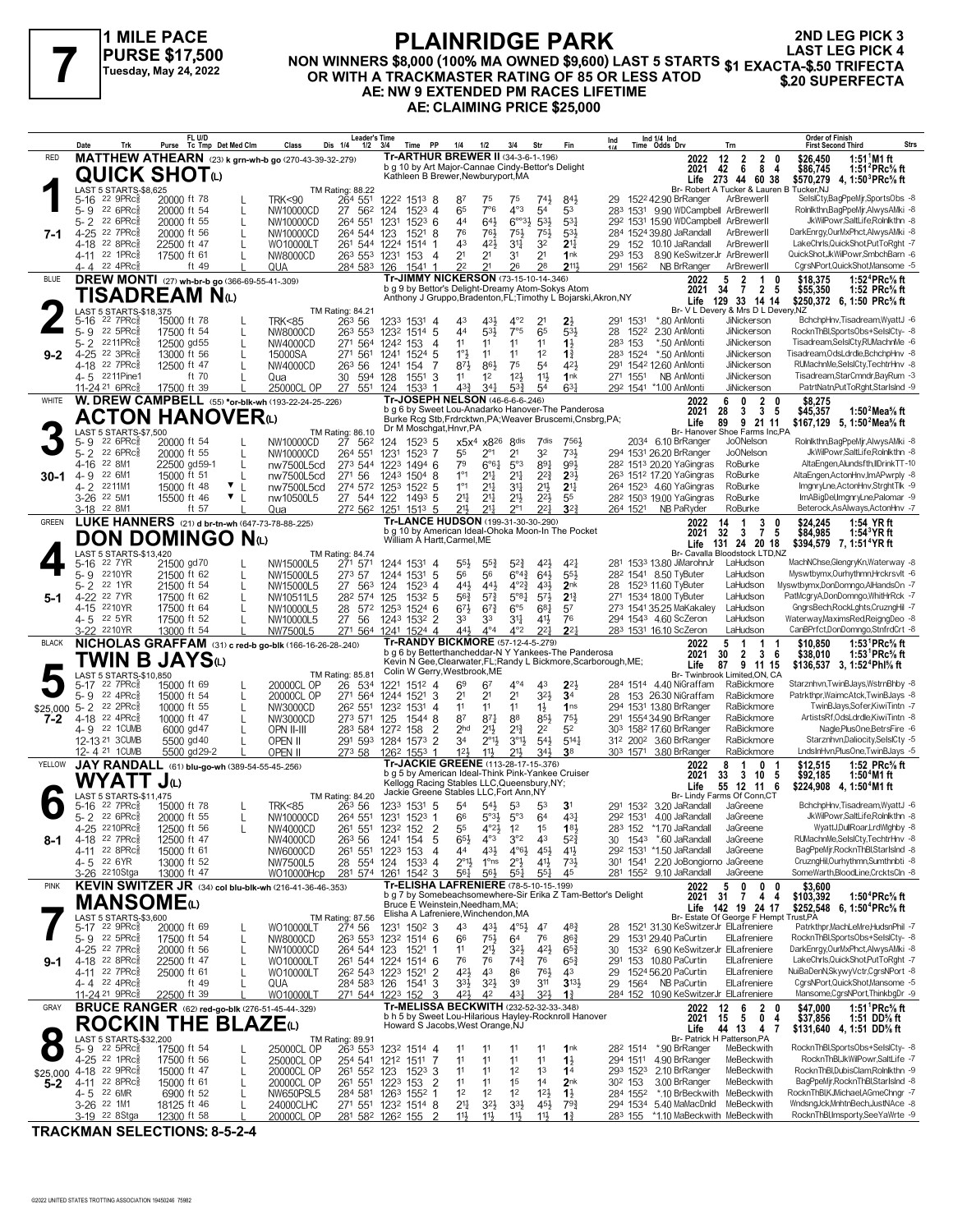**1 MILE PACE PURSE \$15,000 Tuesday, May 24, 2022**

#### **PLAINRIDGE PARK 6 YEAR OLDS AND UNDER FILLIES AND MARES PURSE \$15,000**<br>
Tuesday, May 24, 2022 WINNERS 2 BUT NOT MORE THAN 5 EXTENDED PARI MUTUEL RACES \$20 SUPERFECTA **OR \$50,000 LIFETIME MASS BRED OR OWNED ALLOWED 1 WIN OR 20% ON EARNINGS LAST LEG PICK 3<br>\$1 EXACTA-\$.50 TRIFECTA**

|              | Date<br>Trk                                                                    | FL U/D<br>Tc Tmp Det Med Clm<br>Purse                    | Dis 1/4<br>Class                             | <b>Leader's Time</b><br>$1/2$ $3/4$<br>PP<br>Time                          | 1/4<br>3/4<br>1/2                                                                                    | Fin<br>Str                                                                    | Ind 1/4 Ind<br>Time Odds Drv<br>Ind<br>Trn                                                             | <b>Order of Finish</b><br><b>Strs</b><br><b>First Second Third</b>                                                                             |
|--------------|--------------------------------------------------------------------------------|----------------------------------------------------------|----------------------------------------------|----------------------------------------------------------------------------|------------------------------------------------------------------------------------------------------|-------------------------------------------------------------------------------|--------------------------------------------------------------------------------------------------------|------------------------------------------------------------------------------------------------------------------------------------------------|
| <b>RED</b>   |                                                                                | <b>WALLACE WATSON</b> (51) br-red (80-17-8-7-297)        |                                              |                                                                            | Tr-MICHAEL GIROUARD (38-8-7-5-.357)<br>b m 5 by McArdle-Profound Beauty-Art Major                    |                                                                               | 2022<br>6<br>$\mathbf{1}$<br>2<br>2021<br>27<br>4                                                      | 1:55 ${}^{2}$ PRc ${}^{5}$ s ft<br>0 <sub>1</sub><br>\$12,750<br>\$35,540<br>1:56 <sup>4</sup> PRc <sup>5</sup> / <sub>8</sub> ft<br>-5        |
|              | <b>MCNUGGET</b> <sup>0</sup><br>LAST 5 STARTS-\$12,000                         |                                                          |                                              |                                                                            | Michael John Girouard, Spencer, MA                                                                   |                                                                               | $\overline{7}$<br>8<br>Life<br>54<br>Br- Steiner Stock Farm, OH                                        | 8<br>\$77,501 3, 1:54 PRc% ft                                                                                                                  |
|              | 5-17 22 2PRc <sup>5</sup><br>22 8PRc3<br>$5 - 10$                              | 15000 ft 69<br>15000 ft 60<br>L                          | FMW2-5PMLT<br>FMW2-5PMLT                     | 274 574 1263 1554 1<br>264 562 1243 1542 6                                 | 23<br>2 <sup>1</sup><br>31}<br>7 <sup>7</sup><br>783<br>791                                          | 42}<br>3 <sup>11</sup><br>761<br>$5^{31}$                                     | 291 156 8.40 MMAthearn MiGirouard<br>283 155 19.90 MMAthearn<br>MiGirouard                             | ShrtysGrl,CbfStrPwr,Mcnugget -7<br>SiriBlc, JbsStarDn, ShrtysGrl -7                                                                            |
|              | 22 5PRc<br>$5 - 3$                                                             | 15000 ft 58<br>L                                         | <b>FM15000CLO</b>                            | 271 573 1254 1551                                                          | $63\frac{1}{4}$<br>43<br>43                                                                          | $5^{21}$<br>$5^{13}$                                                          | 291 1553 11.60 MMAthearn<br>MiGirouard                                                                 | ShrtysGrlMexicnHnv.JbsStarDn -8                                                                                                                |
| 6-1          | 4-26 22 3PRc <sup>5</sup><br>4-19 22 7PRcs                                     | 15000 ft 51<br>L<br>15000 gd 49<br>L                     | <b>FM15000CLO</b><br><b>FM15000CLO</b>       | 283 584 1263 1552 3<br>28 572 1261<br>1562<br>3                            | 2 <sup>1</sup><br>2 <sup>1</sup><br>2 <sup>1</sup><br>431<br>32}<br>43                               | 2 <sup>1</sup><br>$1\frac{3}{4}$<br>35<br>471                                 | MiGirouard<br>283 1552 15.20 MMAthearn<br>311 1574 33.90 Brirvine<br>MiGirouard                        | Mcnugget, Eyemadrem, SoFlo -7<br>ShrtysGrl,SgAlexia,JbsStarDn -8                                                                               |
|              | 4-12 22 4PRc<br>22 7PRc <sup>5</sup><br>4-4                                    | 15000 ft 62<br>ft 49                                     | <b>FM15000CLO</b><br>QUA                     | 274 572 1264 1551<br>301 1001 1293 1584 5                                  | 43<br>43<br>421<br>65<br>68<br>65                                                                    | 431<br>$59\frac{1}{2}$<br>6 <sup>9</sup><br>4104                              | 294 157 40.20 Brlrvine<br>MiGirouard<br>293 2004<br>NB MiGirouard<br>MiGirouard                        | LineEmUp,SiriBlc,SylviTrnc -6<br>BoogyWogy,BombyBoby,RolnWthBk -7                                                                              |
| <b>BLUE</b>  |                                                                                | MATTHEW ATHEARN (23) k grn-wh-b go (270-43-39-32-279)    |                                              |                                                                            | Tr-GRETCHEN ATHEARN (83-10-13-10-248)<br>blk m 4 by Rusty's For Real-Make Me Blush-Western Ideal     |                                                                               | 2022<br>6<br>-1<br>-1<br>23<br>2021<br>4<br>3                                                          | \$6,825<br>1:55 ${}^{2}$ RcR ${}^{5}$ ft<br>3<br>\$80,627<br>1:56 OD ft                                                                        |
|              | LAST 5 STARTS-\$3,325                                                          | <b>KELSEYS FOR REAL(L)</b>                               |                                              |                                                                            | Anthony E Sapienza, Bluffton, SC                                                                     |                                                                               | 6<br>39<br>9<br>Life<br>Br- Pamela E Wagner, VA                                                        | 6<br>\$117,886 4, 1:55 <sup>2</sup> RcR <sup>5</sup> / <sub>8</sub> ft                                                                         |
|              | 5-17 22 3PRc <sup>5</sup><br>4-27 22 1RcR <sup>5</sup>                         | 7500 ft 69                                               | FMNW2000CD                                   | 28 563 1244 1534 8                                                         | 810<br>$7^{\circ}10$<br>$5^{\circ}4$<br>7°8 <sup>1</sup><br>$7^{11}\frac{3}{4}$<br>44                | 531<br>793<br>45<br>511                                                       | 301 1554 33.70 MMAthearn<br>GrAthearn<br>294 1544 26.70 MMAthearn<br>JaWalters                         | Fathfldwn,SraTncrdi,SmilByThB -8<br>SeYMystry,SashsLgcy,RcktRltte -8                                                                           |
|              | 22 $2RcR_8^5$<br>$4 - 20$                                                      | 13300 ft 50<br>L<br>7000 ft 61<br>L                      | MSS4&5YO<br>274 571<br>MPFMW1-3PM            | 272 562 1241<br>$152^3$ 8<br>1261<br>155<br>-7                             | 791<br>781<br>56                                                                                     | 431<br>42}                                                                    | 281 1553 4.30 TrPorter<br><b>JaWalters</b>                                                             | PickItUp,McscuseMe,SugrpImBI -8                                                                                                                |
| 15-1         | 4-13 22 4RcR <sup>5</sup><br>22 2RcR <sup>5</sup><br>4- 6                      | 7000 ft 76<br>L<br>7000 ft 55<br>L                       | MPFMW1-3PM<br>MPFMW1-3PM<br>263 562 126      | 27 564 1252 1543 3<br>156<br>9                                             | $5^{10}$<br>$5^{\circ}5^{\circ}$<br>$4^{\circ}4$<br>9141<br>99<br>$7^{\circ\circ}4$                  | 421<br>$5^{2}$<br>3 <sup>1</sup><br>2 <sup>3</sup>                            | 284 155<br>*1.00 TrPorter<br>JaWalters<br>3.30 TrPorter<br><b>JaWalters</b><br>292 1561                | ScorcrdNt,CamsTmhwk,SugrplmBl -7<br>SugrplmBl,KelsysFrR,CamsTmhwk -9                                                                           |
|              | 3-30 <sup>22</sup> 8RcR <sup>§</sup><br>3-23 <sup>22</sup> 1RcR <sup>5</sup>   | 7000 ft 54<br>ft $54$                                    | MPFMNW3PM<br>281 581<br>QUA                  | 273 572 1261<br>$155^2$ 4<br>128<br>157 <sup>3</sup> 5                     | 443<br>$4^{\circ}3\frac{1}{2}$<br>$2^{\circ}$<br>$12\frac{1}{2}$<br>16<br>1 <sup>2</sup>             | 31<br>1nk<br>1 <sup>5</sup><br>1 <sup>5</sup>                                 | 291 1552 2.30 MMAthearn<br>JaWalters<br>293 1573<br>NB MMAthearn<br>JaWalters                          | KelsysFrR,CamsTmhwk,SugrplmBl -8<br>KelsysFrR,ElizbthDr,Cochabmba -5                                                                           |
| WHITE        |                                                                                | <b>DREW MONTI</b> (27) wh-br-b go (366-69-55-41-.309)    |                                              |                                                                            | Tr-JIMMY NICKERSON (73-15-10-14-346)<br>b f 3 by Somebeachsomewhere-Mesmerize Bluechip-Sportswriter  |                                                                               | $\overline{2}$<br>$\mathbf{0}$<br>2022<br>-1<br>3<br>$\overline{2}$                                    | 0<br>\$3.750<br>4                                                                                                                              |
|              |                                                                                | <b>MEXICAN HANOVER</b>                                   |                                              |                                                                            | Marc J Reynolds, Malta, NY; Richard Cortese, Schenectady, NY                                         |                                                                               | 2021<br>16<br>18<br>3<br>$\mathbf{3}$<br>Life                                                          | \$47,464<br>1:55 $PRc\%$ ft<br>\$51,214 2, 1:55 PRc% ft<br>4                                                                                   |
|              | LAST 5 STARTS-\$21,250<br>$22$ 8PR $c_{8}^5$<br>$5 - 10$                       | 15000 ft 60                                              | FMW2-5PMLT                                   |                                                                            | 264 562 1243 1542 8 SCR VET - Sick                                                                   |                                                                               | Br- Hanover Shoe Farms Inc,PA<br>JiNickerson                                                           | SiriBlc, JbsStarDn, ShrtysGrl -7                                                                                                               |
|              | 22 5PRc3<br>$5 - 3$<br>4-19 22 7PRc <sup>5</sup>                               | 15000 ft 58<br>15000 gd 49                               | FMNW4PMLT<br>271 573<br>FMNW4PMLT            | 1254 1551 4<br>28 572 1261<br>$156^2$ 5                                    | 54<br>5 <sup>4</sup><br>$3^{011}$<br>773<br>77<br>$8^{\circ}6$                                       | 31<br>$2\frac{1}{4}$<br>773<br>610                                            | JiNickerson<br>291 1551<br>3.00 AnMonti<br>1582<br>31<br>*.80 AnMonti<br><b>JiNickerson</b>            | ShrtysGrl, MexicnHnv, JbsStarDn -8<br>ShrtysGrl,SgAlexia,JbsStarDn -8                                                                          |
| 3-1          | 4-5 22 5Pine1<br>11-21 21 5PRc <sup>5</sup>                                    | ft 70<br>15000 ft 50                                     | 301<br>591<br>Qua<br>282 58<br>FMNW4PMLT     | 128<br>1552<br>3<br>2<br>1264<br>156                                       | $3^{3}\frac{1}{2}$<br>331<br>3°23<br>$4^{\circ}2$<br>44<br>$43\frac{3}{7}$                           | $2\frac{3}{4}$<br>3 <sup>3</sup><br>$4^{13}$<br>2 <sub>nk</sub>               | 273 156<br>NB AnMonti<br>JiNickerson<br>284 156<br>*.40 AnMonti<br>JiNickerson                         | AladinHnv,GlctcStrm,MexicnHnv -3<br>ScotlynSl, MexicnHnv, ShesAFrbl -6                                                                         |
|              | 11-15 21 7PRc <sup>5</sup><br>11-8 <sup>21</sup> 3PRc <sup>3</sup>             | 15000 ft 47<br>12500 ft 60                               | FMNW4PMLT<br>273 57<br>FMNW2PMLT             | 1261<br>1553<br>3<br>274 562 1253 155<br>$\overline{4}$                    | $5^{\circ}4\frac{1}{4}$<br>$55\frac{1}{4}$<br>55<br>56<br>56<br>$5^{\circ}2_{4}^{3}$                 | $5^{2}3$<br>1 <sup>1</sup><br>$4^{2}$<br>1 <sub>ns</sub>                      | 283 1553 *1.30 AnMonti<br>JiNickerson<br>284 155<br>*.60 AnMonti<br>JiNickerson                        | MexicnHnv,WomnInGld,OurItImrc -6<br>MexicnHnv,ForLefLny,CheckpntC -6                                                                           |
| <b>GREEN</b> |                                                                                | W. DREW CAMPBELL (55) *or-blk-wh (193-22-24-25-.226)     |                                              |                                                                            | <b>Tr-NICHOLAS VAMVILIS (10-0-1-1-089)</b><br>b m 4 by American Ideal-Seafood Annie-Bettor's Delight |                                                                               | 2022<br>4<br>0                                                                                         | $0\quad 0$<br>\$1.400                                                                                                                          |
|              |                                                                                | <b>SEAFOOD SWEETHEARTω</b>                               |                                              |                                                                            | Seafood Delight Stable, East Windsor, CT                                                             |                                                                               | 15<br>2021<br>6<br>$\mathbf{1}$<br>30<br>Life<br>7<br>$\mathbf{1}$<br>Br- Seafood Delight Stable.CT    | 2<br>\$64,300<br>1:53 <sup>1</sup> PRc <sup>5</sup> / <sub>8</sub> ft<br>\$88,470 3, 1:53 <sup>1</sup> PRc <sup>5</sup> / <sub>8</sub> ft<br>4 |
|              | LAST 5 STARTS-\$13,400<br>5-17 22 4PRc <sup>5</sup>                            | 15000 ft 69                                              | 28<br>FMNW6000CD                             | 562 125<br>1541 1                                                          | 84}<br>65<br>66                                                                                      | 693<br>75                                                                     | 301 156 30.80 KeSwitzerJr NiVamvilis                                                                   | TheChrana.AbultaHnv.Amini -8                                                                                                                   |
|              | 5-3 22 5PRc<br>4-26 22 5PRc                                                    | 15000 ft 58<br>L<br>17500 ft 51<br>L                     | FMNW4PMLT<br>271 573<br><b>FMNW6PMLT</b>     | 1254 1551<br>-7<br>27 564 1243<br>1531<br>3                                | 2 <sup>1</sup><br>2 <sup>1</sup><br>$4^{13}$<br>6 <sup>8</sup><br>653<br>75}                         | 41}<br>$77\frac{1}{2}$<br>65}<br>$45\frac{1}{4}$                              | 30 <sup>2</sup> 156 <sup>3</sup> 6.50 BrRanger<br>NiVamvilis<br>283 1541 12.80 BrRanger<br>NiVamvilis  | ShrtysGrl, MexicnHnv, JbsStarDn -8<br>AdashsHnv,LineEmUp,SiriBlc -7                                                                            |
| 5-1          | 4-19 22 8PRc <sup>5</sup><br>4-7 22 5PRc                                       | 17500 gd 49<br>L<br>ft 51<br>$\mathsf{L}$                | <b>FMNW6PMLT</b><br>281<br>591<br>QUA        | 273 574 1254<br>1552<br>2<br>129<br>1581<br>6                              | 33<br>32<br>53<br>2 <sup>2</sup><br>2 <sup>1</sup><br>$21\frac{1}{2}$                                | 773<br>43<br>2 <sup>1</sup><br>2 <sup>1</sup>                                 | 303 157 22.50 BrRanger<br>NiVamvilis<br>1581 NB BrRanger<br>NiVamvilis<br>29                           | LineEmUp,SiriBlc,AdashsHnv -8<br>Fathfldwn,SfdSwthrt,RocknElie -6                                                                              |
|              | 10-25 <sup>21</sup> 9PRc <sup>3</sup><br>10-18 <sup>21</sup> 9PRc <sup>3</sup> | 100000 sy 55-2<br>60000 ft 59                            | <b>MASS STK</b><br><b>MASS STK</b><br>264 56 | 263 554 1234<br>1531<br>2<br>1242 1522 9                                   | 32}<br>421<br>$5^{2}$<br>$5^{3}$<br>631<br>73                                                        | 53<br>33 <sub>1</sub><br>$55\frac{1}{2}$<br>$59\frac{3}{4}$                   | 29 <sup>2</sup> 1534 12.20 JaRandall<br>ShCohen<br>292 1542 34.30 JaRandall<br>ShCohen                 | Purameri, So Amazing, Sfd Swthrt - 9<br>SuzieBlc,SoAmazing,RightflyM -9                                                                        |
| <b>BLACK</b> |                                                                                | NICHOLAS GRAFFAM (31) c red-b go-blk (166-16-26-28-.240) |                                              |                                                                            | Tr-MICHAEL GRAFFAM (45-7-7-9-.309)<br>b m 4 by Classic Card Shark-Wild Retreat-Allamerican Ingot     |                                                                               | 2022<br>4<br>0<br>-1<br>23<br>5<br>4                                                                   | Q 2:01 CUMB gd<br>0<br>\$5.000<br>$\overline{2}$                                                                                               |
|              | LAST 5 STARTS-\$10,000                                                         | <b>MISS TRICKSTER</b>                                    |                                              |                                                                            | Robert G Holden, North Bridgton, ME                                                                  |                                                                               | 2021<br>36<br>5<br>6<br>Life<br>Br- Winbak Farm, MD                                                    | 1:53 $^{2}$ PRc $\%$ ft<br>\$46,675<br>4<br>\$60,606 3, 1:53 <sup>2</sup> PRc <sup>5</sup> / <sub>8</sub> ft                                   |
|              | $22$ 9PR $c_{8}$<br>$5 - 10$<br>5-3 22 8PRc <sup>5</sup>                       | 12500 ft 60                                              | FMNW4000CD<br>26 <sup>3</sup> 56<br>264 57   | 1234 1521<br>-7                                                            | 77<br>75}<br>77<br>6 <sup>8</sup><br>65<br>64                                                        | 67<br>461<br>$64\frac{1}{2}$<br>$2\frac{3}{4}$                                | 283 1532 25.20 NiGraffam<br>MiGraffam<br>284 1551 23.00 NiGraffam<br>MiGraffam                         | AbultaHnv,MsdleLote,PrecsAlxs -7<br>MsdleLote.MisTrckst.Tsimis -8                                                                              |
|              | 4-26 22 5PRc <sup>5</sup>                                                      | 12500 ft 58<br>17500 ft 51                               | FMNW4000CD<br><b>FMNW6PMLT</b>               | 1253 155<br>6<br>27 564 1243 1531<br>-1                                    | $5^{\circ}3\frac{1}{2}$<br>$3^{01}$<br>55                                                            | 3 <sup>2</sup><br>673                                                         | 294 1543 10.60 NiGraffam<br>MiGraffam                                                                  | AdashsHnv,LineEmUp,SiriBlc -7                                                                                                                  |
| 4-1          | 4-19 22 8PRc <sup>5</sup><br>4-9 22 1 CUMB                                     | 17500 gd 49<br>gd47                                      | <b>FMNW6PMLT</b><br>QUA                      | 273 574 1254 1552<br>3<br>312 1021 1313<br>5i<br>201                       | 56<br>75<br>86<br>2 <sup>2</sup><br>$21\frac{1}{2}$<br>$2^{\circ}1$                                  | 87<br>$5^{4}$<br>133<br>$12\frac{1}{2}$                                       | 29 <sup>2</sup> 156 <sup>2</sup> 46.20 NiGraffam<br>MiGraffam<br>MiGraffam<br>291 201<br>NB NiGraffam  | LineEmUp,SiriBlc,AdashsHnv -8<br>MisTrckst,SraTncrdi,OkLeilani -7                                                                              |
|              | 11-22 <sup>21</sup> 2PRc <sup>3</sup><br>11-14 <sup>21</sup> 7PRc              | 10000 gd52<br>10000 ft 49                                | FMNW3000CD<br>FMNW3000CD                     | 283 564 1253 1551 5<br>272 563 1244 1544 1                                 | 43<br>$4^{3}\frac{3}{4}$<br>21<br>21<br>3½                                                           | $4^{\circ}2^3$ $2^1$<br>$1^{22}$<br>2nk<br>421                                | 29 1551<br>2.00 NiGraffam<br>MiGraffam<br>294 1544 4.30 NiGraffam<br>MiGraffam                         | MisTrckst,StelMyThn,HiredLuck -7<br>EasyThree, MisTrckst, StelMyThn -8                                                                         |
| YELLOW       |                                                                                | <b>BRUCE RANGER</b> (62) red-go-blk (276-51-45-44-.329)  |                                              |                                                                            | Tr-IRWIN ROSENTHAL (66-1-10-10-150)<br>b m 4 by Straight Shooting-Star Palace-Bettor's Delight       |                                                                               | $\mathbf{2}$<br>2022<br>16<br>0<br>29<br>$\mathbf{2}$<br>2021<br>4                                     | $\overline{2}$<br>\$14,368<br>$\overline{2}$<br>\$27,790<br>1:51 <sup>4</sup> HoP% ft                                                          |
|              | LAST 5 STARTS-\$7,350                                                          | <b>JB'S STAR DANCER</b>                                  |                                              |                                                                            | John Di Antonio Jr, S Dennis, MA                                                                     |                                                                               | 55<br>3<br>Life<br>$\mathbf{7}$<br>Br- John E Barnard, FL                                              | 5<br>\$54,188 3, 1:51 <sup>4</sup> HoP% ft                                                                                                     |
|              | 5-17 22 2PRc<br>5-10 22 8PRc <sup>5</sup>                                      | 15000 ft 69<br>15000 ft 60                               | FMW2-5PMLT<br>FMW2-5PMLT                     | 274 574 1263 1554 6<br>264 562 1243 1542 5                                 | 78<br>75<br>76<br>2 <sup>1</sup><br>2 <sup>1</sup><br>34                                             | $74\frac{1}{2}$<br>63<br>$3\frac{3}{4}$<br>2 <sup>3</sup>                     | 283 1562 13.10 BrRanger<br><b>IrRosenthal</b><br>294 1543 3.50 BrRanger<br><b>IrRosenthal</b>          | ShrtysGrl,CbfStrPwr,Mcnugget -7<br>SiriBlc, JbsStarDn, ShrtysGrl -7                                                                            |
|              | 5-3 22 5PRc                                                                    | 15000 ft 58                                              | FMNW4PMLT                                    | 271 573 1254 1551                                                          | 65<br>$5^{\circ}2\frac{1}{4}$                                                                        | $64\frac{1}{2}$<br>$3\frac{3}{4}$                                             | 291 1552 41.70 WDCampbell IrRosenthal                                                                  | ShrtysGrl,MexicnHnv,JbsStarDn -8<br>Mcnugget,Eyemadrem,SoFlo -7                                                                                |
|              | 20-1 4-26 22 3PRc<br>4-19 22 7PRc <sup>3</sup>                                 | 15000 ft 51<br>15000 gd 49                               | FMNW4PMLT<br>FMNW4PMLT                       | 283 584 1263 1552 6<br>28 572 1261 1562 6                                  | 32<br>$3^{01}$<br>$3^{01}$<br>883<br>7°5<br>89                                                       | 43<br>$64\frac{3}{4}$<br>$45\frac{1}{2}$<br>$35\frac{1}{2}$                   | 293 1562 2.40 WDCampbell IrRosenthal<br>301 1572 5.70 WDCampbell IrRosenthal                           | ShrtysGrl,SgAlexia,JbsStarDn -8                                                                                                                |
|              | 4-12 22 6PRc <sup>3</sup><br>3-30 <sup>22</sup> 3Mea <sup>5</sup>              | 12500 ft 62<br>10300 ft 60<br>▲                          | FMNW2PMLT<br>FMW2BUT4                        | 273 57 1264 1562 4<br>274 564 1234 152<br>3                                | $2^{\circ}1$<br>11<br>11<br>56<br>$56\frac{1}{2}$<br>$5^{7}\frac{1}{2}$                              | $1\frac{1}{4}$<br>$2\frac{1}{2}$<br>$55\frac{1}{4}$<br>54                     | 293 1562 *.20 WDCampbell IrRosenthal<br>274 153<br>5.30 BrZendt<br>IrRosenthal                         | ShrtysGrl,JbsStarDn,RockNSpre -7<br>Lydeo, Winng Wrds, DrgnsLast -7                                                                            |
| <b>PINK</b>  |                                                                                | KEVIN SWITZER JR (34) col blu-blk-wh (216-41-36-46-353)  |                                              |                                                                            | Tr-JOSEPH SKOWYRA (115-26-14-8-.317)<br>b m 4 by Blue Burner-Miss Million Bud-Million Dollar Cam     |                                                                               | 10<br>2022<br>8<br>2021<br>6                                                                           | 4 1<br>\$20,722<br>1:53 M1 ft<br>2 <sub>0</sub><br>\$37,697<br>1:54 $3$ YR ft                                                                  |
|              | <b>FILLY</b><br>LAST 5 STARTS-\$15,972                                         |                                                          |                                              |                                                                            | Rocco J Stebbins, Rochester, NY                                                                      |                                                                               | 18<br>Life<br>$\mathbf{7}$<br>Br- Trevor Williams, MB, CA                                              | 6 1<br>\$58,419 4, 1:53 M1 ft                                                                                                                  |
|              | 5-7 22 2M1<br>4-30 22 8M1                                                      | 12500 gd 47-1 $\blacktriangledown$<br>15500 ft 57        | FMnw7500cd<br>27<br>FMnw10500                | 56 <sup>2</sup> 123 <sup>3</sup> 151 <sup>3</sup> 6<br>263 552 1241 1512 1 | 11<br>$2^{2}$<br>11<br>33<br>$3^{2}$<br>$4^{21}$                                                     | $2^{3}\frac{1}{2}$<br>24 <sub>1</sub><br>$4^{3}\frac{3}{4}$<br>3 <sup>1</sup> | 28 <sup>2</sup> 152 <sup>2</sup> *1.40 JoBongiorno JeBongiorno<br>27 1513 6.30 JoBongiorno JeBongiorno | LaurieLee,Filly,WdmreHart -8<br>BeyndWrds,FxvExplot,Filly-10                                                                                   |
|              | 4-23 2213M1<br>4-8 2212M1                                                      | 12500 ft 55<br>▲<br>11875 ft 54                          | FMnw7500cd<br>FMnw4500cd                     | 271 564 1251 1522 2<br>27 554 1243 153<br>4                                | $3^{21}$<br>$3^{2}$<br>$4^{2}$<br>21<br>$2^{11}$<br>31                                               | $43\frac{1}{2}$<br>2 <sub>hd</sub><br>2 <sub>ns</sub><br>$1\frac{3}{4}$       | 264 1522 15.30 JoBongiorno JeBongiorno<br>281 153 3.80 StSmith<br>JeBongiorno                          | BetrsHert,Filly,BeachMmnt -9<br>Filly, WdmreHart, Arnis Angl-10                                                                                |
| 2-1          | 4-1<br>22 3Fhld                                                                | 7700 ft 54                                               | <b>FMNW5000L5</b><br>28                      | 582 127<br>1571<br>5                                                       | $1^{\circ}1$<br>$2\frac{3}{4}$<br>$1\frac{3}{4}$                                                     | 21<br>$1\frac{1}{4}$                                                          | 301 1572 1.80 JoBongiorno JeBongiorno                                                                  | FerMyShdw,Filly,GirlAlmgh -6                                                                                                                   |
|              | 3-23 <sup>22</sup> 6YR<br>3-16 <sup>22</sup> 1YR                               | 20000 ft 43<br>20000 ft 60                               | MGMLADIES3<br><b>MGMLADIES</b>               | 281 574 1262 1542 5<br>284 593 1274 1563 5                                 | 2 <sub>hd</sub><br>$3^{2}\frac{1}{2}$<br>$5^{4}$<br>$6^{81}$<br>3°2<br>$5^{\circ 5}$ <sup>1</sup>    | $55\frac{1}{2}$<br>$6^{11}$<br>$3^{11}$<br>533                                | 292 1563 40.25 JoBongiorno JeBongiorno<br>29 1571 11.90 JoBongiorno JeBongiorno                        | Belina, JmBetonsx, StteOfMnd -7<br>JmBetonsx,GabysGirl,PlsreSekr -6                                                                            |
| GRAY         |                                                                                | JAY RANDALL (61) blu-go-wh (389-54-55-45-256)            |                                              |                                                                            | Tr-DAVID CROCHERE (30-0-4-3-.107)<br>b m 4 by Deuce Seelster-Power Ballad-Artiscape                  |                                                                               | 2022<br>5<br>0<br>1<br>19<br>$\overline{2}$<br>2021<br>4                                               | 0<br>\$6,470<br>2<br>\$46,408<br>1:55 <sup>4</sup> PRc% ft                                                                                     |
|              | LAST 5 STARTS-\$6,470                                                          | <b>CBF STAR POWER</b>                                    |                                              |                                                                            | Glenn Harris, Raynham, MA; Marion A Phelps, Raynham, MA                                              |                                                                               | 31<br>Life<br>4<br>Br- Glenn Harris & Ralph H Andersen, MA                                             | 44<br>\$58,988 3, 1:55 <sup>4</sup> PRc <sup>5</sup> / <sub>8</sub> ft                                                                         |
|              | 5-17 22 2PRc <sup>3</sup><br>5-10 22 8PRc <sup>3</sup>                         | 15000 ft 69<br>15000 ft 60                               | FMW2-5PMLT<br>FMW2-5PMLT                     | 274 574 1263 1554 5<br>264 562 1243 1542 4                                 | $6^{\circ}4$<br>$6^{\circ}4$<br>67<br>66<br>$67\frac{1}{2}$<br>$6^{o5}\frac{3}{4}$                   | 53<br>$2\frac{1}{4}$<br>$5^{3}\frac{3}{4}$<br>41                              | 28 <sup>2</sup> 1554 8.70 JaRandall<br>DaCrochere<br>284 1543 23.70 JaRandall<br>DaCrochere            | ShrtysGrl,CbfStrPwr,Mcnugget -7<br>SiriBlc, JbsStarDn, ShrtysGrl -7                                                                            |
|              | 5-3 22 5PRc <sup>5</sup>                                                       | 15000 ft 58                                              | FMNW4PMLT                                    | 271 573 1254 1551 3                                                        | 76<br>76<br>$75\frac{1}{4}$                                                                          | $75\frac{1}{2}$<br>62                                                         | 284 1553 61.10 JaRandall<br>DaCrochere<br>DaCrochere                                                   | ShrtysGrl, MexicnHnv, JbsStarDn -8<br>Mcnugget,Eyemadrem,SoFlo -7                                                                              |
|              | 25-1 4-26 <sup>22 3PRc§</sup><br>4-16 2212 CUMB                                | 15000 ft 51<br>4000 sl 57-2                              | <b>FMNW4PMLT</b><br>NW1500L5                 | 283 584 1263 1552 2<br>294 1021 1312 203<br>-7                             | $5^{3}$<br>54<br>53<br>$7^{\circ}8$<br>712<br>$66\frac{3}{4}$                                        | $5^{31}$<br>421<br>$65\frac{1}{2}$<br>$4^{13}$                                | 283 1554 14.70 BrRanger<br>293 2032 26.30 DaCrochere DaCrochere                                        | RdbrstHnv,Zampara,Bsdthssde -7                                                                                                                 |
|              | 4-9 22 2 CUMB<br>11-8 <sup>21</sup> 9PRc <sup>3</sup>                          | gd47<br>15000 ft 60                                      | QUA<br><b>FMNW4PMLT</b>                      | 301 101 1312 201<br>$\overline{4}$<br>274 562 1252 153                     | $6^{8}$<br>761<br>$69\frac{1}{2}$<br>42}<br>$4xip^2465\frac{1}{2}$                                   | 65<br>610<br>xip7148373                                                       | NB DaCrochere DaCrochere<br>30 <sup>2</sup> 203<br>341 2003 21.00 AnMonti<br>DaCrochere                | IraChief,RysRedRck,KimsDay -7<br>Althea, Mcnugget, Jstclmcsy -8                                                                                |

**TRACKMAN SELECTIONS: 7-3-5-4**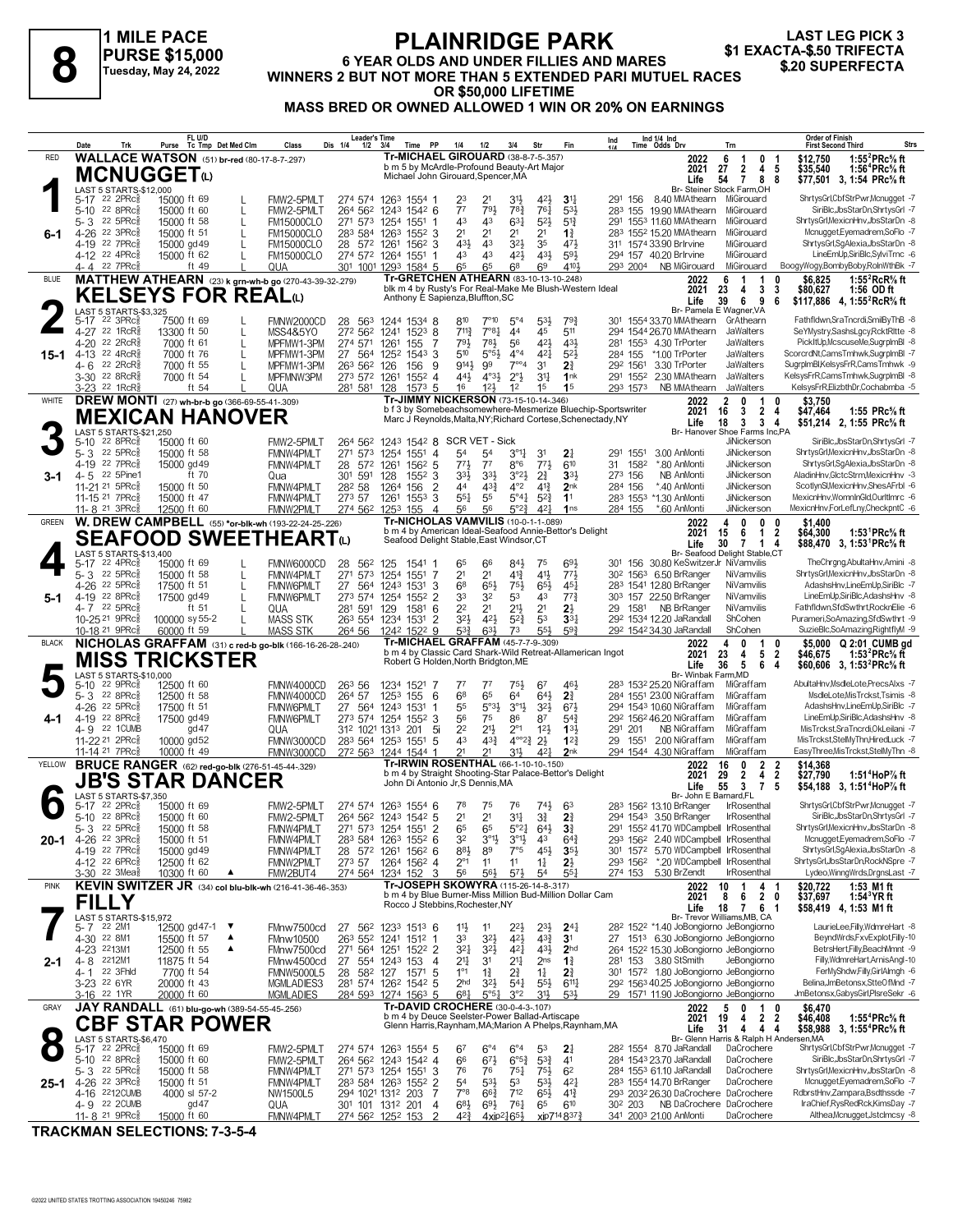**1 MILE PACE PURSE \$20,000 Tuesday, May 24, 2022**

#### **PLAINRIDGE PARK NON WINNERS \$10,000 (100% MASS OWNED \$12,000) LAST 5 STARTS OR WITH A TRACKMASTER RATING OF 90.1 OR LESS ATOD AE: NON WINNERS 10 EXTENDED PARI MUTUEL RACES LIFETIME AE: CLAIMING PRICE \$30,000 1 MILE PACE PLAINRIDGE PARK** \$20 WICKED HI 5 PENTAFECTA<br>PURSE \$20,000 MON WINNERS \$10,000 (100% MASS OWNED \$12,000) LAST 5 STARTS EXACTA-\$.50 TRIFECTA<br>OR WITH A TENOR WINNERS ARE ARTENED BACK AND RELATED TO BLOW WINNERS A

|              | Date                | Trk                                                          | FL U/D<br>Purse Tc Tmp Det Med Clm                              |              | Class                                                   | <b>Leader's Time</b><br>Dis 1/4<br>$1/2$ $3/4$                     |             | Time PP                             | 1/4                                                                                           | 1/2                                       | 3/4                                                                     | Str                               | Fin                                   | Ind                                                              |                                  | Ind 1/4 Ind<br>Time Odds Drv                                               | Trn                                                                                      | <b>Order of Finish</b><br><b>Strs</b><br><b>First Second Third</b>                                          |
|--------------|---------------------|--------------------------------------------------------------|-----------------------------------------------------------------|--------------|---------------------------------------------------------|--------------------------------------------------------------------|-------------|-------------------------------------|-----------------------------------------------------------------------------------------------|-------------------------------------------|-------------------------------------------------------------------------|-----------------------------------|---------------------------------------|------------------------------------------------------------------|----------------------------------|----------------------------------------------------------------------------|------------------------------------------------------------------------------------------|-------------------------------------------------------------------------------------------------------------|
| <b>RED</b>   |                     |                                                              |                                                                 |              | MATTHEW ATHEARN (23) k grn-wh-b go (270-43-39-32-279)   |                                                                    |             |                                     | Tr-GRETCHEN ATHEARN (83-10-13-10-248)                                                         |                                           |                                                                         |                                   |                                       |                                                                  |                                  | 2022                                                                       | 6<br>$\mathbf{0}$<br>-1<br>-1                                                            | \$8,375                                                                                                     |
|              |                     |                                                              |                                                                 |              | WHATA FOOLBELIEVESധ                                     |                                                                    |             |                                     | b g 5 by Betterthancheddar-J M Solitaire-Shadow Play                                          |                                           |                                                                         |                                   |                                       | Joan A Harmon, Westbrook, ME; Normand R St Clair, Monmouth, ME;  |                                  | 2021<br>Life                                                               | 30<br>$\overline{4}$<br>8<br>-5<br>9<br>57 9 14                                          | \$79,425<br>1:53 $PRc$ % gd<br>\$129,329 3, 1:52 PRc% ft                                                    |
|              |                     | LAST 5 STARTS-\$8,375                                        |                                                                 |              |                                                         | TM Rating: 87.05                                                   |             |                                     | Michael T Foley, Westbrook, ME                                                                |                                           |                                                                         |                                   |                                       |                                                                  |                                  |                                                                            | Br- Elizabeth Fair, ON, CA                                                               |                                                                                                             |
|              | 5-16<br>5-9         | 22 9PRc <sup>3</sup><br>22 6PRc                              | 20000 ft 78<br>20000 ft 54                                      | L            | <b>TRK&lt;90</b><br>NW10000CD                           | 264 551<br>27 562 124                                              | 1222 1513 1 | $1523$ 1                            | 32<br>21                                                                                      | 42}<br>4ix <sup>3</sup>                   | $4^{2}\frac{1}{2}$<br>65                                                | 4 <sup>3</sup><br>6 <sup>9</sup>  | 42}<br>66                             |                                                                  |                                  | 291 152 29.60 MMAthearn<br>284 1534 27.60 MMAthearn                        | GrAthearn<br>GrAthearn                                                                   | SelslCty,BagPpeMjr,SportsObs -8<br>Rolnlkthn,BagPpeMjr,AlwysAMki -8                                         |
|              | 5-2                 | 22 1PRc                                                      | 17500 ft 55                                                     | L            | NW8000CD                                                | 271 581                                                            | 1251        | 1522 4                              | 2 <sup>1</sup>                                                                                | 2 <sup>1</sup>                            | 21}                                                                     | 2 <sup>2</sup>                    | $2^{3}$                               |                                                                  |                                  | 273 153 15.30 MMAthearn                                                    | GrAthearn                                                                                | CarsNPort.WhatFlblv.BaaPpeMir -6                                                                            |
| 15-1         | $4 - 25$            | 22 1PRc<br>4-19 22 5PRc                                      | 17500 ft 56<br>20000 gd 49                                      |              | NW8000CD<br>5YOTM<84                                    | 254 541 1212 1511 5<br>28 572 125                                  |             | 1542 2                              | 67<br>$21\frac{1}{2}$                                                                         | 75<br>$21\frac{1}{2}$                     | $54\frac{1}{2}$<br>$21\frac{1}{2}$                                      | 53<br>2 <sup>1</sup>              | $6^{2}$<br>3 <sup>1</sup>             |                                                                  |                                  | 292 1513 24.70 MMAthearn<br>292 1543 11.00 MMAthearn                       | GrAthearn<br>GrAthearn                                                                   | RocknThBl,JkWilPowr,SaltLife -7<br>SaltLife, MrDunigns, WhatFlblv -6                                        |
|              |                     | 4-11 22 5PRc                                                 | 20000 ft 61                                                     | L            | NW10000CD                                               | 261 534 1213 1511                                                  |             | -1                                  | $5^{5}\frac{1}{2}$                                                                            | 56                                        | 56                                                                      | 66                                | $6^{71}$                              |                                                                  |                                  | 294 1523 13.80 MMAthearn                                                   | GrAthearn                                                                                | KysDakota, Oregn Tral, Talbtcrkw -7                                                                         |
|              |                     | 4-4 22 5PRc                                                  | ft 49                                                           |              | QUA                                                     | 284 591 1283 157                                                   |             |                                     | 11<br>Tr-JACKIE GREENE (113-28-17-15-.376)                                                    | 11                                        | 11                                                                      | $1\frac{1}{4}$                    | 21                                    |                                                                  | 282 157                          | NB MaAthearn                                                               | GrAthearn                                                                                | BagPpeMjr, WhatFlblv, Hilaria -7                                                                            |
| <b>BLUE</b>  |                     |                                                              | JAY RANDALL (61) blu-go-wh (389-54-55-45-256)                   |              |                                                         |                                                                    |             |                                     | br g 7 by Shanghai Phil-Hazel-The Panderosa                                                   |                                           |                                                                         |                                   |                                       |                                                                  |                                  | 2022<br>2021                                                               | $\overline{2}$<br>$\overline{2}$<br>12<br>4<br>$\overline{4}$<br>$\sqrt{5}$<br>34<br>- 8 | \$38,535<br>1:53 Stga gd<br>1:49 ${}^4$ PRc ${}^5\!$ ft<br>\$102,856                                        |
|              |                     |                                                              | <b>HUDSON PHIL</b> O                                            |              |                                                         |                                                                    |             |                                     | Kellogg Racing Stables LLC, Queensbury, NY                                                    |                                           |                                                                         |                                   |                                       |                                                                  |                                  |                                                                            | Life 133 37 24 16<br>Br- Hudson Standrdbrd Stb Inc, QC, CA                               | \$557,538 6, 1:49 <sup>4</sup> PRc <sup>5</sup> / <sub>8</sub> ft                                           |
|              |                     | LAST 5 STARTS-\$8,650<br>5-17 22 9PRc                        | 20000 ft 69                                                     |              | WO10000LT                                               | TM Rating: 91.34<br>274 56                                         | 1231 1502 4 |                                     | 54                                                                                            | $5^{4}$                                   | $2^{\circ}2$                                                            | 33                                | $35\frac{3}{4}$                       | 28                                                               | 1513                             | 3.10 JaRandall                                                             | JaGreene                                                                                 | Patrkthpr.MachLeMre.HudsnPhil -7                                                                            |
|              | $5 - 9$             | 22 8PRc<br>22 8PRc                                           | 25000 ft 54                                                     | $\mathbf{I}$ | WO10000LT                                               | 253 534 122                                                        |             | 1511 4                              | 54                                                                                            | $5°3\frac{1}{2}$                          | $2^{\circ}1$                                                            | 21                                | 33 <sub>1</sub>                       |                                                                  |                                  | 293 1514 4.00 JaRandall                                                    | JaGreene                                                                                 | JkWilPowr,RockDmnds,HudsnPhil -8<br>PontsNrth,RockDmnds,LakeChrls -7                                        |
| 5-2          | $5 - 2$<br>$4 - 25$ | 22 5PRc3                                                     | 25000 ft 55<br>25000 ft 56                                      | L<br>L       | WO10000LT<br>WO10000LT                                  | 263 551<br>25 <sup>2</sup> 541 121 <sup>2</sup> 150 <sup>3</sup> 4 | 1224 1504 6 |                                     | 78<br>56                                                                                      | 75}<br>$4^{\circ}3$                       | 75}<br>$2^{\circ}1$                                                     | 511<br>32                         | 561<br>43                             |                                                                  | 293 1511                         | 281 152 10.60 KeSwitzerJr JaGreene<br>5.50 JaRandall                       | JaGreene                                                                                 | PontsNrth,SkywyVctr,MachLeMre -8                                                                            |
|              | 4-16                | 22 6Stga                                                     | 15000 sy 46-2                                                   |              | Open Hcp                                                | 273 571 1253 1534 6                                                |             |                                     | 681                                                                                           | $6^{07}\frac{1}{2}$                       | 3°2                                                                     | $54\frac{1}{2}$                   | 661                                   |                                                                  | 29 155                           | *.80 ByDobson                                                              | JaGreene                                                                                 | MachLeMre, Mikbythss, AmrcnZest -6                                                                          |
|              |                     | 4-9 22 6Stga<br>3-29 22 6YR                                  | 15000 gd50-1<br>25000 ft 29-1                                   |              | Open Hcp<br>NW20775L5                                   | 264 56<br>274 563 1241 1521 3                                      | 1243 153    | -6                                  | 793<br>441,                                                                                   | $i6^{\circ}4^{\circ}$<br>443              | $1^{\circ}2$<br>$3^{\circ}\frac{3}{4}$                                  | 14<br>$2^{13}$                    | $16\frac{3}{4}$<br>35 <sub>1</sub>    |                                                                  | 282 153<br>284 1531              | *1.65 ByDobson<br>3.00 JoBongiorno JaGreene                                | JaGreene                                                                                 | HudsnPhil, Mikbythss, EliteRtrt -8<br>GeniusMan, Nvestmnt B, Hudsn Phil -8                                  |
| WHITE        |                     |                                                              |                                                                 |              | KEVIN SWITZER JR (34) col blu-blk-wh (216-41-36-46-353) |                                                                    |             |                                     | Tr-JEFF LIEBERMAN (27-5-4-1-280)                                                              |                                           |                                                                         |                                   |                                       |                                                                  |                                  | 2022                                                                       | 13<br>4<br>$\mathbf{2}$<br>0                                                             | 1:50 <sup>4</sup> M1 ft<br>\$44.850                                                                         |
|              |                     |                                                              | <b>JK WILL POWER</b> w                                          |              |                                                         |                                                                    |             |                                     | Michael Goldberg Racingllc, Scituate, MA                                                      |                                           |                                                                         |                                   |                                       | b g 9 by Somebeachsomewhere-Whats New Pussycat-Art Major         |                                  | 2021                                                                       | -26<br>$\overline{1}$<br>- 6<br>-1<br>Life 183 36 23 29                                  | \$49,025<br>1:50 <sup>4</sup> PRc% ft<br>\$936,912 4, 1:49 HoP% ft                                          |
|              |                     | LAST 5 STARTS-\$32,375                                       |                                                                 |              |                                                         | TM Rating: 89.89                                                   |             |                                     |                                                                                               |                                           |                                                                         |                                   |                                       |                                                                  |                                  |                                                                            | Br- White Birch Farm, NJ                                                                 |                                                                                                             |
|              | 5- 9<br>$5 - 2$     | 22 8PRc <sup>3</sup><br>22 6PRc                              | 25000 ft 54<br>20000 ft 55                                      |              | WO10000LT<br>NW10000CD                                  | 253 534<br>264 551                                                 | 122<br>1231 | 1511 3<br>1523 4                    | 43<br>$1^{\circ}1$                                                                            | 43<br>11                                  | 42}<br>11                                                               | 3 <sup>1</sup><br>11              | $1\frac{13}{4}$<br>$1^{11}$           |                                                                  |                                  | 284 1511 21.50 KeSwitzerJr JeLieberman<br>292 1523 *1.90 LuHanners         | JeLieberman                                                                              | JkWilPowr,RockDmnds,HudsnPhil -8<br>JkWilPowr,SaltLife,Rolnlkthn -8                                         |
|              | 4-25                | 22 1PRc                                                      | 17500 ft 56                                                     | L            | NW8000CD                                                | 254 541 1212 1511                                                  |             | -1                                  | 32                                                                                            | 3°2                                       | $4^{\circ}3\frac{1}{2}$                                                 | 42}                               | $2\frac{1}{2}$                        |                                                                  |                                  | 291 1511 *2.10 LuHanners                                                   | JeLieberman                                                                              | RocknThBl,JkWilPowr,SaltLife -7                                                                             |
| 3-1          | 4-18<br>4-11        | $22$ 8PR $c_8^5$<br>22 1PRc3                                 | 22500 ft 47<br>17500 ft 61                                      |              | WO10000LT<br>NW8000CD                                   | 261 544 1224 1514<br>263 553 1231                                  |             | $\overline{2}$<br>3<br>153          | 32<br>32                                                                                      | 3°2<br>$3^{01}$                           | $4^{\circ}2\frac{1}{4}$<br>2 <sup>ohd</sup>                             | 43<br>11                          | 531<br>2 <sub>nk</sub>                |                                                                  |                                  | 291 1522 13.60 LuHanners<br>294 153 *1.80 AnMonti                          | JeLieberman<br>JeLieberman                                                               | LakeChrls, QuickShot, PutToRght -7<br>QuickShot,JkWilPowr,SmbchBarn -6                                      |
|              | 4-2 2211M1          |                                                              | 15000 ft 48                                                     | $\mathbf{v}$ | nw7500L5cd                                              | 274 572 1253 1522 3                                                |             |                                     | 431                                                                                           | $63\frac{1}{2}$                           | 75                                                                      | $85\frac{1}{4}$                   | 52                                    |                                                                  |                                  | 261 1524 21.60 DaMiller                                                    | AnHarris                                                                                 | ImanryLne.ActonHnv.StrahtTlk -9                                                                             |
|              | 3-26 22 4M1         |                                                              | 12500 ft 46                                                     |              | nw7500L5cd                                              | 28 553 1232 1502 8 SCR VET - Sick                                  |             |                                     |                                                                                               |                                           |                                                                         |                                   |                                       |                                                                  |                                  |                                                                            | AnHarris                                                                                 | IIDrinkTT.Stonedust.PtrntvSut -8                                                                            |
| GREEN        |                     |                                                              | LUKE HANNERS (21) d br-tn-wh (647-73-78-88-.225)                |              |                                                         |                                                                    |             |                                     | Tr-ELISHA LAFRENIERE (78-5-10-15-.199)<br>b g 8 by Art Major-Delighted Again-Bettor's Delight |                                           |                                                                         |                                   |                                       |                                                                  |                                  | 2022<br>2021                                                               | 9<br>$\overline{1}$<br>$\overline{2}$<br>$\frac{2}{5}$<br>40 3<br>5                      | 1:53 PRc% ft<br>\$25,120<br>\$50,055<br>1:51 PRc% ft                                                        |
|              |                     | LAST 5 STARTS-\$15,075                                       | <b>BAG PIPE MAJOR</b> t                                         |              |                                                         |                                                                    |             |                                     | Jan D Donaway, Foxboro, MA                                                                    |                                           |                                                                         |                                   |                                       |                                                                  |                                  |                                                                            | Life 171 16 21 25<br>Br- White Birch Farm.NJ                                             | \$241,122 7, 1:51 PRc% ft                                                                                   |
|              | 5-16                | 22 9PRc3                                                     | 20000 ft 78                                                     |              | <b>TRK&lt;90</b>                                        | <b>TM Rating: 87.72</b><br>264 551                                 | 1222 1513 5 |                                     | 54                                                                                            | $5^{\circ}3$                              | 5°3                                                                     | 32                                | 2 <sup>1</sup>                        |                                                                  |                                  | 284 1514 1.80 YaGingras ElLafreniere                                       |                                                                                          | SelslCty,BagPpeMjr,SportsObs -8                                                                             |
|              | 5-9                 | 22 6PRc<br>22 1PRc                                           | 20000 ft 54                                                     |              | NW10000CD                                               | 27 562 124                                                         |             | 1523 2                              | 43                                                                                            | 65                                        | 54                                                                      | 43                                | 2 <sub>2</sub>                        |                                                                  |                                  | 274 1523 12.70 KeSwitzerJr ElLafreniere                                    |                                                                                          | Rolnlkthn,BagPpeMjr,AlwysAMki -8<br>CgrsNPort, WhatFlblv, BagPpeMir -6                                      |
| 6-1          | $5 - 2$<br>$4 - 25$ | 22 1PRc                                                      | 17500 ft 55<br>17500 ft 56                                      | L<br>L       | NW8000CD<br>NW8000CD                                    | 271 581<br>254 541 1212 1511                                       | 1251        | 1522 1<br>6                         | 32<br>78                                                                                      | 3 <sup>2</sup><br>$6^{\circ}4\frac{1}{2}$ | $3^{°2}\frac{1}{2}$<br>76                                               | $43\frac{1}{2}$<br>75             | 35<br>5 <sup>2</sup>                  |                                                                  |                                  | 274 1532 14.10 KeSwitzerJr ElLafreniere<br>29 1513 10.40 GrMerton          | ElLafreniere                                                                             | RocknThBl,JkWilPowr,SaltLife -7                                                                             |
|              | 4-18                | 22 1PRc                                                      | 17500 ft 47                                                     |              | NW8000CD                                                | 27 551                                                             | 1231        | 5<br>1521                           | 66                                                                                            | $64\frac{1}{2}$                           | 5°3                                                                     | 42                                | 3 <sup>1</sup>                        |                                                                  |                                  | 283 1522 4.00 JaRandall                                                    | ElLafreniere                                                                             | OurMxPhct,PlusOne,BagPpeMjr -7                                                                              |
|              |                     | 4-11 22 8PRc<br>4-4 22 5PRc                                  | 15000 ft 61<br>ft 49                                            | L            | NW6000CD<br>QUA                                         | 261 551<br>284 591 1283 157                                        | 1223 153    | 7<br>$\overline{4}$                 | 79<br>21                                                                                      | $75\frac{3}{4}$<br>2 <sup>1</sup>         | $6^{\circ}8$                                                            | 66}<br>21                         | 1nk<br>$1\frac{1}{4}$                 |                                                                  | 282 157                          | 284 153 51.90 KeSwitzerJr ElLafreniere<br>NB KeSwitzerJr ElLafreniere      |                                                                                          | BagPpeMjr,RocknThBl,StarIsInd -8<br>BagPpeMjr, WhatFlblv, Hilaria -7                                        |
| <b>BLACK</b> |                     |                                                              | <b>WALLACE WATSON</b> (51) br-red (80-17-8-7-297)               |              |                                                         |                                                                    |             |                                     | Tr-LISA WATSON (68-16-7-7-.327)                                                               |                                           |                                                                         |                                   |                                       |                                                                  |                                  | 2022                                                                       | 5<br>$\overline{\mathbf{1}}$<br>0 <sub>1</sub>                                           | \$16,950<br>1:52 $^{2}$ PRc $\%$ ft                                                                         |
|              |                     |                                                              | CIGARS AND PORTa                                                |              |                                                         |                                                                    |             |                                     | b g 5 by So Surreal-Sweet On Art-Artsplace                                                    |                                           |                                                                         |                                   |                                       | Fox Ridge Stable, Southington, CT; Wallace R Watson, Dresden, ME |                                  | 2021<br>Life                                                               | 28 10<br>7<br>-1<br>56 14 12 5                                                           | \$119,030<br>1:50 <sup>4</sup> PRc% ft<br>\$345,593 4, 1:50 <sup>4</sup> PRc <sup>5</sup> / <sub>8</sub> ft |
|              |                     | LAST 5 STARTS-\$16,950                                       |                                                                 |              |                                                         | <b>TM Rating: 88.64</b>                                            |             |                                     |                                                                                               |                                           |                                                                         |                                   |                                       |                                                                  |                                  | Br- Steve Jones, NY                                                        |                                                                                          |                                                                                                             |
|              | 5- 9                | $226$ PRc $\frac{5}{8}$<br>5-2 <sup>22</sup> 1PRc            | 20000 ft 54<br>17500 ft 55                                      | L            | NW10000CD<br>NW8000CD                                   | 27 562<br>271 581                                                  | 124<br>1251 | $152^3$ 6<br>$152^2$ 5              | i3°2<br>11                                                                                    | 11<br>11                                  | 2}<br>$11\frac{1}{2}$                                                   | 21<br>1 <sup>2</sup>              | 41}<br>$13\frac{1}{4}$                |                                                                  | 284 1524<br>271 1522             | *.70 WaRWatson LiWatson<br>*.20 WaRWatson LiWatson                         |                                                                                          | Rolnikthn,BagPpeMjr,AlwysAMki -8<br>CgrsNPort, WhatFlblv, BagPpeMir -6                                      |
|              | 4-25                | 22 7PRc                                                      | 20000 ft 56                                                     | L            | NW10000CD                                               | 264 544 123                                                        |             | 1521<br>$\overline{2}$              | 32                                                                                            | 3 <sup>2</sup>                            | 5 <sup>4</sup>                                                          | $64\frac{1}{2}$                   | $4^{2}\frac{3}{4}$                    | 29                                                               |                                  | 1524 *1.70 WaRWatson LiWatson                                              |                                                                                          | DarkEnrgy,OurMxPhct,AlwysAMki -8                                                                            |
| 3-1          | 4-18<br>4-11        | $22\,5$ PR $c_{8}^{5}$<br>22 7PRc                            | 25000 ft 47<br>25000 ft 61                                      | L<br>L       | WO-OPENHC<br>WO10000LT                                  | 272 553 1231<br>262 543 1223                                       |             | $\overline{2}$<br>1514<br>3<br>1521 | 3 <sup>2</sup><br>543                                                                         | 3 <sup>2</sup><br>$6^{o5}\frac{1}{2}$     | 43<br>$3^{012}$                                                         | 53<br>431                         | $4^{11}$<br>$3^{2}$                   | 281                                                              |                                  | 152 18.20 WaRWatson LiWatson<br>294 1524 4.30 WaRWatson LiWatson           |                                                                                          | ArtfulWay,SkywyVctr,WlknshwN -6<br>NuiBaDenN,SkywyVctr,CgrsNPort -8                                         |
|              |                     | 4-4 22 4PRc                                                  | ft 49                                                           |              | QUA                                                     | 284 583 126                                                        |             | 1541<br>-4                          | 12                                                                                            | 11                                        | 16                                                                      | 1 <sup>8</sup>                    | 1113                                  |                                                                  | 281 1541                         | NB WaRWatson LiWatson                                                      |                                                                                          | CgrsNPort, Quick Shot, Mansome -5                                                                           |
| YELLOW       |                     | 11-24 <sup>21</sup> 9PRc                                     | 22500 ft 39<br>DREW MONTI (27) wh-br-b go (366-69-55-41-.309)   |              | WO10000LT                                               | 271 544 1223 152                                                   |             | $\mathcal{P}$                       | 21<br>Tr-JIMMY NICKERSON (73-15-10-14-.346)                                                   | 3 <sup>1</sup>                            | 22                                                                      | 21,                               | 2 <sup>3</sup>                        |                                                                  |                                  | 291 1521 3.20 WaRWatson LiWatson                                           | 5<br>n<br>-1                                                                             | Mansome,CgrsNPort,ThinkbgDr -9                                                                              |
|              |                     |                                                              | SPORTS OBSESSIONധ                                               |              |                                                         |                                                                    |             |                                     | br h 5 by Sportswriter-Hayworth Blue Chip-Bettor's Delight                                    |                                           |                                                                         |                                   |                                       |                                                                  |                                  | 2022<br>2021                                                               | 34 7<br>6 8                                                                              | \$8,575<br>\$84,443<br>1:51 ${}^{2}$ PRc ${}^{5}_{8}$ ft                                                    |
|              |                     | LAST 5 STARTS-\$8,575                                        |                                                                 |              |                                                         | TM Rating: 88.62                                                   |             |                                     | Joseph A Trice, Hampden, ME                                                                   |                                           |                                                                         |                                   |                                       |                                                                  |                                  | Life                                                                       | 70 12 12 16<br>Br- 30 Plus Stable, ON, CA                                                | \$293,578 3, 1:51 PRc <sup>5</sup> / <sub>8</sub> ft                                                        |
|              | 5-16                | 22 9PRc3                                                     | 20000 ft 78                                                     |              | TRK<90                                                  | 264 551                                                            | 1222 1513 3 |                                     | 11                                                                                            | 11                                        | 11                                                                      | 11                                | 3 <sup>1</sup>                        |                                                                  |                                  | 292 1514 *1.00 AnMonti                                                     | <b>JiNickerson</b>                                                                       | SelslCty,BagPpeMir,SportsObs -8                                                                             |
|              |                     | 5-9 22 5PRc<br>$5 - 2$ 22 1PRc $\frac{5}{8}$                 | 17500 ft 54<br>17500 ft 55                                      | L            | NW8000CD<br>NW8000CD                                    | 263 553 1232 1514 8<br>271 581 1251 1522 6                         |             |                                     | 88<br>65                                                                                      | $86\frac{1}{2}$<br>65                     | $8^{\circ}7$<br>$64\frac{1}{2}$                                         | 5i <sup>4</sup><br>65             | $3p21\frac{3}{4}$<br>$66\frac{1}{4}$  |                                                                  |                                  | 272 1521 17.60 JaRandall<br>273 1533 6.40 AnMonti                          | JiNickerson<br>JiNickerson                                                               | RocknThBl,SportsObs+SelslCty- -8<br>CarsNPort.WhatFlblv.BagPpeMir -6                                        |
| 5-1          |                     | 4-25 22 1PRc <sup>5</sup>                                    | 17500 ft 56                                                     | L            | NW8000CD                                                | 254 541 1212 1511                                                  |             | $\overline{2}$                      | 4 <sup>4</sup>                                                                                | $4^{\circ}3$                              | $6^{\circ 5}$                                                           | 64                                | $73\frac{3}{4}$                       |                                                                  |                                  | 293 152 2.10 AnMonti                                                       | JiNickerson                                                                              | RocknThBl,JkWilPowr,SaltLife -7                                                                             |
|              |                     | 4-18 22 8PRc <sup>5</sup><br>4-5 22 2Pine1                   | 22500 ft 47<br>ft 70                                            | L            | WO10000LT<br>Qua                                        | 261 544 1224 1514<br>303 100 128                                   |             | 5<br>2<br>154                       | 65<br>11                                                                                      | 65<br>2 <sup>1</sup>                      | $64\frac{1}{4}$<br>2 <sup>1</sup>                                       | 65<br>26                          | $4^{3}$<br>$2^{11}\frac{1}{2}$        |                                                                  |                                  | 284 1522 11.80 AnMonti<br>28 1561 NB AnMonti                               | JiNickerson<br>JiNickerson                                                               | LakeChrls, QuickShot, PutToRght -7<br>PondaWarr,SportsObs,BelFamily -3                                      |
|              |                     | 11-24 <sup>21</sup> 9PRc <sup>3</sup>                        | 22500 ft 39                                                     |              | WO10000LT                                               | 271 544 1223 152                                                   |             | 9                                   | 983                                                                                           | $99\frac{1}{2}$                           | $9^{07}\frac{1}{2}$                                                     | 96}                               | 99                                    |                                                                  |                                  | 294 1534 69.70 AnMonti                                                     | JiNickerson                                                                              | Mansome,CgrsNPort,ThinkbgDr -9                                                                              |
| <b>PINK</b>  |                     |                                                              |                                                                 |              | NICHOLAS GRAFFAM (31) c red-b go-blk (166-16-26-28-240) |                                                                    |             |                                     | Tr-JAMIE GERARD (51-13-10-11-436)                                                             |                                           |                                                                         |                                   |                                       | br g 5 by Rock N Roll Heaven-Bettoronthebeach-Bettor's Delight   |                                  | 2022                                                                       | $\begin{array}{ccccc}\n6 & 2 & 2 & 2 \\ 33 & 2 & 5 & 9\n\end{array}$                     | 1:51 ${}^{3}$ PRc ${}^{5}_{8}$ ft<br>\$25,150<br>\$51,460                                                   |
|              |                     |                                                              | <b>SEA ISLE CITY</b>                                            |              |                                                         |                                                                    |             |                                     | Barbara J Ethier, Leominster, MA                                                              |                                           |                                                                         |                                   |                                       |                                                                  |                                  | 2021<br>Life                                                               | 68 10 13 14                                                                              | 1:51 <sup>4</sup> PRc% ft<br>\$127,370 3, 1:51 PRc% ft                                                      |
|              |                     | LAST 5 STARTS-\$20,150<br>5-16 22 9PRc <sup>5</sup>          | 20000 ft 78                                                     |              | <b>TRK&lt;90</b>                                        | TM Rating: 85.86<br>264 551                                        | 1222 1513 6 |                                     | $2^{\circ_1}$                                                                                 | 2 <sup>1</sup>                            | 2 <sup>1</sup>                                                          | 2 <sup>1</sup>                    | 1 <sup>1</sup>                        |                                                                  |                                  | 29 1513 27.90 KeSwitzerJr JaGerard                                         | Br- Deo Volente Farms LLC,NJ                                                             | SelslCty,BagPpeMjr,SportsObs -8                                                                             |
|              |                     | $5 - 9$ $22$ $5$ PRc $\frac{5}{8}$                           | 17500 ft 54                                                     |              | NW8000CD                                                | 263 553 1232 1514 1                                                |             |                                     | 21                                                                                            | 2 <sup>1</sup>                            | 2 <sup>1</sup>                                                          | 2 <sup>1</sup>                    | 2p3nk                                 |                                                                  |                                  | 281 1514 18.40 KeSwitzerJr JaGerard                                        |                                                                                          | RocknThBl,SportsObs+SelslCty- -8                                                                            |
|              |                     | 5-2 2211PRc<br>4-25 22 4PRc <sup>5</sup>                     | 12500 gd55<br>15000 ft 56                                       |              | NW4000CD<br><b>NW6000CD</b>                             | 271 564 1242 153 2<br>263 552 1234 1523 1                          |             |                                     | 21<br>11                                                                                      | 2 <sup>1</sup><br>2 <sup>1</sup>          | 3 <sup>1</sup><br>32                                                    | 2 <sup>1</sup><br>33              | $2\frac{1}{2}$<br>3 <sup>2</sup>      |                                                                  | 284 153                          | 28 <sup>2</sup> 153 6.60 KeSwitzerJr JaGerard<br>2.70 KeSwitzerJr JaGerard |                                                                                          | Tisadream,SelslCty,RUMachnMe -6<br>DubisClam,Hespsdtpn,SelslCty -7                                          |
| 10-1         |                     | 4-18 22 7PRc <sub>8</sub>                                    | 12500 ft 47                                                     |              | NW4000CD                                                | 263 56 1241 154 4                                                  |             |                                     | 11                                                                                            | 11                                        | 11                                                                      | 11                                | $2\frac{3}{4}$                        |                                                                  |                                  | 30 1541 2.90 KeSwitzerJr JaGerard                                          |                                                                                          | RUMachnMe,SelsICty,TechtrHnv -8                                                                             |
|              |                     | 4-11 22 4PRc                                                 | 10000 ft 61                                                     |              | NW3000CD                                                | 271 562 1241 1532 4                                                |             |                                     | 43                                                                                            | 43                                        | $2^{\circ}1\frac{1}{2}$                                                 | 2 <sup>2</sup>                    | 1 <sup>1</sup>                        |                                                                  |                                  | 29 1532 1.70 KeSwitzerJr JaGerard                                          | JaGerard                                                                                 | SelslCty, WorknThmA, OdsLdrdle -5<br>GoSandyGo,SeIsICty,TheWyfrng -6                                        |
| GRAY         |                     | 4-2 22 6CUMB                                                 | gd40<br><b>BRUCE RANGER</b> (62) red-go-blk (276-51-45-44-.329) |              | QUA                                                     | 301 1013 1303 200 4                                                |             |                                     | $55\frac{1}{2}$<br>Tr-ROBERT MARSTON (55-6-13-8-289)                                          | $55\frac{1}{4}$                           | $3^{o_2}\frac{1}{2}$                                                    | 2 <sup>4</sup>                    | $26\frac{3}{4}$                       |                                                                  | 30 <sup>2</sup> 201 <sup>2</sup> | NB WaCaseJr<br>2022                                                        | 6<br>3<br>0<br>0                                                                         | \$9,625                                                                                                     |
|              |                     | <b>PLUS ONE</b>                                              |                                                                 |              |                                                         |                                                                    |             |                                     | b g 7 by Somebeachsomewhere-Major Crush-Art Major<br>Joseph M Burke, Gray, ME                 |                                           |                                                                         |                                   |                                       |                                                                  |                                  | 2021                                                                       | 26<br>$\overline{7}$<br>$\overline{\mathbf{4}}$<br>3                                     | \$33,722<br>1:53 PRc% ft                                                                                    |
|              |                     | LAST 5 STARTS-\$8,125                                        |                                                                 |              |                                                         | TM Rating: 85.80                                                   |             |                                     |                                                                                               |                                           |                                                                         |                                   |                                       |                                                                  |                                  | Life                                                                       | 94 18 20 13<br>Br- Diamond Creek Farm LLC,PA                                             | $$155,805$ 5, 1:50 <sup>4</sup> PRc <sup>5</sup> / <sub>8</sub> ft                                          |
|              |                     | 5-16 22 9PRc <sup>3</sup>                                    | 20000 ft 78                                                     |              | <b>TRK&lt;90</b>                                        | 264 551                                                            | 1222 1513 4 |                                     | 65                                                                                            |                                           | $6^{\circ}4^{\frac{1}{2}}$ $6^{\circ}4^{\frac{1}{2}}$ $8^{\frac{1}{2}}$ |                                   | 74                                    |                                                                  |                                  | 291 1522 14.50 WDCampbell RoMarston                                        |                                                                                          | SelslCty,BagPpeMjr,SportsObs -8                                                                             |
|              |                     | $5 - 9$ $22$ $5$ PRc $\frac{5}{8}$<br>5-2 <sup>22</sup> 4PRc | 17500 ft 54<br>15000 ft 55                                      |              | NW8000CD<br>NW6000CD                                    | 263 553 1232 1514 2<br>271 554 1232 1512 5                         |             |                                     | 55<br>43                                                                                      | $4^{\circ}2\frac{1}{2}$<br>44             | $4^{\circ}2\frac{1}{2}$<br>3°2                                          | 87<br>43                          | $6^{3}\frac{3}{4}$<br>$77\frac{3}{4}$ |                                                                  |                                  | 284 1523 17.60 WDCampbell RoMarston<br>291 153 2.10 WDCampbell RoMarston   |                                                                                          | RocknThBl,SportsObs+SelslCty- -8<br>Hespsdtpn,SmbchBarn,JackRoger -8                                        |
|              |                     | 30-1 4-25 22 8PRc                                            | 15000 ft 56                                                     |              | NW6000CD                                                | 27 563 1242 1531 6                                                 |             |                                     | $79\frac{1}{2}$                                                                               | $5^{\circ}6$                              | $4^{\circ}4^{\circ}$                                                    | 43                                | 2 <sup>11</sup>                       |                                                                  |                                  | 281 1532 3.90 WDCampbell RoMarston                                         |                                                                                          | Rolnlkthn,PlusOne,TchtpaHnv -8                                                                              |
|              |                     | 4-18 22 1PRc <sub>8</sub><br>4-9 22 1CUMB                    | 17500 ft 47<br>6000 gd 47                                       |              | NW8000CD<br>OPN II-III                                  | 27 551 1231 1521<br>283 584 1272 158                               |             | 7<br>-5                             | $7^7$<br>6 <sup>7</sup>                                                                       | $75\frac{1}{2}$<br>$6^{\circ}6^{\circ}4$  | 75<br>$5^{\circ 51}$                                                    | $74\frac{1}{2}$<br>5 <sup>4</sup> | $2\frac{1}{2}$<br>2 <sup>3</sup>      |                                                                  |                                  | 28 1521 52.30 WDCampbell RoMarston<br>294 1581 13.20 KeSwitzerJr RoMarston |                                                                                          | OurMxPhct,PlusOne,BagPpeMjr -7<br>Nagle, PlusOne, BetrsFire -6                                              |
|              | 4-2                 | 22 GCUMB                                                     | gd40                                                            |              | QUA                                                     | 301 1013 1303 200                                                  |             |                                     | 44                                                                                            | 44                                        | $66\frac{1}{4}$                                                         | $6^{8}$                           | $6^{11}$                              |                                                                  |                                  | 30 <sup>2</sup> 202 <sup>1</sup> NB JoBurke                                | RoMarston                                                                                | GoSandyGo,SeIsICty,TheWyfrng -6                                                                             |

**TRACKMAN SELECTIONS: 2-3-5-6**